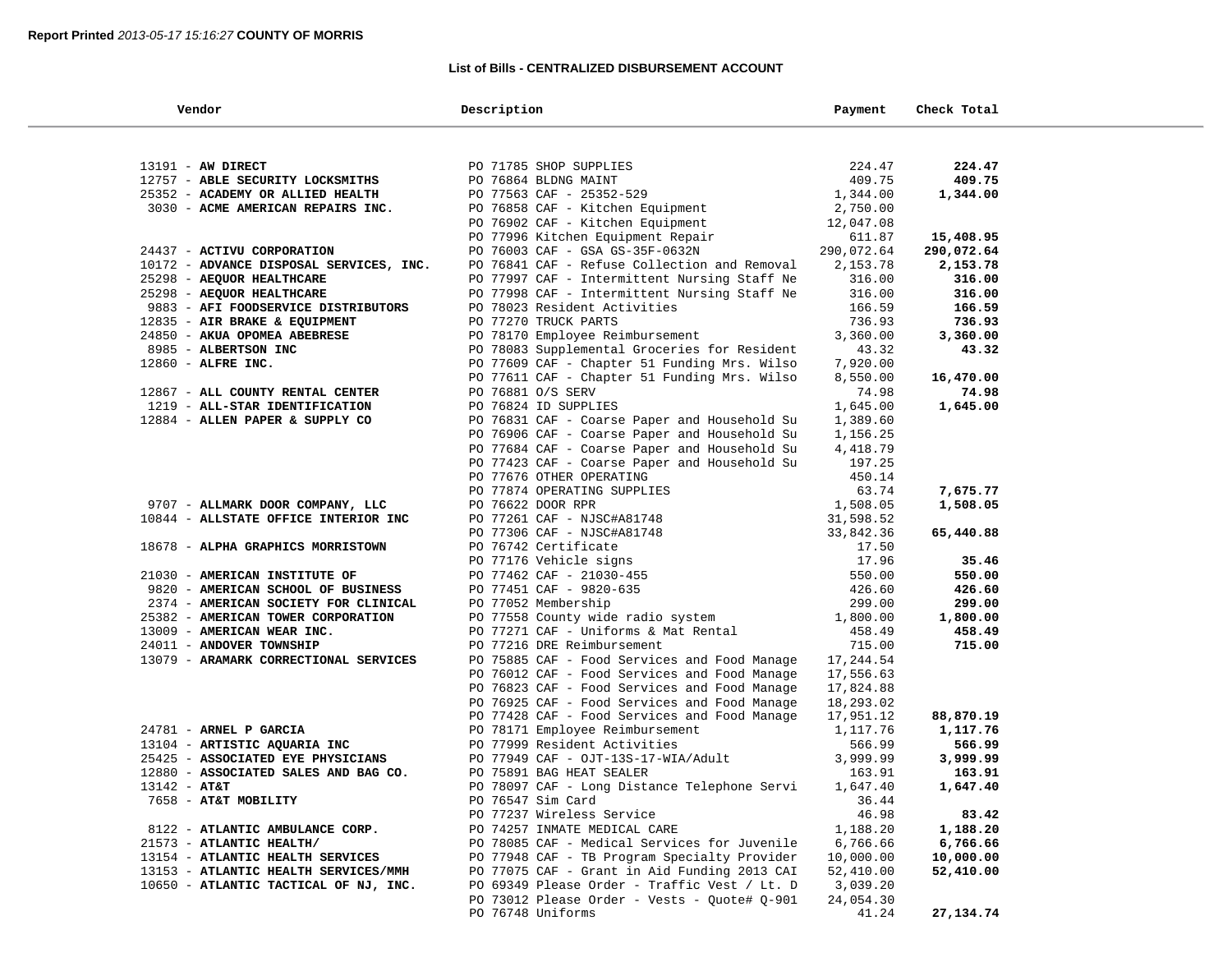|                           |                                                                                                                                                                                                                                 |          | 70.42              |
|---------------------------|---------------------------------------------------------------------------------------------------------------------------------------------------------------------------------------------------------------------------------|----------|--------------------|
|                           |                                                                                                                                                                                                                                 |          | 402.43             |
|                           |                                                                                                                                                                                                                                 |          |                    |
|                           |                                                                                                                                                                                                                                 |          | 170.00             |
|                           |                                                                                                                                                                                                                                 |          |                    |
|                           |                                                                                                                                                                                                                                 |          |                    |
|                           |                                                                                                                                                                                                                                 |          |                    |
|                           |                                                                                                                                                                                                                                 |          |                    |
|                           |                                                                                                                                                                                                                                 |          | 5,122.47           |
|                           |                                                                                                                                                                                                                                 |          |                    |
|                           |                                                                                                                                                                                                                                 |          |                    |
|                           |                                                                                                                                                                                                                                 |          |                    |
|                           |                                                                                                                                                                                                                                 |          |                    |
|                           |                                                                                                                                                                                                                                 |          |                    |
|                           |                                                                                                                                                                                                                                 |          |                    |
|                           |                                                                                                                                                                                                                                 |          |                    |
|                           |                                                                                                                                                                                                                                 |          |                    |
|                           |                                                                                                                                                                                                                                 |          | 8,771.57           |
|                           |                                                                                                                                                                                                                                 |          | 597.00             |
|                           |                                                                                                                                                                                                                                 |          | 30.00              |
|                           |                                                                                                                                                                                                                                 |          | 52.85              |
|                           |                                                                                                                                                                                                                                 |          | 65.00              |
|                           |                                                                                                                                                                                                                                 |          | 3,108.00           |
|                           |                                                                                                                                                                                                                                 |          | 2,016.00           |
|                           |                                                                                                                                                                                                                                 |          | 673.80             |
|                           |                                                                                                                                                                                                                                 |          |                    |
|                           |                                                                                                                                                                                                                                 |          | 2,132.77           |
|                           |                                                                                                                                                                                                                                 |          |                    |
|                           |                                                                                                                                                                                                                                 |          |                    |
|                           |                                                                                                                                                                                                                                 |          | 3,561.93           |
|                           |                                                                                                                                                                                                                                 |          | 128.18             |
|                           |                                                                                                                                                                                                                                 |          | 1,849.27           |
|                           |                                                                                                                                                                                                                                 |          | 738.04             |
|                           |                                                                                                                                                                                                                                 |          | 138.35             |
|                           |                                                                                                                                                                                                                                 |          |                    |
|                           |                                                                                                                                                                                                                                 |          | 292.90             |
|                           |                                                                                                                                                                                                                                 |          | 210.00             |
|                           |                                                                                                                                                                                                                                 |          | 135.00             |
|                           |                                                                                                                                                                                                                                 |          | 93.59              |
|                           |                                                                                                                                                                                                                                 |          | 59.99              |
|                           |                                                                                                                                                                                                                                 |          | 40.57              |
|                           |                                                                                                                                                                                                                                 |          | 166.27             |
|                           |                                                                                                                                                                                                                                 |          | 100.00             |
|                           |                                                                                                                                                                                                                                 |          | 72.00              |
|                           |                                                                                                                                                                                                                                 |          | 54,410.00          |
|                           |                                                                                                                                                                                                                                 |          | 30.00              |
|                           | 2007: ATACHIT CHOMBROON OFFICE PO POSICOL COMMISSIONS (2012)<br>1972: ATACHIT CHAIRPENT (2012) 2007: A CHOICH CHOIC COMMISSION COMMISSION COMMISSION COMMISSION COMMISSION COMMISSION COMMISSION COMMISSION COMMISSION COMMISSI |          | 896.00             |
|                           |                                                                                                                                                                                                                                 |          | 195.86             |
|                           |                                                                                                                                                                                                                                 |          | 95.76              |
|                           |                                                                                                                                                                                                                                 |          | 1,305.00           |
|                           |                                                                                                                                                                                                                                 |          | 1,785.33           |
|                           |                                                                                                                                                                                                                                 |          | 78.00              |
| 24625 - CFCS - HOPE HOUSE | PO 77397 CAF - Grant in Aid Funding 2013 The                                                                                                                                                                                    | 3,238.00 | 3,238.00           |
| 24625 - CFCS - HOPE HOUSE | PO 77405 CAF - Grant in Aid Funding 2013 HOP                                                                                                                                                                                    | 4,110.00 | 4,110.00           |
| 24625 - CFCS - HOPE HOUSE | PO 77615 CAF - Grant in Aid Funding 2013 THE                                                                                                                                                                                    | 3,003.00 | 3,003.00           |
| 24625 - CFCS - HOPE HOUSE | PO 77617 CAF - Grant in Aid Funding 2013 CAT                                                                                                                                                                                    | 3,238.00 | 3,238.00           |
| 24625 - CFCS - HOPE HOUSE | PO 77856 CAF - Grant in Aid Funding 2013                                                                                                                                                                                        | 1,090.00 | 1,090.00           |
| 24625 - CFCS - HOPE HOUSE | PO 77857 CAF - Grant in Aid Funding 2013                                                                                                                                                                                        | 1,671.00 | 1,671.00           |
| 24625 - CFCS - HOPE HOUSE | PO 77858 CAF - Grant in Aid Funding 2013                                                                                                                                                                                        | 1,090.00 | 1,090.00           |
| 24625 - CFCS - HOPE HOUSE | PO 77859 CAF - Grant in Aid Funding 2013                                                                                                                                                                                        | 1,813.00 | 1,813.00           |
| 24625 - CFCS - HOPE HOUSE |                                                                                                                                                                                                                                 |          |                    |
|                           | PO 77860 CAF - Grant in Aid Funding 2013<br>PO 77861 CAF - Grant in Aid Funding 2013                                                                                                                                            | 886.00   | 886.00<br>1,031.00 |
| 24625 - CFCS - HOPE HOUSE |                                                                                                                                                                                                                                 | 1,031.00 |                    |
| 24625 - CFCS - HOPE HOUSE | PO 77862 CAF - 2013 funding through the Olde                                                                                                                                                                                    | 1,175.00 | 1,175.00           |
| 24625 - CFCS - HOPE HOUSE | PO 77863 CAF - 2013 funding through the Olde                                                                                                                                                                                    | 1,060.00 | 1,060.00           |
| 24625 - CFCS - HOPE HOUSE | PO 77864 CAF - 2013 funding through the Olde                                                                                                                                                                                    | 1,344.00 | 1,344.00           |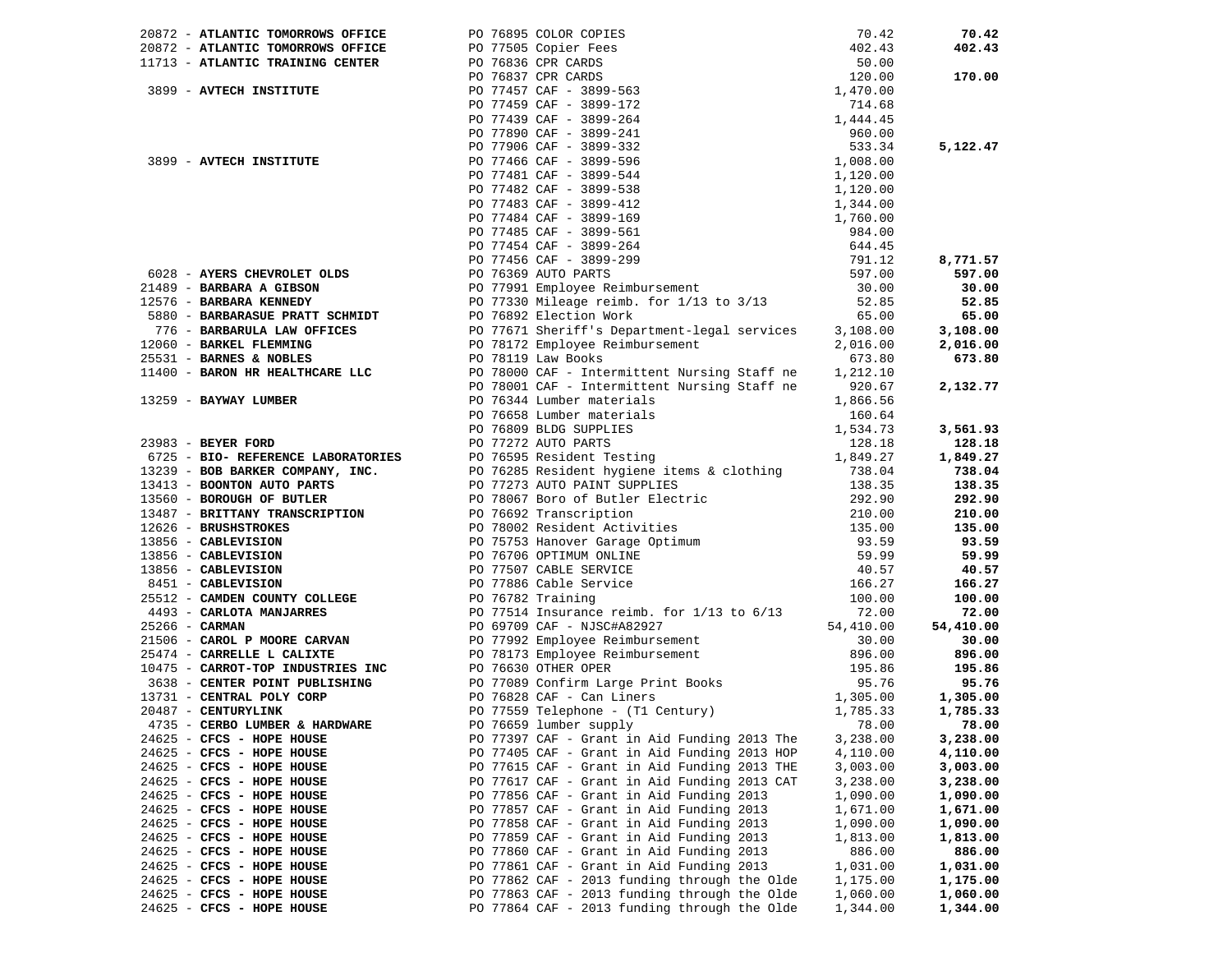|               |                                                                                             |                                                                                                                                                                                                                                                                                                                                                          |                 | 992.00           |
|---------------|---------------------------------------------------------------------------------------------|----------------------------------------------------------------------------------------------------------------------------------------------------------------------------------------------------------------------------------------------------------------------------------------------------------------------------------------------------------|-----------------|------------------|
|               |                                                                                             |                                                                                                                                                                                                                                                                                                                                                          |                 | 1,400.00         |
|               |                                                                                             |                                                                                                                                                                                                                                                                                                                                                          |                 | 200.00           |
|               |                                                                                             |                                                                                                                                                                                                                                                                                                                                                          |                 | 146.70<br>184.96 |
|               |                                                                                             |                                                                                                                                                                                                                                                                                                                                                          |                 | 99.99            |
|               |                                                                                             |                                                                                                                                                                                                                                                                                                                                                          |                 | 524.97           |
|               |                                                                                             |                                                                                                                                                                                                                                                                                                                                                          |                 | 92.96            |
|               |                                                                                             |                                                                                                                                                                                                                                                                                                                                                          |                 | 14,762.82        |
|               |                                                                                             |                                                                                                                                                                                                                                                                                                                                                          |                 | 455.00           |
|               |                                                                                             | PO 76825 CAF - Pharmaceutical and related se 16,696.87                                                                                                                                                                                                                                                                                                   |                 | 16,696.87        |
|               | 8043 - CONTRACT PHARMACY SERVICES INC<br>12612 - COPPER SERVICES<br>12612 - COPPER SERVICES |                                                                                                                                                                                                                                                                                                                                                          |                 |                  |
|               |                                                                                             |                                                                                                                                                                                                                                                                                                                                                          |                 |                  |
|               |                                                                                             | PO 75864 Telephone Conferencing Service 55.24<br>PO 78121 Conference Call Service 14.32<br>PO 78168 Conference Call Service 94.01                                                                                                                                                                                                                        |                 | 163.57           |
|               |                                                                                             |                                                                                                                                                                                                                                                                                                                                                          |                 | 13,623.14        |
|               |                                                                                             |                                                                                                                                                                                                                                                                                                                                                          |                 | 568,256.75       |
|               |                                                                                             |                                                                                                                                                                                                                                                                                                                                                          |                 | 28,450.83        |
|               |                                                                                             |                                                                                                                                                                                                                                                                                                                                                          |                 | 11,310.98        |
|               |                                                                                             |                                                                                                                                                                                                                                                                                                                                                          |                 | 257.86           |
|               |                                                                                             |                                                                                                                                                                                                                                                                                                                                                          |                 | 8,835.34         |
|               |                                                                                             |                                                                                                                                                                                                                                                                                                                                                          |                 |                  |
|               |                                                                                             |                                                                                                                                                                                                                                                                                                                                                          |                 | 150.87           |
|               |                                                                                             |                                                                                                                                                                                                                                                                                                                                                          |                 | 950.00           |
|               |                                                                                             |                                                                                                                                                                                                                                                                                                                                                          |                 | 3,300.00         |
|               |                                                                                             |                                                                                                                                                                                                                                                                                                                                                          |                 | 8,975.00         |
|               |                                                                                             |                                                                                                                                                                                                                                                                                                                                                          |                 | 82.50<br>332.42  |
|               |                                                                                             |                                                                                                                                                                                                                                                                                                                                                          |                 | 400.50           |
|               |                                                                                             |                                                                                                                                                                                                                                                                                                                                                          |                 |                  |
|               |                                                                                             |                                                                                                                                                                                                                                                                                                                                                          |                 | 523.20           |
|               |                                                                                             | $\begin{tabular}{cccc} 14027 - \textbf{COMNT COLL50R OF MOREIS} & 14027 - \textbf{COMNT COLL50R OF MOREIS} & 94 & 94 & 14027 \\ 14022 - \textbf{COMNT COLL50R OF MOREIS} & 107 & 14027 & 200 & 14027 \\ 14022 - \textbf{COMNT CIVL50R OF MOREIS} & 107 & 14027 & 200 & 14027 \\ 13 - \textbf{COMNT CIV DORIS RIS} & 107 & 7520 & 14027 & 200 & 14027 \\$ |                 | 1,011.60         |
|               |                                                                                             |                                                                                                                                                                                                                                                                                                                                                          |                 | 2,511.34         |
|               |                                                                                             |                                                                                                                                                                                                                                                                                                                                                          |                 | 1,678.95         |
|               |                                                                                             |                                                                                                                                                                                                                                                                                                                                                          |                 | 219.10           |
|               |                                                                                             |                                                                                                                                                                                                                                                                                                                                                          |                 | 896.00<br>497.45 |
|               |                                                                                             |                                                                                                                                                                                                                                                                                                                                                          |                 |                  |
|               |                                                                                             | 14181 - DAYTOP VILLAGE OF NJ, INC.<br>PO 77403 CAF - Grant in Aid Funding 2013 ADO 8,060.00<br>PO 77404 CAF - Grant in Aid Funding 2013 DAY 7,280.00                                                                                                                                                                                                     |                 |                  |
|               |                                                                                             |                                                                                                                                                                                                                                                                                                                                                          |                 |                  |
|               |                                                                                             | PO 77603 CAF - Grant in Aid Funding 2013 Ado 8,060.00                                                                                                                                                                                                                                                                                                    |                 |                  |
|               |                                                                                             | PO 77612 CAF - Chapter 51 Funding Adoles Ser                                                                                                                                                                                                                                                                                                             | 8,160.00        | 31,560.00        |
|               |                                                                                             |                                                                                                                                                                                                                                                                                                                                                          | 178.20          | 178.20           |
|               |                                                                                             |                                                                                                                                                                                                                                                                                                                                                          | 20.31           | 20.31            |
|               |                                                                                             |                                                                                                                                                                                                                                                                                                                                                          | 23.90<br>14.04  | 23.90<br>14.04   |
|               |                                                                                             |                                                                                                                                                                                                                                                                                                                                                          | 118.27          | 118.27           |
|               |                                                                                             | 90 77612 CAF - Chapter 51 Funding Adoles Ser<br>274 - DEER PARK<br>274 - DEER PARK<br>274 - DEER PARK<br>274 - DEER PARK<br>274 - DEER PARK<br>274 - DEER PARK<br>274 - DEER PARK<br>274 - DEER PARK<br>274 - DEER PARK<br>274 - DEER PARK<br>274 -                                                                                                      | 88.12           | 88.12            |
|               |                                                                                             |                                                                                                                                                                                                                                                                                                                                                          | 22.99           | 22.99            |
|               |                                                                                             |                                                                                                                                                                                                                                                                                                                                                          | 142.12          | 142.12           |
|               | 274 - DEER PARK                                                                             |                                                                                                                                                                                                                                                                                                                                                          | 229.92          | 229.92           |
|               | $274$ - DEER PARK                                                                           | PO 77349 Water for Morris Township                                                                                                                                                                                                                                                                                                                       | 222.61          | 222.61           |
|               | $274$ - DEER PARK                                                                           | PO 77437 4/3/13 bottled water delivery                                                                                                                                                                                                                                                                                                                   | 25.24           | 25.24            |
|               | $274$ - DEER PARK                                                                           | PO 77660 Water supply                                                                                                                                                                                                                                                                                                                                    | 14.63           | 14.63            |
|               | 18918 - DELL MARKETING L.P.                                                                 | PO 75316 County Wide Radio System                                                                                                                                                                                                                                                                                                                        | 1,821.53        | 1,821.53         |
|               | 14228 - DELL MARKETING L.P.                                                                 | PO 75850 Server Warranty Extensions                                                                                                                                                                                                                                                                                                                      | 5,801.89        | 5,801.89         |
| 13038 - DEMCO |                                                                                             | PO 76506 Confirm Materials for Children's Re                                                                                                                                                                                                                                                                                                             | 32.80           | 32.80            |
|               | 21638 - DENNIS GRAU                                                                         | PO 78009 Resident Activities                                                                                                                                                                                                                                                                                                                             | 300.00          | 300.00           |
|               | 12424 - DENVILLE DETAIL POLISHING LLC                                                       | PO 76288 Tint windows Dodge Avenger "2013"                                                                                                                                                                                                                                                                                                               | 165.00          | 165.00           |
|               | 2551 - DERMA RITE INDUSTRIES LLC                                                            | PO 78010 Storeroom~Nursing Supplies & Wound                                                                                                                                                                                                                                                                                                              | 1,911.00        | 1,911.00         |
|               | 7483 - DIANE DINUNZIO<br>14312 - DIRECT SUPPLY INC                                          | PO 78106 SANE Supplemental Hours<br>PO 78011 Nursing Equipment                                                                                                                                                                                                                                                                                           | 57.50<br>371.03 | 57.50<br>371.03  |
|               | $12199$ - DISCOVER RX                                                                       | PO 78012 CAF - Pharmaceutical and related Se                                                                                                                                                                                                                                                                                                             | 39,996.78       |                  |
|               |                                                                                             | PO 78013 CAF - Pharmaceutical and related Se                                                                                                                                                                                                                                                                                                             | 62,363.93       | 102,360.71       |
|               | 24335 - DISCOVERY BENEFITS INC.                                                             | PO 77490 COBRA Benefits - Main County and Mo                                                                                                                                                                                                                                                                                                             | 867.60          | 867.60           |
|               |                                                                                             |                                                                                                                                                                                                                                                                                                                                                          |                 |                  |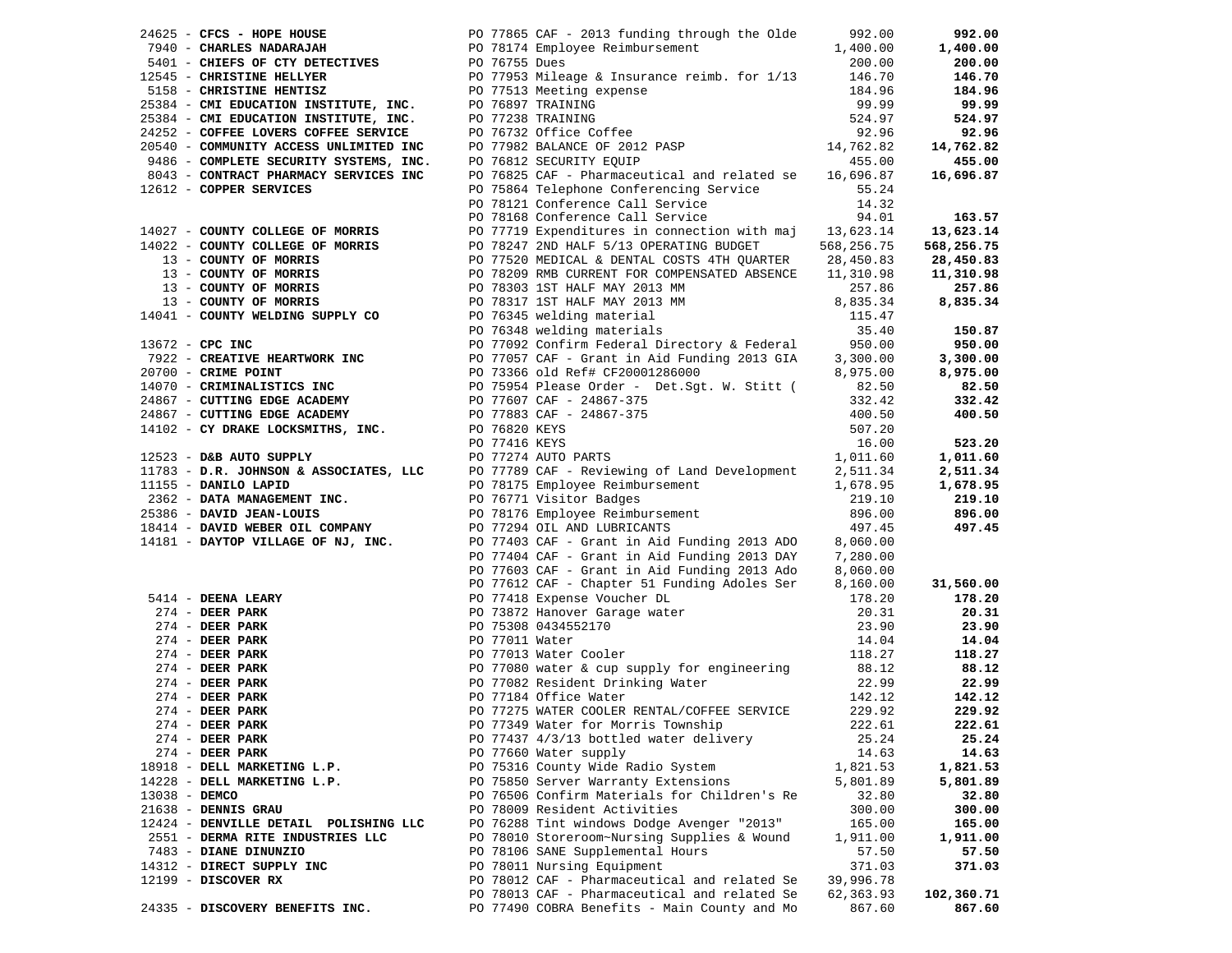|                                                                   | 24335 - DISCOVERY BENEFITS INC. PO 77491 COBRA Benefits - OTA April , 2013                                                                                                                                                                        | 71.50     | 71.50     |
|-------------------------------------------------------------------|---------------------------------------------------------------------------------------------------------------------------------------------------------------------------------------------------------------------------------------------------|-----------|-----------|
|                                                                   | 24335 - DISCOVERY BENEFITS INC.<br>24659 - DONNA GRUBLE<br>24659 - DONNA GUBLERING PO 77395 SANE Supplemental Pay<br>24659 - DONCHIV DIFABIO<br>25.00<br>261.88<br>25.00<br>27.00<br>27.000 DOVER BUSINESS COLLEGE<br>2017463 CAF - 14380-5<br>27 |           | 125.00    |
|                                                                   |                                                                                                                                                                                                                                                   |           | 61.88     |
|                                                                   |                                                                                                                                                                                                                                                   |           | 121.13    |
|                                                                   |                                                                                                                                                                                                                                                   |           |           |
|                                                                   |                                                                                                                                                                                                                                                   |           | 1,180.00  |
|                                                                   |                                                                                                                                                                                                                                                   |           | 2,700.00  |
|                                                                   |                                                                                                                                                                                                                                                   |           | 903.13    |
|                                                                   |                                                                                                                                                                                                                                                   |           | 1,591.99  |
|                                                                   |                                                                                                                                                                                                                                                   |           | 656.25    |
|                                                                   |                                                                                                                                                                                                                                                   |           | 35.78     |
|                                                                   | 336 - ELECTION GRAPHICS, INC.                   PO 76645 CAF - Election Ballot Design & Prin 14,628.85<br>14501 - ELEVATOR MAINTENANCE CORP             PO 77408 CAF - Elevator Maintenance and Insp       683.33                                 |           | 14,628.85 |
|                                                                   |                                                                                                                                                                                                                                                   |           |           |
|                                                                   | PO 77683 CAF - Elevator Maintenance and Insp 3,200.00                                                                                                                                                                                             |           | 3,883.33  |
| 11345 - EMBROIDME                                                 | PO 76731 Jacket                                                                                                                                                                                                                                   | 219.00    |           |
|                                                                   | PO 77064 Clothing                                                                                                                                                                                                                                 | 126.00    | 345.00    |
| 2047 - EMPLOYMENT HORIZONS, INC.                                  | PO 77340 CAF - PEER Grouping System                                                                                                                                                                                                               | 19,252.00 |           |
|                                                                   | PO 77341 CAF - Grant in Aid Funding 2013                                                                                                                                                                                                          | 18,920.00 |           |
|                                                                   | PO 77843 JANITORIAL SERVICES: APRIL 2013                                                                                                                                                                                                          | 842.00    |           |
|                                                                   | PO 78029 CAF - Lawn Cutting and Office Clean                                                                                                                                                                                                      | 31,010.00 | 70,024.00 |
| 20998 - EPIC MANAGEMENT INC.                                      | PO 77793 CAF - Construction Management Sercv 21,037.00                                                                                                                                                                                            |           | 21,037.00 |
| 20265 - EVELYN TOLENTINO                                          | PO 78177 Employee Reimbursement                                                                                                                                                                                                                   | 1,120.00  | 1,120.00  |
| 6055 - EVERT PADILLA                                              |                                                                                                                                                                                                                                                   | 89.97     | 89.97     |
| 2878 - FAIRLEIGH DICKINSON UNIVERSITY                             |                                                                                                                                                                                                                                                   | 682.88    |           |
|                                                                   |                                                                                                                                                                                                                                                   | 597.52    |           |
|                                                                   | PO 77687 2013 WORK BOOTS<br>PO 77687 2013 WORK BOOTS<br>PO 77440 CAF - 2878-303<br>PO 77568 CAF - 2878-539<br>PO 77568 CAF - 2878-796<br>PO 77569 CAF - 2878-605<br>PO 77884 CAF - 2878-605<br>PO 77885 CAF - 2878-605                            | 488.73    |           |
|                                                                   |                                                                                                                                                                                                                                                   | 511.16    |           |
|                                                                   |                                                                                                                                                                                                                                                   | 581.52    |           |
|                                                                   | PO 77885 CAF - 2878-606                                                                                                                                                                                                                           | 581.52    | 3,443.33  |
| 14641 - FAMILY INTERVENTION<br>--------- OF                       | PO 77058 CAF - Grant in Aid Funding 2013 GIA $12,152.00$                                                                                                                                                                                          |           | 12,152.00 |
|                                                                   | PO 77398 CAF - Homeless Contract SH13014 FAM                                                                                                                                                                                                      | 22,924.00 | 22,924.00 |
|                                                                   | 14644 - FAMILY SERVICE OF MORRIS COUNTY PO 77073 CAF - Grant in Aid Funding 2013 FIR 9,065.00                                                                                                                                                     |           |           |
|                                                                   | PO 77572 CAF - Chapter 51 Funding CH51 1320                                                                                                                                                                                                       | 4,310.00  |           |
|                                                                   | PO 77554 CAF - Chapter 51 Funding CH51 1316 4,400.00                                                                                                                                                                                              |           | 17,775.00 |
|                                                                   | PO 77678 WATER                                                                                                                                                                                                                                    | 59.99     | 59.99     |
| 12515 - FASTENAL COMPANY<br>14668 - FEDEX                         | PO 77048 Shipping<br>PO 77608 Express Mail<br>PO 78080 Postage<br>PO 78101 Shipping<br>Co 79141 Express Mail                                                                                                                                      | 85.17     |           |
|                                                                   |                                                                                                                                                                                                                                                   | 51.36     |           |
|                                                                   |                                                                                                                                                                                                                                                   | 8.89      |           |
|                                                                   |                                                                                                                                                                                                                                                   | 42.36     |           |
|                                                                   |                                                                                                                                                                                                                                                   | 418.83    | 606.61    |
| 3051 - LAZ PARKING                                                | PO 78141 Express Mail<br>PO 77940 CAF - Juror Park<br>PO 77972 Morgue Supplies<br>PO 77940 CAF - Juror Parking at Headquarters 7,512.75                                                                                                           |           | 7,512.75  |
| 747 - FISHER HEALTHCARE                                           |                                                                                                                                                                                                                                                   | 133.44    | 133.44    |
| 2795 - FLEET SERVICES                                             | PO 77681 GAS PURCHASES                                                                                                                                                                                                                            | 115.62    | 115.62    |
| 12151 - FLEMINGTON BUICK CHEVROLET PO 77278 AUTO PARTS            |                                                                                                                                                                                                                                                   | 151.43    | 151.43    |
|                                                                   |                                                                                                                                                                                                                                                   |           | 4,150.50  |
|                                                                   | 14772 - FOWLER EQUIP CO INC.<br>14787 - FREEDOM HOUSE INC.<br>16824 - GEORGE COPPOLA<br>16824 - GEORGE COPPOLA<br>16824 - GEORGE COPPOLA<br>16824 - GEORGE COPPOLA<br>16824 - GEORGE COPPOLA<br>16824 - GEORGE COPPOLA<br>16824 - GEORGE COPPO    |           |           |
|                                                                   |                                                                                                                                                                                                                                                   |           | 24,799.00 |
|                                                                   |                                                                                                                                                                                                                                                   |           | 12.98     |
| 8269 - GEORGINA GRAY-HORSLEY                                      | PO 78178 Employee Reimbursement                                                                                                                                                                                                                   | 1,134.00  | 1,134.00  |
| 21818 - GET WELL HOUSE CALLS P.C.                                 | PO 77873 COMPETENCY EVALUATION                                                                                                                                                                                                                    | 400.00    | 400.00    |
| 14916 - GILL ASSOCIATES IDENTIFICATION                            | PO 76684 ID Cards / D. Ackerman                                                                                                                                                                                                                   | 971.25    | 971.25    |
| 14936 - GLOBAL KNOWLEDGE TRANING LLC                              | PO 77469 CAF - 14936-408                                                                                                                                                                                                                          | 3,200.00  |           |
|                                                                   | PO 77470 CAF - 14936-714                                                                                                                                                                                                                          | 2,396.00  | 5,596.00  |
| 9241 - GLOBALSTAR USA                                             | PO 77974 Satellite Phone Service                                                                                                                                                                                                                  | 127.47    | 127.47    |
| 14952 - GOODALE PHARMACY & SURGICAL SUPPLY PO 77337 Prescriptions |                                                                                                                                                                                                                                                   | 453.95    | 453.95    |
| 751 - GOVERNMENT TECHNOLOGIES                                     |                                                                                                                                                                                                                                                   |           |           |
|                                                                   | PO 75121 FILE FOLDERS                                                                                                                                                                                                                             | 1,728.00  | 1,728.00  |
| $14983$ - GRAINGER                                                | PO 76604 Plant Operation/Machinery Repairs &                                                                                                                                                                                                      | 662.16    |           |
|                                                                   | PO 76903 STORAGE CONTAINERS                                                                                                                                                                                                                       | 5.46      |           |
|                                                                   | PO 76929 HVAC MOTORS                                                                                                                                                                                                                              | 419.04    | 1,086.66  |
| $14984$ - GRAINGER                                                | PO 76810 BLDG MANT                                                                                                                                                                                                                                | 412.81    |           |
|                                                                   | PO 77279 TOOLS                                                                                                                                                                                                                                    | 4.21      |           |
|                                                                   | PO 77323 BLDG SUPPLY / PLUMBING                                                                                                                                                                                                                   | 1,152.20  | 1,569.22  |
| 804 - GRAY SUPPLY CORP                                            | PO 76835 Premium Dry Asphalt Blade                                                                                                                                                                                                                | 550.45    | 550.45    |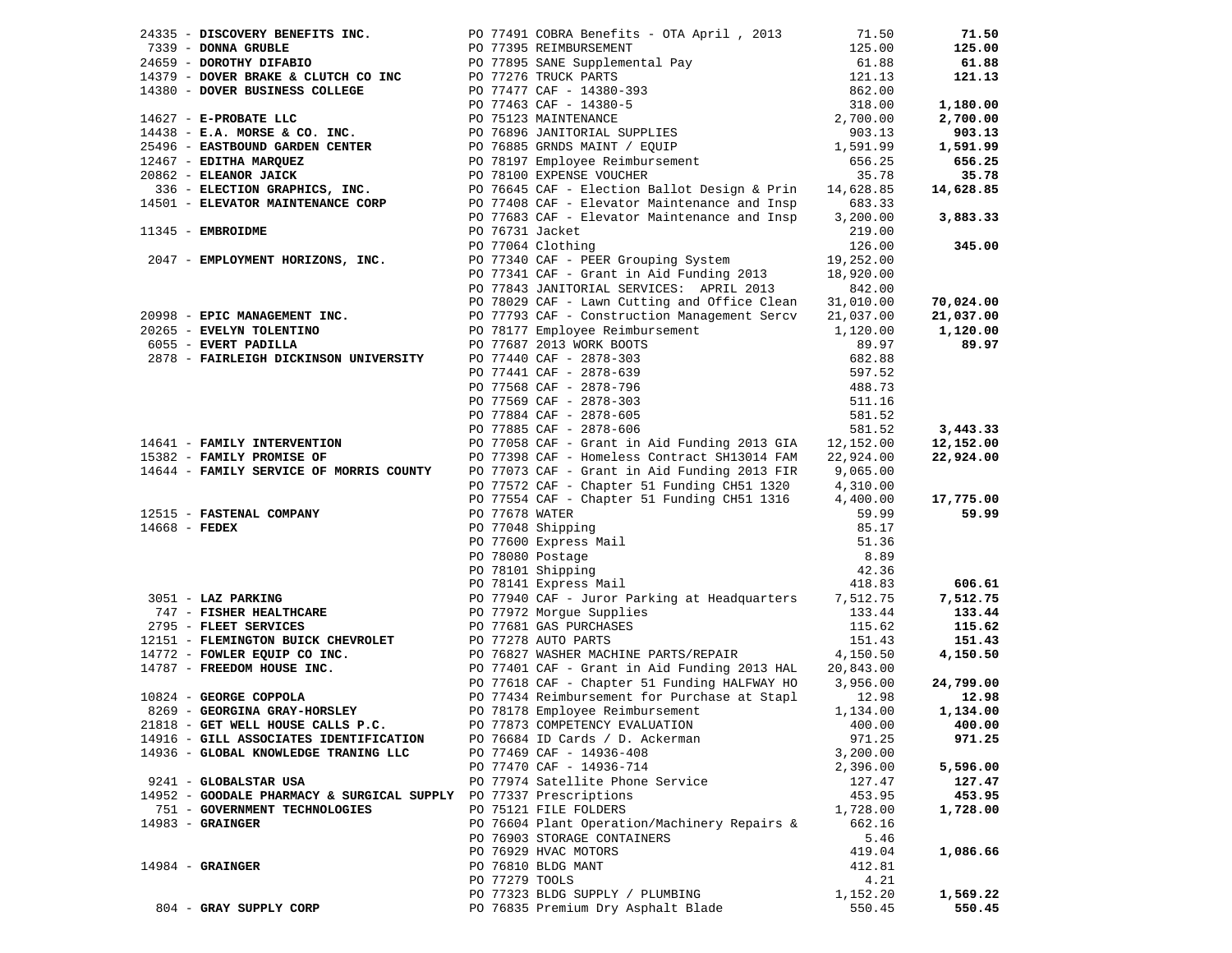|                                                                                                                                          |                | 6262 - GRIFFIN AUTOMOTIVE INFOR. SRVC PO 76375 WIRING MANUAL 595.00<br>12012 - GTS WELCO PO 76396 TOOLS 35.24<br>PO 77295 WELDING SUPPLIES 105.85<br>15318 - GULF SOUTH MEDICAL SUPPLY INC PO 78014 Storeroom~Nursing Supplies 200.18<br>1 |                      | 595.00               |
|------------------------------------------------------------------------------------------------------------------------------------------|----------------|--------------------------------------------------------------------------------------------------------------------------------------------------------------------------------------------------------------------------------------------|----------------------|----------------------|
|                                                                                                                                          |                |                                                                                                                                                                                                                                            |                      |                      |
|                                                                                                                                          |                |                                                                                                                                                                                                                                            |                      | 141.09               |
|                                                                                                                                          |                |                                                                                                                                                                                                                                            |                      | 200.18               |
|                                                                                                                                          |                |                                                                                                                                                                                                                                            |                      | 799.99               |
| 9728 - HARRIET VALLECER RN                                                                                                               |                | PO 78179 Employee Reimbursement                                                                                                                                                                                                            | 1,120.00             | 1,120.00             |
| 15103 - HARRIS AHH/ZOUBEK ASSOC. INC                                                                                                     |                | PO 75863 misc. equip.                                                                                                                                                                                                                      | 351.64               | 351.64               |
| 25522 - HARRY L. SCHWARZ & CO.<br>25522 - HARRY L. SCHWARZ & CO.                                                                         |                | PO 77598 Appraisal.ROW services-Sussex Tpk.<br>PO 77605 Sussex Turnpike Improvement Project                                                                                                                                                | 2,182.50             | 2,182.50             |
| 25522 - HARRY L. SCHWARZ & CO.                                                                                                           |                |                                                                                                                                                                                                                                            | 4,140.00             | 4,140.00             |
| 1698 - HELEN PENNELLA<br>15159 - HELRICK'S INC                                                                                           |                | PO 76890 Election Work                                                                                                                                                                                                                     | 65.00                | 65.00                |
|                                                                                                                                          | PO 76767 glass |                                                                                                                                                                                                                                            | 10.60                | 10.60                |
| 21459 - HERTZ EQUIPMENT RENTAL CORP<br>24349 - HERTZ EQUIPMENT RENTAL CORP<br>24349 - HESS CORPORATION PO 78024 GAS - HESS SUPPLY - 1317 |                |                                                                                                                                                                                                                                            | 2,421.98             | 2,421.98             |
|                                                                                                                                          |                |                                                                                                                                                                                                                                            | 1,198.78             | 1,198.78             |
| 24349 - HESS CORPORATION                                                                                                                 |                | PO 78027 GAS - HESS - SUPPLY - 1310<br>PO 76478 Replacement Printers for dead units 913.84<br>The Microsoftheory Contract SH13014 Fam 50,133.00                                                                                            |                      | 29,874.80            |
| 11538 - HEWLETT-PACKARD COMPANY                                                                                                          |                |                                                                                                                                                                                                                                            |                      | 913.84               |
| 16302 - HOMELESS SOLUTIONS, INC.                                                                                                         |                | - נושא של המשפח המשפח המשפח ה-PO 77399 CAF - Homeless Contract SH13014 Fam<br>PO 76681 TRUCK המפגם ה                                                                                                                                       |                      | 50,133.00            |
| 20737 - HOOVER TRUCK CENTERS INC                                                                                                         |                | PO 76681 TRUCK PARTS                                                                                                                                                                                                                       | 86.65                | 86.65                |
| 15241 - HORIZON BLUE CROSS BLUE SHIELD<br>15241 - HORIZON BLUE CROSS BLUE SHIELD                                                         |                | PO 77492 May, 2013 HMO-Main County and Morri 1,314,072.49 1,314,072.49                                                                                                                                                                     |                      |                      |
|                                                                                                                                          |                | PO 77510 HMO invoice for 5/13                                                                                                                                                                                                              | 147,248.77           | 147,248.77           |
|                                                                                                                                          |                |                                                                                                                                                                                                                                            |                      | 4,409.36             |
|                                                                                                                                          |                |                                                                                                                                                                                                                                            |                      | 400.00               |
|                                                                                                                                          |                |                                                                                                                                                                                                                                            |                      | 1,400.00             |
|                                                                                                                                          |                |                                                                                                                                                                                                                                            |                      |                      |
|                                                                                                                                          |                |                                                                                                                                                                                                                                            |                      |                      |
|                                                                                                                                          |                |                                                                                                                                                                                                                                            |                      |                      |
|                                                                                                                                          |                |                                                                                                                                                                                                                                            |                      |                      |
|                                                                                                                                          |                |                                                                                                                                                                                                                                            |                      |                      |
|                                                                                                                                          |                |                                                                                                                                                                                                                                            |                      |                      |
|                                                                                                                                          |                |                                                                                                                                                                                                                                            |                      |                      |
|                                                                                                                                          |                |                                                                                                                                                                                                                                            |                      | 4,634.00             |
|                                                                                                                                          |                |                                                                                                                                                                                                                                            |                      | 570.00               |
|                                                                                                                                          |                | 19241 - HORIZON BLUE CROSS BLUE SHELD FO 77510 HNO invoice for 5/13<br>19241 - HORIZON BLUE CROSS BLUE SHELD FO 77510 HNO invoice for 5/13<br>19241 - HORIZON BLUE CROSS BLUE SHELD FO 77510 HNO invoice for 5/13<br>19241 - HORIZ         |                      |                      |
|                                                                                                                                          |                |                                                                                                                                                                                                                                            |                      | 4,420.84             |
|                                                                                                                                          |                |                                                                                                                                                                                                                                            |                      | 1,743.89             |
|                                                                                                                                          |                |                                                                                                                                                                                                                                            |                      | 336.80               |
|                                                                                                                                          |                |                                                                                                                                                                                                                                            |                      | 245.00               |
|                                                                                                                                          |                |                                                                                                                                                                                                                                            |                      | 314.10               |
| 12197 - JAMES H WOLF                                                                                                                     |                |                                                                                                                                                                                                                                            |                      | 1,806.93             |
|                                                                                                                                          |                | PO 78016 CAF - Qualified Licenced Physician 1,480.00                                                                                                                                                                                       |                      | 1,480.00             |
| 12487 - JANET B. NOVELLO                                                                                                                 |                | PO 77896 SANE Supplemental Pay<br>PO 76713 SEMINAR<br>PO 77809 JCP&L                                                                                                                                                                       | 80.15                | 80.15                |
| 15467 - JASPER ENGINE & TRANSMISSION                                                                                                     |                |                                                                                                                                                                                                                                            | 258.00               | 258.00               |
| 960 - JERSEY CENTRAL POWER & LIGHT                                                                                                       |                | PO 77809 JCP&L                                                                                                                                                                                                                             | 37.53                | 37.53                |
| 960 - JERSEY CENTRAL POWER & LIGHT<br>960 - JERSEY CENTRAL POWER & LIGHT                                                                 |                | PO 77934 ELECTRIC - MORRISTOWN - 0528<br>PO 77933 ELECTRIC - REMOTE - vood<br>PO 77935 ELECTRIC - 0537<br>20 77936 ELECTRIC - 0537                                                                                                         | 1,273.02<br>3,378.10 | 1,273.02<br>3,378.10 |
| 960 - JERSEY CENTRAL POWER & LIGHT                                                                                                       |                |                                                                                                                                                                                                                                            | 33,464.69            | 33,464.69            |
| 960 - JERSEY CENTRAL POWER & LIGHT                                                                                                       |                |                                                                                                                                                                                                                                            | 604.18               | 604.18               |
|                                                                                                                                          |                |                                                                                                                                                                                                                                            | 12.96                | 12.96                |
| 960 - JERSEY CENTRAL POWER & LIGHT<br>5888 - JERSEY PAPER PLUS INC<br>16888 - JERSEY PAPER PLUS INC                                      |                | PO 77318 CAF - Coarse Paper and Household Su 1,522.46                                                                                                                                                                                      |                      |                      |
|                                                                                                                                          |                | PO 77419 CAF - Coarse Paper and Household Su                                                                                                                                                                                               | 2,919.26             | 4,441.72             |
| 1622 - JERSEY TRACTOR-TRAILER                                                                                                            |                | PO 77464 CAF - 1622-575                                                                                                                                                                                                                    | 3,200.00             |                      |
|                                                                                                                                          |                | PO 77465 CAF - 1622-593                                                                                                                                                                                                                    | 3,200.00             |                      |
|                                                                                                                                          |                | PO 77442 CAF - 1622-607                                                                                                                                                                                                                    | 3,200.00             |                      |
|                                                                                                                                          |                | PO 77488 CAF - 1622-420                                                                                                                                                                                                                    | 800.00               |                      |
|                                                                                                                                          |                | PO 77621 CAF - 1622-622                                                                                                                                                                                                                    | 3,200.00             |                      |
|                                                                                                                                          |                | PO 77622 CAF - 1622-619                                                                                                                                                                                                                    | 3,200.00             | 16,800.00            |
| 20888 - JESSY JACOB                                                                                                                      |                | PO 78181 Employee Reimbursement                                                                                                                                                                                                            | 420.00               | 420.00               |
| 1288 - JILL CERULLO                                                                                                                      |                | PO 77976 Reimbursement for Resident Activiti                                                                                                                                                                                               | 300.60               | 300.60               |
| 15508 - JML MEDICAL INC.                                                                                                                 |                | PO 78018 CAF - Medical Supplies                                                                                                                                                                                                            | 2,195.90             | 2,195.90             |
| 21646 - JOAN BRUSEO                                                                                                                      |                | PO 77517 Mileage & Insurance reimb. for 1/13                                                                                                                                                                                               | 175.60               | 175.60               |
| $17883 - JOAN$ STREHL                                                                                                                    |                | PO 77548 travel reimbursement                                                                                                                                                                                                              | 80.85                | 80.85                |
| $9313 - JOHN J HAYES$                                                                                                                    |                | PO 77426 Travel Expenses - TransAction Confe                                                                                                                                                                                               | 324.37               | 324.37               |
| 16957 - JOHN PECORARO                                                                                                                    |                | PO 77714 PETTY CASH                                                                                                                                                                                                                        | 59.43                | 59.43                |
| 16956 - JOHN PECORARO                                                                                                                    |                | PO 77717 TO GIVE TALK TO CEDAR CREST SENIORS                                                                                                                                                                                               | 12.60                | 12.60                |
|                                                                                                                                          |                |                                                                                                                                                                                                                                            |                      |                      |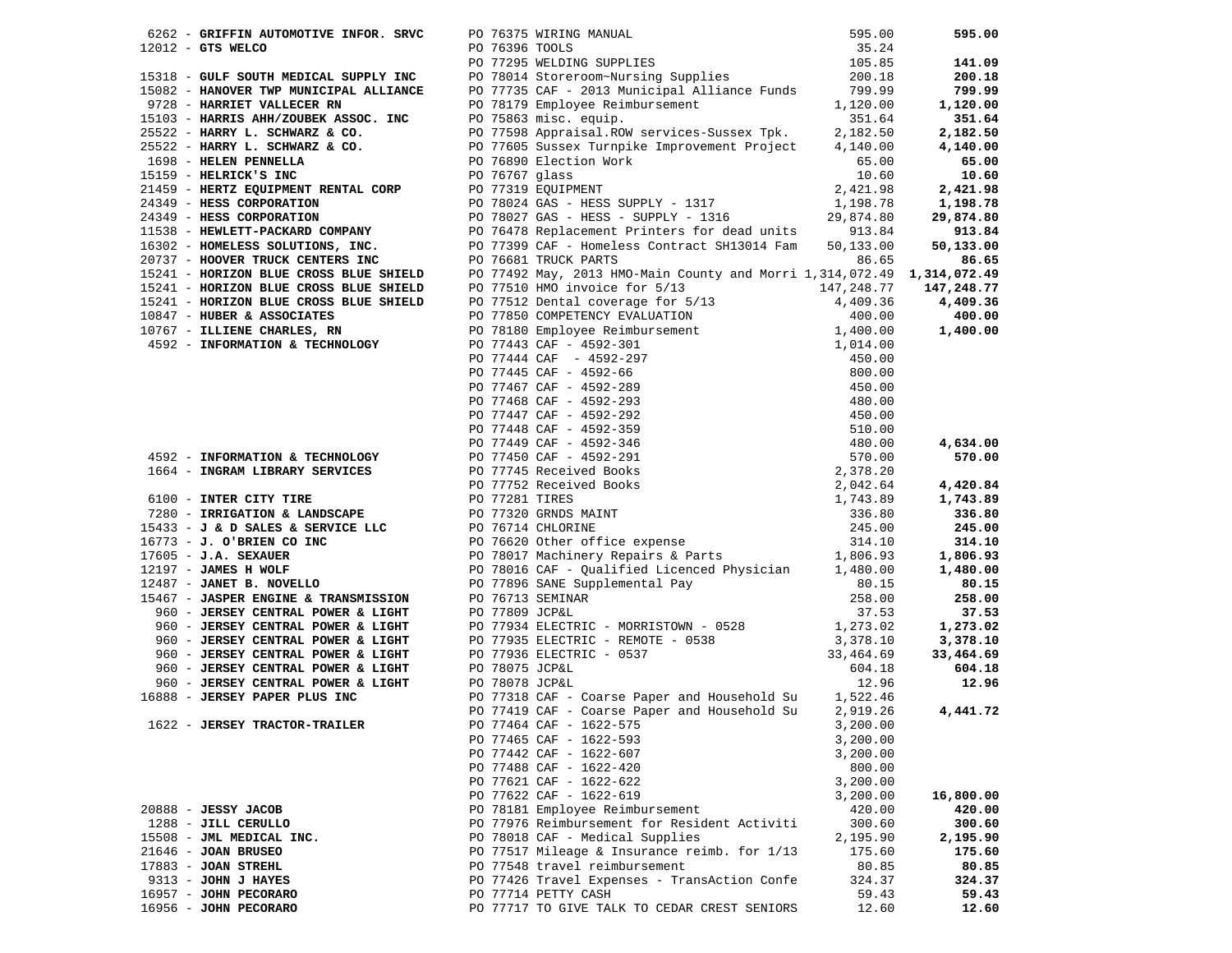| 5674 - JOHNSON & CONWAY LLP                                                  |               | PO 78127 Open Space - legal services                                                   | 3,393.93  |           |
|------------------------------------------------------------------------------|---------------|----------------------------------------------------------------------------------------|-----------|-----------|
|                                                                              |               | PO 78125 Various legal services                                                        | 2,413.60  | 5,807.53  |
| 12452 - JOHNSON & JOHNSON, ESQS PO 77332 Legal services rendered for the mon |               |                                                                                        | 156.00    |           |
|                                                                              |               | PO 77335 Legal services rendered for 3/13                                              | 4,056.00  | 4,212.00  |
| 2998 - JOHNSTON COMMUNICATIONS                                               |               | PO 75502 Labor charges                                                                 | 1,225.00  |           |
|                                                                              |               |                                                                                        |           |           |
|                                                                              |               | PO 75851 Yearly Maintenance Renewal                                                    | 2,880.00  | 4,105.00  |
| 8131 - JOHNSTONE SUPPLY                                                      |               | PO 76587 Machinery Repairs & Parts                                                     | 524.71    | 524.71    |
| 2695 - JOHNSTONE SUPPLY                                                      | PO 77690 HVAC |                                                                                        | 261.54    | 261.54    |
| 24859 - JOSEPH RUSSO                                                         |               | PO 77427 TransAction Conference Receipts 4-1                                           | 309.37    | 309.37    |
| 10496 - JUMBOOL DRIVING SCHOOL                                               |               | PO 78129 CAF - 10496-328                                                               | 2,340.00  | 2,340.00  |
| 21317 - KAREN HOGAN                                                          |               | PO 77993 Employee Reimbursement                                                        | 86.46     | 86.46     |
| 9635 - KENNON SURVEYING SERVICES, INC                                        |               | PO 77654 OSTF MCPC Boundary Survey                                                     | 14,620.00 | 14,620.00 |
| 15574 - KENVIL POWER EQUIPMENT, INC.                                         |               |                                                                                        | 927.91    | 927.91    |
| 15587 - KEYSTONE PUBLIC SAFETY INC.                                          |               | PO 75862 misc equipment<br>PO 77020 Fire Mobile Licenses                               | 12,000.00 | 12,000.00 |
| 17948 - KIDDE FIRE TRAINERS, INC.                                            |               | PO 76619 CAF - Maintenance of Proprietary Co 33,246.00                                 |           | 33,246.00 |
| 15634 - KORNER STORE INC                                                     |               | PO 76879 MEAL RECEIPTS                                                                 | 30.00     | 30.00     |
|                                                                              |               | PO 78019 Lock & Key Service                                                            |           |           |
| 15657 - KURT'S LOCKSMITH SERVICE, LLC                                        |               |                                                                                        | 71.00     | 71.00     |
| 12650 - KYOCERA MITA AMERICA, INC.                                           |               | PO 75432 Charges for Morris View Copier                                                | 1,410.60  |           |
|                                                                              |               | PO 76431 KYOCERA COPIER MODEL TASKALFA 400CI                                           | 942.18    |           |
|                                                                              |               | PO 76277 Copier Quarterly Payment                                                      | 851.97    |           |
|                                                                              |               | PO 76379 COPIER LEASE                                                                  | 764.25    |           |
|                                                                              |               | PO 76358 Copier Rental                                                                 | 1,439.19  |           |
|                                                                              |               | PO 76884 QTRLY COPIER RENTAL                                                           | 634.42    |           |
|                                                                              |               | PO 77083 rental of color&black/white machine                                           | 1,515.33  |           |
|                                                                              |               | PO 77070 copier lease                                                                  | 655.77    | 8,213.71  |
| 12650 - KYOCERA MITA AMERICA, INC.                                           |               | PO 78021 Office Machine Rental                                                         | 2,690.94  | 2,690.94  |
| 15671 - LABCORP OF AMERICA HOLDINGS                                          |               | PO 75433 DNA Testing from 02/03/13 to 03/03/                                           | 156.25    | 156.25    |
| 25486 - LASZLO CSENGETO                                                      |               | PO 77955 Mileage reimb. for 4/13                                                       | 27.65     | 27.65     |
| 25383 - LAW OFFICE OF ROBERT J. GREENBAUM                                    |               | PO 77774 Legal services April 9, 2013                                                  | 252.00    | 252.00    |
| 61 - LEADERSHIP SEMINARS                                                     |               | PO 77342 CONTINUING EDUCATION                                                          | 98.00     | 98.00     |
| 20653 - LEGAL SERVICES OF NORTHWEST                                          |               | PO 77076 CAF - Grant in Aid Funding 2013 Com 22,550.00                                 |           | 22,550.00 |
| 5855 - LEXIS NEXIS                                                           |               | PO 76507 On-Line Service Billing Period Marc                                           | 174.00    | 174.00    |
| 5068 - LEXIS NEXIS/MATTHEW BENDER                                            |               | PO 74876 122TQC                                                                        | 249.00    | 249.00    |
| 4928 - LINCOLN TECHNICAL INSTITUTE                                           |               | PO 77475 CAF - 4928-876                                                                | 3,194.40  | 3,194.40  |
| 7994 - LOMBARDO LETTERING INC.                                               |               | PO 77019 Supplies                                                                      | 500.00    | 500.00    |
|                                                                              |               |                                                                                        |           | 299.00    |
| 5134 - LONG VALLEY PIZZA                                                     |               |                                                                                        | 299.00    |           |
| 15816 - LONGFELLOWS SANDWICH DELI                                            |               | PO 75592 meals<br>PO 77359 CBA Refreshments 4-25-13 Meeting<br>Little Director Meeting | 84.00     | 84.00     |
| 15816 - LONGFELLOWS SANDWICH DELI PO 77647 Department Director Meeting       |               |                                                                                        | 70.00     | 70.00     |
| 15609 - LORI L. KINTNER                                                      |               | PO 77877 travel reimbursement for April 2013                                           | 25.83     | 25.83     |
| 6733 - LOUIS B SCHLESINGER                                                   |               | PO 77177 Expert Witness                                                                | 3,062.50  | 3,062.50  |
| 21100 - LOUISE R. MACCHIA                                                    |               | PO 78182 Employee Reimbursement<br>po 76628 MEAL RECEIPTS                              | 2,800.00  | 2,800.00  |
| 53 - LOVEYS PIZZA & GRILL                                                    |               | PO 76628 MEAL RECEIPTS                                                                 | 1,650.00  |           |
|                                                                              |               | PO 78084 Resident Rewards - April 2013                                                 | 89.76     | 1,739.76  |
| 15859 - LYNN PEAVEY COMPANY                                                  |               | PO 76147 Please Order Supplies - S. Post (CI                                           | 196.90    | 196.90    |
| 15883 - M.C. BAR ASSOCIATION                                                 |               | PO 76773 Seminar                                                                       | 30.00     | 30.00     |
| 9832 - M.C. JUVENILE DETENTION CENTER<br>15908 - M.C. MUNICIPAL UTILITIES    |               | PO 77053 CAF - JABG-1114 JDC 4th Q 2012                                                | 4,241.75  | 4,241.75  |
| 15908 - M.C. MUNICIPAL UTILITIES                                             |               | PO 77007 CAF - Waste Collection Services                                               | 7,285.43  | 7,285.43  |
| 19384 - M.C. POLICE CHIEFS ASSOCIATION                                       |               | PO 76756 Golf Outing                                                                   | 65.34     | 65.34     |
| 15919 - M.C. PROSECUTOR'S EMERGENT                                           |               | PO 78139 Reimbursement                                                                 | 5,780.22  | 5,780.22  |
| 20783 - MA. LIZA IMPERIAL                                                    |               | PO 78184 Employee Reimbursement                                                        | 3,067.75  | 3,067.75  |
| 7568 - MADUKWE IMO IBOKO, RN                                                 |               | PO 78183 Employee Reimbursement                                                        | 2,240.00  | 2,240.00  |
| 12638 - MAIRA ROGERS                                                         |               | PO 77331 Mileage reimb. & fees for 3/13                                                | 200.10    | 200.10    |
| 6514 - MAJOR POLICE SUPPLY                                                   |               | PO 77022 ATV Siren/PA Equipment                                                        | 1,440.90  | 1,440.90  |
| $3210 - MANPOWER$                                                            |               | PO 76637 Temporary staffing                                                            | 1,462.05  |           |
|                                                                              |               | PO 76763 Temporary staffing                                                            | 1,150.35  |           |
|                                                                              |               | PO 76764 Temporary staffing                                                            | 1,456.50  |           |
|                                                                              |               | PO 76786 Temporary staffing                                                            |           |           |
|                                                                              |               |                                                                                        | 1,698.27  |           |
|                                                                              |               | PO 77620 CAF - Subgrant Agreement # MANPOWER                                           | 4,776.56  | 10,543.73 |
| 11653 - MARIA CAMPOS                                                         |               | PO 78185 Employee Reimbursement                                                        | 280.00    | 280.00    |
| 25080 - MARIA CARMELITA OBLINA                                               |               | PO 78186 Employee Reimbursement                                                        | 910.00    | 910.00    |
| 25040 - MARIANA DEMARTINEZ                                                   |               | PO 77509 REIMBURSEMENT                                                                 | 26.33     | 26.33     |
| 9781 - MARIDO SERVICES INC.                                                  |               | PO 78020 Filters for Boiler Room                                                       | 852.26    | 852.26    |
| 8389 - MARIN CONSULTING ASSOCIATES                                           |               | PO 75462 TRAINING                                                                      | 240.00    | 240.00    |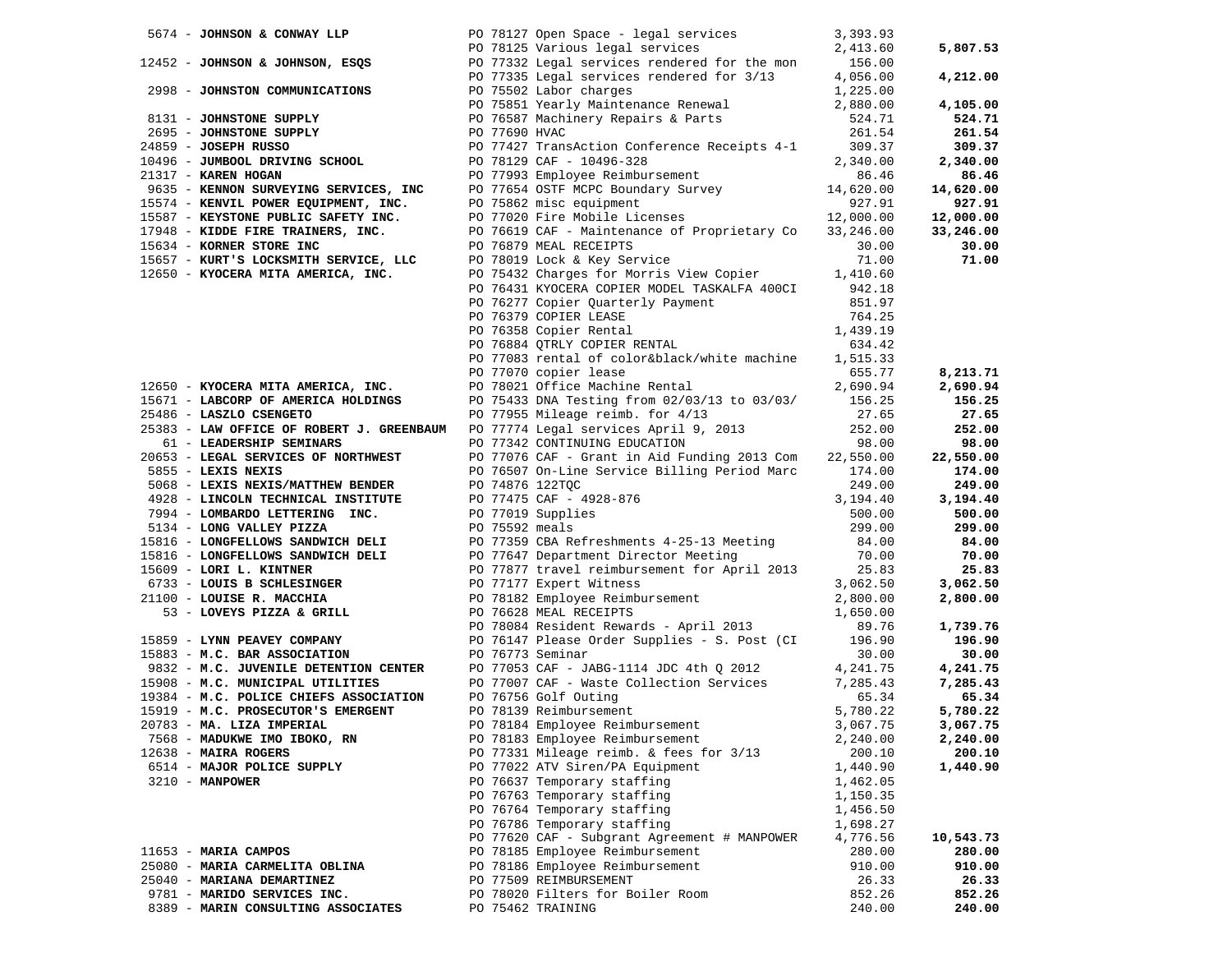| $11023$ - MARTHA YAGHI                               | PO 78187 Employee Reimbursement                                                                                                                                                                                                                | 560.00    | 560.00    |
|------------------------------------------------------|------------------------------------------------------------------------------------------------------------------------------------------------------------------------------------------------------------------------------------------------|-----------|-----------|
| 4252 - MARY RAYMOND                                  | PO 77994 Employee Reimbursement                                                                                                                                                                                                                | 121.75    | 121.75    |
| 4132 - MAYO MEDICAL LABORATORIES                     | PO 77506 Consultant                                                                                                                                                                                                                            | 57.90     | 57.90     |
| 2203 - MC LEAGUE OF MUNICIPALITIES                   | PO 76904 Registration Deena Leary May 29, 13                                                                                                                                                                                                   | 35.00     | 35.00     |
| 1836 - MC MUA TRANSFER STATION                       | PO 77010 REFUSE REMOVAL                                                                                                                                                                                                                        | 289.27    | 289.27    |
| 16096 - MCMASTER-CARR SUPPLY CO                      | PO 77282 TRUCK PARTS                                                                                                                                                                                                                           | 154.82    | 154.82    |
| 13689 - MEGGIT TRAINING SYSTEMS INC.                 | PO 76278 Gear Motor Assembly for Firing Rang                                                                                                                                                                                                   | 1,387.03  |           |
|                                                      | PO 76446 FATS Yearly Warranty                                                                                                                                                                                                                  | 3,800.00  |           |
|                                                      | PO 76588 Range Service Contract                                                                                                                                                                                                                | 7,980.00  |           |
|                                                      |                                                                                                                                                                                                                                                | 95.38     | 13,262.41 |
| 8443 - MELOJANE CELESTINO                            | PO 77497 Parts for Firing Range<br>PO 78188 Employee Reimbursement                                                                                                                                                                             | 1,120.00  | 1,120.00  |
| 3714 - METALS USA PLATES &                           | PO 77017 bridge stock of beams, rebar, flang                                                                                                                                                                                                   | 4,805.00  | 4,805.00  |
| 11509 - MICHAEL BLASKO                               | PO 77396 REIMBURSEMENT                                                                                                                                                                                                                         | 255.00    | 255.00    |
| 20546 - MICHALSKI FUNERAL HOME                       | PO 78163 Indigent Burial                                                                                                                                                                                                                       |           |           |
| 24951 - MICHELLE CAPILI                              |                                                                                                                                                                                                                                                | 1,150.00  | 1,150.00  |
|                                                      | PO 78189 Employee Reimbursement                                                                                                                                                                                                                | 1,680.00  | 1,680.00  |
| 5614 - MID-ATLANTIC LEEDS<br>1453 - MIDWEST TAPE LLC | PO 76125 Training                                                                                                                                                                                                                              | 550.00    | 550.00    |
| 11453 - MIDWEST TAPE LLC                             |                                                                                                                                                                                                                                                | 998.59    | 998.59    |
| 16207 - MILLER & CHITTY CO INC                       | PO 70125 Iraining<br>PO 77126 Confirm CD's, DVD's & BLU<br>PO 77129 BOILER CONTRACT PAYMENT<br>PO 76155 Film - G. Walsh (CIS)<br>PO 78190 Employee Reimbursement<br>PO 77338 Prescriptions<br>PO 77352 Prescriptions<br>PO 77515 Prescriptions | 2,180.00  | 2,180.00  |
| 6408 - MIRION TECHNOLOGIES (GDS) INC                 |                                                                                                                                                                                                                                                | 424.41    | 424.41    |
| 25428 - MIRLENE ESTRIPLET                            |                                                                                                                                                                                                                                                | 3,360.00  | 3,360.00  |
| 7913 - MOLNAR PHARMACY                               |                                                                                                                                                                                                                                                | 918.29    |           |
|                                                      |                                                                                                                                                                                                                                                | 759.60    |           |
|                                                      |                                                                                                                                                                                                                                                | 2,225.37  | 3,903.26  |
| 16273 - MOORE MEDICAL LLC                            | PO 76150 Please Order Supplies - S. Post (CI                                                                                                                                                                                                   | 245.09    | 245.09    |
| 19478 - MORRIS COUNTY CHAMBER OF                     | PO 77391 Washington Update Breakfast                                                                                                                                                                                                           | 38.00     |           |
|                                                      | PO 77393 Registration for DL to attend the 5                                                                                                                                                                                                   | 35.00     | 73.00     |
| 16288 - MORRIS COUNTY FARMS INC                      | PO 76888 GRNDS MAINT                                                                                                                                                                                                                           | 199.25    | 199.25    |
| 19483 - M.C. MUA                                     | PO 76911 Tipping Fees                                                                                                                                                                                                                          | 392.59    | 392.59    |
| $19483 - M.C. MUA$                                   | PO 77844 DUMPSTER SERVICE: APRIL 2013                                                                                                                                                                                                          | 350.00    | 350.00    |
| 1800 - MORRIS COUNTY PARK COMMISSION                 | PO 76915 Resident Activity 4/15/13                                                                                                                                                                                                             | 41.00     | 41.00     |
| 2738 - MORRIS COUNTY VISITORS CENTER                 | PO 77801 CAF - Freeholders Special Projects                                                                                                                                                                                                    | 54,000.00 | 54,000.00 |
| 16298 - MORRIS PLAINS MUNICIPAL ALL.                 | PO 77045 CAF - 2013 Municipal Alliance Funds 1,016.00                                                                                                                                                                                          |           | 1,016.00  |
| 2039 - MORRIS PLAINS SHOES & REPAIR                  | PO 77846 BOOTS                                                                                                                                                                                                                                 | 208.95    | 208.95    |
| 16321 - MORRISTOWN LUMBER &                          | PO 76350 Materials for Props for Fire In-Ser                                                                                                                                                                                                   | 944.69    |           |
|                                                      |                                                                                                                                                                                                                                                |           |           |
|                                                      | PO 76840 MAINTENANCE SUPPLIES                                                                                                                                                                                                                  | 97.33     |           |
|                                                      | PO 77433 Morristown Lumber Inv. 893963- Heat                                                                                                                                                                                                   | 34.99     | 1,077.01  |
| 16334 - MORRISTOWN MEMORIAL HOSPITAL                 | PO 77556 CAF - Chapter 51 Funding Atlantic H                                                                                                                                                                                                   | 528.00    | 528.00    |
| 16323 - MORRISTOWN MEMORIAL HOSPITAL                 | PO 78342 NORTHERN NJ SAFE COMMUNITIES 2012 -                                                                                                                                                                                                   | 30,388.75 | 30,388.75 |
| 16338 - MORRISTOWN NEIGHBORHOOD HOUSE                | PO 77093 CAF - Grant in Aid Funding 2013 REC                                                                                                                                                                                                   | 6,400.00  |           |
|                                                      | PO 77095 CAF - Grant in Aid Funding 2013 PRO                                                                                                                                                                                                   | 3,458.00  |           |
|                                                      | PO 77402 CAF - Grant in Aid Funding 2013 PEE                                                                                                                                                                                                   | 17,485.00 | 27,343.00 |
| 19793 - MOTOROLA                                     | PO 69000 Please Order - Equipment & Part for                                                                                                                                                                                                   | 431.40    | 431.40    |
| 959 - MOTOROLA                                       | PO 75208 CAF - NJSC#A53804<br>PO 75208 CAF - NJSC#A53804<br>PO 76053 Radio Repairs<br>PO 76109 Radio Repairs<br>PO 76753 Ricoh MPC 3002<br>PO 76135 Membership                                                                                 | 25,392.90 | 25,392.90 |
| 21791 - MOTOROLA SOLUTIONS INC                       |                                                                                                                                                                                                                                                | 858.00    | 858.00    |
| 21791 - MOTOROLA SOLUTIONS INC                       |                                                                                                                                                                                                                                                | 1,179.00  | 1,179.00  |
| 19501 - MSC INDUSTRIAL SUPPLY CO.                    |                                                                                                                                                                                                                                                | 599.12    | 599.12    |
| 21858 - MUNICIPAL CAPITAL CORP                       |                                                                                                                                                                                                                                                | 856.19    | 856.19    |
| $16424 - N J N E O A$                                |                                                                                                                                                                                                                                                | 30.00     | 30.00     |
| 19523 - N.J. NATURAL GAS COMPANY                     | PO 78004 NATURAL GAS - WHARTON OFF -                                                                                                                                                                                                           | 78.25     |           |
|                                                      | PO 78005 NATURAL GAS - WHARTON BRIDGES                                                                                                                                                                                                         | 458.62    |           |
|                                                      | PO 78006 NATURAL GAS - WHARTON ROADS                                                                                                                                                                                                           | 260.93    |           |
|                                                      | PO 78007 NATURAL GAS - WHARTON BRIDGE GEN                                                                                                                                                                                                      | 13.03     |           |
|                                                      | PO 78008 NATURAL GAS - DOVER PROBATION                                                                                                                                                                                                         | 133.85    | 944.68    |
| 21122 - NATIONAL FUEL OIL INC.                       | PO 77284 CAF - NJSC#A82768                                                                                                                                                                                                                     | 15,508.65 | 15,508.65 |
| 21122 - NATIONAL FUEL OIL INC.                       | PO 78208 FUEL CHARGES 4/13                                                                                                                                                                                                                     | 60,805.63 |           |
|                                                      | PO 78208 FUEL CHARGES 4/13                                                                                                                                                                                                                     | 9,552.78  | 70,358.41 |
| 2364 - NATURE'S CHOICE CORPORATION                   | PO 76439 stumps                                                                                                                                                                                                                                | 300.00    |           |
|                                                      | PO 77062 stumps                                                                                                                                                                                                                                | 60.00     | 360.00    |
| 25438 - NCH SOFTWARE                                 | PO 74354 Express Scribe Pro                                                                                                                                                                                                                    | 540.00    | 540.00    |
|                                                      | PO 77072 CAF - Grant in Aid Funding 2013 ADU                                                                                                                                                                                                   |           |           |
| 16533 - NEW HOPE FOUNDATION INC.                     |                                                                                                                                                                                                                                                | 10,000.00 |           |
|                                                      | PO 77400 CAF - Grant in Aid Funding 2013 ADO                                                                                                                                                                                                   | 5,940.00  |           |
|                                                      | PO 77552 CAF - Chapter 51 Funding adolescen                                                                                                                                                                                                    | 270.00    |           |
|                                                      | PO 77619 CAF - Chapter 51 Funding New Hope D                                                                                                                                                                                                   | 6,528.00  |           |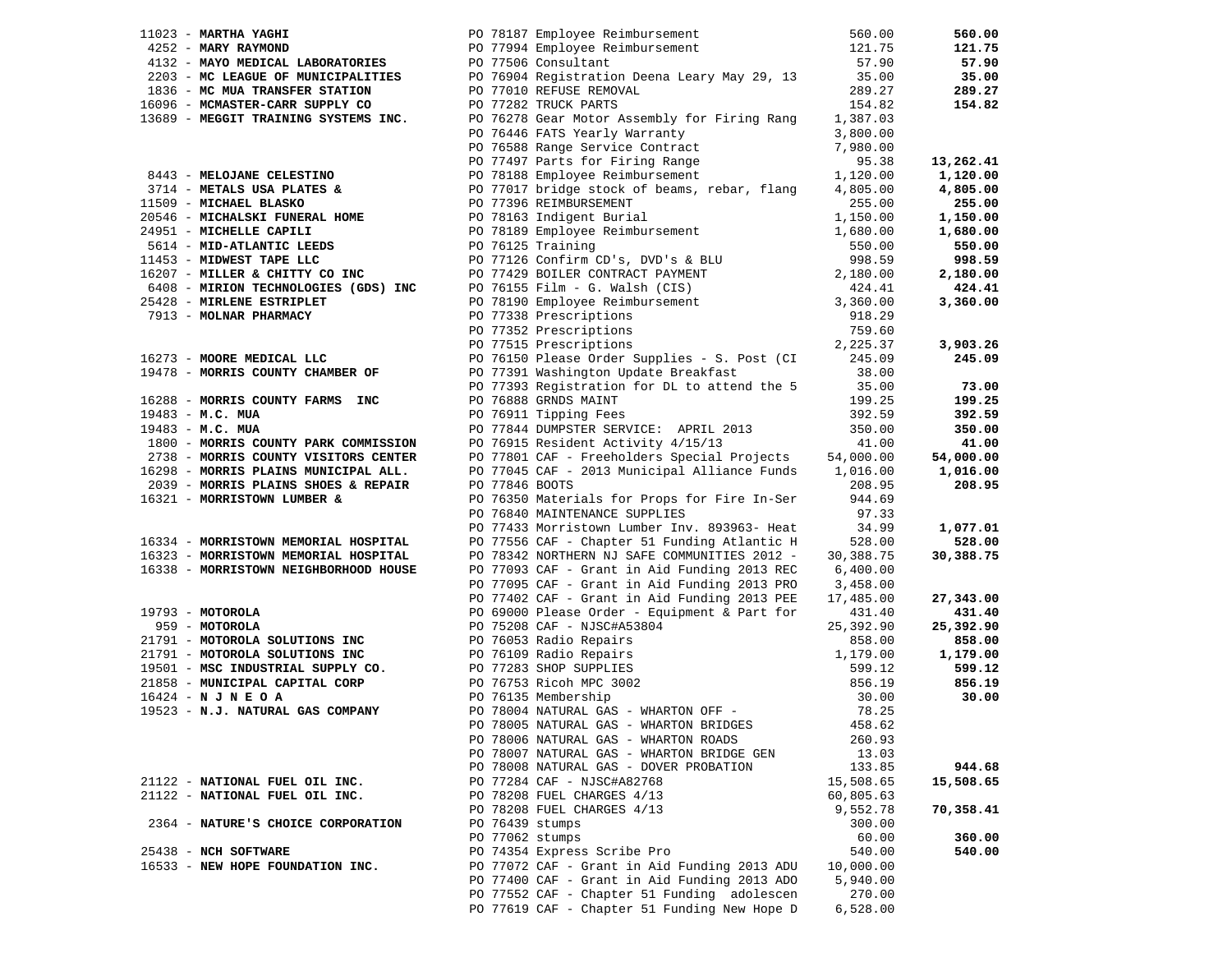|                |                                          |                | PO 77624 CAF - Chapter 51 Funding NEW HOPE C                                                                                                | 3,795.00  |           |
|----------------|------------------------------------------|----------------|---------------------------------------------------------------------------------------------------------------------------------------------|-----------|-----------|
|                |                                          |                | PO 77643 CAF - Chapter 51 Funding NEW HOPE C                                                                                                | 34,155.00 | 60,688.00 |
|                | 20856 - NEW HORIZONS COMPUTER LEARNING   |                | PO 77547 20856-252                                                                                                                          | 2,502.40  | 2,502.40  |
|                | 14560 - NEW JERSEY AIDS SERVICES         |                | PO 77074 CAF - Grant in Aid Funding 2013 SUB                                                                                                | 13,240.00 | 13,240.00 |
|                | 16552 - NEWBRIDGE SERVICES INC           |                | PO 77056 CAF - Grant in Aid Funding 2013 GIA                                                                                                | 16,691.00 |           |
|                |                                          |                | PO 77551 CAF - Chapter 51 Funding Enhanced o                                                                                                | 15,385.75 |           |
|                |                                          |                | PO 77645 CAF - Chapter 51 Funding SUBSTANCE                                                                                                 | 10,736.00 | 42,812.75 |
|                |                                          |                |                                                                                                                                             |           |           |
|                | 12176 - NEWSBANK INC                     |                | PO 76508 Annual Renewal "The Newark Star Led                                                                                                | 5,550.00  | 5,550.00  |
|                | 16163 - NICHOLAS MICCHELLI               |                | PO 77170 iPad Keyboard Cases for Jail Office                                                                                                | 399.96    | 399.96    |
|                | 23981 - NIELSEN DODGE - C-J-R            |                | PO 77285 AUTO PARTS                                                                                                                         | 197.16    | 197.16    |
|                | 10594 - NJ STATE ASSO. OF CHIEFS POLICE  | PO 76747 Dues  |                                                                                                                                             | 450.00    |           |
|                |                                          |                | PO 77751 Registration for NJSACOP Annual Tra                                                                                                | 150.00    | 600.00    |
|                | 20398 - NJ TAXI & BLACK CAR SERVICES LLC |                | PO 77329 Transportation                                                                                                                     | 190.40    |           |
|                |                                          |                | PO 77339 Transportation                                                                                                                     | 403.65    |           |
|                |                                          |                |                                                                                                                                             | 198.73    |           |
|                |                                          |                |                                                                                                                                             |           |           |
|                |                                          |                |                                                                                                                                             | 174.45    |           |
|                |                                          |                |                                                                                                                                             | 112.57    | 1,079.80  |
| 12317 - NJICLE |                                          |                | PO 77339 Transportation<br>PO 77357 Transportation<br>PO 77511 Transportation<br>PO 77516 Transportation<br>PO 77127 Confirm NJ Legal Books | 336.00    | 336.00    |
|                | $10662$ - NMS LABS                       |                | PO 76743 Expert Witness                                                                                                                     | 1,967.62  |           |
|                |                                          |                | PO 78142 CAF - Toxicological Testing Service                                                                                                | 4,276.00  | 6,243.62  |
|                | 5520 - NORTH JERSEY RESOURCE             |                | PO 75899 2012-2013 Membership Dues - MC Free                                                                                                | 450.00    | 450.00    |
|                | 16742 - NORTHERN SAFETY CO. INC.         |                | PO 76887 SAFETY EQUIP                                                                                                                       | 838.11    | 838.11    |
|                | 16752 - NORWESCAP INC                    |                | PO 76751 CAF - Grant in Aid Funding 2013 FAM                                                                                                | 4,448.00  | 4,448.00  |
|                | $16786 -$ O'MULLAN & BRADY P.C.          |                | PO 77653 County Counsel administration-legal                                                                                                | 19,240.00 | 19,240.00 |
|                |                                          |                |                                                                                                                                             |           |           |
|                | 21565 - OCLC ONLINE COMPUTER             |                | PO 76509 On-Line Service for March 01, 2013                                                                                                 | 3,516.90  | 3,516.90  |
|                | 16801 - ODYSSEY AUTOMOTIVE               |                | PO 76834 VAN REPAIR                                                                                                                         | 275.00    | 275.00    |
|                | 4654 - OFFICE TEAM                       |                | PO 76284 Temporary Employee Aakriti Thakur                                                                                                  | 1,818.05  | 1,818.05  |
|                | 8687 - ON TIME TRANSPORT INC.            |                | PO 76607 Medical Transport                                                                                                                  | 2,464.00  | 2,464.00  |
|                | 21446 - OPTIMUS EMR, INC.                |                | PO 78022 Software Maintenance                                                                                                               | 1,336.32  | 1,336.32  |
|                | 2929 - ORIENTAL TRADING COMPANY INC.     |                | PO 76603 Resident Activities                                                                                                                | 84.00     | 84.00     |
|                | 16863 - PABCO INDUSTRIES, LLC            |                |                                                                                                                                             | 1,277.50  | 1,277.50  |
|                | 20683 - PACE UNIVERSITY                  |                | PO 77853 OPERATING SUPPLIES<br>PO 77887 CAF - 20683-208                                                                                     | 560.00    | 560.00    |
|                | 25520 - PAMELA SPENCER                   |                | Po 77995 Employee Reimbursement<br>Po 77995 Employee Reimbursement<br>Po 76877 Office paper supply                                          | 30.00     | 30.00     |
|                | 16887 - PAPER MART INC                   |                | PO 76877 Office paper supply                                                                                                                | 322.58    | 322.58    |
|                |                                          |                |                                                                                                                                             |           |           |
|                | 2749 - PARSIPPANY CHILD DAY CARE CTR.    |                | PO 77096 CAF - Grant in Aid Funding 2013 INF                                                                                                | 2,748.00  | 2,748.00  |
|                | 21551 - PARSIPPANY INN                   |                | PO 77956 Motel Placement                                                                                                                    | 50.00     | 50.00     |
|                | 16918 - PASSAIC COUNTY POLICE ACADEMY    |                | PO 76697 Training - T. Medwin                                                                                                               | 75.00     | 75.00     |
|                | 15955 - PATRICIA MAGEE                   |                | PO 77880 Travel reimbursement                                                                                                               | 135.84    | 135.84    |
|                | 2748 - PATRICIA STEWART                  | PO 77599 Misc. |                                                                                                                                             | 214.11    | 214.11    |
|                | 9584 - PAUL CERAN OD                     |                | PO 76845 INMATE MEDICAL CARE                                                                                                                | 95.00     | 95.00     |
|                | 18102 - PEQUANNOCK TOWNSHIP              |                | PO 77047 CAF - 2013 Municipal Alliance Funds                                                                                                | 564.16    | 564.16    |
|                | 19663 - PERFORMANCE TRAILERS INC.        |                | PO 76718 TRUCK PARTS                                                                                                                        | 165.00    | 165.00    |
|                | 17019 - PHILLIPSBURG SCHOOL BASED        |                | PO 77570 CAF - Subgrant Agreement # PHILS-13                                                                                                | 1,901.00  |           |
|                |                                          |                | PO 77571 CAF - Subgrant Agreement # PHILS-13                                                                                                | 581.00    |           |
|                |                                          |                | PO 77573 CAF - Subgrant Agreement # PHILS-13                                                                                                | 211.00    |           |
|                |                                          |                |                                                                                                                                             |           |           |
|                |                                          |                | PO 77574 CAF - Subgrant Agreement # PHILS-13                                                                                                | 581.00    |           |
|                |                                          |                | PO 77587 CAF - Subgrant Agreement # PHILS-13                                                                                                | 211.00    |           |
|                |                                          |                | PO 77576 CAF - Subgrant Agreement # PHILS-13                                                                                                | 1,215.00  |           |
|                |                                          |                | PO 77577 CAF - Subgrant Agreement # PHILS-13                                                                                                | 2,535.00  |           |
|                |                                          |                | PO 77578 CAF - Subgrant Agreement # PHILS-13                                                                                                | 2,535.00  | 9,770.00  |
|                | 17019 - PHILLIPSBURG SCHOOL BASED        |                | PO 77579 CAF - Subgrant Agreement # PHILS-13                                                                                                | 2,535.00  |           |
|                |                                          |                | PO 77580 CAF - Subgrant Agreement # PHILS-13                                                                                                | 2,535.00  |           |
|                |                                          |                | PO 77581 CAF - PHILS-12Y-WIA                                                                                                                | 205.00    |           |
|                |                                          |                | PO 77582 CAF - PHILS-12Y-WIA                                                                                                                | 44.75     |           |
|                |                                          |                | PO 77583 CAF - PHILS-12Y-WIA                                                                                                                | 89.50     |           |
|                |                                          |                | PO 77584 CAF - PHILS-12Y-WIA                                                                                                                | 359.00    |           |
|                |                                          |                | PO 77585 CAF - PHILS-12Y-WIA                                                                                                                | 359.00    |           |
|                |                                          |                | PO 77586 CAF - PHILS-12Y-WIA                                                                                                                | 89.50     | 6,216.75  |
|                | 17019 - PHILLIPSBURG SCHOOL BASED        |                |                                                                                                                                             |           |           |
|                |                                          |                | PO 77588 CAF - PHILS-12Y-WIA                                                                                                                | 564.00    |           |
|                |                                          |                | PO 77589 CAF - PHILS-12Y-WIA                                                                                                                | 44.75     |           |
|                |                                          |                | PO 77590 CAF - PHILS-12Y-WIA                                                                                                                | 359.00    |           |
|                |                                          |                | PO 77591 CAF - PHILS-12Y-WIA                                                                                                                | 89.50     |           |
|                |                                          |                | PO 77623 CAF - PHILS-12Y-WIA                                                                                                                | 205.00    |           |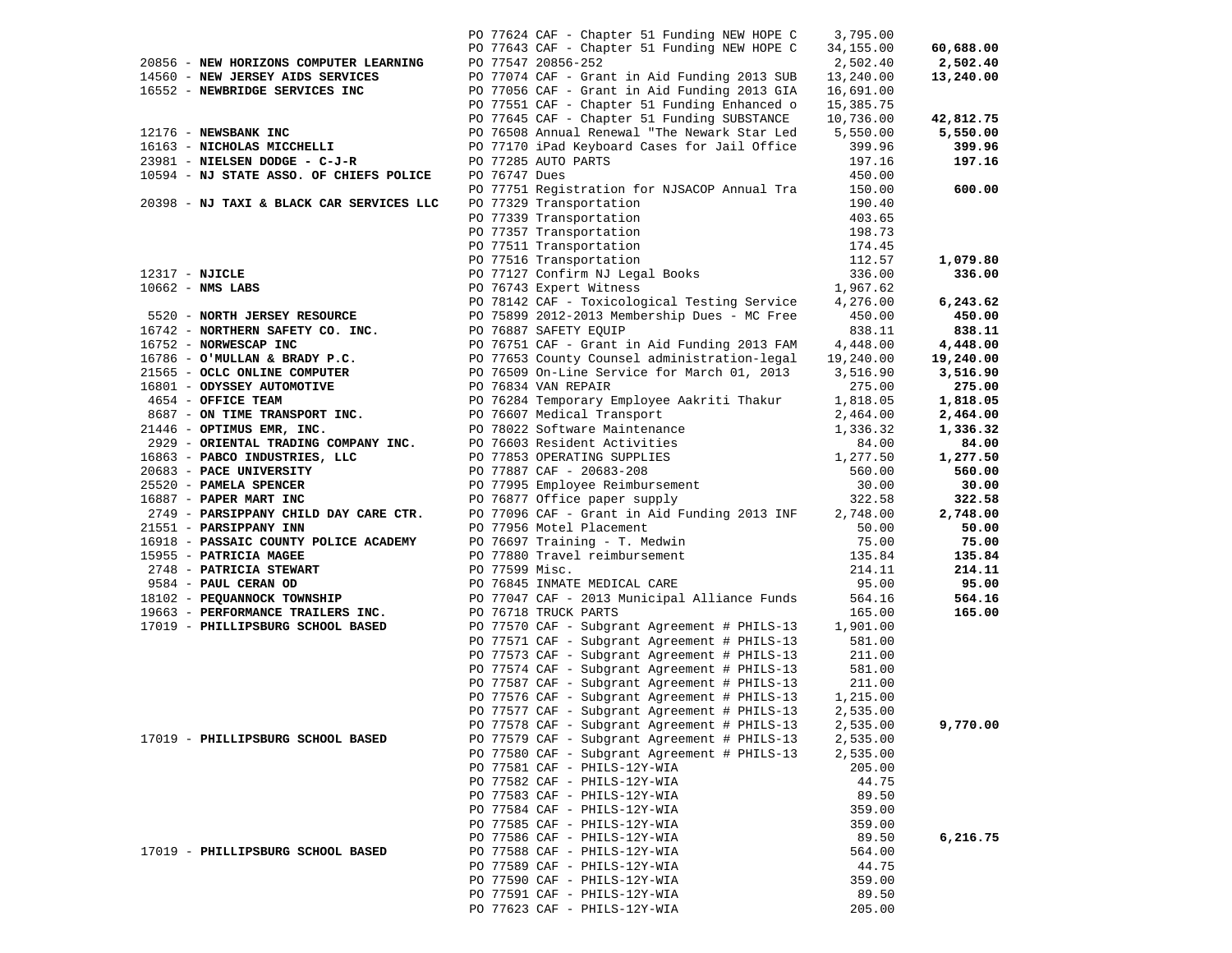|                                   |                                                                                                                                                                                                                                             |                                                                                                                                                                                                                                                                                                                                                                     | 257.00                                                                                                                                                                                                                                                                                                                                                                                                                                                                                                                                                                                                                                                                                                                                                                                              |                                                                                                                                                                                                                                                                                                                                                                                                                                                                                                                                                                                                                                                                                                                                                                                                                                                                                                                                                                                                                                                                                                                                                                                                                                                                                                                                                                                                                                                                                                                                                                                                                                                                                                                                                                                                                                                                                                                                                                                          |
|-----------------------------------|---------------------------------------------------------------------------------------------------------------------------------------------------------------------------------------------------------------------------------------------|---------------------------------------------------------------------------------------------------------------------------------------------------------------------------------------------------------------------------------------------------------------------------------------------------------------------------------------------------------------------|-----------------------------------------------------------------------------------------------------------------------------------------------------------------------------------------------------------------------------------------------------------------------------------------------------------------------------------------------------------------------------------------------------------------------------------------------------------------------------------------------------------------------------------------------------------------------------------------------------------------------------------------------------------------------------------------------------------------------------------------------------------------------------------------------------|------------------------------------------------------------------------------------------------------------------------------------------------------------------------------------------------------------------------------------------------------------------------------------------------------------------------------------------------------------------------------------------------------------------------------------------------------------------------------------------------------------------------------------------------------------------------------------------------------------------------------------------------------------------------------------------------------------------------------------------------------------------------------------------------------------------------------------------------------------------------------------------------------------------------------------------------------------------------------------------------------------------------------------------------------------------------------------------------------------------------------------------------------------------------------------------------------------------------------------------------------------------------------------------------------------------------------------------------------------------------------------------------------------------------------------------------------------------------------------------------------------------------------------------------------------------------------------------------------------------------------------------------------------------------------------------------------------------------------------------------------------------------------------------------------------------------------------------------------------------------------------------------------------------------------------------------------------------------------------------|
|                                   |                                                                                                                                                                                                                                             |                                                                                                                                                                                                                                                                                                                                                                     | 1,901.00                                                                                                                                                                                                                                                                                                                                                                                                                                                                                                                                                                                                                                                                                                                                                                                            | 3,420.25                                                                                                                                                                                                                                                                                                                                                                                                                                                                                                                                                                                                                                                                                                                                                                                                                                                                                                                                                                                                                                                                                                                                                                                                                                                                                                                                                                                                                                                                                                                                                                                                                                                                                                                                                                                                                                                                                                                                                                                 |
|                                   |                                                                                                                                                                                                                                             |                                                                                                                                                                                                                                                                                                                                                                     |                                                                                                                                                                                                                                                                                                                                                                                                                                                                                                                                                                                                                                                                                                                                                                                                     |                                                                                                                                                                                                                                                                                                                                                                                                                                                                                                                                                                                                                                                                                                                                                                                                                                                                                                                                                                                                                                                                                                                                                                                                                                                                                                                                                                                                                                                                                                                                                                                                                                                                                                                                                                                                                                                                                                                                                                                          |
|                                   |                                                                                                                                                                                                                                             |                                                                                                                                                                                                                                                                                                                                                                     |                                                                                                                                                                                                                                                                                                                                                                                                                                                                                                                                                                                                                                                                                                                                                                                                     |                                                                                                                                                                                                                                                                                                                                                                                                                                                                                                                                                                                                                                                                                                                                                                                                                                                                                                                                                                                                                                                                                                                                                                                                                                                                                                                                                                                                                                                                                                                                                                                                                                                                                                                                                                                                                                                                                                                                                                                          |
|                                   |                                                                                                                                                                                                                                             |                                                                                                                                                                                                                                                                                                                                                                     |                                                                                                                                                                                                                                                                                                                                                                                                                                                                                                                                                                                                                                                                                                                                                                                                     |                                                                                                                                                                                                                                                                                                                                                                                                                                                                                                                                                                                                                                                                                                                                                                                                                                                                                                                                                                                                                                                                                                                                                                                                                                                                                                                                                                                                                                                                                                                                                                                                                                                                                                                                                                                                                                                                                                                                                                                          |
|                                   |                                                                                                                                                                                                                                             |                                                                                                                                                                                                                                                                                                                                                                     |                                                                                                                                                                                                                                                                                                                                                                                                                                                                                                                                                                                                                                                                                                                                                                                                     |                                                                                                                                                                                                                                                                                                                                                                                                                                                                                                                                                                                                                                                                                                                                                                                                                                                                                                                                                                                                                                                                                                                                                                                                                                                                                                                                                                                                                                                                                                                                                                                                                                                                                                                                                                                                                                                                                                                                                                                          |
|                                   |                                                                                                                                                                                                                                             |                                                                                                                                                                                                                                                                                                                                                                     |                                                                                                                                                                                                                                                                                                                                                                                                                                                                                                                                                                                                                                                                                                                                                                                                     | 4,294.00                                                                                                                                                                                                                                                                                                                                                                                                                                                                                                                                                                                                                                                                                                                                                                                                                                                                                                                                                                                                                                                                                                                                                                                                                                                                                                                                                                                                                                                                                                                                                                                                                                                                                                                                                                                                                                                                                                                                                                                 |
|                                   |                                                                                                                                                                                                                                             |                                                                                                                                                                                                                                                                                                                                                                     |                                                                                                                                                                                                                                                                                                                                                                                                                                                                                                                                                                                                                                                                                                                                                                                                     | 65.00                                                                                                                                                                                                                                                                                                                                                                                                                                                                                                                                                                                                                                                                                                                                                                                                                                                                                                                                                                                                                                                                                                                                                                                                                                                                                                                                                                                                                                                                                                                                                                                                                                                                                                                                                                                                                                                                                                                                                                                    |
|                                   |                                                                                                                                                                                                                                             |                                                                                                                                                                                                                                                                                                                                                                     |                                                                                                                                                                                                                                                                                                                                                                                                                                                                                                                                                                                                                                                                                                                                                                                                     |                                                                                                                                                                                                                                                                                                                                                                                                                                                                                                                                                                                                                                                                                                                                                                                                                                                                                                                                                                                                                                                                                                                                                                                                                                                                                                                                                                                                                                                                                                                                                                                                                                                                                                                                                                                                                                                                                                                                                                                          |
|                                   |                                                                                                                                                                                                                                             |                                                                                                                                                                                                                                                                                                                                                                     |                                                                                                                                                                                                                                                                                                                                                                                                                                                                                                                                                                                                                                                                                                                                                                                                     | 2,891.32                                                                                                                                                                                                                                                                                                                                                                                                                                                                                                                                                                                                                                                                                                                                                                                                                                                                                                                                                                                                                                                                                                                                                                                                                                                                                                                                                                                                                                                                                                                                                                                                                                                                                                                                                                                                                                                                                                                                                                                 |
|                                   |                                                                                                                                                                                                                                             |                                                                                                                                                                                                                                                                                                                                                                     |                                                                                                                                                                                                                                                                                                                                                                                                                                                                                                                                                                                                                                                                                                                                                                                                     | 85.00                                                                                                                                                                                                                                                                                                                                                                                                                                                                                                                                                                                                                                                                                                                                                                                                                                                                                                                                                                                                                                                                                                                                                                                                                                                                                                                                                                                                                                                                                                                                                                                                                                                                                                                                                                                                                                                                                                                                                                                    |
|                                   |                                                                                                                                                                                                                                             |                                                                                                                                                                                                                                                                                                                                                                     |                                                                                                                                                                                                                                                                                                                                                                                                                                                                                                                                                                                                                                                                                                                                                                                                     | 27.17                                                                                                                                                                                                                                                                                                                                                                                                                                                                                                                                                                                                                                                                                                                                                                                                                                                                                                                                                                                                                                                                                                                                                                                                                                                                                                                                                                                                                                                                                                                                                                                                                                                                                                                                                                                                                                                                                                                                                                                    |
|                                   |                                                                                                                                                                                                                                             |                                                                                                                                                                                                                                                                                                                                                                     |                                                                                                                                                                                                                                                                                                                                                                                                                                                                                                                                                                                                                                                                                                                                                                                                     | 65.00                                                                                                                                                                                                                                                                                                                                                                                                                                                                                                                                                                                                                                                                                                                                                                                                                                                                                                                                                                                                                                                                                                                                                                                                                                                                                                                                                                                                                                                                                                                                                                                                                                                                                                                                                                                                                                                                                                                                                                                    |
|                                   |                                                                                                                                                                                                                                             |                                                                                                                                                                                                                                                                                                                                                                     |                                                                                                                                                                                                                                                                                                                                                                                                                                                                                                                                                                                                                                                                                                                                                                                                     | 2,343.70                                                                                                                                                                                                                                                                                                                                                                                                                                                                                                                                                                                                                                                                                                                                                                                                                                                                                                                                                                                                                                                                                                                                                                                                                                                                                                                                                                                                                                                                                                                                                                                                                                                                                                                                                                                                                                                                                                                                                                                 |
|                                   |                                                                                                                                                                                                                                             |                                                                                                                                                                                                                                                                                                                                                                     |                                                                                                                                                                                                                                                                                                                                                                                                                                                                                                                                                                                                                                                                                                                                                                                                     | 130.09                                                                                                                                                                                                                                                                                                                                                                                                                                                                                                                                                                                                                                                                                                                                                                                                                                                                                                                                                                                                                                                                                                                                                                                                                                                                                                                                                                                                                                                                                                                                                                                                                                                                                                                                                                                                                                                                                                                                                                                   |
|                                   |                                                                                                                                                                                                                                             |                                                                                                                                                                                                                                                                                                                                                                     |                                                                                                                                                                                                                                                                                                                                                                                                                                                                                                                                                                                                                                                                                                                                                                                                     | 76,915.51                                                                                                                                                                                                                                                                                                                                                                                                                                                                                                                                                                                                                                                                                                                                                                                                                                                                                                                                                                                                                                                                                                                                                                                                                                                                                                                                                                                                                                                                                                                                                                                                                                                                                                                                                                                                                                                                                                                                                                                |
|                                   |                                                                                                                                                                                                                                             |                                                                                                                                                                                                                                                                                                                                                                     |                                                                                                                                                                                                                                                                                                                                                                                                                                                                                                                                                                                                                                                                                                                                                                                                     |                                                                                                                                                                                                                                                                                                                                                                                                                                                                                                                                                                                                                                                                                                                                                                                                                                                                                                                                                                                                                                                                                                                                                                                                                                                                                                                                                                                                                                                                                                                                                                                                                                                                                                                                                                                                                                                                                                                                                                                          |
|                                   |                                                                                                                                                                                                                                             |                                                                                                                                                                                                                                                                                                                                                                     |                                                                                                                                                                                                                                                                                                                                                                                                                                                                                                                                                                                                                                                                                                                                                                                                     |                                                                                                                                                                                                                                                                                                                                                                                                                                                                                                                                                                                                                                                                                                                                                                                                                                                                                                                                                                                                                                                                                                                                                                                                                                                                                                                                                                                                                                                                                                                                                                                                                                                                                                                                                                                                                                                                                                                                                                                          |
|                                   |                                                                                                                                                                                                                                             |                                                                                                                                                                                                                                                                                                                                                                     |                                                                                                                                                                                                                                                                                                                                                                                                                                                                                                                                                                                                                                                                                                                                                                                                     |                                                                                                                                                                                                                                                                                                                                                                                                                                                                                                                                                                                                                                                                                                                                                                                                                                                                                                                                                                                                                                                                                                                                                                                                                                                                                                                                                                                                                                                                                                                                                                                                                                                                                                                                                                                                                                                                                                                                                                                          |
|                                   |                                                                                                                                                                                                                                             |                                                                                                                                                                                                                                                                                                                                                                     |                                                                                                                                                                                                                                                                                                                                                                                                                                                                                                                                                                                                                                                                                                                                                                                                     |                                                                                                                                                                                                                                                                                                                                                                                                                                                                                                                                                                                                                                                                                                                                                                                                                                                                                                                                                                                                                                                                                                                                                                                                                                                                                                                                                                                                                                                                                                                                                                                                                                                                                                                                                                                                                                                                                                                                                                                          |
|                                   |                                                                                                                                                                                                                                             |                                                                                                                                                                                                                                                                                                                                                                     |                                                                                                                                                                                                                                                                                                                                                                                                                                                                                                                                                                                                                                                                                                                                                                                                     |                                                                                                                                                                                                                                                                                                                                                                                                                                                                                                                                                                                                                                                                                                                                                                                                                                                                                                                                                                                                                                                                                                                                                                                                                                                                                                                                                                                                                                                                                                                                                                                                                                                                                                                                                                                                                                                                                                                                                                                          |
|                                   |                                                                                                                                                                                                                                             |                                                                                                                                                                                                                                                                                                                                                                     |                                                                                                                                                                                                                                                                                                                                                                                                                                                                                                                                                                                                                                                                                                                                                                                                     |                                                                                                                                                                                                                                                                                                                                                                                                                                                                                                                                                                                                                                                                                                                                                                                                                                                                                                                                                                                                                                                                                                                                                                                                                                                                                                                                                                                                                                                                                                                                                                                                                                                                                                                                                                                                                                                                                                                                                                                          |
|                                   |                                                                                                                                                                                                                                             |                                                                                                                                                                                                                                                                                                                                                                     |                                                                                                                                                                                                                                                                                                                                                                                                                                                                                                                                                                                                                                                                                                                                                                                                     | 6,633.00                                                                                                                                                                                                                                                                                                                                                                                                                                                                                                                                                                                                                                                                                                                                                                                                                                                                                                                                                                                                                                                                                                                                                                                                                                                                                                                                                                                                                                                                                                                                                                                                                                                                                                                                                                                                                                                                                                                                                                                 |
|                                   |                                                                                                                                                                                                                                             |                                                                                                                                                                                                                                                                                                                                                                     |                                                                                                                                                                                                                                                                                                                                                                                                                                                                                                                                                                                                                                                                                                                                                                                                     |                                                                                                                                                                                                                                                                                                                                                                                                                                                                                                                                                                                                                                                                                                                                                                                                                                                                                                                                                                                                                                                                                                                                                                                                                                                                                                                                                                                                                                                                                                                                                                                                                                                                                                                                                                                                                                                                                                                                                                                          |
|                                   |                                                                                                                                                                                                                                             |                                                                                                                                                                                                                                                                                                                                                                     |                                                                                                                                                                                                                                                                                                                                                                                                                                                                                                                                                                                                                                                                                                                                                                                                     |                                                                                                                                                                                                                                                                                                                                                                                                                                                                                                                                                                                                                                                                                                                                                                                                                                                                                                                                                                                                                                                                                                                                                                                                                                                                                                                                                                                                                                                                                                                                                                                                                                                                                                                                                                                                                                                                                                                                                                                          |
|                                   |                                                                                                                                                                                                                                             |                                                                                                                                                                                                                                                                                                                                                                     |                                                                                                                                                                                                                                                                                                                                                                                                                                                                                                                                                                                                                                                                                                                                                                                                     |                                                                                                                                                                                                                                                                                                                                                                                                                                                                                                                                                                                                                                                                                                                                                                                                                                                                                                                                                                                                                                                                                                                                                                                                                                                                                                                                                                                                                                                                                                                                                                                                                                                                                                                                                                                                                                                                                                                                                                                          |
|                                   |                                                                                                                                                                                                                                             |                                                                                                                                                                                                                                                                                                                                                                     |                                                                                                                                                                                                                                                                                                                                                                                                                                                                                                                                                                                                                                                                                                                                                                                                     | 19,027.00                                                                                                                                                                                                                                                                                                                                                                                                                                                                                                                                                                                                                                                                                                                                                                                                                                                                                                                                                                                                                                                                                                                                                                                                                                                                                                                                                                                                                                                                                                                                                                                                                                                                                                                                                                                                                                                                                                                                                                                |
|                                   |                                                                                                                                                                                                                                             |                                                                                                                                                                                                                                                                                                                                                                     |                                                                                                                                                                                                                                                                                                                                                                                                                                                                                                                                                                                                                                                                                                                                                                                                     |                                                                                                                                                                                                                                                                                                                                                                                                                                                                                                                                                                                                                                                                                                                                                                                                                                                                                                                                                                                                                                                                                                                                                                                                                                                                                                                                                                                                                                                                                                                                                                                                                                                                                                                                                                                                                                                                                                                                                                                          |
|                                   |                                                                                                                                                                                                                                             |                                                                                                                                                                                                                                                                                                                                                                     |                                                                                                                                                                                                                                                                                                                                                                                                                                                                                                                                                                                                                                                                                                                                                                                                     | 4,928.50                                                                                                                                                                                                                                                                                                                                                                                                                                                                                                                                                                                                                                                                                                                                                                                                                                                                                                                                                                                                                                                                                                                                                                                                                                                                                                                                                                                                                                                                                                                                                                                                                                                                                                                                                                                                                                                                                                                                                                                 |
|                                   |                                                                                                                                                                                                                                             |                                                                                                                                                                                                                                                                                                                                                                     |                                                                                                                                                                                                                                                                                                                                                                                                                                                                                                                                                                                                                                                                                                                                                                                                     |                                                                                                                                                                                                                                                                                                                                                                                                                                                                                                                                                                                                                                                                                                                                                                                                                                                                                                                                                                                                                                                                                                                                                                                                                                                                                                                                                                                                                                                                                                                                                                                                                                                                                                                                                                                                                                                                                                                                                                                          |
|                                   |                                                                                                                                                                                                                                             |                                                                                                                                                                                                                                                                                                                                                                     |                                                                                                                                                                                                                                                                                                                                                                                                                                                                                                                                                                                                                                                                                                                                                                                                     | 705.57                                                                                                                                                                                                                                                                                                                                                                                                                                                                                                                                                                                                                                                                                                                                                                                                                                                                                                                                                                                                                                                                                                                                                                                                                                                                                                                                                                                                                                                                                                                                                                                                                                                                                                                                                                                                                                                                                                                                                                                   |
|                                   |                                                                                                                                                                                                                                             |                                                                                                                                                                                                                                                                                                                                                                     |                                                                                                                                                                                                                                                                                                                                                                                                                                                                                                                                                                                                                                                                                                                                                                                                     | 270.00                                                                                                                                                                                                                                                                                                                                                                                                                                                                                                                                                                                                                                                                                                                                                                                                                                                                                                                                                                                                                                                                                                                                                                                                                                                                                                                                                                                                                                                                                                                                                                                                                                                                                                                                                                                                                                                                                                                                                                                   |
|                                   |                                                                                                                                                                                                                                             |                                                                                                                                                                                                                                                                                                                                                                     |                                                                                                                                                                                                                                                                                                                                                                                                                                                                                                                                                                                                                                                                                                                                                                                                     | 2,895.00                                                                                                                                                                                                                                                                                                                                                                                                                                                                                                                                                                                                                                                                                                                                                                                                                                                                                                                                                                                                                                                                                                                                                                                                                                                                                                                                                                                                                                                                                                                                                                                                                                                                                                                                                                                                                                                                                                                                                                                 |
|                                   |                                                                                                                                                                                                                                             |                                                                                                                                                                                                                                                                                                                                                                     |                                                                                                                                                                                                                                                                                                                                                                                                                                                                                                                                                                                                                                                                                                                                                                                                     | 876.60                                                                                                                                                                                                                                                                                                                                                                                                                                                                                                                                                                                                                                                                                                                                                                                                                                                                                                                                                                                                                                                                                                                                                                                                                                                                                                                                                                                                                                                                                                                                                                                                                                                                                                                                                                                                                                                                                                                                                                                   |
|                                   |                                                                                                                                                                                                                                             |                                                                                                                                                                                                                                                                                                                                                                     |                                                                                                                                                                                                                                                                                                                                                                                                                                                                                                                                                                                                                                                                                                                                                                                                     | 1,874.81                                                                                                                                                                                                                                                                                                                                                                                                                                                                                                                                                                                                                                                                                                                                                                                                                                                                                                                                                                                                                                                                                                                                                                                                                                                                                                                                                                                                                                                                                                                                                                                                                                                                                                                                                                                                                                                                                                                                                                                 |
|                                   |                                                                                                                                                                                                                                             |                                                                                                                                                                                                                                                                                                                                                                     |                                                                                                                                                                                                                                                                                                                                                                                                                                                                                                                                                                                                                                                                                                                                                                                                     |                                                                                                                                                                                                                                                                                                                                                                                                                                                                                                                                                                                                                                                                                                                                                                                                                                                                                                                                                                                                                                                                                                                                                                                                                                                                                                                                                                                                                                                                                                                                                                                                                                                                                                                                                                                                                                                                                                                                                                                          |
|                                   |                                                                                                                                                                                                                                             |                                                                                                                                                                                                                                                                                                                                                                     |                                                                                                                                                                                                                                                                                                                                                                                                                                                                                                                                                                                                                                                                                                                                                                                                     | 240.85                                                                                                                                                                                                                                                                                                                                                                                                                                                                                                                                                                                                                                                                                                                                                                                                                                                                                                                                                                                                                                                                                                                                                                                                                                                                                                                                                                                                                                                                                                                                                                                                                                                                                                                                                                                                                                                                                                                                                                                   |
|                                   |                                                                                                                                                                                                                                             |                                                                                                                                                                                                                                                                                                                                                                     |                                                                                                                                                                                                                                                                                                                                                                                                                                                                                                                                                                                                                                                                                                                                                                                                     | 396.24                                                                                                                                                                                                                                                                                                                                                                                                                                                                                                                                                                                                                                                                                                                                                                                                                                                                                                                                                                                                                                                                                                                                                                                                                                                                                                                                                                                                                                                                                                                                                                                                                                                                                                                                                                                                                                                                                                                                                                                   |
| 12128 - READY SUPPLY              |                                                                                                                                                                                                                                             |                                                                                                                                                                                                                                                                                                                                                                     | 3,354.40                                                                                                                                                                                                                                                                                                                                                                                                                                                                                                                                                                                                                                                                                                                                                                                            | 3,354.40                                                                                                                                                                                                                                                                                                                                                                                                                                                                                                                                                                                                                                                                                                                                                                                                                                                                                                                                                                                                                                                                                                                                                                                                                                                                                                                                                                                                                                                                                                                                                                                                                                                                                                                                                                                                                                                                                                                                                                                 |
| 17269 - RECORDED BOOKS LLC        |                                                                                                                                                                                                                                             |                                                                                                                                                                                                                                                                                                                                                                     | 400.05                                                                                                                                                                                                                                                                                                                                                                                                                                                                                                                                                                                                                                                                                                                                                                                              | 400.05                                                                                                                                                                                                                                                                                                                                                                                                                                                                                                                                                                                                                                                                                                                                                                                                                                                                                                                                                                                                                                                                                                                                                                                                                                                                                                                                                                                                                                                                                                                                                                                                                                                                                                                                                                                                                                                                                                                                                                                   |
|                                   |                                                                                                                                                                                                                                             |                                                                                                                                                                                                                                                                                                                                                                     | 33.00                                                                                                                                                                                                                                                                                                                                                                                                                                                                                                                                                                                                                                                                                                                                                                                               | 33.00                                                                                                                                                                                                                                                                                                                                                                                                                                                                                                                                                                                                                                                                                                                                                                                                                                                                                                                                                                                                                                                                                                                                                                                                                                                                                                                                                                                                                                                                                                                                                                                                                                                                                                                                                                                                                                                                                                                                                                                    |
|                                   |                                                                                                                                                                                                                                             |                                                                                                                                                                                                                                                                                                                                                                     | 803.44                                                                                                                                                                                                                                                                                                                                                                                                                                                                                                                                                                                                                                                                                                                                                                                              |                                                                                                                                                                                                                                                                                                                                                                                                                                                                                                                                                                                                                                                                                                                                                                                                                                                                                                                                                                                                                                                                                                                                                                                                                                                                                                                                                                                                                                                                                                                                                                                                                                                                                                                                                                                                                                                                                                                                                                                          |
|                                   |                                                                                                                                                                                                                                             |                                                                                                                                                                                                                                                                                                                                                                     |                                                                                                                                                                                                                                                                                                                                                                                                                                                                                                                                                                                                                                                                                                                                                                                                     | 4,820.62                                                                                                                                                                                                                                                                                                                                                                                                                                                                                                                                                                                                                                                                                                                                                                                                                                                                                                                                                                                                                                                                                                                                                                                                                                                                                                                                                                                                                                                                                                                                                                                                                                                                                                                                                                                                                                                                                                                                                                                 |
|                                   |                                                                                                                                                                                                                                             |                                                                                                                                                                                                                                                                                                                                                                     | 59.25                                                                                                                                                                                                                                                                                                                                                                                                                                                                                                                                                                                                                                                                                                                                                                                               | 59.25                                                                                                                                                                                                                                                                                                                                                                                                                                                                                                                                                                                                                                                                                                                                                                                                                                                                                                                                                                                                                                                                                                                                                                                                                                                                                                                                                                                                                                                                                                                                                                                                                                                                                                                                                                                                                                                                                                                                                                                    |
|                                   |                                                                                                                                                                                                                                             |                                                                                                                                                                                                                                                                                                                                                                     |                                                                                                                                                                                                                                                                                                                                                                                                                                                                                                                                                                                                                                                                                                                                                                                                     | 14,360.00                                                                                                                                                                                                                                                                                                                                                                                                                                                                                                                                                                                                                                                                                                                                                                                                                                                                                                                                                                                                                                                                                                                                                                                                                                                                                                                                                                                                                                                                                                                                                                                                                                                                                                                                                                                                                                                                                                                                                                                |
| 12034 - RICCIARDI BROTHERS OF     |                                                                                                                                                                                                                                             |                                                                                                                                                                                                                                                                                                                                                                     | 907.69                                                                                                                                                                                                                                                                                                                                                                                                                                                                                                                                                                                                                                                                                                                                                                                              | 907.69                                                                                                                                                                                                                                                                                                                                                                                                                                                                                                                                                                                                                                                                                                                                                                                                                                                                                                                                                                                                                                                                                                                                                                                                                                                                                                                                                                                                                                                                                                                                                                                                                                                                                                                                                                                                                                                                                                                                                                                   |
|                                   |                                                                                                                                                                                                                                             |                                                                                                                                                                                                                                                                                                                                                                     | 701.10                                                                                                                                                                                                                                                                                                                                                                                                                                                                                                                                                                                                                                                                                                                                                                                              | 701.10                                                                                                                                                                                                                                                                                                                                                                                                                                                                                                                                                                                                                                                                                                                                                                                                                                                                                                                                                                                                                                                                                                                                                                                                                                                                                                                                                                                                                                                                                                                                                                                                                                                                                                                                                                                                                                                                                                                                                                                   |
| 2448 - RICOH AMERICAS CORPORATION |                                                                                                                                                                                                                                             |                                                                                                                                                                                                                                                                                                                                                                     | 550.69                                                                                                                                                                                                                                                                                                                                                                                                                                                                                                                                                                                                                                                                                                                                                                                              | 550.69                                                                                                                                                                                                                                                                                                                                                                                                                                                                                                                                                                                                                                                                                                                                                                                                                                                                                                                                                                                                                                                                                                                                                                                                                                                                                                                                                                                                                                                                                                                                                                                                                                                                                                                                                                                                                                                                                                                                                                                   |
| 7952 - RIOS' ENGRAVING            |                                                                                                                                                                                                                                             |                                                                                                                                                                                                                                                                                                                                                                     | 266.00                                                                                                                                                                                                                                                                                                                                                                                                                                                                                                                                                                                                                                                                                                                                                                                              |                                                                                                                                                                                                                                                                                                                                                                                                                                                                                                                                                                                                                                                                                                                                                                                                                                                                                                                                                                                                                                                                                                                                                                                                                                                                                                                                                                                                                                                                                                                                                                                                                                                                                                                                                                                                                                                                                                                                                                                          |
|                                   |                                                                                                                                                                                                                                             |                                                                                                                                                                                                                                                                                                                                                                     | 128.00                                                                                                                                                                                                                                                                                                                                                                                                                                                                                                                                                                                                                                                                                                                                                                                              |                                                                                                                                                                                                                                                                                                                                                                                                                                                                                                                                                                                                                                                                                                                                                                                                                                                                                                                                                                                                                                                                                                                                                                                                                                                                                                                                                                                                                                                                                                                                                                                                                                                                                                                                                                                                                                                                                                                                                                                          |
|                                   |                                                                                                                                                                                                                                             |                                                                                                                                                                                                                                                                                                                                                                     | 32.00                                                                                                                                                                                                                                                                                                                                                                                                                                                                                                                                                                                                                                                                                                                                                                                               | 426.00                                                                                                                                                                                                                                                                                                                                                                                                                                                                                                                                                                                                                                                                                                                                                                                                                                                                                                                                                                                                                                                                                                                                                                                                                                                                                                                                                                                                                                                                                                                                                                                                                                                                                                                                                                                                                                                                                                                                                                                   |
| 13770 - ROBERT A. CHARMOY, DMD PA |                                                                                                                                                                                                                                             |                                                                                                                                                                                                                                                                                                                                                                     | 60.00                                                                                                                                                                                                                                                                                                                                                                                                                                                                                                                                                                                                                                                                                                                                                                                               | 60.00                                                                                                                                                                                                                                                                                                                                                                                                                                                                                                                                                                                                                                                                                                                                                                                                                                                                                                                                                                                                                                                                                                                                                                                                                                                                                                                                                                                                                                                                                                                                                                                                                                                                                                                                                                                                                                                                                                                                                                                    |
| 11911 - ROBERTA HERSH             |                                                                                                                                                                                                                                             |                                                                                                                                                                                                                                                                                                                                                                     | 445.00                                                                                                                                                                                                                                                                                                                                                                                                                                                                                                                                                                                                                                                                                                                                                                                              | 445.00                                                                                                                                                                                                                                                                                                                                                                                                                                                                                                                                                                                                                                                                                                                                                                                                                                                                                                                                                                                                                                                                                                                                                                                                                                                                                                                                                                                                                                                                                                                                                                                                                                                                                                                                                                                                                                                                                                                                                                                   |
| 7805 - ROSE DUMAPIT               |                                                                                                                                                                                                                                             |                                                                                                                                                                                                                                                                                                                                                                     | 1,108.45                                                                                                                                                                                                                                                                                                                                                                                                                                                                                                                                                                                                                                                                                                                                                                                            | 1,108.45                                                                                                                                                                                                                                                                                                                                                                                                                                                                                                                                                                                                                                                                                                                                                                                                                                                                                                                                                                                                                                                                                                                                                                                                                                                                                                                                                                                                                                                                                                                                                                                                                                                                                                                                                                                                                                                                                                                                                                                 |
| 24397 - ROSEMARY BATANE COBCOBO   |                                                                                                                                                                                                                                             |                                                                                                                                                                                                                                                                                                                                                                     | 840.00                                                                                                                                                                                                                                                                                                                                                                                                                                                                                                                                                                                                                                                                                                                                                                                              | 840.00                                                                                                                                                                                                                                                                                                                                                                                                                                                                                                                                                                                                                                                                                                                                                                                                                                                                                                                                                                                                                                                                                                                                                                                                                                                                                                                                                                                                                                                                                                                                                                                                                                                                                                                                                                                                                                                                                                                                                                                   |
| 5345 - ROUTE 23 AUTO MALL LLC     |                                                                                                                                                                                                                                             |                                                                                                                                                                                                                                                                                                                                                                     | 413.04                                                                                                                                                                                                                                                                                                                                                                                                                                                                                                                                                                                                                                                                                                                                                                                              |                                                                                                                                                                                                                                                                                                                                                                                                                                                                                                                                                                                                                                                                                                                                                                                                                                                                                                                                                                                                                                                                                                                                                                                                                                                                                                                                                                                                                                                                                                                                                                                                                                                                                                                                                                                                                                                                                                                                                                                          |
|                                   |                                                                                                                                                                                                                                             |                                                                                                                                                                                                                                                                                                                                                                     | 380.17                                                                                                                                                                                                                                                                                                                                                                                                                                                                                                                                                                                                                                                                                                                                                                                              |                                                                                                                                                                                                                                                                                                                                                                                                                                                                                                                                                                                                                                                                                                                                                                                                                                                                                                                                                                                                                                                                                                                                                                                                                                                                                                                                                                                                                                                                                                                                                                                                                                                                                                                                                                                                                                                                                                                                                                                          |
|                                   |                                                                                                                                                                                                                                             |                                                                                                                                                                                                                                                                                                                                                                     | 35.22                                                                                                                                                                                                                                                                                                                                                                                                                                                                                                                                                                                                                                                                                                                                                                                               | 828.43                                                                                                                                                                                                                                                                                                                                                                                                                                                                                                                                                                                                                                                                                                                                                                                                                                                                                                                                                                                                                                                                                                                                                                                                                                                                                                                                                                                                                                                                                                                                                                                                                                                                                                                                                                                                                                                                                                                                                                                   |
| 25265 - ROUTE 23 TRUCK CENTER     |                                                                                                                                                                                                                                             |                                                                                                                                                                                                                                                                                                                                                                     | 103,188.00                                                                                                                                                                                                                                                                                                                                                                                                                                                                                                                                                                                                                                                                                                                                                                                          | 103,188.00                                                                                                                                                                                                                                                                                                                                                                                                                                                                                                                                                                                                                                                                                                                                                                                                                                                                                                                                                                                                                                                                                                                                                                                                                                                                                                                                                                                                                                                                                                                                                                                                                                                                                                                                                                                                                                                                                                                                                                               |
| 17419 - ROYAL COMMUNICATIONS INC. |                                                                                                                                                                                                                                             |                                                                                                                                                                                                                                                                                                                                                                     | 7.50                                                                                                                                                                                                                                                                                                                                                                                                                                                                                                                                                                                                                                                                                                                                                                                                |                                                                                                                                                                                                                                                                                                                                                                                                                                                                                                                                                                                                                                                                                                                                                                                                                                                                                                                                                                                                                                                                                                                                                                                                                                                                                                                                                                                                                                                                                                                                                                                                                                                                                                                                                                                                                                                                                                                                                                                          |
|                                   |                                                                                                                                                                                                                                             |                                                                                                                                                                                                                                                                                                                                                                     | 245.00                                                                                                                                                                                                                                                                                                                                                                                                                                                                                                                                                                                                                                                                                                                                                                                              |                                                                                                                                                                                                                                                                                                                                                                                                                                                                                                                                                                                                                                                                                                                                                                                                                                                                                                                                                                                                                                                                                                                                                                                                                                                                                                                                                                                                                                                                                                                                                                                                                                                                                                                                                                                                                                                                                                                                                                                          |
|                                   |                                                                                                                                                                                                                                             |                                                                                                                                                                                                                                                                                                                                                                     | 45.00                                                                                                                                                                                                                                                                                                                                                                                                                                                                                                                                                                                                                                                                                                                                                                                               |                                                                                                                                                                                                                                                                                                                                                                                                                                                                                                                                                                                                                                                                                                                                                                                                                                                                                                                                                                                                                                                                                                                                                                                                                                                                                                                                                                                                                                                                                                                                                                                                                                                                                                                                                                                                                                                                                                                                                                                          |
|                                   |                                                                                                                                                                                                                                             |                                                                                                                                                                                                                                                                                                                                                                     |                                                                                                                                                                                                                                                                                                                                                                                                                                                                                                                                                                                                                                                                                                                                                                                                     | 387.50                                                                                                                                                                                                                                                                                                                                                                                                                                                                                                                                                                                                                                                                                                                                                                                                                                                                                                                                                                                                                                                                                                                                                                                                                                                                                                                                                                                                                                                                                                                                                                                                                                                                                                                                                                                                                                                                                                                                                                                   |
| 24895 - RUTGERS OCPE              |                                                                                                                                                                                                                                             | PO 77567 CAF - 24895-450                                                                                                                                                                                                                                                                                                                                            | 3,160.00                                                                                                                                                                                                                                                                                                                                                                                                                                                                                                                                                                                                                                                                                                                                                                                            | 3,160.00                                                                                                                                                                                                                                                                                                                                                                                                                                                                                                                                                                                                                                                                                                                                                                                                                                                                                                                                                                                                                                                                                                                                                                                                                                                                                                                                                                                                                                                                                                                                                                                                                                                                                                                                                                                                                                                                                                                                                                                 |
|                                   | 13432 - POSITIVE PROMOTIONS, INC.<br>17117 - POWER PLACE INC<br>10503 - PREMIER HEALTHCARE<br>17139 - PRIME TIME PERSONNEL INC<br>3316 - PROJECT SELF SUFFICIENCY<br>17189 - PSE&G CO<br>10296 - REDMONDBCMS, INC.<br>25435 - RENATA STOKES | 17019 - PHILLIPSBURG SCHOOL BASED<br>$264$ - R & J CONTROL, INC.<br>3391 - R.R. BOWKER LLC<br>24823 - RAMAPO COLLEGE OF NJ<br>24823 - RAMAPO COLLEGE OF NJ<br>13545 - RANDALL W. BUSH<br>17247 - TOWNSHIP OF RANDOLPH<br>17270 - RECORDER COMMUNITY NEWSPAPERS<br>25435 - RENATA STOKES<br>25448 - RESCUE VAC INDUSTRIES, ONC.<br>2448 - RICOH AMERICAS CORPORATION | 810 - POLAND SPRING<br>12398 - POP-A-LOCK OF NORTHERN NJ PO 76882 SECURITY EQUIP<br>PO 77438 CAF - Subgrant Agreement #PSSS3316-<br>PO 78030 Gas<br>PO 78031 Gas<br>PO 68540 CAF - Generator Repair Services<br>12473 - R.D. SALES DOOR & HARDWARE LLC PO 76602 Machinery Repairs & Parts<br>PO 78034 Adult Briefs<br>PO 75955 Confirm CD's<br>PO 77849 EXPENSE VOUCHER<br>PO 76871 PAINT<br>PO 77990 DESK NAME PLATES<br>PO 77649 Dental Program<br>PO 76891 Election Work<br>PO 78191 Employee Reimbursement<br>PO 78192 Employee Reimbursement<br>PO 76388 AUTO PARTS<br>PO 76721 AUTO PARTS<br>PO 77288 AUTO PARTS<br>PO 69710 CAF - Co-Op#15-C<br>PO 76161 Fuse / 2008 Ford Expedition<br>PO 76495 Equipment Installation - "2013" Che<br>PO 76722 TRUCK PARTS<br>PO 76894 MOBILE RADIO REPAIR | PO 77625 CAF - Subgrant Agreement # PHILS-13<br>PO 77626 CAF - Subgrant Agreement # PHILS-13<br>PO 77627 CAF - Subgrant Agreement # PHILS-13 3,116.00<br>PO 77652 CAF - Bubyrunt Ayrechant Marco 77652 CAF - PHILS-12Y-WIA<br>PO 77897 CAF - PHILS-12Y-WIA<br>PO 77897 CAF - PHILS-12Y-WIA<br>PO 77898 CAF - PHILS-12Y-WIA<br>PO 76889 Election Work<br>PO 77287 AUTO PARTS<br>PO 77710 AUTO PARTS<br>205.00<br>294.50<br>294.50<br>13468 - <b>PHYLIS BREDBENNER</b><br>13468 - <b>PHYLIS BREDBENNER</b><br>17066 - <b>PLAINSMAN AUTO SUPPLY</b><br>17066 - <b>PLAINSMAN AUTO SUPPLY</b><br>16885 - <b>PLAINSMAN AUTO SUPPLY</b><br>1797.34<br>294.50<br>294.50<br>294.50<br>294.50<br>294.50<br>294.50<br>294.50<br><br>PO 77302 bottled water for office<br>no 76000 emetratry pours<br>65.00<br>95.00 65.00<br>PO 78025 Nursing Administration 2,343.70<br>PO 76886 GRNDS MAINT<br>130.09<br>PO 78026 CAF - Management Services<br>PO 76779 Temporary staffing<br>PO 76780 Temporary staffing<br>PO 76781 Temporary staffing<br>PO 76974 Temporary staffing<br>PO 769818 Temporary staffing<br>PO 76922 Temporary staffing<br>PO<br>PO 77478 CAF - Subgrant Agreement #PSS3316-J $1,305.00$<br>PO 77479 CAF - Subgrant Agreement #PSS3316-J<br>400.00<br>PO 77486 CAF - Subgrant Agreement #PSS3316-J 14,182.00<br>3,140.00<br>689.32<br>4,239.18<br>337.50<br>PO 76807 CAF - Generator Repair Services & M 368.07<br>270.00<br>PO 75944 Renewal of On-Line Subscription<br>2,895.00<br>PO 77455 CAF - 24823-489<br>PO 77458 CAF - 24823-498<br>PO 77593 postage reimbursement<br>PO 77594 Expenses - Jan/Feb/Mar 2013<br>PO 77746 CAF - 2013 Municipal Alliance Funds<br>396.24<br>PO 77394 Newspaper Subscription<br>PO 76913 CAF - Poll Book Production<br>PO 76920 CAF - Printing of Addresses and Mai 4,017.18<br>PO 74558 RescueVac System 14,360.00<br>PO 76966 OLD COPIER FINAL BILL<br>PO 77545 COPIER RENTAL<br>PO 76739 Name plates & plaques<br>PO 76775 Plaques<br>90.00 |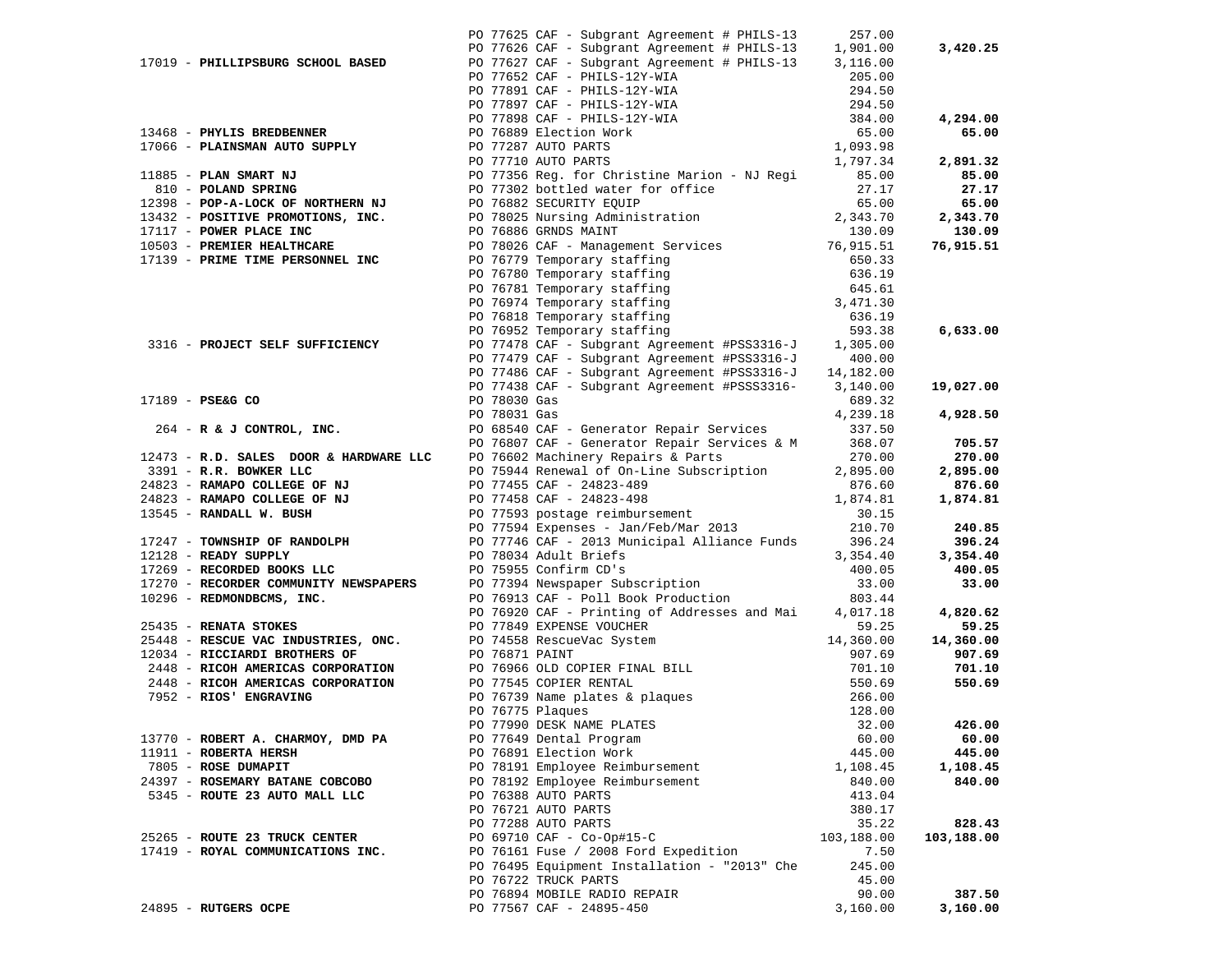|  |                                                                                                                       |               | 17453 MOTORSE, THE STATE ENTREMENT POPPER OF 17416-0021-1812<br>17453 MOTORSEA THE STATE CONTENT POPPER OF THE STATE IN THE STATE IN THE STATE IN A 1815-1912<br>1741-1812 MOTORSEA THE STATE IN THE STATE IN THE STATE IN THE ST          |          |          |
|--|-----------------------------------------------------------------------------------------------------------------------|---------------|--------------------------------------------------------------------------------------------------------------------------------------------------------------------------------------------------------------------------------------------|----------|----------|
|  |                                                                                                                       |               |                                                                                                                                                                                                                                            |          |          |
|  |                                                                                                                       |               |                                                                                                                                                                                                                                            |          |          |
|  |                                                                                                                       |               |                                                                                                                                                                                                                                            |          |          |
|  |                                                                                                                       |               |                                                                                                                                                                                                                                            |          |          |
|  |                                                                                                                       |               |                                                                                                                                                                                                                                            |          |          |
|  |                                                                                                                       |               |                                                                                                                                                                                                                                            |          |          |
|  |                                                                                                                       |               |                                                                                                                                                                                                                                            |          |          |
|  |                                                                                                                       |               |                                                                                                                                                                                                                                            |          |          |
|  |                                                                                                                       |               |                                                                                                                                                                                                                                            |          |          |
|  |                                                                                                                       |               |                                                                                                                                                                                                                                            |          |          |
|  |                                                                                                                       |               |                                                                                                                                                                                                                                            |          |          |
|  |                                                                                                                       |               |                                                                                                                                                                                                                                            |          |          |
|  |                                                                                                                       |               |                                                                                                                                                                                                                                            |          |          |
|  |                                                                                                                       |               |                                                                                                                                                                                                                                            |          |          |
|  |                                                                                                                       |               |                                                                                                                                                                                                                                            |          |          |
|  |                                                                                                                       |               | 4611 - STAPLES BUSINESS ADVANTAGE<br>4611 - STAPLES BUSINESS ADVANTAGE<br>4611 - STAPLES BUSINESS ADVANTAGE<br>4611 - STAPLES BUSINESS ADVANTAGE<br>4611 - STAPLES BUSINESS ADVANTAGE<br>4611 - STAPLES BUSINESS ADVANTAGE<br>4611 - STAPL |          |          |
|  |                                                                                                                       |               |                                                                                                                                                                                                                                            |          |          |
|  |                                                                                                                       |               |                                                                                                                                                                                                                                            |          |          |
|  |                                                                                                                       |               |                                                                                                                                                                                                                                            |          | 143.88   |
|  |                                                                                                                       |               |                                                                                                                                                                                                                                            |          | 39.95    |
|  |                                                                                                                       |               |                                                                                                                                                                                                                                            |          | 638.33   |
|  |                                                                                                                       |               |                                                                                                                                                                                                                                            |          | 707.41   |
|  | 4611 - STAPLES BUSINESS ADVANTAGE PO 76842 OFFICE SUPPLIES<br>4611 - STAPLES BUSINESS ADVANTAGE PO 77050 Copier toner |               |                                                                                                                                                                                                                                            |          | 64.59    |
|  |                                                                                                                       |               |                                                                                                                                                                                                                                            |          | 207.70   |
|  |                                                                                                                       |               |                                                                                                                                                                                                                                            |          | 756.97   |
|  |                                                                                                                       |               |                                                                                                                                                                                                                                            |          | 297.64   |
|  |                                                                                                                       |               |                                                                                                                                                                                                                                            |          | 497.09   |
|  |                                                                                                                       |               | 4611 - STAPLES BUSINESS ADVANTAGE<br>4611 - STAPLES BUSINESS ADVANTAGE<br>4611 - STAPLES BUSINESS ADVANTAGE<br>4611 - STAPLES BUSINESS ADVANTAGE<br>4611 - STAPLES BUSINESS ADVANTAGE<br>4611 - STAPLES BUSINESS ADVANTAGE<br>4611 - STAPL |          | 2,242.33 |
|  |                                                                                                                       |               |                                                                                                                                                                                                                                            |          |          |
|  | 4611 - STAPLES BUSINESS ADVANTAGE                                                                                     |               | PO 77353 Office Supplies                                                                                                                                                                                                                   | 142.50   | 142.50   |
|  | 4611 - STAPLES BUSINESS ADVANTAGE                                                                                     |               | PO 77360 Office & Plotter Supplies                                                                                                                                                                                                         | 442.86   | 442.86   |
|  | 4611 - STAPLES BUSINESS ADVANTAGE                                                                                     |               | PO 77361 Office Supplies & Toner Cartridge                                                                                                                                                                                                 | 111.76   | 111.76   |
|  | 4611 - STAPLES BUSINESS ADVANTAGE                                                                                     |               | PO 77367 Supplies for Legal                                                                                                                                                                                                                | 40.45    | 40.45    |
|  | 4611 - STAPLES BUSINESS ADVANTAGE                                                                                     |               | PO 77504 Supplies for Admin                                                                                                                                                                                                                | 125.87   | 125.87   |
|  | 4611 - STAPLES BUSINESS ADVANTAGE                                                                                     |               | PO 77661 Office Supplies                                                                                                                                                                                                                   | 466.54   | 466.54   |
|  | 4611 - STAPLES BUSINESS ADVANTAGE                                                                                     |               | PO 77696 OFFICE SUPPLY                                                                                                                                                                                                                     | 165.34   | 165.34   |
|  | 4611 - STAPLES BUSINESS ADVANTAGE                                                                                     |               | PO 77715 OFFICE SUPPLIES                                                                                                                                                                                                                   | 65.13    | 65.13    |
|  | 4611 - STAPLES BUSINESS ADVANTAGE                                                                                     |               | PO 77734 Office Supplies                                                                                                                                                                                                                   | 298.22   | 298.22   |
|  | 4611 - STAPLES BUSINESS ADVANTAGE                                                                                     |               | PO 77892 supplies                                                                                                                                                                                                                          | 26.56    | 26.56    |
|  | $17819$ - STAR LEDGER                                                                                                 |               | PO 78048 Newspapers for Bistro~Acct.#947758                                                                                                                                                                                                | 103.29   | 103.29   |
|  | 17837 - STATE OF NJ                                                                                                   | PO 76598 Food |                                                                                                                                                                                                                                            | 4,297.28 | 4,297.28 |
|  | 5021 - STATE SHUTTLE INC                                                                                              |               | PO 77888 CAF - Subgrant Agreement #STASHUT-1                                                                                                                                                                                               | 3,650.20 |          |
|  |                                                                                                                       |               |                                                                                                                                                                                                                                            |          |          |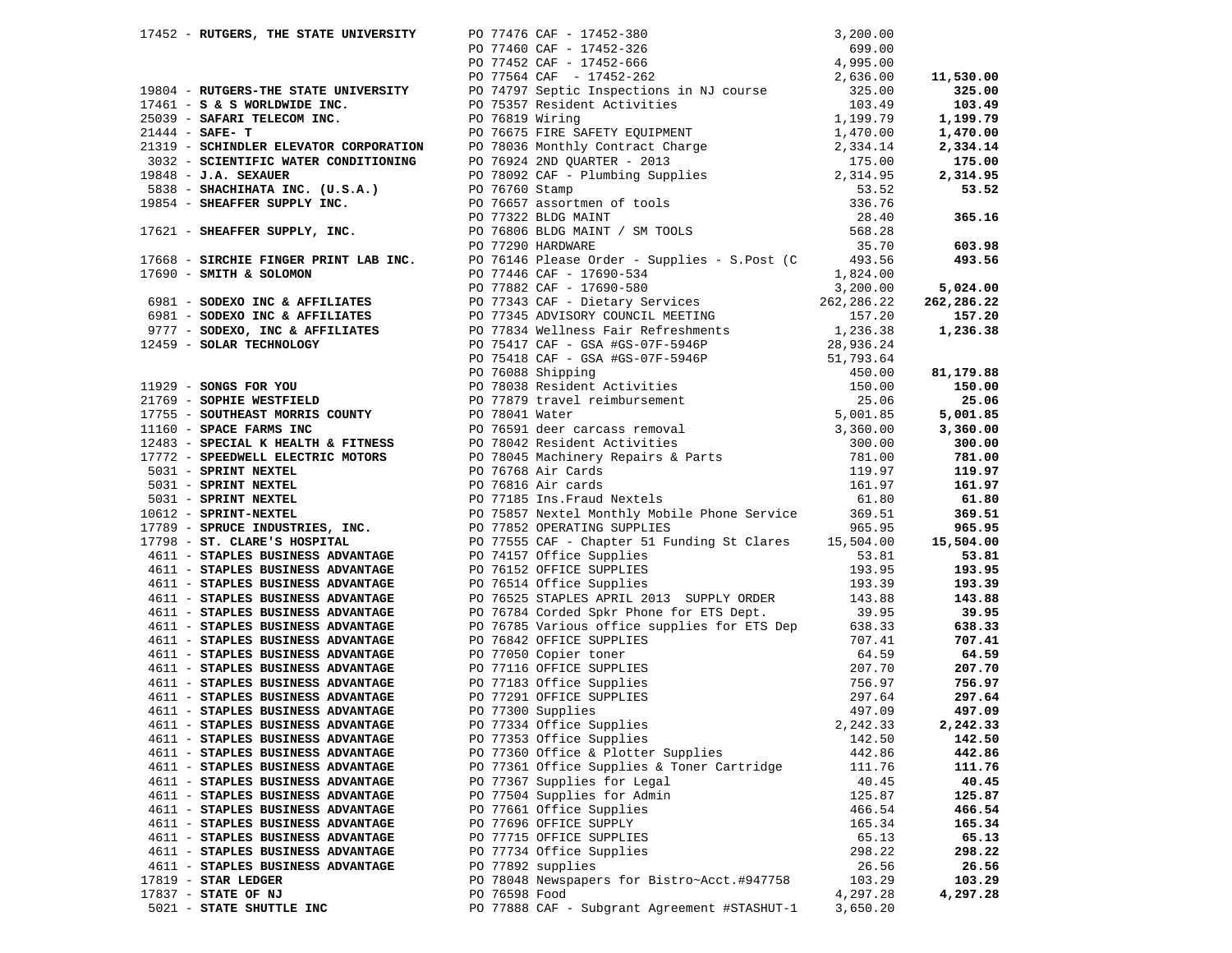|                                                                                                                                                                                                                                                      |                | PO 77889 CAF - Subgrant Agreement #STASHUT-1                                                                                                                                                                                                     | 3,650.20         |                   |
|------------------------------------------------------------------------------------------------------------------------------------------------------------------------------------------------------------------------------------------------------|----------------|--------------------------------------------------------------------------------------------------------------------------------------------------------------------------------------------------------------------------------------------------|------------------|-------------------|
|                                                                                                                                                                                                                                                      |                | PO 778131 CAF - Subgrant Agreement #STASHUT-1<br>PO 78131 CAF - Subgrant Agreement #STASHUT-1<br>PO 78132 CAF - Subgrant Agreement #STASHUT-1<br>PO 73358 Alternate Route Candidates Drug Tes<br>405.00                                          |                  |                   |
|                                                                                                                                                                                                                                                      |                |                                                                                                                                                                                                                                                  |                  | 14,600.78         |
| 16675 - STATE TOXICOLOGY LABORATORY                                                                                                                                                                                                                  |                |                                                                                                                                                                                                                                                  |                  | 405.00            |
| 6999 - STATION HARDWARE LAWN &                                                                                                                                                                                                                       |                | PO 76546 Mouse Traps - Pest Control<br>PO 76548 Pest supplies<br>PO 76640 CAF - K-9 Supervisory Trainer                                                                                                                                          | 131.76           |                   |
|                                                                                                                                                                                                                                                      |                |                                                                                                                                                                                                                                                  | 62.94            | 194.70            |
| 24120 - STEVE SEIDLER                                                                                                                                                                                                                                |                |                                                                                                                                                                                                                                                  | 585.00           | 585.00            |
| 24132 - STS TIRE & AUTO CENTERS PO 77292 TIRES                                                                                                                                                                                                       |                |                                                                                                                                                                                                                                                  | 926.51           | 926.51            |
| 3621 - SUBURBAN PROPANE -2347<br>24806 - SUBURBAN PROPANE -2347<br>24806 - SUNRISE SHOPRITE OF PO 76274 Propane Deliveries<br>26.51 PO 76274 Propane Deliveries<br>26.51 92.651<br>26.51 92.87<br>26.51 - SUZIE COLLIN PO 77198 Service Ca           |                |                                                                                                                                                                                                                                                  |                  |                   |
|                                                                                                                                                                                                                                                      |                |                                                                                                                                                                                                                                                  |                  |                   |
|                                                                                                                                                                                                                                                      |                |                                                                                                                                                                                                                                                  |                  | 6,616.93          |
|                                                                                                                                                                                                                                                      |                |                                                                                                                                                                                                                                                  |                  | 372.87            |
|                                                                                                                                                                                                                                                      |                |                                                                                                                                                                                                                                                  |                  | 2,800.00          |
|                                                                                                                                                                                                                                                      |                |                                                                                                                                                                                                                                                  |                  | 48.80             |
|                                                                                                                                                                                                                                                      |                |                                                                                                                                                                                                                                                  |                  | 3,221.00          |
|                                                                                                                                                                                                                                                      |                |                                                                                                                                                                                                                                                  |                  | 57,278.26         |
|                                                                                                                                                                                                                                                      |                |                                                                                                                                                                                                                                                  |                  | 1,287.86          |
|                                                                                                                                                                                                                                                      |                |                                                                                                                                                                                                                                                  |                  |                   |
|                                                                                                                                                                                                                                                      |                |                                                                                                                                                                                                                                                  |                  |                   |
|                                                                                                                                                                                                                                                      |                |                                                                                                                                                                                                                                                  |                  |                   |
|                                                                                                                                                                                                                                                      |                |                                                                                                                                                                                                                                                  |                  |                   |
|                                                                                                                                                                                                                                                      |                |                                                                                                                                                                                                                                                  |                  |                   |
|                                                                                                                                                                                                                                                      |                |                                                                                                                                                                                                                                                  |                  |                   |
|                                                                                                                                                                                                                                                      |                |                                                                                                                                                                                                                                                  |                  | 3,722.25          |
|                                                                                                                                                                                                                                                      |                |                                                                                                                                                                                                                                                  |                  | 264.00            |
| 25338 - TAX COLECTOR INC. THE SOLUTIONS INC. PO 77500 Emergency Medical Treatment Supplie $\begin{array}{r} 5.421.00066-7740110008 \text{ K}^2 \end{array}$ 5611 - TBS CONTROLS LLC po 77911 SEWER - MORRISTOWN 57, 278.26<br>17990 - TELESEARCH INC |                |                                                                                                                                                                                                                                                  |                  | 16.95             |
|                                                                                                                                                                                                                                                      |                | PO 69143 Evaluations                                                                                                                                                                                                                             | 650.00           |                   |
| 2330<br>2370 - THE GARDEN CONSERVANCI<br>4859 - THE INSTITUTE FOR FORENSIC<br>17242 - THE LAW OFFICE OF<br>THE LAW OFFICE OF                                                                                                                         |                | PO 69143 Evaluations 650.00<br>PO 76638 Evaluation - Howard Ryan 1,250.00<br>PO 77772 Legal services-Morris View collecti 1,116.05<br>PO 77736 Reimbursement of Petty Cash 114.70<br>PO 78138 Travel Exp. 88.30<br>PO 76702 stone 759.67         |                  | 1,900.00          |
|                                                                                                                                                                                                                                                      |                |                                                                                                                                                                                                                                                  |                  | 1,116.05          |
|                                                                                                                                                                                                                                                      |                |                                                                                                                                                                                                                                                  |                  | 114.70            |
|                                                                                                                                                                                                                                                      |                |                                                                                                                                                                                                                                                  |                  |                   |
| 12657 - THOMAS PRIMO<br>122 - TILCON NEW YORK INC.<br>PO 76702 stone<br>PO 76702 stone                                                                                                                                                               |                |                                                                                                                                                                                                                                                  |                  | 88.30             |
|                                                                                                                                                                                                                                                      |                |                                                                                                                                                                                                                                                  |                  |                   |
|                                                                                                                                                                                                                                                      |                | 88.30<br>PO 76702 stone<br>PO 76702 stone<br>PO 7703 Bituminous Concrete<br>PO 77061 Bituminous Concrete<br>PO 77061 Bituminous Concrete<br>2,997.33<br>PO 77851 2012 PASP FUNDS<br>PO 78597 Annual Elevator Safety Inspection<br>PO 76597 Annua |                  |                   |
|                                                                                                                                                                                                                                                      |                |                                                                                                                                                                                                                                                  |                  | 6,337.80<br>50.00 |
| $25009$ - TOYELLA E GIBSON                                                                                                                                                                                                                           |                |                                                                                                                                                                                                                                                  |                  | 280.00            |
|                                                                                                                                                                                                                                                      |                |                                                                                                                                                                                                                                                  |                  |                   |
| 25009 - TOIELLA & GILLON<br>11264 - TREASURER STATE OF NEW JERSEY<br>11265 - The Summer Genare Of NEW JERSEY                                                                                                                                         |                |                                                                                                                                                                                                                                                  |                  | 35,508.20         |
| 19995 - TREASURER-STATE OF NEW JERSEY                                                                                                                                                                                                                |                |                                                                                                                                                                                                                                                  |                  | 2,984.00          |
| 11758 - TREASURER-STATE OF NJ                                                                                                                                                                                                                        |                | PO 77878 Hazardous Waste Compliance Monitori<br>PO 76724 TRUCK PARTS                                                                                                                                                                             | 30.00            | 30.00             |
| 20005 - TRICO EQUIPMENT SERVICES LLC                                                                                                                                                                                                                 |                | PO 76724 TRUCK PARTS                                                                                                                                                                                                                             | 1,762.75         |                   |
| 12333 - TRIMBOLI & PRUSINOWSKI, LLC                                                                                                                                                                                                                  |                | PO 77293 TRUCK PARTS<br>PO 77638 County legal services rendered 3,707.50                                                                                                                                                                         | 74.97            | 1,837.72          |
|                                                                                                                                                                                                                                                      |                |                                                                                                                                                                                                                                                  |                  |                   |
|                                                                                                                                                                                                                                                      |                | PO 78107 Sheriff's Office-legal services 996.00                                                                                                                                                                                                  |                  | 4,703.50          |
| 24804 - TRITEC OFFICE EQUIPMENT INC                                                                                                                                                                                                                  |                | PO 76926 COLOR COPIES                                                                                                                                                                                                                            | 395.57           | 395.57            |
| 24804 - TRITEC OFFICE EQUIPMENT INC                                                                                                                                                                                                                  |                | PO 76975 Color copies<br>PO 77049 Color copies                                                                                                                                                                                                   | 534.80           | 534.80            |
| 24804 - TRITEC OFFICE EQUIPMENT INC                                                                                                                                                                                                                  |                |                                                                                                                                                                                                                                                  | 33.88            | 33.88             |
| 24804 - TRITEC OFFICE EQUIPMENT INC                                                                                                                                                                                                                  |                | PO 77059 color clicks<br>PO 77079 Rental of Ricoh Copier MPC 3002                                                                                                                                                                                | 126.91<br>230.72 | 126.91            |
| 24804 - TRITEC OFFICE EQUIPMENT INC                                                                                                                                                                                                                  |                |                                                                                                                                                                                                                                                  |                  | 230.72            |
| 24804 - TRITEC OFFICE EQUIPMENT INC                                                                                                                                                                                                                  |                | PO 77131 Color Prints for 1st Qtr 2013                                                                                                                                                                                                           | 116.20           | 116.20            |
| 24804 - TRITEC OFFICE EQUIPMENT INC                                                                                                                                                                                                                  |                | PO 77235 Color Copies                                                                                                                                                                                                                            | 13.02            | 13.02             |
| 24804 - TRITEC OFFICE EQUIPMENT INC                                                                                                                                                                                                                  |                | PO 77298 cost per copy on agreement for pass                                                                                                                                                                                                     | 302.89           | 302.89            |
| 24804 - TRITEC OFFICE EQUIPMENT INC                                                                                                                                                                                                                  |                | PO 77333 Copier maintenance billing from 1/1                                                                                                                                                                                                     | 2,619.38         | 2,619.38          |
| 24804 - TRITEC OFFICE EQUIPMENT INC                                                                                                                                                                                                                  |                | PO 77601 Color Copy charges                                                                                                                                                                                                                      | 2,542.82         | 2,542.82          |
| 24804 - TRITEC OFFICE EQUIPMENT INC                                                                                                                                                                                                                  |                | PO 77768 FAX MACHINE SERVICE                                                                                                                                                                                                                     | 150.00           | 150.00            |
| 24804 - TRITEC OFFICE EQUIPMENT INC                                                                                                                                                                                                                  |                | PO 78052 Office Machine Rental~Copies over A                                                                                                                                                                                                     | 662.27           | 662.27            |
| 2101 - TURNING POINT, INC                                                                                                                                                                                                                            |                | PO 77604 CAF - Chapter 51 Funding Subaccute                                                                                                                                                                                                      | 4,488.00         |                   |
|                                                                                                                                                                                                                                                      |                | PO 77613 CAF - Chapter 51 Funding Turning Po                                                                                                                                                                                                     | 4,557.00         |                   |
|                                                                                                                                                                                                                                                      |                | PO 77614 CAF - Chapter 51 Funding TURNING PO                                                                                                                                                                                                     | 294.00           | 9,339.00          |
| 1739 - TURTLE & HUGHES, INC                                                                                                                                                                                                                          |                | PO 76901 LIGHT BULBS                                                                                                                                                                                                                             | 666.00           | 666.00            |
| 12739 - TURTLE & HUGHES, INC.                                                                                                                                                                                                                        | PO 76808 BULBS |                                                                                                                                                                                                                                                  | 136.88           |                   |
|                                                                                                                                                                                                                                                      | PO 77014 BULBS |                                                                                                                                                                                                                                                  | 1,162.46         |                   |
|                                                                                                                                                                                                                                                      |                | PO 77015 CAF - Electrical Supplies/Equipment                                                                                                                                                                                                     | 1,363.47         |                   |
|                                                                                                                                                                                                                                                      |                | PO 77314 CAF - Electrical Supplies/Equipment                                                                                                                                                                                                     | 857.79           |                   |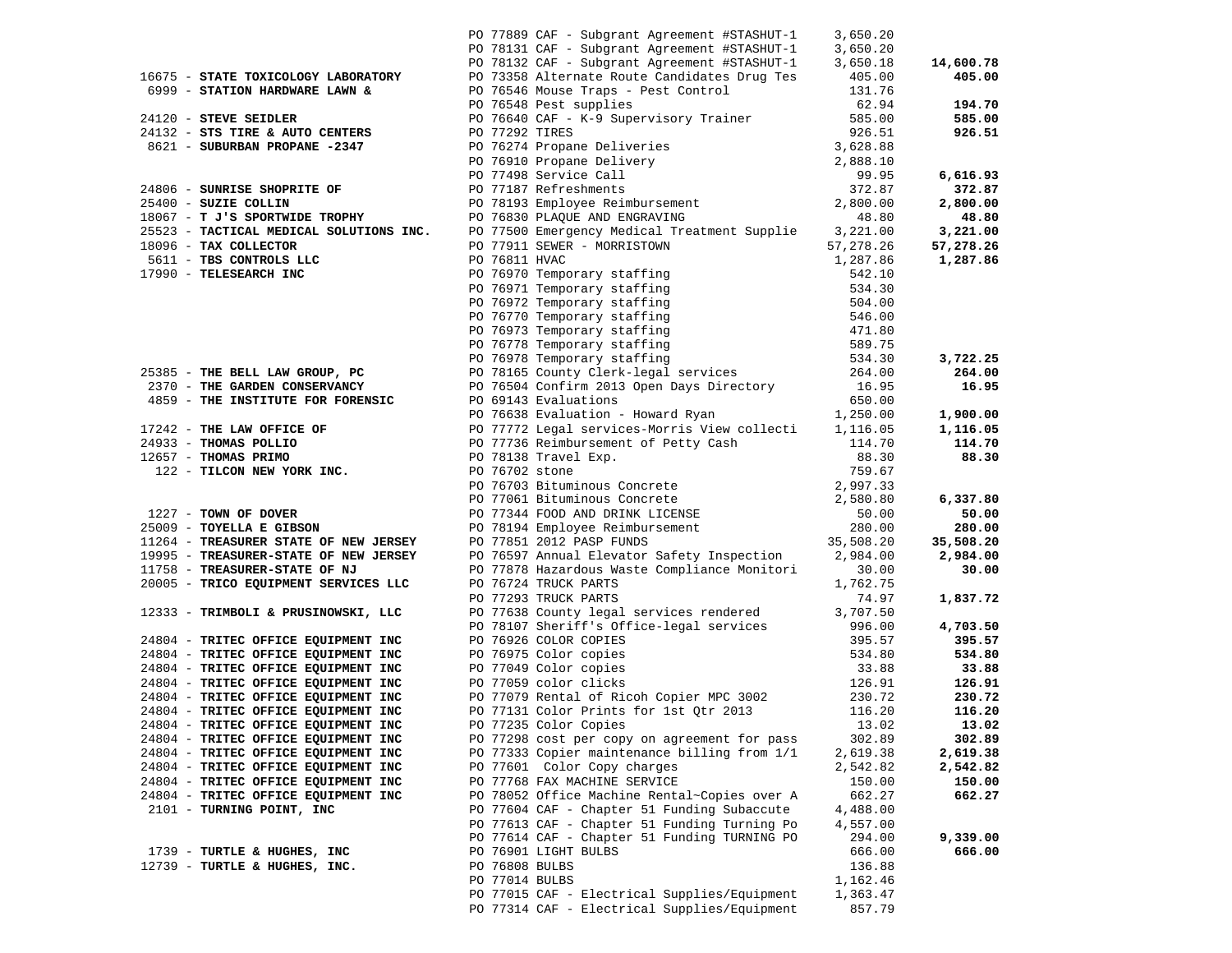|                   |                                          | PO 77315 BULBS |                                               | 492.28     | 4,012.88  |
|-------------------|------------------------------------------|----------------|-----------------------------------------------|------------|-----------|
|                   | 4144 - U-LINE SHIPPING SUPPLY            |                | PO 76163 PLEASE ORDER- SUPPLIES FOR CIS Stev  | 527.62     |           |
|                   |                                          |                | PO 76880 BLDG SUPPLY                          | 380.13     | 907.75    |
|                   | 24658 - U.S. BANK OPERATIONS CENTER      |                | PO 77939 Administrative Expenses              | 87.50      | 87.50     |
|                   | 9285 - U.S. SECURITY ASSOCIATES, INC.    |                | PO 75749 CAF - Unarmed Security Guardsf for   | 2,375.85   |           |
|                   |                                          |                | PO 75799 CAF - Unarmed Security Guardsf for   | 2,382.80   |           |
|                   |                                          |                |                                               |            |           |
|                   |                                          |                | PO 76450 Security Officer                     | 262.80     |           |
|                   |                                          |                | PO 76164 CAF - Unarmed Security Guardsf for   | 2,382.80   |           |
|                   |                                          |                | PO 77347 Security Officer                     | 554.80     |           |
|                   |                                          |                | PO 77012 CAF - Unarmed Security Guardsf for   | 1,906.24   |           |
|                   |                                          |                | PO 77952 Security Officer                     | 2,686.40   |           |
|                   |                                          |                | PO 78053 CAF - Unarmed Security Guardsf for   | 27,902.33  | 40,454.02 |
|                   | 436 - UNA HUTCHIN                        |                | PO 77835 Medicare B Reimbursement July, 2012  | 599.40     | 599.40    |
|                   | 18233 - UNITED PARCEL SERVICE            |                | PO 76511 Confirm Postage for ILL Returns      | 28.08      |           |
|                   |                                          |                | PO 77132 Confirm Postage for ILL returns      | 16.15      | 44.23     |
|                   | 18232 - UNITED PARCEL SERVICE            |                | PO 77269 UPS shipping fees                    | 27.87      | 27.87     |
|                   | 14707 - UNITED REFRIGERATION INC         |                | PO 76606 Machinery Repairs & Parts~Dietary    | 508.27     | 508.27    |
|                   | 446 - UNITRONIX DATA SYSTEMS INC         |                | PO 75922 CAF - Maintenance of Proprietary Co  | 5, 154. 31 | 5,154.31  |
|                   |                                          |                |                                               |            |           |
|                   | 18251 - UNIVERSAL SUPPLY GROUP, INC.     |                | PO 76599 Maintenance Supplies                 | 33.00      | 33.00     |
|                   | 20989 - USA ARCHITECTS PLANNERS &        |                | PO 77794 CAF - Layout Design & Final Documen  | 10,510.00  | 10,510.00 |
| $10158 - VERIZON$ |                                          |                | PO 72410 Warrant Building - New Telephone Li  | 6,850.00   | 6,850.00  |
|                   | $1286 - VERIZON$                         |                | PO 76916 MORRIS CO SHERIFF OFCS & INST        | 30.01      | 30.01     |
|                   | $1286 - VERIZON$                         |                | PO 76948 Prosecutor PBX - Voice Service       | 4,517.95   | 4,517.95  |
|                   | $1286 - VERIZON$                         |                | PO 76950 Monthly Data Services (TLS, JDC ISD  | 10,493.26  | 10,493.26 |
|                   | $1286 - VERIZON$                         |                | PO 77144 Telephone pobox4833                  | 325.80     | 325.80    |
|                   | $1286 - VERIZON$                         |                | PO 77146 Telephone pobox 4833 (III) RTL       | 411.09     | 411.09    |
|                   | $1286 - VERIZON$                         |                | PO 77147 telephone - T1's                     | 10,305.75  | 10,305.75 |
|                   | $1286 - VERIZON$                         |                | PO 77350 Phone bill for 973-889-2917          | 1,674.69   | 1,674.69  |
|                   | $1286 - VERIZON$                         |                | PO 77351 Phone bill for 973-889-3370          | 1,814.53   | 1,814.53  |
|                   | $1286 - VERIZON$                         |                | PO 77453 MORRIS CO SHERIFFI'S OFCS & INST     | 43.16      | 43.16     |
|                   | $1286$ - VERIZON                         |                | PO 77461 MORRIS CO SHERIFF'S OFCS & INST      | 76.19      | 76.19     |
|                   | $1286$ - VERIZON                         |                | PO 77473 P-burg phone bill for April 2013     | 210.85     | 210.85    |
|                   |                                          |                |                                               |            |           |
|                   | $1286$ - VERIZON                         |                | PO 77474 Phone service for April 2013         | 29.50      | 29.50     |
|                   | $1286 - VERIZON$                         |                | PO 77487 April bill phone bill.               | 86.86      | 86.86     |
|                   | $1286 - VERIZON$                         |                | PO 77602 Land LIne                            | 244.66     | 244.66    |
|                   | $1286 - VERIZON$                         |                | PO 78054 CAF - Telephone Services             | 27.23      | 27.23     |
|                   | $1286$ - VERIZON                         |                | PO 78099 CAF - Telephone Services             | 34,914.15  | 34,914.15 |
|                   | 10502 - VERIZON BUSINESS                 |                | PO 76949 Morris County Internet Service Prov  | 5,857.22   | 5,857.22  |
|                   | 8233 - VERIZON WIRELESS                  |                | PO 76142 Cell Phones                          | 882.62     | 882.62    |
|                   | 1348 - VERIZON WIRELESS                  | PO 76165       |                                               | 1,320.41   |           |
|                   |                                          | PO 76166       |                                               | 1,217.91   |           |
|                   |                                          |                | PO 78095 VERIZON MOBILE PHONE SERVICE - APRI  | 340.61     |           |
|                   |                                          |                | PO 78095 VERIZON MOBILE PHONE SERVICE - APRI  | 284.31     |           |
|                   |                                          |                | PO 78095 VERIZON MOBILE PHONE SERVICE - APRI  | 5,419.87   | 8,583.11  |
|                   | 14173 - VIRGINIA DAVIS                   |                | PO 77560 Monthly MIS Meeting on 4/24/13       | 22.40      | 22.40     |
|                   | 11067 - VISITING DENTAL ASSOCIATES PC    |                | PO 78055 Replacement of Resident Dentures     | 997.50     | 997.50    |
|                   | 21185 - VIVIAN BLANDURA                  |                | PO 78195 Employee Reimbursement               | 560.00     | 560.00    |
|                   | 6146 - W.B. MASON COMPANY INC            |                | PO 76513 Confirm Supplies & Toner Cartridges  | 1,561.49   |           |
|                   |                                          |                |                                               | 337.10     |           |
|                   |                                          |                | PO 77004 Copy Paper / Sheriff's Office        |            |           |
|                   |                                          |                | PO 76927 LOG BOOKS                            | 1,674.20   |           |
|                   |                                          |                | PO 77299 mis office supplies                  | 319.93     |           |
|                   |                                          | PO 77597 Paper |                                               | 1,738.40   |           |
|                   |                                          |                | PO 77646 Paper Order                          | 269.68     | 5,900.80  |
|                   | 18388 - WARREN COUNTY COMMUNITY COLL.    |                | PO 77565 CAF - 18388-200                      | 3,200.00   |           |
|                   |                                          |                | PO 77566 CAF - 18388-202                      | 3,200.00   | 6,400.00  |
|                   | 24231 - WATERS, MCPHERSON, MCNEILL, P.C. |                | PO 77798 Sussex Turnpike Improvement Project  | 312.00     | 312.00    |
|                   | 24231 - WATERS, MCPHERSON, MCNEILL, P.C. |                | PO 77799 Sussex Tpk. Improvement Project, Ran | 7,152.00   | 7,152.00  |
|                   | 13512 - WELDON ASPHALT                   |                | PO 76589 Bituminous Concrete                  | 4,637.25   | 4,637.25  |
|                   | 5455 - WEST PAYMENT CENTER               |                | PO 76516 On-Line Service Billing Period Marc  | 682.35     |           |
|                   |                                          |                | PO 76517 Confirm On-Line Svc for Dec 01 - De  | 95.64      |           |
|                   |                                          |                | PO 76527 Confirm Monthly Billing Aug 05, 201  | 829.00     |           |
|                   |                                          |                | PO 76529 Confirm Monthly Billing Sept 05, 20  |            | 2,297.24  |
|                   | 5455 - WEST PAYMENT CENTER               |                | PO 76530 Confirm Monthly Billing Oct 05, 201  | 690.25     |           |
|                   |                                          |                |                                               | 275.20     |           |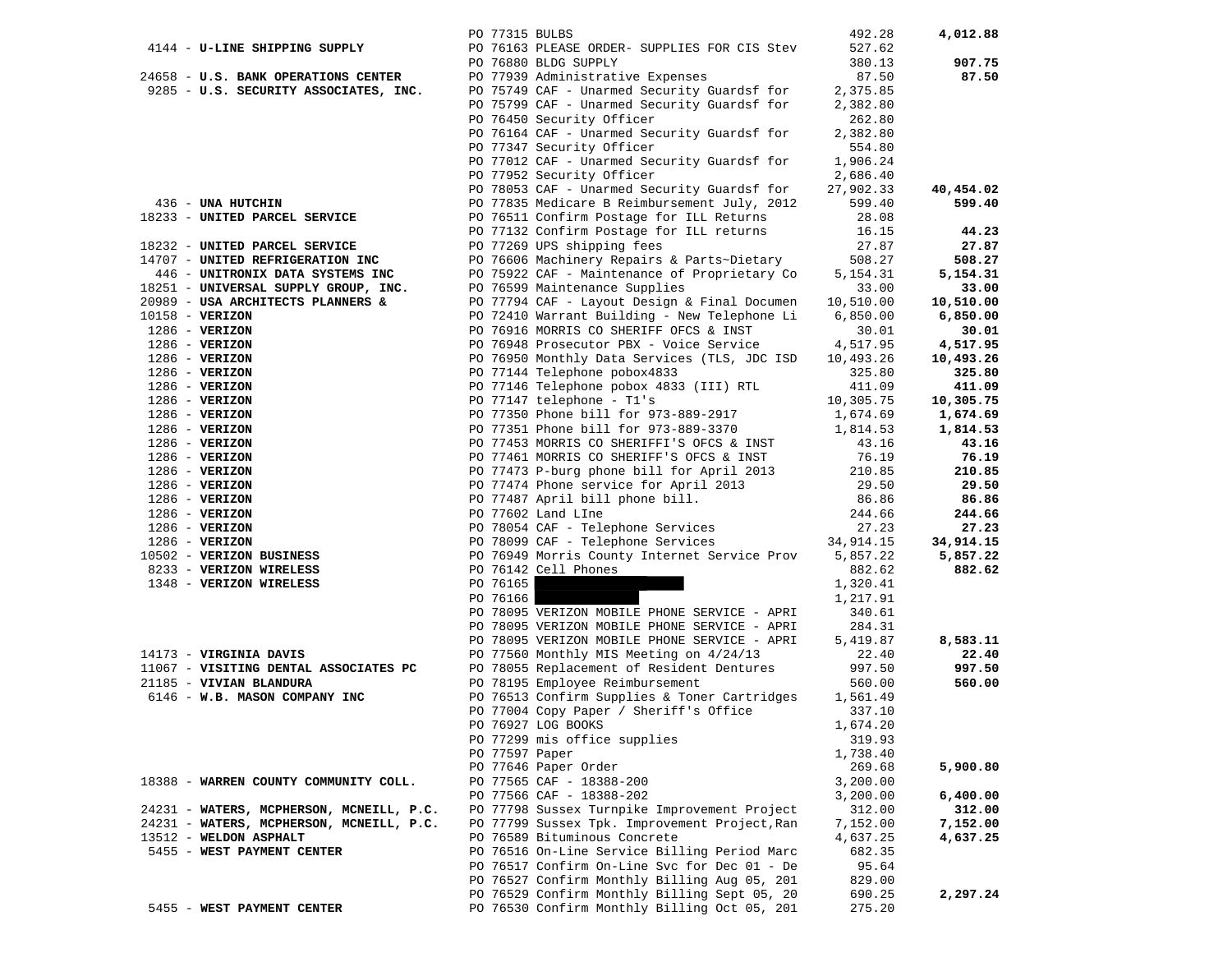|                                    |  | PO 76531 Confirm Monthly Billing Nov 05, 201      | 58.80     | 334.00    |
|------------------------------------|--|---------------------------------------------------|-----------|-----------|
| 5455 - WEST PAYMENT CENTER         |  | PO 76533 Confirm Monthly Billing Dec 05/Jan       | 835.80    |           |
|                                    |  | PO 76534 Confirm Monthly Billing Feb 05, 201      | 835.20    | 1,671.00  |
| 10812 - WEST PAYMENT CENTER        |  | PO 76686 Information charges-March 2013           | 513.40    | 513.40    |
| 10812 - WEST PAYMENT CENTER        |  | PO 76759 Online Charges                           | 2,583.00  | 2,583.00  |
| 10812 - WEST PAYMENT CENTER        |  | PO 77051 Discount plan charges $3/5 - 4/4$        | 144.50    | 144.50    |
| 18452 - WHARTON BORO MUNICIPAL     |  | PO 77046 CAF - 2013 Municipal Alliance Funds      | 262.50    | 262.50    |
| 10826 - WHITES HEALTHCARE          |  | PO 75814 Resident Medications                     | 1,085.15  |           |
|                                    |  | PO 76912 March 2013 Resident Medical Supplie      | 483.25    | 1,568.40  |
| 13246 - WILLIAM F. BARNISH         |  | PO 77928 CAF - Use of Property located at 91      | 7,087.72  | 7,087.72  |
| 13247 - WILLIAM J. BARON, DMD.     |  | PO 77795 MC DENTAL PROGRAM                        | 90.00     | 90.00     |
| 8335 - WILLIAM PATERSON UNIVERSITY |  | PO 77608 CAF - 8335-571                           | 959.40    |           |
|                                    |  | PO 77610 CAF - 8335-540                           | 1,653.85  |           |
|                                    |  | PO 77616 CAF - 8335-494                           | 959.40    |           |
|                                    |  | PO 77663 CAF - 8335-546                           | 1,900.00  | 5,472.65  |
| 17868 - WILLIAM STITT              |  | PO 77977 Reimbursement - Fort Dix/W. Stitt        | 328.62    | 328.62    |
| 18506 - WINFIELD UPHOLSTERING CO   |  | PO 77296 TRUCK PARTS                              | 179.00    | 179.00    |
| 3793 - WOODRUFF ENERGY             |  | PO $78196$ CAF - $HGP1144/Gas$                    | 22,382.20 | 22,382.20 |
| 18538 - WORK N WEAR STORE          |  | PO 76482 Please Order - Jackets/E. Crooker (      | 1,015.00  | 1,015.00  |
| $18564$ - XEROX CORP               |  | PO 77301 meter usage on xerox 7335in Admin. 33.18 |           | 33.18     |
| $20820 - Y - PERS$ INC             |  | PO 77297 SHOP SUPPLIES                            | 203.28    | 203.28    |
| 20132 - ZEE MEDICAL INC.           |  | PO 76762 First Aid supplies                       | 162.20    | 162.20    |
|                                    |  |                                                   |           |           |

 **5,102,587.77** 

5,102,587.77 TOTAL **5,102,587.77** 

|  |  |  |  | Total to be paid from Fund 01 Current Fund    | 3,868,955.00 |
|--|--|--|--|-----------------------------------------------|--------------|
|  |  |  |  | Total to be paid from Fund 02 Grant Fund      | 925,324.31   |
|  |  |  |  | Total to be paid from Fund 04 County Capital  | 104,520.37   |
|  |  |  |  | Total to be paid from Fund 13 Dedicated Trust | 203,788.09   |
|  |  |  |  |                                               |              |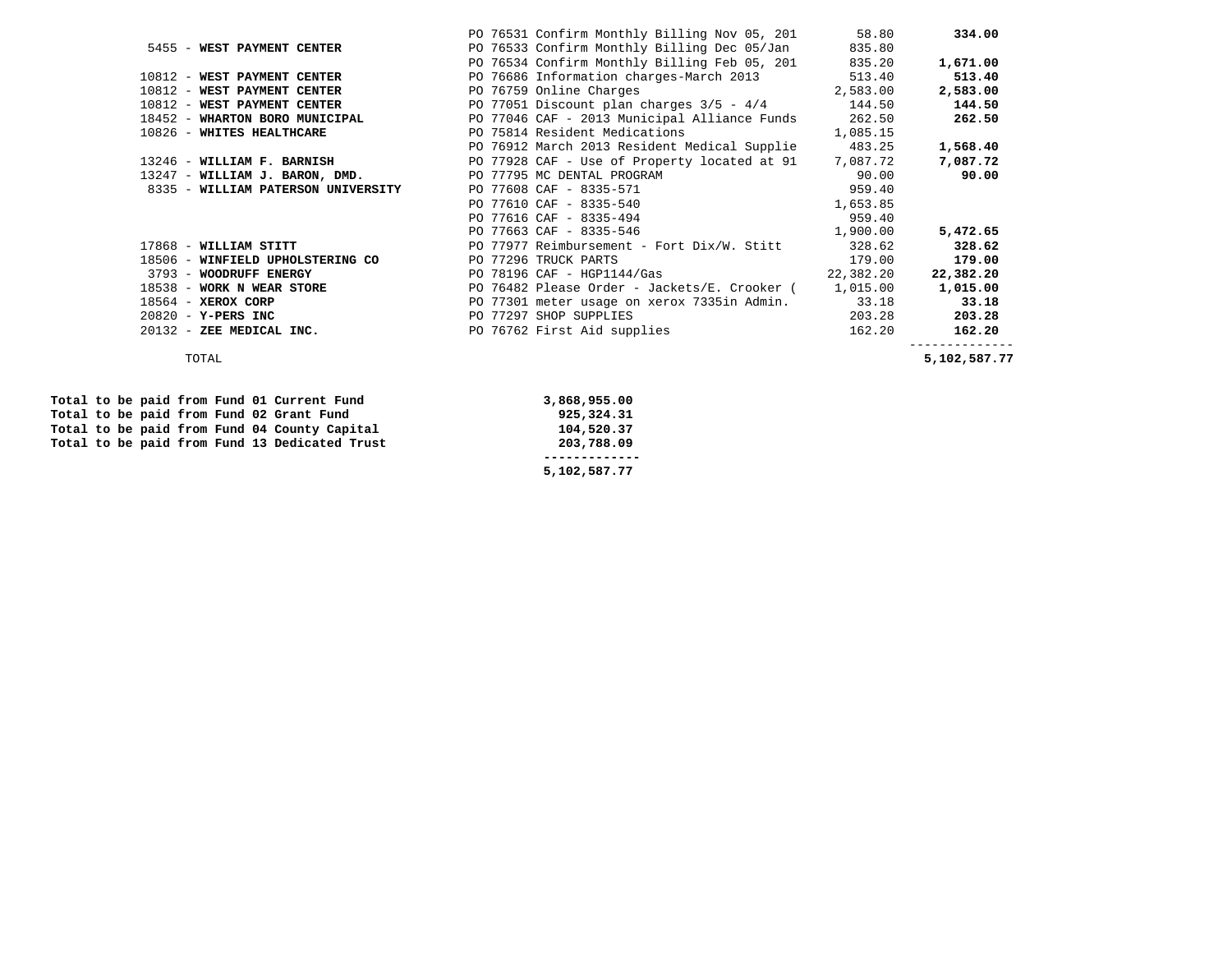# **List of Bills (Department/Account Detail) - CENTRALIZED DISBURSEMENT ACCOUNT**

| Account                            | P0 #                                             | Vendor                                                                                                   | Description                                                                                                                                                  | Payment                                    | Account Total             |
|------------------------------------|--------------------------------------------------|----------------------------------------------------------------------------------------------------------|--------------------------------------------------------------------------------------------------------------------------------------------------------------|--------------------------------------------|---------------------------|
|                                    |                                                  |                                                                                                          | <b>Current Fund</b>                                                                                                                                          |                                            |                           |
| <b>County Administrator</b>        |                                                  |                                                                                                          |                                                                                                                                                              |                                            |                           |
| 01-201-20-100100-068               | 78317 COUNTY OF MORRIS                           | POSTAGE & METERED MAIL                                                                                   | 1ST HALF MAY 2013 MM<br>TOTAL FOR ACCOUNT                                                                                                                    | 24.30                                      | 24.30                     |
| 01-201-20-100100-079               |                                                  | 77647 LONGFELLOWS SANDWICH DELI<br>SPECIAL PROJECTS                                                      | Department Director's Meeting 5/1/13<br>TOTAL FOR ACCOUNT                                                                                                    | 70.00                                      | 70.00                     |
| 01-201-20-100100-164               |                                                  | 76975 TRITEC OFFICE EQUIPMENT INC<br>OFFICE MACHINES - RENTAL                                            | Color copies 01/01/13 - 03/31/13<br>TOTAL FOR ACCOUNT                                                                                                        | 534.80                                     | 534.80                    |
|                                    |                                                  | TOTAL for County Administrator                                                                           |                                                                                                                                                              |                                            | ============<br>629.10    |
| <b>Personnel</b>                   |                                                  |                                                                                                          |                                                                                                                                                              |                                            |                           |
|                                    | 77660 DEER PARK<br>77660 DEER PARK               | 77661 STAPLES BUSINESS ADVANTAGE<br>77661 STAPLES BUSINESS ADVANTAGE<br>77661 STAPLES BUSINESS ADVANTAGE | 3/23/13 31995700598NYC 1054187<br>3/8/13 3195855860NYC 41054187<br>4/11/13 3197261467NYC 1054187<br>0436628846 2-15-13-3-14-13<br>0436628846 3-15-13-4-14-13 | 159.90<br>275.30<br>31.34<br>10.45<br>4.18 |                           |
| 01-201-20-105100-058               |                                                  | OFFICE SUPPLIES & STATIONERY                                                                             | TOTAL FOR ACCOUNT                                                                                                                                            |                                            | 481.17                    |
| 01-201-20-105100-068               | 78317 COUNTY OF MORRIS                           | POSTAGE & METERED MAIL                                                                                   | 1ST HALF MAY 2013 MM<br>TOTAL FOR ACCOUNT                                                                                                                    | 33.09                                      | 33.09                     |
|                                    | TOTAL for Personnel                              |                                                                                                          |                                                                                                                                                              |                                            | ============<br>514.26    |
| <b>Board of Chosen Freeholders</b> |                                                  |                                                                                                          |                                                                                                                                                              |                                            |                           |
| 01-201-20-110100-028               |                                                  | 77394 RECORDER COMMUNITY NEWSPAPERS<br><b>BOOKS &amp; PERIODICALS</b>                                    | Renewal Subscription of The Citizen Acct<br>TOTAL FOR ACCOUNT                                                                                                | 33.00                                      | 33.00                     |
| 01-201-20-110100-068               | 78317 COUNTY OF MORRIS<br>78317 COUNTY OF MORRIS | POSTAGE & METERED MAIL                                                                                   | 1ST HALF MAY 2013 MM<br>1ST HALF MAY 2013 MM<br>TOTAL FOR ACCOUNT                                                                                            | 42.19<br>101.61                            | 143.80                    |
| 01-201-20-110100-079               |                                                  | 77391 MORRIS COUNTY CHAMBER OF<br>77801 MORRIS COUNTY VISITORS CENTER<br>SPECIAL PROJECTS                | Reservation for Freeholder Ann Grossi to<br>MC TOURISM BUREAU/VISITOR'S CTR., 1ST QT<br>TOTAL FOR ACCOUNT                                                    | 38.00<br>54,000.00                         | 54,038.00                 |
|                                    |                                                  | TOTAL for Board of Chosen Freeholders                                                                    |                                                                                                                                                              |                                            | ============<br>54,214.80 |
| <b>County Clerk</b>                |                                                  |                                                                                                          |                                                                                                                                                              |                                            |                           |
| 01-201-20-120100-044               | 77301 XEROX CORP                                 | 77298 TRITEC OFFICE EQUIPMENT INC<br>77298 TRITEC OFFICE EQUIPMENT INC<br>EQUIPMENT SERVICE AGREEMENTS   | cost per copy on savin mpc3002 in passpo<br>cost per copy on savin model 9130c in r<br>meter usage on WC7335p ser.#FKA-937519 2<br>TOTAL FOR ACCOUNT         | 133.07<br>169.82<br>33.18                  | 336.07                    |
| 01-201-20-120100-058               |                                                  | 77299 W.B. MASON COMPANY INC<br>OFFICE SUPPLIES & STATIONERY                                             | mis office supplies for office<br>TOTAL FOR ACCOUNT                                                                                                          | 319.93                                     | 319.93                    |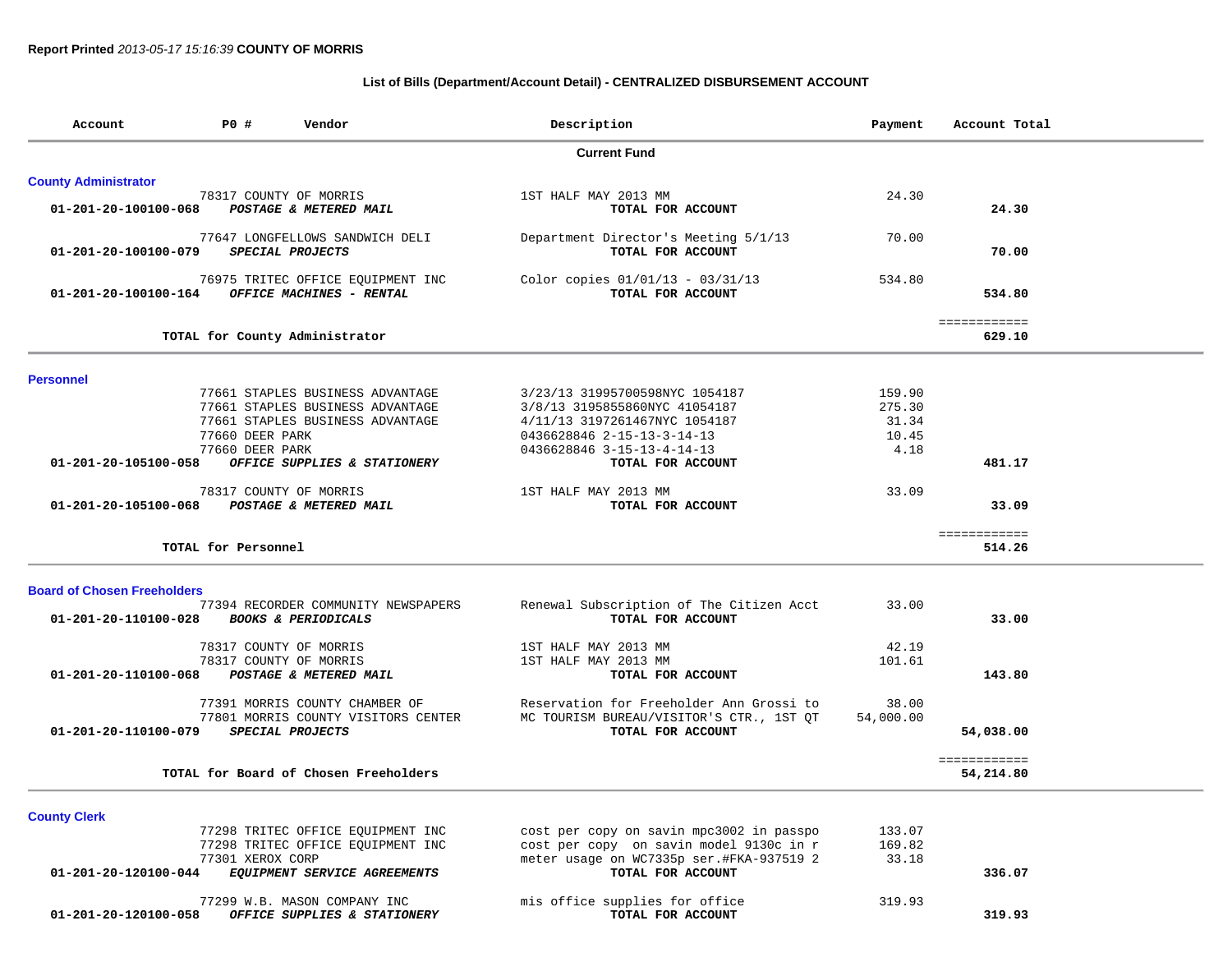| 78317 COUNTY OF MORRIS<br>01-201-20-120100-068<br>POSTAGE & METERED MAIL                                                                                    | 1ST HALF MAY 2013 MM<br>TOTAL FOR ACCOUNT                                                                 | 1,595.01                          | 1,595.01                  |  |
|-------------------------------------------------------------------------------------------------------------------------------------------------------------|-----------------------------------------------------------------------------------------------------------|-----------------------------------|---------------------------|--|
| 77302 POLAND SPRING<br>OTHER ADMINISTRATIVE SUPPLIES<br>01-201-20-120100-095                                                                                | 0429033129 3/15/13-4/14/13<br>TOTAL FOR ACCOUNT                                                           | 27.17                             | 27.17                     |  |
| TOTAL for County Clerk                                                                                                                                      |                                                                                                           |                                   | ============<br>2,278.18  |  |
| <b>County Board of Elections</b>                                                                                                                            |                                                                                                           |                                   |                           |  |
| 76753 MUNICIPAL CAPITAL CORP<br>EQUIPMENT SERVICE AGREEMENTS<br>01-201-20-121100-044                                                                        | Ricoh MPC 3002<br>TOTAL FOR ACCOUNT                                                                       | 856.19                            | 856.19                    |  |
| 78317 COUNTY OF MORRIS<br>POSTAGE & METERED MAIL<br>01-201-20-121100-068                                                                                    | 1ST HALF MAY 2013 MM<br>TOTAL FOR ACCOUNT                                                                 | 986.08                            | 986.08                    |  |
| 76892 BARBARASUE PRATT SCHMIDT<br>76890 HELEN PENNELLA<br>76889 PHYLIS BREDBENNER<br>76891 ROBERTA HERSH<br><b>ELECTION OFFICER</b><br>01-201-20-121100-096 | Election Work<br>Election Work 4/16/13<br>Election Work<br>Election Work<br>TOTAL FOR ACCOUNT             | 65.00<br>65.00<br>65.00<br>445.00 | 640.00                    |  |
| TOTAL for County Board of Elections                                                                                                                         |                                                                                                           |                                   | ============<br>2,482.27  |  |
| <b>Superintendent of Elections</b>                                                                                                                          |                                                                                                           |                                   |                           |  |
| 78317 COUNTY OF MORRIS<br>01-201-20-121105-068<br>POSTAGE & METERED MAIL                                                                                    | 1ST HALF MAY 2013 MM<br>TOTAL FOR ACCOUNT                                                                 | 1,258.15                          | 1,258.15                  |  |
| 76920 REDMONDBCMS, INC.<br>76913 REDMONDBCMS, INC.<br>01-201-20-121105-076<br>SCHOOL BOARD ELECTIONS                                                        | Annual School Board Election - April 16,<br>Annual School Board Election - April 16,<br>TOTAL FOR ACCOUNT | 4,017.18<br>803.44                | 4,820.62                  |  |
| 77434 GEORGE COPPOLA<br>77433 MORRISTOWN LUMBER &<br>01-201-20-121105-104 ELECTRONIC VOTING MACHINE                                                         | Staples Purchase of Color Code 1/4 Assor<br>9756 B&D Heat Gun-Customer #1955<br>TOTAL FOR ACCOUNT         | 12.98<br>34.99                    | 47.97                     |  |
| TOTAL for Superintendent of Elections                                                                                                                       |                                                                                                           |                                   | ============<br>6,126.74  |  |
| <b>County Elections (Cty Clerk)</b>                                                                                                                         |                                                                                                           |                                   |                           |  |
| 78317 COUNTY OF MORRIS<br>01-201-20-121110-068<br>POSTAGE & METERED MAIL                                                                                    | 1ST HALF MAY 2013 MM<br>TOTAL FOR ACCOUNT                                                                 | 382.75                            | 382.75                    |  |
| 76645 ELECTION GRAPHICS, INC.<br>76645 ELECTION GRAPHICS, INC.<br>01-201-20-121110-076<br>SCHOOL BOARD ELECTIONS                                            | printing of the ballots for the special<br>printing of the ballots for the special<br>TOTAL FOR ACCOUNT   | 8,094.60<br>6,534.25              | 14,628.85                 |  |
| TOTAL for County Elections (Cty Clerk)                                                                                                                      |                                                                                                           |                                   | ============<br>15,011.60 |  |
| <b>County Treasurer</b>                                                                                                                                     |                                                                                                           |                                   |                           |  |
| 78317 COUNTY OF MORRIS<br>01-201-20-130100-068<br>POSTAGE & METERED MAIL                                                                                    | 1ST HALF MAY 2013 MM<br>TOTAL FOR ACCOUNT                                                                 | 185.71                            | 185.71                    |  |
| 77939 U.S. BANK OPERATIONS CENTER<br>01-201-20-130100-084<br>OTHER OUTSIDE SERVICES                                                                         | Administrative Expenses<br>TOTAL FOR ACCOUNT                                                              | 87.50                             | 87.50                     |  |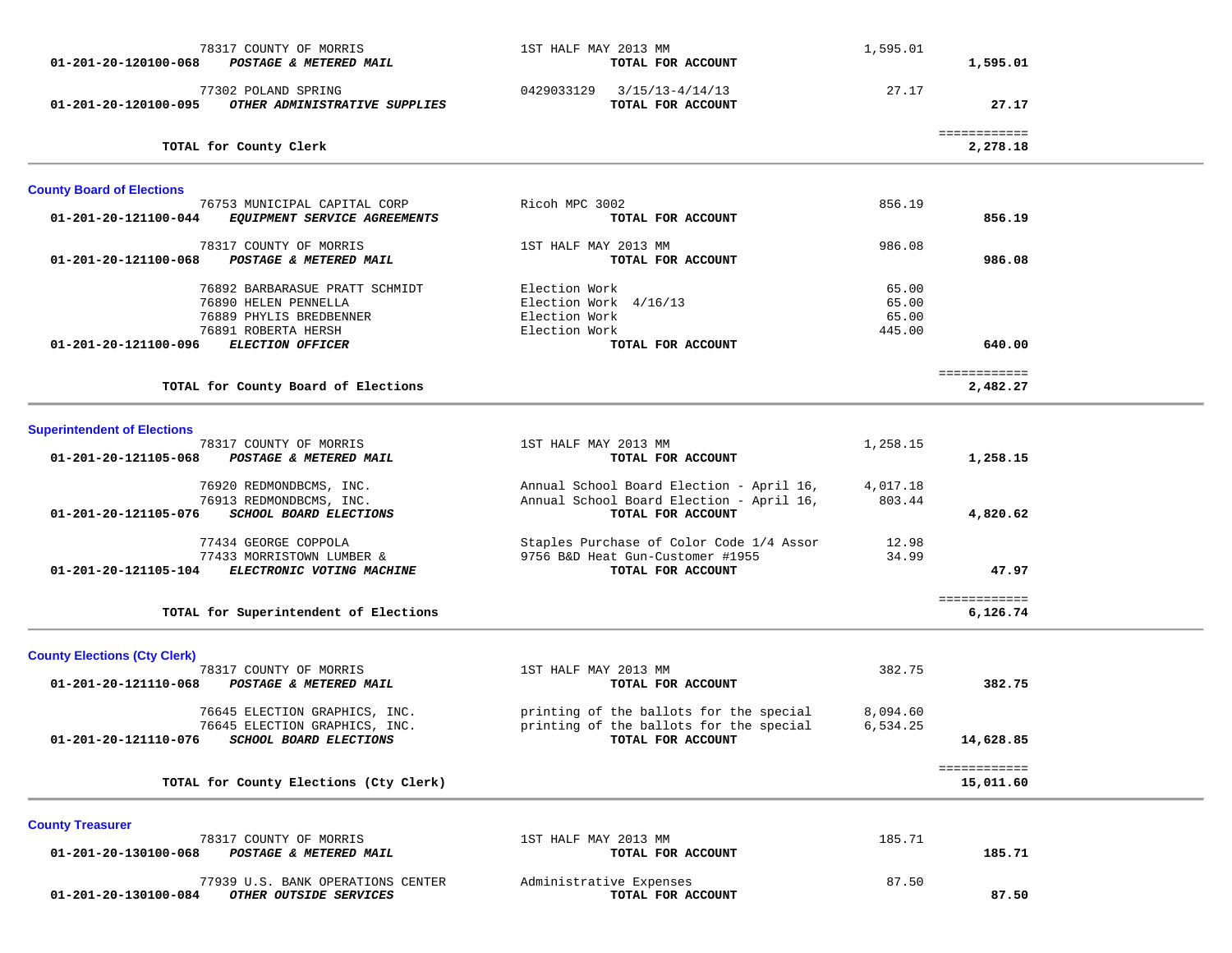|                                                       |                                 | ------------ |  |
|-------------------------------------------------------|---------------------------------|--------------|--|
| TOTAL for County Treasurer                            |                                 | 273.21       |  |
| <b>Purchasing Division</b>                            |                                 |              |  |
| 78317 COUNTY OF MORRIS                                | 1ST HALF MAY 2013 MM            | 119.96       |  |
| 01-201-20-130105-068<br>POSTAGE & METERED MAIL        | TOTAL FOR ACCOUNT               | 119.96       |  |
|                                                       |                                 | ============ |  |
| TOTAL for Purchasing Division                         |                                 | 119.96       |  |
| <b>Information Technology Div</b>                     |                                 |              |  |
| 76514 STAPLES BUSINESS ADVANTAGE                      | Office Supplies                 | 124.98       |  |
| 76514 STAPLES BUSINESS ADVANTAGE                      | Office Supplies                 | 13.34        |  |
| 76514 STAPLES BUSINESS ADVANTAGE                      | Office Supplies                 | 24.99        |  |
| 76514 STAPLES BUSINESS ADVANTAGE                      | Office Supplies                 | 130.07       |  |
| 76514 STAPLES BUSINESS ADVANTAGE                      | credit memo                     | $-99.99$     |  |
| 01-201-20-140100-058<br>OFFICE SUPPLIES & STATIONERY  | TOTAL FOR ACCOUNT               | 193.39       |  |
| 78317 COUNTY OF MORRIS                                | 1ST HALF MAY 2013 MM            | 1.84         |  |
| 01-201-20-140100-068<br>POSTAGE & METERED MAIL        | TOTAL FOR ACCOUNT               | 1.84         |  |
| 75850 DELL MARKETING L.P.                             | Dell Server Warranty Extensions | 5,801.89     |  |
| 01-201-20-140100-078<br>SOFTWARE MAINTENANCE          | TOTAL FOR ACCOUNT               | 5,801.89     |  |
| 76478 HEWLETT-PACKARD COMPANY                         | HP LJ Pro 400                   | 381.75       |  |
| 76478 HEWLETT-PACKARD COMPANY                         | HP LJ Pro P1102W                | 305.70       |  |
| 76478 HEWLETT-PACKARD COMPANY                         | USB Cable                       | 27.87        |  |
| 76478 HEWLETT-PACKARD COMPANY                         | HP LJ Pro P1606dn               | 198.52       |  |
| 01-201-20-140100-098<br>OTHER OPERATING&REPAIR SUPPLY | TOTAL FOR ACCOUNT               | 913.84       |  |
| 76966 RICOH AMERICAS CORPORATION                      | Account 157313 RICOH/MP4000     | 701.10       |  |
| 01-201-20-140100-164<br>OFFICE MACHINES - RENTAL      | TOTAL FOR ACCOUNT               | 701.10       |  |
|                                                       |                                 | ============ |  |
| TOTAL for Information Technology Div                  |                                 | 7,612.06     |  |
| <b>County Board of Taxation</b>                       |                                 |              |  |
| 78317 COUNTY OF MORRIS                                | 1ST HALF MAY 2013 MM            | 385.08       |  |
| 01-201-20-150100-068<br>POSTAGE & METERED MAIL        | TOTAL FOR ACCOUNT               | 385.08       |  |
|                                                       |                                 |              |  |

| 01-201-20-190100-000<br>rvalage & Melenev Maly                                        | 101AB FOR ACCOUNT                             | <u>JUJ.VU</u>  |
|---------------------------------------------------------------------------------------|-----------------------------------------------|----------------|
| 77235 TRITEC OFFICE EQUIPMENT INC<br>01-201-20-150100-164<br>OFFICE MACHINES - RENTAL | 186 color copies $@0.07$<br>TOTAL FOR ACCOUNT | 13.02<br>13.02 |
| TOTAL for County Board of Taxation                                                    |                                               | 398.10         |

**County Counsel** 

| 76686 WEST PAYMENT CENTER                | Information charges: March 2013          | 513.40 |        |
|------------------------------------------|------------------------------------------|--------|--------|
| 77051 WEST PAYMENT CENTER                | Discount plan charges: $3/5/13 - 4/4/13$ | 144.50 |        |
| 01-201-20-155100-050<br><b>LAW BOOKS</b> | TOTAL FOR ACCOUNT                        |        | 657.90 |
| 78165 THE BELL LAW GROUP, PC             | I/M/O Robert Viola                       | 264.00 |        |
| 78107 TRIMBOLI & PRUSINOWSKI, LLC        | ACLU meeting                             | 60.00  |        |
| 78107 TRIMBOLI & PRUSINOWSKI, LLC        | Michelle Wich Disc                       | 48.00  |        |
| 78107 TRIMBOLI & PRUSINOWSKI, LLC        | Wm.Williams                              | 24.00  |        |
| 78107 TRIMBOLI & PRUSINOWSKI, LLC        | James Still Disc                         | 24.00  |        |
| 78107 TRIMBOLI & PRUSINOWSKI, LLC        | CO John Baena Disc                       | 312.00 |        |
| 78107 TRIMBOLI & PRUSINOWSKI, LLC        | PBA151-2012 contract                     | 528.00 |        |
| 77772 THE LAW OFFICE OF                  | McIves-Hand                              | 311.00 |        |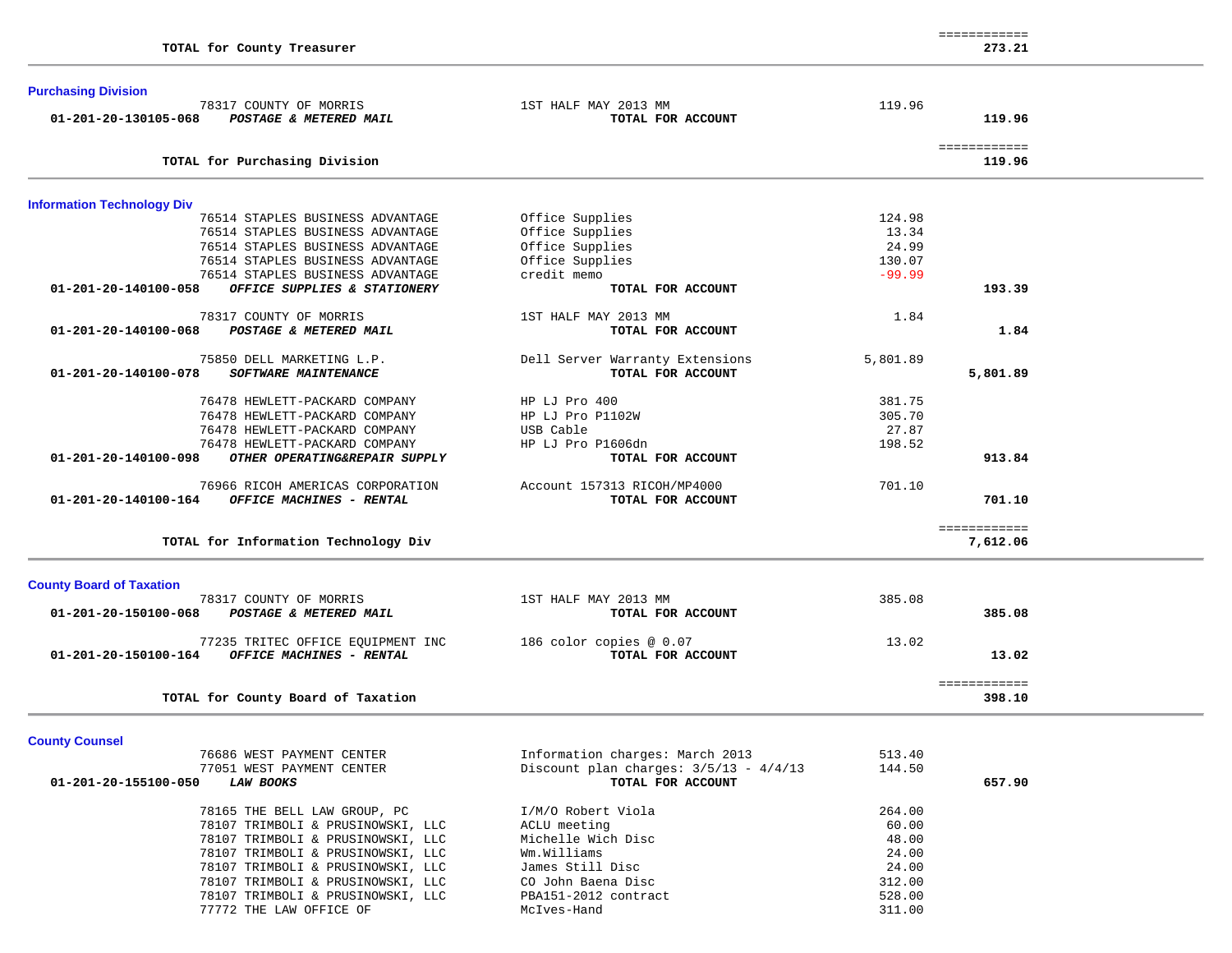| TOTAL for County Counsel                                 |                                            |          | ============<br>32,120.31 |  |
|----------------------------------------------------------|--------------------------------------------|----------|---------------------------|--|
| <b>County Surrogate</b>                                  |                                            |          |                           |  |
| 78317 COUNTY OF MORRIS                                   | 1ST HALF MAY 2013 MM                       | 254.95   |                           |  |
| $01 - 201 - 20 - 160100 - 068$<br>POSTAGE & METERED MAIL | TOTAL FOR ACCOUNT                          |          | 254.95                    |  |
| 75123 E-PROBATE LLC                                      | COMPUTER SOFTWARE MAINTENANCE ON SURROGA   | 2,250.00 |                           |  |
| 75123 E-PROBATE LLC                                      | HOSTING MORRIS COUNTY SURROGATE: APRIL, MA | 450.00   |                           |  |
| 01-201-20-160100-078<br>SOFTWARE MAINTENANCE             | TOTAL FOR ACCOUNT                          |          | 2,700.00                  |  |
| 77717 JOHN PECORARO                                      | TO GIVE TALK TO CEDAR CREST SENIORS 36 M   | 12.60    |                           |  |
| 01-201-20-160100-082<br>TRAVEL EXPENSE                   | TOTAL FOR ACCOUNT                          |          | 12.60                     |  |
| 77714 JOHN PECORARO                                      | PETTY CASH                                 | 59.43    |                           |  |
| 77768 TRITEC OFFICE EQUIPMENT INC                        | FAX MACHINE SERVICE 4/12/2013              | 150.00   |                           |  |
| 74876 LEXIS NEXIS/MATTHEW BENDER                         | 1/31/2013                                  | 83.00    |                           |  |
| 74876 LEXIS NEXIS/MATTHEW BENDER                         | 2/28/2013                                  | 83.00    |                           |  |
| 75308 DEER PARK                                          | 043455170, 2/15-3/14/13                    | 23.90    |                           |  |
| 75121 GOVERNMENT TECHNOLOGIES                            | SPECIAL FILE FOLDERS                       | 864.00   |                           |  |
| 75121 GOVERNMENT TECHNOLOGIES                            | SPECIAL FILE FOLDERS                       | 864.00   |                           |  |
| 01-201-20-160100-095<br>OTHER ADMINISTRATIVE SUPPLIES    | TOTAL FOR ACCOUNT                          |          | 2,127.33                  |  |

 $\overline{\phantom{a}}$ 

| 77772 THE LAW OFFICE OF                              | Snedeker                                 | 315.50    |              |
|------------------------------------------------------|------------------------------------------|-----------|--------------|
| 77772 THE LAW OFFICE OF                              | McKenna, Mary                            | 323.77    |              |
| 77638 TRIMBOLI & PRUSINOWSKI, LLC                    | Pengel Appeal                            | 924.00    |              |
| 77638 TRIMBOLI & PRUSINOWSKI, LLC                    | Robert Gordon                            | 1,488.00  |              |
| 77638 TRIMBOLI & PRUSINOWSKI, LLC                    | Ubertaccio Grievance                     | 168.00    |              |
| 77638 TRIMBOLI & PRUSINOWSKI, LLC                    | DelVecchio, Bryan                        | 193.00    |              |
| 77638 TRIMBOLI & PRUSINOWSKI, LLC                    | Jonite, Monica                           | 862.50    |              |
| 77638 TRIMBOLI & PRUSINOWSKI, LLC                    | General                                  | 72.00     |              |
| 77671 BARBARULA LAW OFFICES                          | Misc.personnel                           | 36.00     |              |
| 77671 BARBARULA LAW OFFICES                          | Nemeth (3) disc.                         | 48.00     |              |
| 77671 BARBARULA LAW OFFICES                          | Thomson v. County                        | 660.00    |              |
| 77671 BARBARULA LAW OFFICES                          | Megna Disc.                              | 120.00    |              |
| 77671 BARBARULA LAW OFFICES                          | Ahern Disc.                              | 204.00    |              |
| 77671 BARBARULA LAW OFFICES                          | Diaz Disc.                               | 1,224.00  |              |
| 77671 BARBARULA LAW OFFICES                          | Norman Disc.                             | 48.00     |              |
| 77671 BARBARULA LAW OFFICES                          | Ouinn (5) Disc.                          | 492.00    |              |
| 77671 BARBARULA LAW OFFICES                          | Torkos v. MCSD                           | 156.00    |              |
| 77671 BARBARULA LAW OFFICES                          | Lippman v. MCSD                          | 120.00    |              |
| 77774 LAW OFFICE OF ROBERT J. GREENBAUM              | St. v. E. Legiec                         | 252.00    |              |
| 78125 JOHNSON & CONWAY LLP                           | Construction Bd.of App                   | 1,310.93  |              |
| 78125 JOHNSON & CONWAY LLP                           | JG Drywall                               | 753.08    |              |
| 78125 JOHNSON & CONWAY LLP                           | Special Counsel                          | 203.88    |              |
| 78125 JOHNSON & CONWAY LLP                           | Pigeon Hill Wetlands                     | 145.71    |              |
| 77653 O'MULLAN & BRADY P.C.                          | April, 2013                              | 19,240.00 |              |
| 01-201-20-155100-051<br>LEGAL                        | TOTAL FOR ACCOUNT                        |           | 31,097.15    |
| 77050 STAPLES BUSINESS ADVANTAGE                     | Toner for Ricoh copier                   | 64.59     |              |
| 01-201-20-155100-058<br>OFFICE SUPPLIES & STATIONERY | TOTAL FOR ACCOUNT                        |           | 64.59        |
| 77593 RANDALL W. BUSH                                | Reimbursement for postage paid - overnig | 30.15     |              |
| 78317 COUNTY OF MORRIS                               | 1ST HALF MAY 2013 MM                     | 25.94     |              |
| 01-201-20-155100-068<br>POSTAGE & METERED MAIL       | TOTAL FOR ACCOUNT                        |           | 56.09        |
| 77594 RANDALL W. BUSH                                | Reimbursement for expenses: Jan/Feb/Mar  | 210.70    |              |
| 01-201-20-155100-082<br>TRAVEL EXPENSE               | TOTAL FOR ACCOUNT                        |           | 210.70       |
| 77049 TRITEC OFFICE EQUIPMENT INC                    | Color copies                             | 33.88     |              |
| 01-201-20-155100-164<br>OFFICE MACHINES - RENTAL     | TOTAL FOR ACCOUNT                        |           | 33.88        |
|                                                      |                                          |           | ============ |

77772 THE LAW OFFICE OF Nitti, Frank 165.78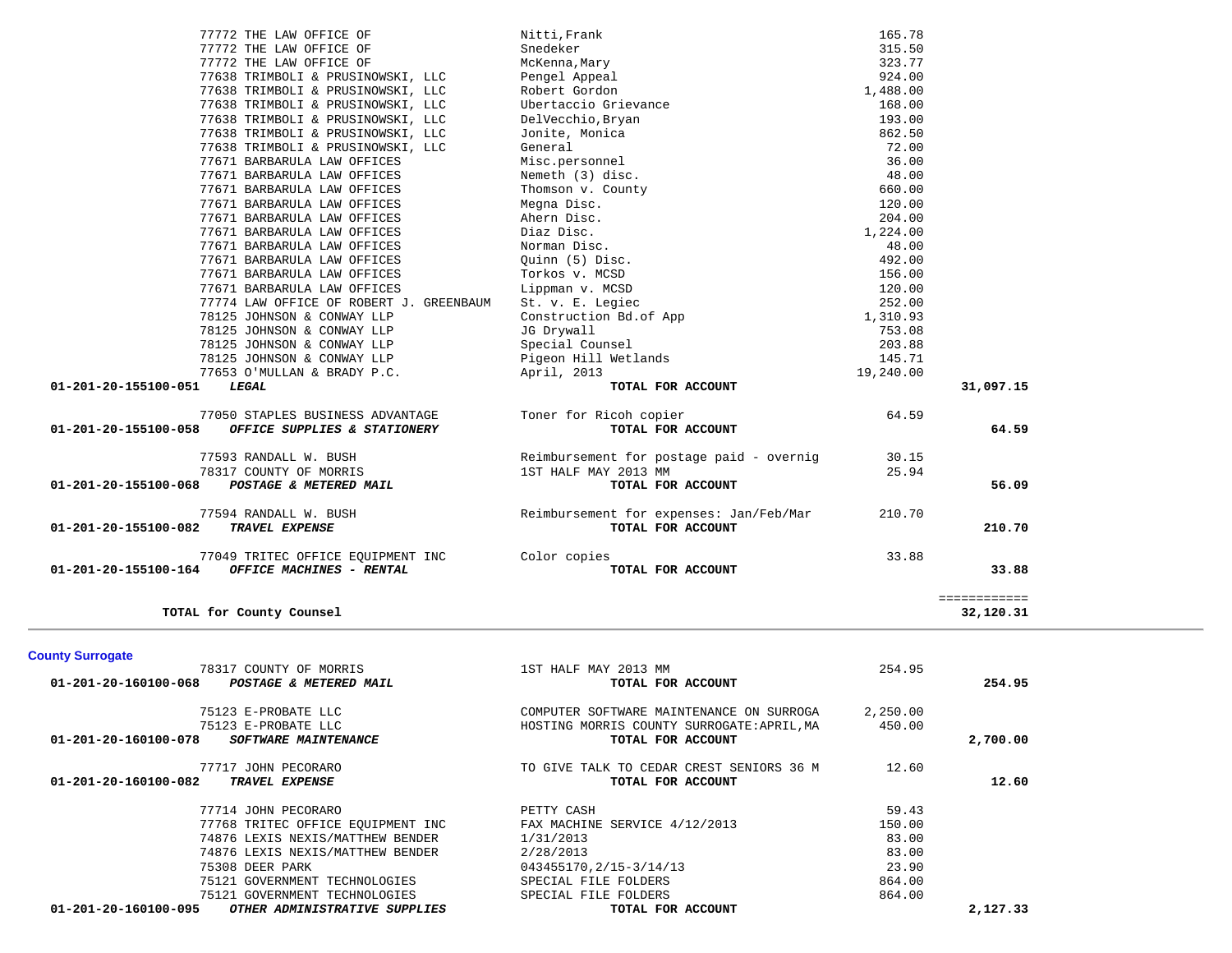| 77080 DEER PARK                                                                          | 0434495495 3/15/13-4/14/13                                    | 88.12  |                          |
|------------------------------------------------------------------------------------------|---------------------------------------------------------------|--------|--------------------------|
| 76877 PAPER MART INC                                                                     | 8 1/2 x 11 copier paper                                       | 264.80 |                          |
| 76877 PAPER MART INC                                                                     | 11 x 17 copier paper                                          | 57.78  |                          |
| 01-201-20-165100-058<br>OFFICE SUPPLIES & STATIONERY                                     | TOTAL FOR ACCOUNT                                             |        | 410.70                   |
| 78317 COUNTY OF MORRIS                                                                   | 1ST HALF MAY 2013 MM                                          | 1.38   |                          |
| 78317 COUNTY OF MORRIS                                                                   | 1ST HALF MAY 2013 MM                                          | 46.42  |                          |
| 01-201-20-165100-068<br>POSTAGE & METERED MAIL                                           | TOTAL FOR ACCOUNT                                             |        | 47.80                    |
| 77079 TRITEC OFFICE EQUIPMENT INC<br>OFFICE MACHINES - RENTAL<br>01-201-20-165100-164    | Ricoh Color Copier rental for the period<br>TOTAL FOR ACCOUNT | 230.72 | 230.72                   |
| 76546 STATION HARDWARE LAWN &                                                            | Mouse Traps                                                   | 131.76 |                          |
| 76548 STATION HARDWARE LAWN &                                                            | Sonic Pestchaser                                              | 21.99  |                          |
| 76548 STATION HARDWARE LAWN &                                                            | Live Mouse Trap                                               | 25.98  |                          |
| 76548 STATION HARDWARE LAWN &                                                            | 3.00 Card                                                     | 14.97  |                          |
| CHEMICALS & SPRAYS<br>01-201-20-165100-225                                               | TOTAL FOR ACCOUNT                                             |        | 194.70                   |
| 76547 AT&T MOBILITY<br>01-201-20-165100-258<br>EQUIPMENT                                 | Acct# 287235988683 Sim Card for Surveyin<br>TOTAL FOR ACCOUNT | 36.44  | 36.44                    |
| 77083 KYOCERA MITA AMERICA, INC.                                                         | For the period of: 9/04/2012 to 12/30/12                      | 782.94 |                          |
| 77083 KYOCERA MITA AMERICA, INC.                                                         | For the period of 9/4/2012 to 12/03/2012                      | 732.39 |                          |
| 01-203-20-165100-164 (2012) OFFICE MACHINES - RENTAL                                     | TOTAL FOR ACCOUNT                                             |        | 1,515.33                 |
| TOTAL for Engineering                                                                    |                                                               |        | ============<br>2,435.69 |
| <b>Heritage Commission</b>                                                               |                                                               |        |                          |
| 78317 COUNTY OF MORRIS<br>POSTAGE & METERED MAIL<br>01-201-20-175100-068                 | 1ST HALF MAY 2013 MM<br>TOTAL FOR ACCOUNT                     | 0.46   | 0.46                     |
| 77545 RICOH AMERICAS CORPORATION<br>OFFICE MACHINES - RENTAL<br>01-201-20-175100-164     | 157313 4-1-13-4-30-13 COLOR COPIER<br>TOTAL FOR ACCOUNT       | 550.69 | 550.69                   |
| TOTAL for Heritage Commission                                                            |                                                               |        | ============<br>551.15   |
| <b>Planning Board</b>                                                                    |                                                               |        |                          |
| 75899 NORTH JERSEY RESOURCE<br>01-201-20-180100-023<br>ASSOCIATIONS AND MEMBERSHIPS      | 2012-2013 North Jersey Resource Conserva<br>TOTAL FOR ACCOUNT | 450.00 | 450.00                   |
| 77356 PLAN SMART NJ<br>01-201-20-180100-039<br>EDUCATION SCHOOLS & TRAINING              | Registration for Christine Marion, Plann<br>TOTAL FOR ACCOUNT | 85.00  | 85.00                    |
| 77361 STAPLES BUSINESS ADVANTAGE<br>01-201-20-180100-058<br>OFFICE SUPPLIES & STATIONERY | Office Supplies & Black Toner Cartridge-<br>TOTAL FOR ACCOUNT | 111.76 | 111.76                   |
| TOTAL for Planning Board                                                                 |                                                               |        | ============<br>646.76   |

TOTAL for County Surrogate

**Engineering** 

============

5,177.88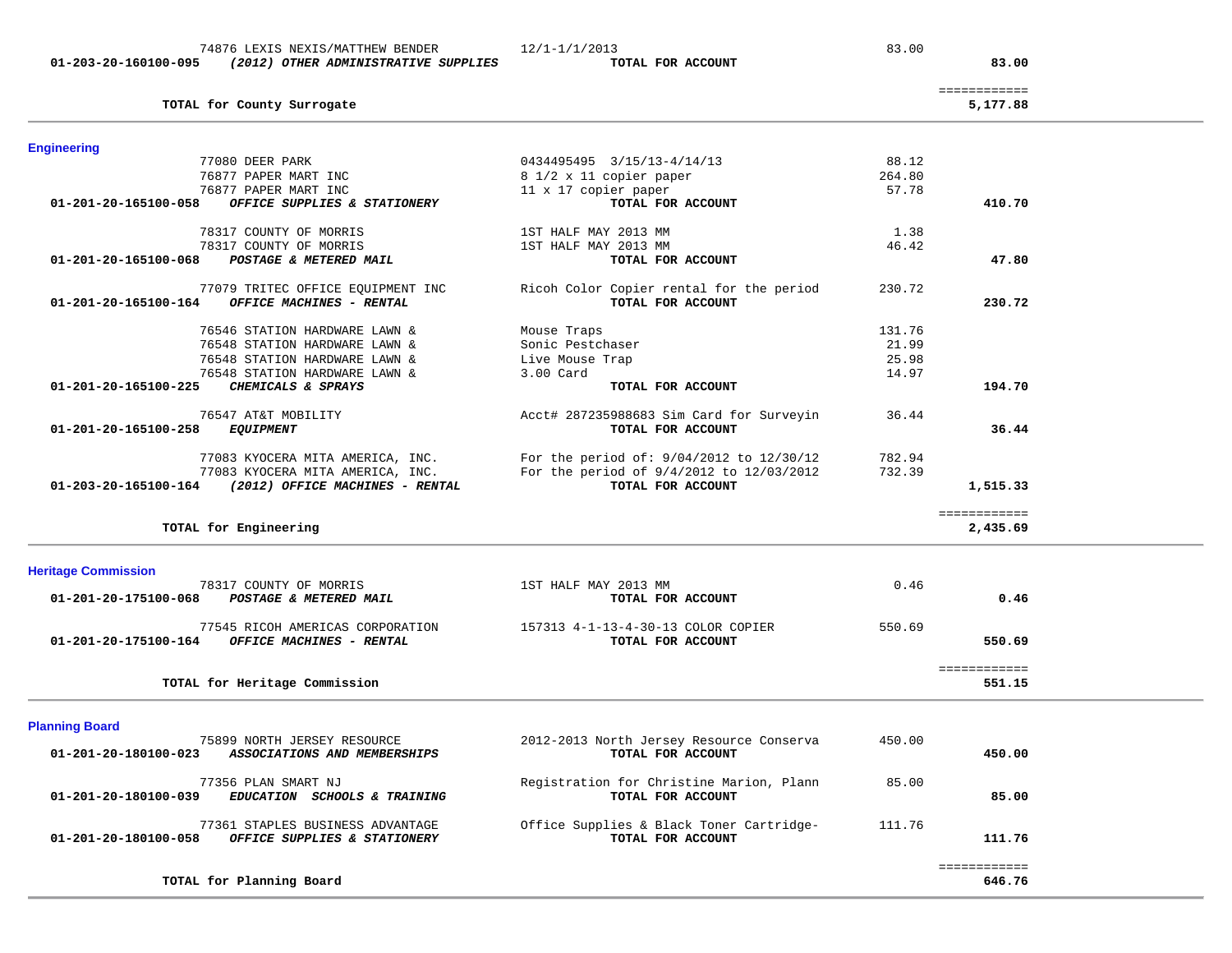| <b>County Weights &amp; Measures</b>                 |                                          |          |          |
|------------------------------------------------------|------------------------------------------|----------|----------|
| 77990 RIOS' ENGRAVING                                | STEVEN DONNELLY NAME PLATE               | 10.00    |          |
| 77990 RIOS' ENGRAVING                                | TED TAUKUS<br>NAME PLATE                 | 10.00    |          |
| 77990 RIOS' ENGRAVING                                | 1 SLIDE IN HOLDER                        | 12.00    |          |
| 77019 LOMBARDO LETTERING<br>INC.                     | Law & Public Safety vehicle door seals - | 500.00   |          |
| 01-201-22-201100-058<br>OFFICE SUPPLIES & STATIONERY | TOTAL FOR ACCOUNT                        |          | 532.00   |
| 78317 COUNTY OF MORRIS                               | 1ST HALF MAY 2013 MM                     | 19.52    |          |
| 01-201-22-201100-068 POSTAGE & METERED MAIL          | TOTAL FOR ACCOUNT                        |          | 19.52    |
| 76924 SCIENTIFIC WATER CONDITIONING                  | WATER GUARD SERVICE                      | 175.00   |          |
| 77843 EMPLOYMENT HORIZONS, INC.                      | APRIL 2013                               | 842.00   |          |
| 77844 M.C. MUA                                       | CUSTOMER # WEIGHTSM                      | 350.00   |          |
| 01-201-22-201100-084<br>OTHER OUTSIDE SERVICES       | TOTAL FOR ACCOUNT                        |          | 1,367.00 |
| 77934 JERSEY CENTRAL POWER & LIGHT                   | 10 00 07 0512 7 7/ WEIGHTS & MEASURES    | 755.75   |          |
| 01-201-22-201100-137<br><i>ELECTRICITY</i>           | TOTAL FOR ACCOUNT                        |          | 755.75   |
| 78208 NATIONAL FUEL OIL INC.                         | FUEL CHARGES 4/13                        | 1,047.65 |          |
| 01-201-22-201100-140<br><b>GAS PURCHASES</b>         | TOTAL FOR ACCOUNT                        |          | 1,047.65 |
| 78027 HESS CORPORATION                               | WEIGHTS & MEASURES (62830/612936)        | 349.74   |          |
| 01-201-22-201100-141<br>NATURAL GAS                  | TOTAL FOR ACCOUNT                        |          | 349.74   |
| 78097 AT&T                                           | COUNTY WEIGHTS & MEASURES                | 6.20     |          |
|                                                      |                                          |          |          |

| 77360 STAPLES BUSINESS ADVANTAGE                      | Plotter Printhead Cartridges Magenta/Cya                  | 143.58 |              |
|-------------------------------------------------------|-----------------------------------------------------------|--------|--------------|
| 77360 STAPLES BUSINESS ADVANTAGE                      | Plotter Printhead Cartridges Black/Yello                  | 143.58 |              |
| 01-201-20-180115-036<br>CONTRACTED SERVICES           | TOTAL FOR ACCOUNT                                         |        | 424.54       |
| 77393 MORRIS COUNTY CHAMBER OF                        | Registration for Deena Leary, Director M                  | 35.00  |              |
| 76904 MC LEAGUE OF MUNICIPALITIES                     | Registration for Deena Leary, Director t                  | 35.00  |              |
| 01-201-20-180115-039<br>EDUCATION SCHOOLS & TRAINING  | TOTAL FOR ACCOUNT                                         |        | 70.00        |
| 77360 STAPLES BUSINESS ADVANTAGE                      | Office Supplies                                           | 18.32  |              |
| 01-201-20-180115-058<br>OFFICE SUPPLIES & STATIONERY  | TOTAL FOR ACCOUNT                                         |        | 18.32        |
| 77359 LONGFELLOWS SANDWICH DELI                       | Dinner sandwiches and refreshments for t                  | 84.00  |              |
| 01-201-20-180115-059<br>OTHER GENERAL EXPENSES        | TOTAL FOR ACCOUNT                                         |        | 84.00        |
| 78317 COUNTY OF MORRIS                                | 1ST HALF MAY 2013 MM                                      | 122.66 |              |
| 01-201-20-180115-068<br>POSTAGE & METERED MAIL        | TOTAL FOR ACCOUNT                                         |        | 122.66       |
| 77418 DEENA LEARY                                     | Travel Expenses for Deena Leary, Directo                  | 178.20 |              |
| 01-201-20-180115-082<br>TRAVEL EXPENSE                | TOTAL FOR ACCOUNT                                         |        | 178.20       |
| 77646 W.B. MASON COMPANY INC                          | Paper Order - $8 \frac{1}{2} \times 11$ Order Date $4/22$ | 269.68 |              |
| 01-201-20-180115-095<br>OTHER ADMINISTRATIVE SUPPLIES | TOTAL FOR ACCOUNT                                         |        | 269.68       |
|                                                       |                                                           |        | ============ |
| TOTAL for PDT - General Admin                         |                                                           |        | 1,167.40     |

============

77360 STAPLES BUSINESS ADVANTAGE Plotter Printhead Cartridges - Gray/Blac 137.38<br>77360 STAPLES BUSINESS ADVANTAGE Plotter Printhead Cartridges Magenta/Cya 143.58

**PDT - General Admin**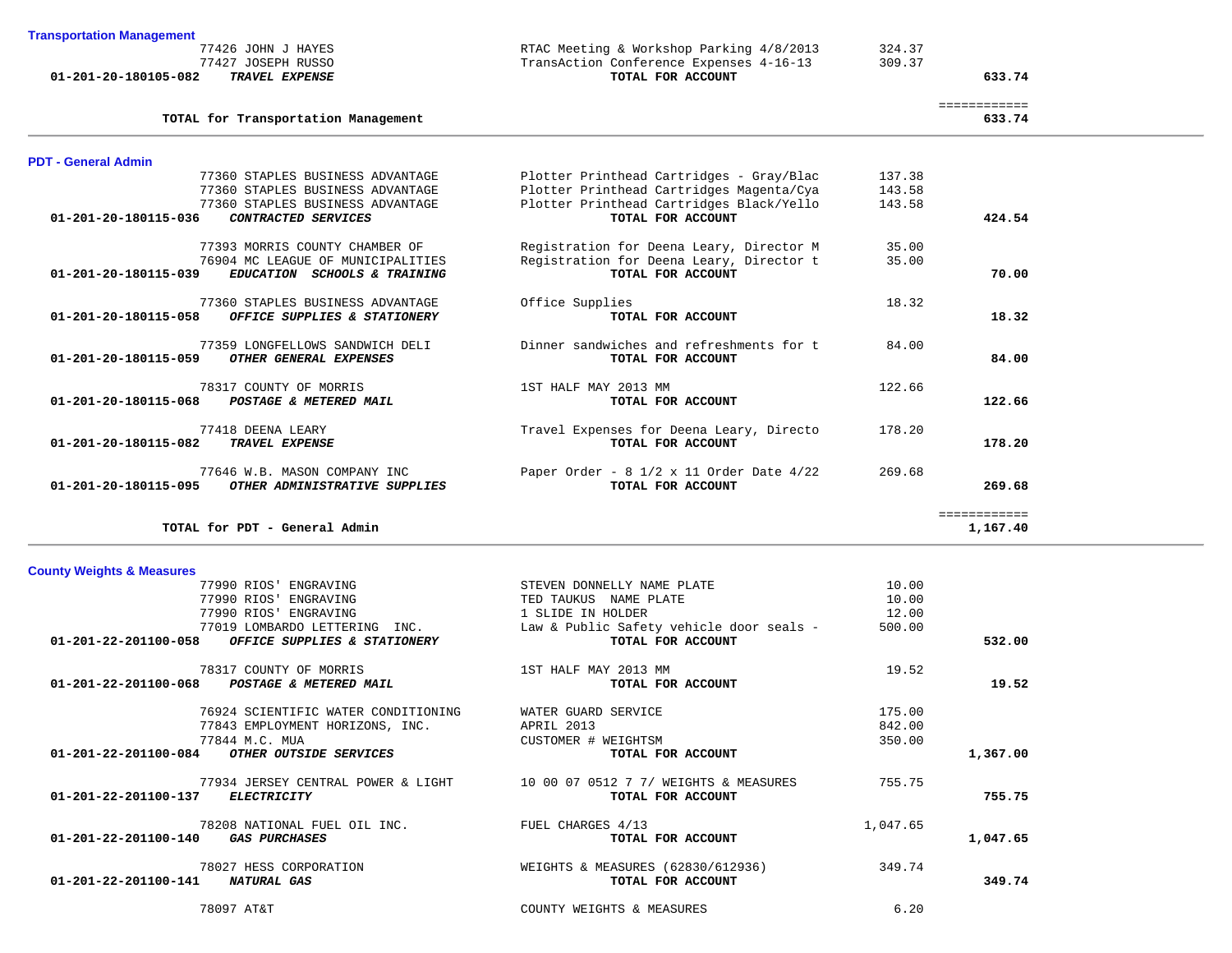|                                       | 78099 VERIZON                                    | COUNTY WEIGHTS & MEASURES                       | 290.81    |              |  |
|---------------------------------------|--------------------------------------------------|-------------------------------------------------|-----------|--------------|--|
| 01-201-22-201100-146                  | <b>TELEPHONE</b>                                 | TOTAL FOR ACCOUNT                               |           | 297.01       |  |
|                                       | 77846 MORRIS PLAINS SHOES & REPAIR               | STYLE 5411 8.5WW - E. BLAFER                    | 99.95     |              |  |
|                                       | 77846 MORRIS PLAINS SHOES & REPAIR               | STYLE 5553 10 WW - S. DONNELLY                  | 109.00    |              |  |
| 01-201-22-201100-258                  | <i>EQUIPMENT</i>                                 | TOTAL FOR ACCOUNT                               |           | 208.95       |  |
|                                       | 77520 COUNTY OF MORRIS                           | WEIGHTS & MESURES                               | 28,450.83 |              |  |
|                                       | 01-201-22-201100-329 HOSPITAL INSURANCE PREMIUMS | TOTAL FOR ACCOUNT                               |           | 28,450.83    |  |
|                                       |                                                  |                                                 |           | ============ |  |
|                                       | TOTAL for County Weights & Measures              |                                                 |           | 33,028.45    |  |
| <b>Employee Group Insurance</b>       |                                                  |                                                 |           |              |  |
|                                       | 77834 SODEXO, INC & AFFILIATES                   | Refreshments for Wellness FairApril 19,         | 1,236.38  |              |  |
|                                       | 77491 DISCOVERY BENEFITS INC.                    | COBRA 4/2013 OTA                                | 71.50     |              |  |
|                                       | 77490 DISCOVERY BENEFITS INC.                    | COBRA 4/2013 Main County and Morris View        | 867.60    |              |  |
|                                       | 77492 HORIZON BLUE CROSS BLUE SHIELD             | HMO 5/2013 Main Cty. @ Morris View 1,314,072.49 |           |              |  |
| 01-201-23-220100-090                  | EMPLOYEE GROUP INSURANCE EXPENDITURES            | TOTAL FOR ACCOUNT                               |           | 1,316,247.97 |  |
|                                       | 77835 UNA HUTCHIN                                | Medicare B July, 2012 to December, 2012         | 599.40    |              |  |
| 01-203-23-220100-090                  | (2012) EMPLOYEE GROUP INSURANCE EXPENDIT         | TOTAL FOR ACCOUNT                               |           | 599.40       |  |
|                                       |                                                  |                                                 |           | ============ |  |
|                                       | TOTAL for Employee Group Insurance               |                                                 |           | 1,316,847.37 |  |
|                                       |                                                  |                                                 |           |              |  |
| <b>Office of Emergency Management</b> |                                                  |                                                 |           |              |  |
|                                       | 78095 VERIZON WIRELESS                           | L&PS/ADMIN                                      | 114.03    |              |  |
|                                       | 77974 GLOBALSTAR USA                             | Morris County OEM Satellite Phone INV #4        | 127.47    |              |  |
|                                       | 77237 AT&T MOBILITY                              | AC#996867302                                    | 46.98     | 288.48       |  |
| 01-201-25-252100-031                  | CELLULAR PHONES/PAGERS                           | TOTAL FOR ACCOUNT                               |           |              |  |
|                                       | 77505 ATLANTIC TOMORROWS OFFICE                  | Color Impression Fee $12/30/12 - 3/29/13$       | 402.43    |              |  |
| 01-201-25-252100-058                  | OFFICE SUPPLIES & STATIONERY                     | TOTAL FOR ACCOUNT                               |           | 402.43       |  |
|                                       | 78317 COUNTY OF MORRIS                           | 1ST HALF MAY 2013 MM                            | 1.38      |              |  |
|                                       | 78317 COUNTY OF MORRIS                           | 1ST HALF MAY 2013 MM                            | 2.04      |              |  |
| 01-201-25-252100-068                  | POSTAGE & METERED MAIL                           | TOTAL FOR ACCOUNT                               |           | 3.42         |  |
|                                       | 78121 COPPER SERVICES                            | Inv Date 1/31/13                                | 7.20      |              |  |
|                                       | 78121 COPPER SERVICES                            | Inv Date 2/28/13                                | 7.12      |              |  |
|                                       | 78168 COPPER SERVICES                            | Inv Date 3/31/13                                | 93.68     |              |  |
|                                       | 78168 COPPER SERVICES                            | Inv Date $4/30/13$                              | 0.33      |              |  |
| 01-201-25-252100-146                  | <b>TELEPHONE</b>                                 | TOTAL FOR ACCOUNT                               |           | 108.33       |  |
|                                       | 77064 EMBROIDME                                  | Tactical Polo 4/19/13                           | 56.00     |              |  |
|                                       | 77064 EMBROIDME                                  | Tactical Polo Long Sleeve 4/19/13               | 70.00     |              |  |
| 01-201-25-252100-258                  | <b>EQUIPMENT</b>                                 | TOTAL FOR ACCOUNT                               |           | 126.00       |  |
|                                       |                                                  |                                                 |           | ============ |  |
|                                       | TOTAL for Office of Emergency Management         |                                                 |           | 928.66       |  |

 $\overline{\phantom{0}}$ 

**Communications Center** 

| 78080 FEDEX                                    | per invoice, 4/29/13, Fedex ground deliv | 8.89   |       |
|------------------------------------------------|------------------------------------------|--------|-------|
| 78317 COUNTY OF MORRIS                         | 1ST HALF MAY 2013 MM                     | 5.98   |       |
| 01-201-25-252105-068<br>POSTAGE & METERED MAIL | TOTAL FOR ACCOUNT                        |        | 14.87 |
| 76053 MOTOROLA SOLUTIONS INC                   | Per invoice, 3/22/13, radio repairs, Par | 465.00 |       |
| 76053 MOTOROLA SOLUTIONS INC                   | Per invoice, 3/22/13, radio repairs, She | 393.00 |       |
| 76109 MOTOROLA SOLUTIONS INC                   | 4/5/13, Per invoice, radio repair        | 393.00 |       |
|                                                |                                          |        |       |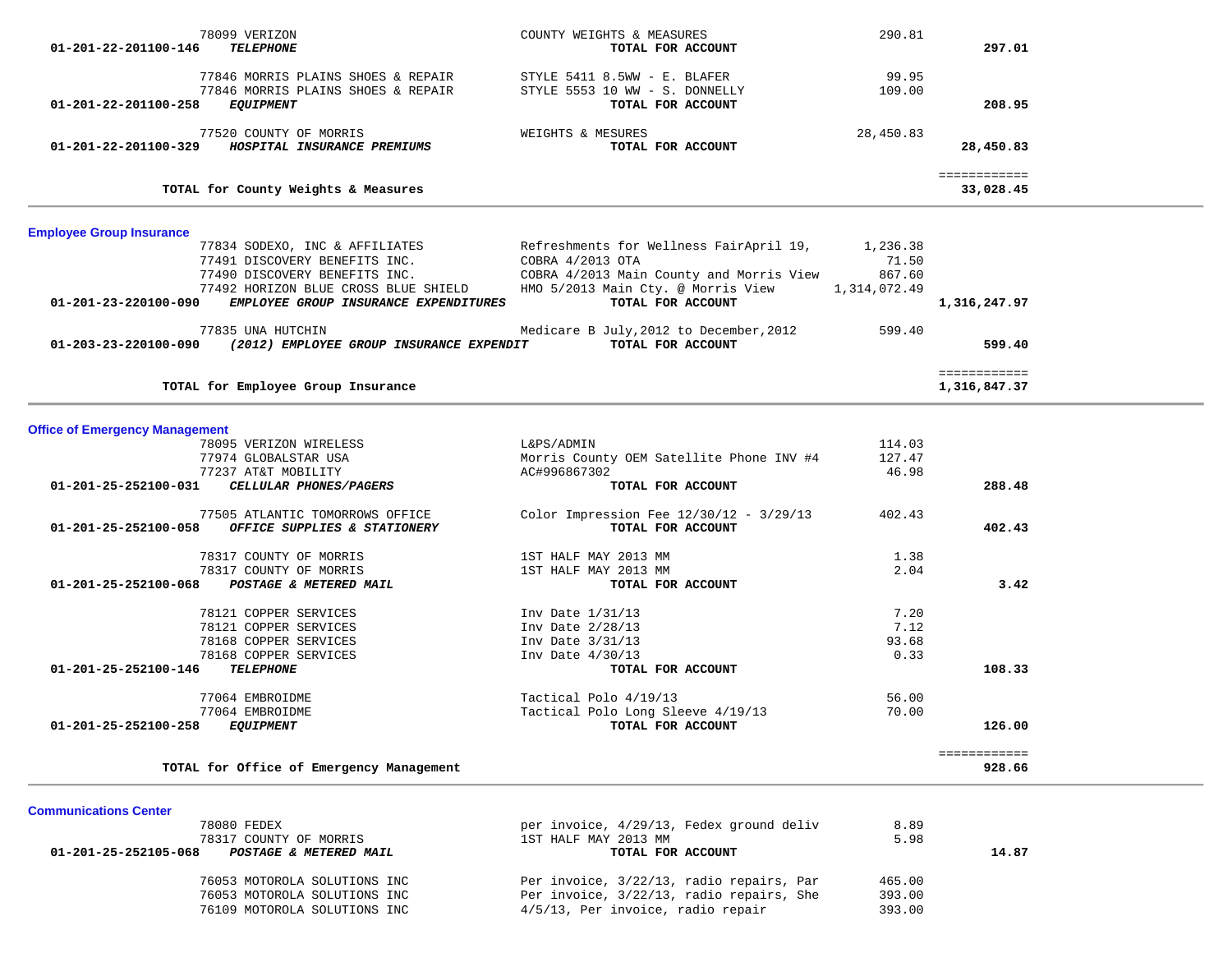| 76109 MOTOROLA SOLUTIONS INC<br>76109 MOTOROLA SOLUTIONS INC<br>01-201-25-252105-072<br><b>RADIO REPAIRS</b>                        | 4/5/13, Per invoice radio repair<br>4/5/13, Per invoice radio repair<br>TOTAL FOR ACCOUNT                                                                                      | 393.00<br>393.00                  | 2,037.00                  |
|-------------------------------------------------------------------------------------------------------------------------------------|--------------------------------------------------------------------------------------------------------------------------------------------------------------------------------|-----------------------------------|---------------------------|
| 77558 AMERICAN TOWER CORPORATION<br>75316 DELL MARKETING L.P.<br>75208 MOTOROLA<br>COUNTY WIDE RADIO SYSTEM<br>01-201-25-252105-131 | Tower rent for Green Pond for May, 2013<br>Per quote dtd 3/8/2013, Main computer fo<br>April 1-June 30, 2013; 2nd Quarterly pay<br>TOTAL FOR ACCOUNT                           | 1,800.00<br>1,821.53<br>25,392.90 | 29,014.43                 |
| 69143 THE INSTITUTE FOR FORENSIC<br>$01 - 201 - 25 - 252105 - 189$<br><b>MEDICAL</b>                                                | Psychological Examinations and Reports f<br>TOTAL FOR ACCOUNT                                                                                                                  | 650.00                            | 650.00                    |
| TOTAL for Communications Center                                                                                                     |                                                                                                                                                                                |                                   | ============<br>31,716.30 |
| <b>County Medical Examiner Office</b>                                                                                               |                                                                                                                                                                                |                                   |                           |
| 77052 AMERICAN SOCIETY FOR CLINICAL<br>01-201-25-254100-028<br><b>BOOKS &amp; PERIODICALS</b>                                       | #04192310 2013 Renewal R.Suarea<br>TOTAL FOR ACCOUNT                                                                                                                           | 299.00                            | 299.00                    |
| 78163 MICHALSKI FUNERAL HOME<br>01-201-25-254100-030<br><b>CARTAGE</b>                                                              | Case 14-13-0232<br>TOTAL FOR ACCOUNT                                                                                                                                           | 1,150.00                          | 1,150.00                  |
| 77506 MAYO MEDICAL LABORATORIES<br>CONSULTATION FEE<br>01-201-25-254100-035                                                         | ac#7024512, 4/30/13 Case 14-12-0276<br>TOTAL FOR ACCOUNT                                                                                                                       | 57.90                             | 57.90                     |
| 77011 DEER PARK<br>77011 DEER PARK<br>01-201-25-254100-058<br>OFFICE SUPPLIES & STATIONERY                                          | AC#0434597878 3/16/13<br>AC#0434597878 4/17/13<br>TOTAL FOR ACCOUNT                                                                                                            | 2.84<br>11.20                     | 14.04                     |
| 78101 FEDEX<br>77048 FEDEX<br>77048 FEDEX<br>77048 FEDEX<br>01-201-25-254100-059<br>OTHER GENERAL EXPENSES                          | 5/6/13 AC#1642-1593-8, Case 14-13-0276<br>AC#164215938 Case 14130276, 4/15/13<br>AC#164215938 Case 14120558 4/15/13<br>AC#164215938 Case 19120248 4/15/13<br>TOTAL FOR ACCOUNT | 42.36<br>34.97<br>28.42<br>21.78  | 127.53                    |
| 78317 COUNTY OF MORRIS<br>01-201-25-254100-068<br>POSTAGE & METERED MAIL                                                            | 1ST HALF MAY 2013 MM<br>TOTAL FOR ACCOUNT                                                                                                                                      | 19.90                             | 19.90                     |
| 78142 NMS LABS<br>78142 NMS LABS<br>78142 NMS LABS<br>OTHER OUTSIDE SERVICES<br>01-201-25-254100-084                                | Toxicology 4/13 Morris<br>Toxicology 4/13 Sussex<br>Toxicology 4/13 Warren<br>TOTAL FOR ACCOUNT                                                                                | 3,066.00<br>950.00<br>260.00      | 4,276.00                  |
| 77972 FISHER HEALTHCARE<br>X-RAY & MEDICAL SUPPLIES<br>01-201-25-254100-203                                                         | N-95 Respirator AC#557815-001 Order#D30<br>TOTAL FOR ACCOUNT                                                                                                                   | 133.44                            | 133.44                    |
| TOTAL for County Medical Examiner Office                                                                                            |                                                                                                                                                                                |                                   | ============<br>6,077.81  |

# **County Sheriff's Department**

| 01-201-25-270100-039 | 76697 PASSAIC COUNTY POLICE ACADEMY<br>EDUCATION SCHOOLS & TRAINING | Course - "Laws of Police-Citizen Encount<br>TOTAL FOR ACCOUNT | 75.00 | 75.00 |
|----------------------|---------------------------------------------------------------------|---------------------------------------------------------------|-------|-------|
|                      | 76146 SIRCHIE FINGER PRINT LAB INC.                                 | Bio Hazard Sticker per 100 (Item#Bio400)                      | 12.95 |       |
|                      | 76146 SIRCHIE FINGER PRINT LAB INC.                                 | Black Powder Silk Black (Item#BPP0916)                        | 63.90 |       |
|                      | 76146 SIRCHIE FINGER PRINT LAB INC.                                 | Dusting Brush (Item#122L)                                     | 71.60 |       |
|                      | 76146 SIRCHIE FINGER PRINT LAB INC.                                 | Comparison Pointer (Item#GL004)                               | 82.50 |       |
|                      | 76146 SIRCHIE FINGER PRINT LAB INC.                                 | Scribes, (Item#GL000)                                         | 26.50 |       |
|                      | 76146 SIRCHIE FINGER PRINT LAB INC.                                 | Photo Scale (Item#PPS400) per 10                              | 9.95  |       |
|                      | 76146 SIRCHIE FINGER PRINT LAB INC.                                 | Photo Scale (Item#PPS403) per 10                              | 9.95  |       |
|                      | 76146 SIRCHIE FINGER PRINT LAB INC.                                 | Reversible "L" Scale (Item#PPS6000)                           | 59.70 |       |
|                      |                                                                     |                                                               |       |       |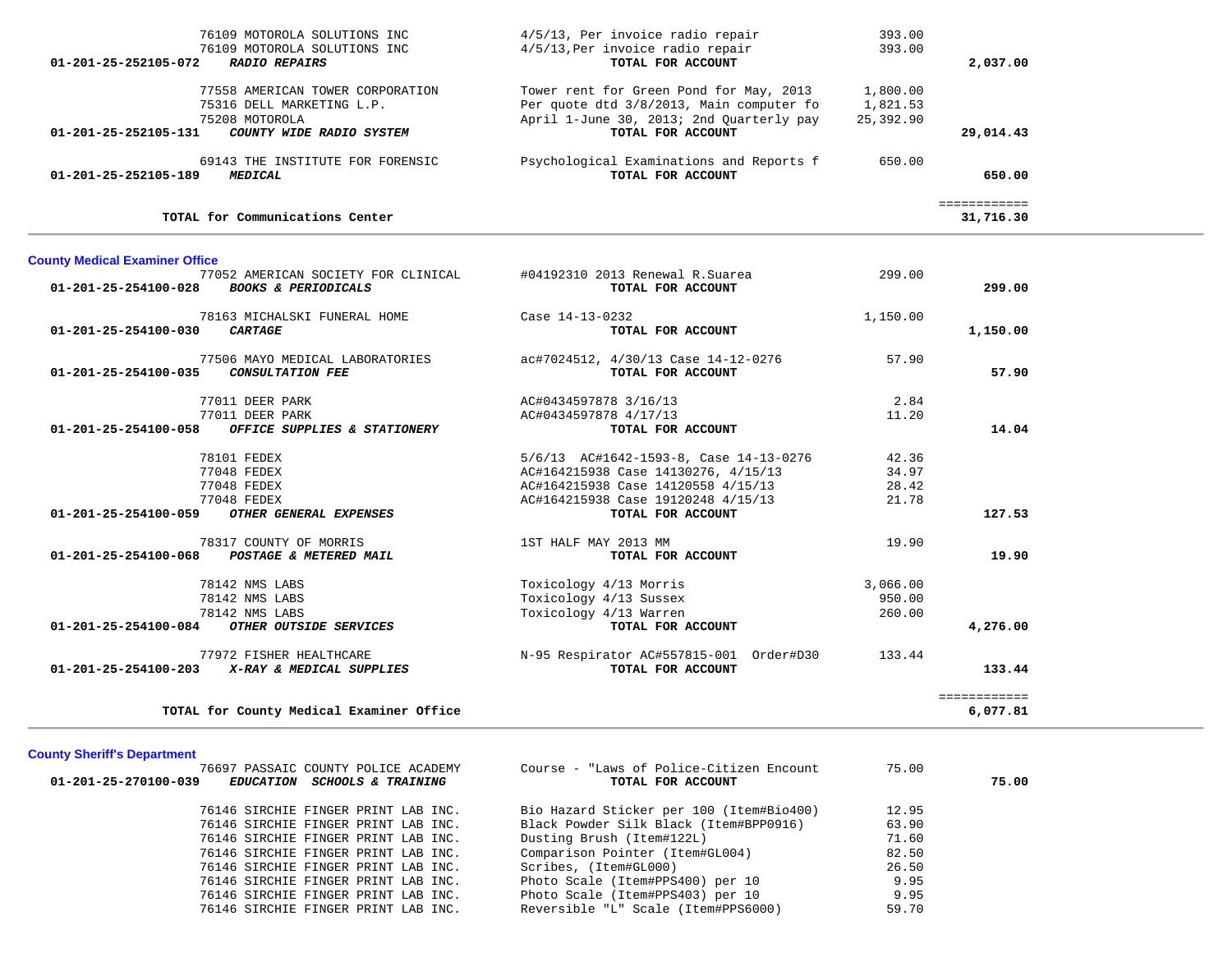| 76146 SIRCHIE FINGER PRINT LAB INC.                                                                      | Fingerprint Magnifier & Spoon (Item#PMNS                                                                                                                          | 57.00    |          |
|----------------------------------------------------------------------------------------------------------|-------------------------------------------------------------------------------------------------------------------------------------------------------------------|----------|----------|
|                                                                                                          |                                                                                                                                                                   |          |          |
| 76146 SIRCHIE FINGER PRINT LAB INC.                                                                      | Fingerprint Ink Pad (Item#PM283)                                                                                                                                  | 75.80    |          |
| 76146 SIRCHIE FINGER PRINT LAB INC.                                                                      | shipping                                                                                                                                                          | 23.71    |          |
| 76147 LYNN PEAVEY COMPANY                                                                                |                                                                                                                                                                   |          |          |
| 76147 LYNN PEAVEY COMPANY                                                                                |                                                                                                                                                                   |          |          |
| 76147 LYNN PEAVEY COMPANY                                                                                |                                                                                                                                                                   |          |          |
| 76147 LYNN PEAVEY COMPANY                                                                                | Feather Duster 7" (Item#05537) 39.80<br>Feather Duster Jumbo (Item#55370) 47.80<br>Ninhydrin Spray 8 oz (Item#05060) 27.50<br>Evidence Tape 3" (Item#05010) 51.80 |          |          |
|                                                                                                          |                                                                                                                                                                   |          |          |
| 76147 LYNN PEAVEY COMPANY                                                                                | Zipr-Seal Tape (Item#05389)                                                                                                                                       | 30.00    |          |
| 76163 U-LINE SHIPPING SUPPLY                                                                             | 3/4X20YDS BLACK ELECTRICAL TAPE CUSTOME                                                                                                                           | 29.70    |          |
| 76163 U-LINE SHIPPING SUPPLY                                                                             | 2"X60 YD HEAVY DUTY STRAP TAPE 24 CUSTOM                                                                                                                          | 175.20   |          |
| 76163 U-LINE SHIPPING SUPPLY                                                                             | 1X60 HEAVY DUTY STRAP TAPE 36/C CUSTOMER                                                                                                                          | 68.40    |          |
| 76163 U-LINE SHIPPING SUPPLY                                                                             | 24" STRAIGHT FLOOR SQUEEGEE CUSTOMER#103                                                                                                                          | 60.00    |          |
| 76163 U-LINE SHIPPING SUPPLY                                                                             | 36" CURVED FLOOR SQUEEGE CUSTOMER#103357                                                                                                                          | 42.00    |          |
|                                                                                                          |                                                                                                                                                                   |          |          |
| 76163 U-LINE SHIPPING SUPPLY                                                                             | 61" ALUMINUM THREADED HANDLE CUSTOMER# 1                                                                                                                          | 63.00    |          |
| 76163 U-LINE SHIPPING SUPPLY                                                                             | 10" STRANDARD DECK SCRUB BRUSH CUSTOMER#                                                                                                                          | 26.00    |          |
| 76163 U-LINE SHIPPING SUPPLY                                                                             | CORN BROOM CUSTOMER#1033573 ITEM#H-1622                                                                                                                           | 15.00    |          |
| 76163 U-LINE SHIPPING SUPPLY                                                                             | SHIPPING                                                                                                                                                          | 48.32    |          |
| 75954 CRIMINALISTICS INC                                                                                 | Chemical Print (80z)                                                                                                                                              | 82.50    |          |
| 76150 MOORE MEDICAL LLC                                                                                  | Moore Gauze $2x2$ per 100 (08250)                                                                                                                                 | 5.70     |          |
|                                                                                                          |                                                                                                                                                                   |          |          |
| 76150 MOORE MEDICAL LLC<br>76150 MOORE MEDICAL LLC                                                       | Moore Gauze $4x4$ per 100 (Item#08252)                                                                                                                            | 26.00    |          |
|                                                                                                          | Q-tips Cotton Applicators per 2000 (Item                                                                                                                          | 46.49    |          |
| 76150 MOORE MEDICAL LLC                                                                                  | Environcide 8 oz (Item#69061)                                                                                                                                     | 127.80   |          |
| 76150 MOORE MEDICAL LLC                                                                                  | Moore Hand Sanitizer 4 oz (Item#83582)                                                                                                                            | 37.60    |          |
| 76150 MOORE MEDICAL LLC                                                                                  | FUEL SURCHARGE                                                                                                                                                    | 1.50     |          |
| 01-201-25-270100-047<br><i>IDENTIFICATION EQUIP&amp;SUPPLIES</i>                                         | RGE<br>TOTAL FOR ACCOUNT                                                                                                                                          |          | 1,545.67 |
|                                                                                                          |                                                                                                                                                                   |          |          |
|                                                                                                          |                                                                                                                                                                   |          |          |
|                                                                                                          | 76692 BRITTANY TRANSCRIPTION Wilman Diaz - Case#2013-000394, Inv dtd                                                                                              | 210.00   |          |
| 01-201-25-270100-051<br>LEGAL                                                                            | TOTAL FOR ACCOUNT                                                                                                                                                 |          | 210.00   |
|                                                                                                          |                                                                                                                                                                   |          |          |
|                                                                                                          | INV. DTD 4/30/13 LARGE - BLACK Commando                                                                                                                           | 375.00   |          |
|                                                                                                          | 1X - BLACK Commando Style Forcestyle Jac                                                                                                                          | 75.00    |          |
| 76482 WORK N WEAR STORE<br>76482 WORK N WEAR STORE<br>76482 WORK N WEAR STORE<br>76482 WORK N WEAR STORE | 2X - BLACK Commando Style Forcestyle Jac                                                                                                                          | 225.00   |          |
|                                                                                                          | 3X - BLACK Commando Style Forcestyle Jac                                                                                                                          | 255.00   |          |
|                                                                                                          | 4X - BLACK Commando Style Forcestyle Jac                                                                                                                          |          |          |
| 76482 WORK N WEAR STORE                                                                                  |                                                                                                                                                                   | 85.00    |          |
| 77013 DEER PARK                                                                                          | 0434561387 Monthly water cooler bill 03/                                                                                                                          | 118.27   |          |
|                                                                                                          | (200) ISO PROX Cards - Part#1386LGGMN (2                                                                                                                          | 950.00   |          |
| 76684 GILL ASSOCIATES IDENTIFICATION<br>76684 GILL ASSOCIATES IDENTIFICATION                             | Freight                                                                                                                                                           | 21.25    |          |
| OTHER GENERAL EXPENSES<br>01-201-25-270100-059                                                           | TOTAL FOR ACCOUNT                                                                                                                                                 |          | 2,104.52 |
|                                                                                                          |                                                                                                                                                                   |          |          |
|                                                                                                          | 78317 COUNTY OF MORRIS<br><b>B</b> POSTAGE & METERED MAIL<br>TOTAL FOR ACCOUNT<br>TOTAL FOR ACCOUNT<br>TRAVEL EXPENSE<br>TRAVEL EXPENSE                           | 453.74   |          |
| 01-201-25-270100-068                                                                                     |                                                                                                                                                                   |          | 453.74   |
|                                                                                                          |                                                                                                                                                                   |          |          |
|                                                                                                          |                                                                                                                                                                   |          |          |
|                                                                                                          |                                                                                                                                                                   | 328.62   |          |
| 01-201-25-270100-082                                                                                     |                                                                                                                                                                   |          | 328.62   |
|                                                                                                          |                                                                                                                                                                   |          |          |
|                                                                                                          |                                                                                                                                                                   |          |          |
|                                                                                                          | Dog Training dates - $(4/1-5/13)$ , Inv dtd                                                                                                                       | 585.00   |          |
|                                                                                                          | 573-1067-000 GUARDS 3/22/13-3/28/13                                                                                                                               | 2,382.80 |          |
|                                                                                                          |                                                                                                                                                                   |          |          |
| 76640 STEVE SEIDLER<br>76164 U.S. SECURITY ASSOCIATES, INC.<br>75799 U.S. SECURITY ASSOCIATES, INC.      | 573-1067-000 GUARDS 3/15/13-3/21/13 DTD                                                                                                                           | 2,382.80 |          |
| 75749 U.S. SECURITY ASSOCIATES, INC.                                                                     | $573-1067-000$ GUARDS - $3/8/13$ - $3/14/13$ ,                                                                                                                    | 2,375.85 |          |
| 77012 U.S. SECURITY ASSOCIATES, INC.                                                                     | GUARDS - $3/29/13$ - $4/4/13$ , Inv dtd $4/4/1$                                                                                                                   | 1,906.24 |          |
| 01-201-25-270100-084<br>OTHER OUTSIDE SERVICES                                                           | TOTAL FOR ACCOUNT                                                                                                                                                 |          | 9,632.69 |
|                                                                                                          |                                                                                                                                                                   |          |          |
| 77300 STAPLES BUSINESS ADVANTAGE                                                                         | Supplies for CIS, Photo lab, K-9 ordered                                                                                                                          | 442.12   |          |
| 77300 STAPLES BUSINESS ADVANTAGE                                                                         | Supplies for photo lab ordered by K.Shiv                                                                                                                          | 54.97    |          |
| 77367 STAPLES BUSINESS ADVANTAGE                                                                         | Supplies ordered by D.Blank                                                                                                                                       | 40.45    |          |
| 77504 STAPLES BUSINESS ADVANTAGE                                                                         | Supplies ordered by A.Noboa Inv#31980985                                                                                                                          | 125.87   |          |
|                                                                                                          |                                                                                                                                                                   |          |          |
| 77004 W.B. MASON COMPANY INC                                                                             | Paper, Xero/Dup, WE, LTR, 20#, Inv dtd 4                                                                                                                          | 337.10   |          |
| 01-201-25-270100-095<br>OTHER ADMINISTRATIVE SUPPLIES                                                    | TOTAL FOR ACCOUNT                                                                                                                                                 |          | 1,000.51 |
|                                                                                                          |                                                                                                                                                                   |          |          |
| 76165 VERIZON WIRELESS                                                                                   | 482559481-00001 Monthley Statement 3/2/1                                                                                                                          | 1,320.41 |          |
| 76166 VERIZON WIRELESS<br>COMMUNICATIONS EQUIPMENT<br>01-201-25-270100-161                               | 442002049-00001 Monthly Statement 2/24/1<br>TOTAL FOR ACCOUNT                                                                                                     | 1,217.91 | 2,538.32 |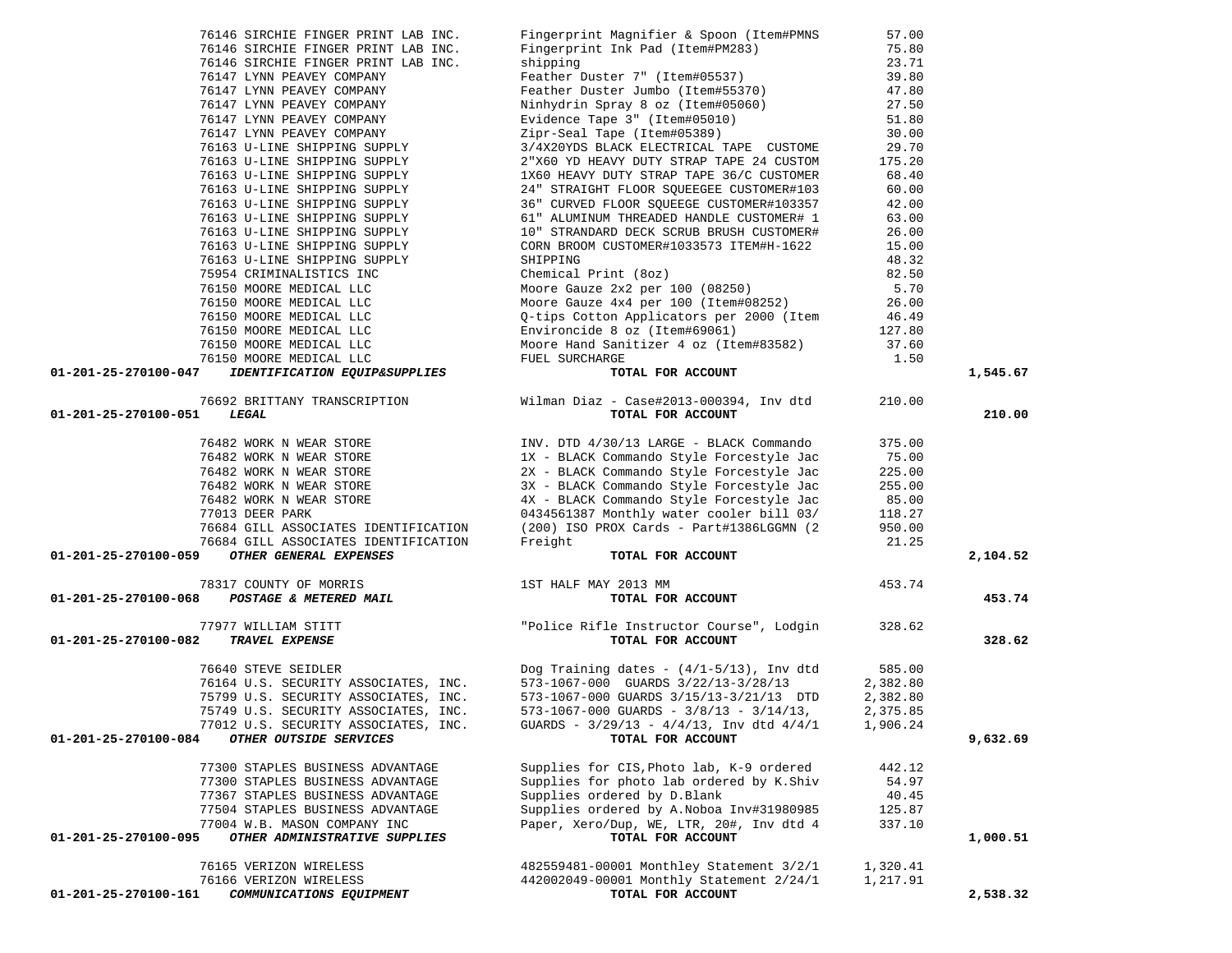| TOTAL for County Sheriff's Department                                  |                                                         |          | 24,892.48 |
|------------------------------------------------------------------------|---------------------------------------------------------|----------|-----------|
| <b>County Prosecutor's Office</b>                                      |                                                         |          |           |
| 77895 DOROTHY DIFABIO                                                  | Reg.On Call Supplement for March 2013                   | 42.98    |           |
| 77895 DOROTHY DIFABIO                                                  | Reg.On Call Supplemental Pay-April 2013                 | 18.90    |           |
| 78106 DIANE DINUNZIO                                                   | Reg.On Call Supplemental Pay- April 2013                | 7.50     |           |
| 78106 DIANE DINUNZIO                                                   | Supplememtal Case Pay-April 2013                        | 50.00    |           |
| 77896 JANET B. NOVELLO                                                 | Reg.On Call Supplemental Pay- March 2013                | 19.05    |           |
| 77896 JANET B. NOVELLO                                                 | Reg.On Call Supplemental Pay-April 2013                 | 11.10    |           |
| 77896 JANET B. NOVELLO                                                 | Supplemental Case Pay-April 2013                        | 50.00    |           |
| OUTSIDE SALARIES & WAGES<br>01-201-25-275100-016                       | TOTAL FOR ACCOUNT                                       |          | 199.53    |
| 76755 CHIEFS OF CTY DETECTIVES                                         | Chief John Speirs-2013 Dues                             | 200.00   |           |
| 76135 N J N E O A                                                      | Det.Joseph Costello- 2013 Dues                          | 30.00    |           |
| 76747 NJ STATE ASSO. OF CHIEFS POLICE                                  | Chief John R. Speirs-2013 Dues & Initiati               | 450.00   |           |
| 01-201-25-275100-023<br>ASSOCIATIONS AND MEMBERSHIPS                   | TOTAL FOR ACCOUNT                                       |          | 680.00    |
| 77185 SPRINT NEXTEL                                                    | Accouint #475540495 (1/27-2/26/13)                      | 61.80    |           |
| 76142 VERIZON WIRELESS                                                 | Acccount #982471570-00001 Cell phones (2                | 882.62   |           |
| 01-201-25-275100-031<br>CELLULAR PHONES/PAGERS                         | TOTAL FOR ACCOUNT                                       |          | 944.42    |
| 77183 STAPLES BUSINESS ADVANTAGE                                       | Customer: NYC 1054187- Ink and toner                    | 584.49   |           |
| 76819 SAFARI TELECOM INC.                                              | Safari was used to wire the 2 new office                | 1,199.79 |           |
| 77601 TRITEC OFFICE EOUIPMENT INC                                      | Color Copy Charge $(01/01-03/31/13)$                    | 1,639.47 |           |
| 77601 TRITEC OFFICE EOUIPMENT INC                                      | Color Copy Charge $(01/01-03/31/13)$                    | 199.64   |           |
| 77601 TRITEC OFFICE EQUIPMENT INC                                      | Color Copy Charge (01/01-03/31/13)                      | 81.62    |           |
| 77601 TRITEC OFFICE EQUIPMENT INC                                      | Color Copy Charge (01/01-03/31/2013)                    | 189.21   |           |
| 77601 TRITEC OFFICE EQUIPMENT INC                                      | Color Copy Charge $(01/01-03/31/13)$                    | 432.88   |           |
| 74354 NCH SOFTWARE<br>01-201-25-275100-037<br>DATA PROCESSING SUPPLIES | 30-Express Scribe Pro-Quote #11902<br>TOTAL FOR ACCOUNT | 540.00   |           |
|                                                                        |                                                         |          | 4,867.10  |
| 76782 CAMDEN COUNTY COLLEGE                                            | Det.Marshall Wang & Patel"Basic Swat (4/                | 100.00   |           |
| 76773 M.C. BAR ASSOCIATION                                             | Acting Prosecutor Fredric Knapp to atten                | 30.00    |           |
| 76125 MID-ATLANTIC LEEDS                                               | Lt.Jane Recktenwald attending: Mid-Atlan                | 550.00   |           |
| 01-201-25-275100-039<br>EDUCATION SCHOOLS & TRAINING                   | TOTAL FOR ACCOUNT                                       |          | 680.00    |
| 78119 BARNES & NOBLES                                                  | Supervision of Police Personnel (isbn:97                | 673.80   |           |
| 76759 WEST PAYMENT CENTER                                              | Account #1003917278-Appellate March 2013                | 1,300.40 |           |
|                                                                        |                                                         |          |           |

| 76638 THE INSTITUTE FOR FORENSIC<br>01-201-25-270100-198<br><b>PSYCHIATRIC SERVICES</b>                | New Hire Evaluation on 4/1/13, Inv dtd 4<br>TOTAL FOR ACCOUNT | 1,250.00 | 1,250.00 |
|--------------------------------------------------------------------------------------------------------|---------------------------------------------------------------|----------|----------|
| 76155 MIRION TECHNOLOGIES (GDS) INC<br>01-201-25-270100-203<br>X-RAY & MEDICAL SUPPLIES                | FILM - Acct#11512S, Inv dtd 3/31/13<br>TOTAL FOR ACCOUNT      | 424.41   | 424.41   |
| 77022 MAJOR POLICE SUPPLY                                                                              | (2) Siren Soeaker w/MIC & PA Item#WSSPA3                      | 1,440.90 |          |
| 76495 ROYAL COMMUNICATIONS INC.                                                                        | Chevy Tahoe #13-6, LP#N653-CG, $(3)$ Circu                    | 87.50    |          |
| 76495 ROYAL COMMUNICATIONS INC.                                                                        | Chevy Tahoe #13-5, LP#N654-CG, $(3)$ Circ                     | 157.50   |          |
| 76161 ROYAL COMMUNICATIONS INC.                                                                        | Mini ATM Pigtail Fuse 10 AMP for #8-38,                       | 7.50     |          |
| $01 - 201 - 25 - 270100 - 258$<br><b>EQUIPMENT</b>                                                     | TOTAL FOR ACCOUNT                                             |          | 1,693.40 |
| 76288 DENVILLE DETAIL                                                                                  | Window Film 5% tint on rear windows<br>POLISHING LLC          | 165.00   |          |
| 01-201-25-270100-291<br><b>VEHICLE REPAIRS</b>                                                         | TOTAL FOR ACCOUNT                                             |          | 165.00   |
| 69349 ATLANTIC TACTICAL OF NJ, INC.<br>(2012) OTHER GENERAL EXPENSES<br>$01 - 203 - 25 - 270100 - 059$ | Blauer - ANSI 207-2006 = #343S - Breadka<br>TOTAL FOR ACCOUNT | 3,039.20 | 3,039.20 |
|                                                                                                        |                                                               | 260.00   |          |
| 69000 MOTOROLA                                                                                         | 05 Dash to 05 Remote (Item# H1853)                            |          |          |
| 69000 MOTOROLA                                                                                         | 5 Meter Remote Cable (Item# HKN6169)                          | 46.40    |          |
| 69000 MOTOROLA                                                                                         | Coversion (Labor)                                             | 125.00   |          |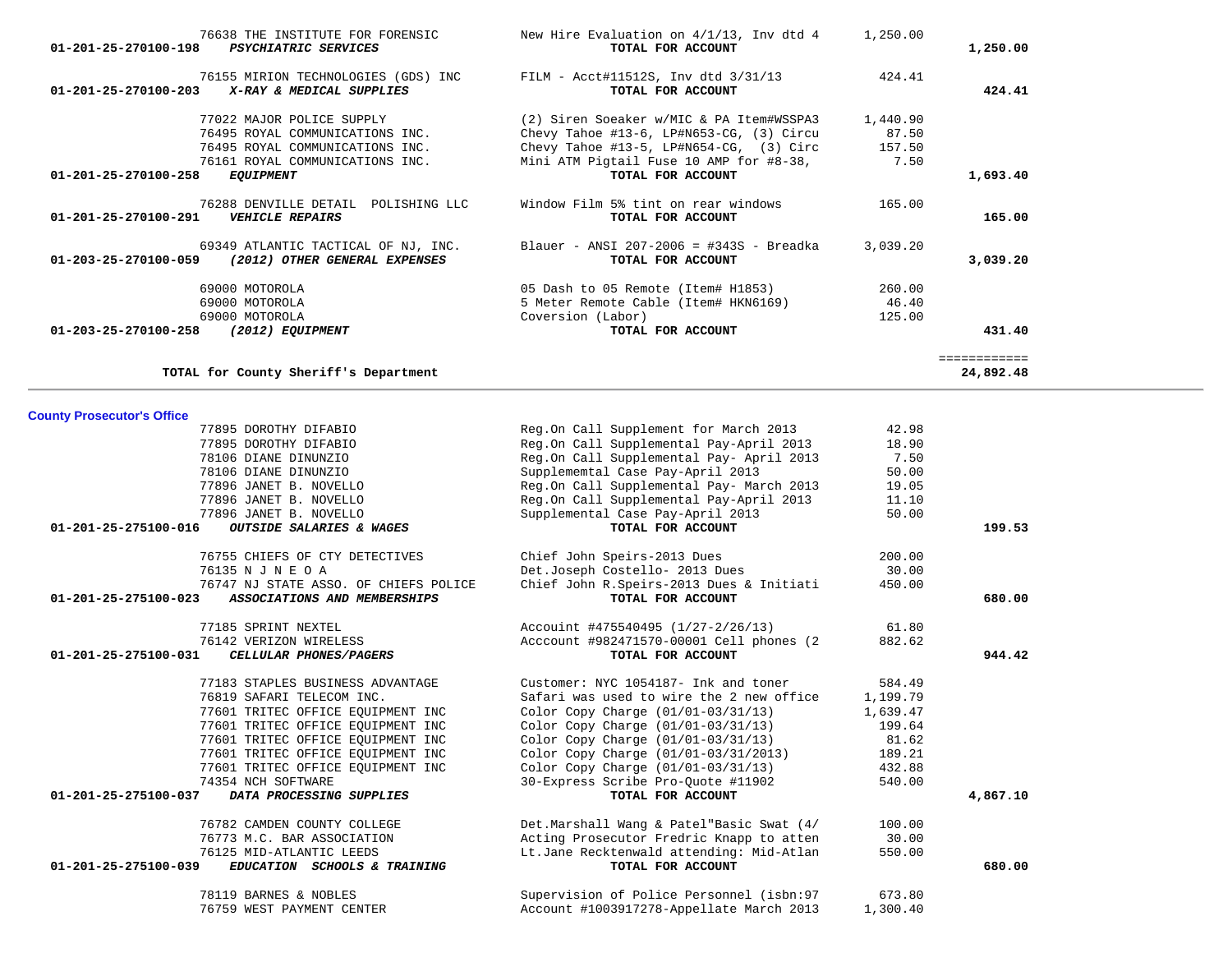|                      | 77183 STAPLES BUSINESS ADVANTAGE                                | Customer: NYC 1054187-Highlighters, Tab In                                            | 164.59         |          |
|----------------------|-----------------------------------------------------------------|---------------------------------------------------------------------------------------|----------------|----------|
|                      | 77183 STAPLES BUSINESS ADVANTAGE                                | Customer: NYC 105418- Wall file print out                                             | 7.89           |          |
|                      | 77176 ALPHA GRAPHICS MORRISTOWN                                 | 2-Vehicle Signs-laminated on foam core.                                               | 17.96          |          |
|                      | 77597 W.B. MASON COMPANY INC                                    | 8x11 Copy Paper                                                                       | 1,738.40       |          |
|                      | 76771 DATA MANAGEMENT INC.                                      | Order #0328853 Visitor Passes                                                         | 219.10         |          |
|                      | 76767 HELRICK'S INC                                             | Glass for 11x14 frame-Chief of Staff Pfe                                              | 10.60          |          |
|                      | 76775 RIOS' ENGRAVING                                           | Callahan Esq.                                                                         | 10.00          |          |
|                      | 76775 RIOS' ENGRAVING                                           | Plaque w/engraving-Robert A. Bianchi, Es                                              | 89.00          |          |
|                      | 76775 RIOS' ENGRAVING                                           | Brass plate w/engraving-Robert A. Bianch                                              | 29.00          |          |
|                      | 76739 RIOS' ENGRAVING                                           | Name Plates: Chief of Staff/Daniel Pfeiff                                             | 24.00          |          |
|                      | 76739 RIOS' ENGRAVING                                           | Name plate: Erin Callahan                                                             | 10.00          |          |
|                      | 76739 RIOS' ENGRAVING                                           | Room signs: 208,220 & 107                                                             | 24.00          |          |
|                      | 76739 RIOS' ENGRAVING                                           | Black Signs                                                                           | 90.00          |          |
|                      | 76739 RIOS' ENGRAVING                                           | Plaque with engraving: William Schievella<br>Photo brass plate w/eng. William Schieve | 89.00          |          |
|                      | 76739 RIOS' ENGRAVING                                           | 11x14 Certificate-Det.Lydia Negron                                                    | 29.00<br>17.50 |          |
| 01-201-25-275100-058 | 76742 ALPHA GRAPHICS MORRISTOWN<br>OFFICE SUPPLIES & STATIONERY | TOTAL FOR ACCOUNT                                                                     |                | 2,570.04 |
|                      |                                                                 |                                                                                       |                |          |
|                      | 77600 FEDEX                                                     | Account $\text{\#1051-0576-2}$ (4/22/13)                                              | 51.36          |          |
|                      | 78141 FEDEX                                                     | Account #105105762 (4/26-5/1/13)                                                      | 235.19         |          |
|                      | 78141 FEDEX                                                     | $Account 10505762(4/22-4/25/13)$                                                      | 183.64         |          |
|                      | 78317 COUNTY OF MORRIS                                          | 1ST HALF MAY 2013 MM                                                                  | 975.20         |          |
| 01-201-25-275100-068 | POSTAGE & METERED MAIL                                          | TOTAL FOR ACCOUNT                                                                     |                | 1,445.39 |
|                      |                                                                 |                                                                                       |                |          |
| 01-201-25-275100-079 | 78139 M.C. PROSECUTOR'S EMERGENT<br>SPECIAL PROJECTS            | Reimburse Confidential Fund- April Expen<br>TOTAL FOR ACCOUNT                         | 5,780.22       | 5,780.22 |
|                      |                                                                 |                                                                                       |                |          |
|                      | 78138 THOMAS PRIMO                                              | E-Z Pass Reimbursement (Will be reimburs                                              | 88.30          |          |
|                      | 77599 PATRICIA STEWART                                          | Travel -Meeting in Trenton- Mileage(122.                                              | 42.91          |          |
| 01-201-25-275100-082 | TRAVEL EXPENSE                                                  | TOTAL FOR ACCOUNT                                                                     |                | 131.21   |
|                      |                                                                 |                                                                                       |                |          |
|                      | 76756 M.C. POLICE CHIEFS ASSOCIATION                            | Lunch Only- Prosecutor Fredric Knapp and                                              | 65.34          |          |
| 01-201-25-275100-088 | MEETING EXP ADVISORY BOARD ETC                                  | TOTAL FOR ACCOUNT                                                                     |                | 65.34    |
|                      | 77599 PATRICIA STEWART                                          | Floral Wreath for Victim Rights Week Cer                                              | 171.20         |          |
|                      | 77187 SUNRISE SHOPRITE OF                                       | Victims Rights Celebration- Ordered by D                                              | 372.87         |          |
|                      | 76816 SPRINT NEXTEL                                             | Account #899669942 (3/12-4/15/13)                                                     | 161.97         |          |
|                      | 76768 SPRINT NEXTEL                                             | Account #296629811 Air Cards (03/7-04/06                                              | 119.97         |          |
|                      | 76732 COFFEE LOVERS COFFEE SERVICE                              | Tea/Coffee/Stirrers                                                                   | 92.96          |          |
|                      | 77602 VERIZON                                                   | Account #973285439166950Y (4/14-5/13/13)                                              | 244.66         |          |
| 01-201-25-275100-118 | <b>INVESTIGATION EXPENSE</b>                                    | TOTAL FOR ACCOUNT                                                                     |                | 1,163.63 |
|                      |                                                                 |                                                                                       |                |          |
|                      | 77177 LOUIS B SCHLESINGER                                       | State v Brandon Hill (Preparation of rep                                              | 3,062.50       |          |
|                      | 76743 NMS LABS                                                  | State v Mirasola, Carl(#10001109) Request                                             | 1,967.62       |          |
| 01-201-25-275100-121 | WITNESS FEES AND MILEAGE                                        | TOTAL FOR ACCOUNT                                                                     |                | 5,030.12 |
|                      |                                                                 |                                                                                       |                |          |
|                      | 77184 DEER PARK                                                 | Account #0434996856 $(3/15-/13 - 4/14/13)$                                            | 142.12         |          |
| 01-201-25-275100-147 | WATER                                                           | TOTAL FOR ACCOUNT                                                                     |                | 142.12   |
|                      | 76762 ZEE MEDICAL INC.                                          | First aid kit supplies                                                                | 162.20         |          |
| 01-201-25-275100-189 | <b>MEDICAL</b>                                                  | TOTAL FOR ACCOUNT                                                                     |                | 162.20   |
|                      |                                                                 |                                                                                       |                |          |
|                      | 76748 ATLANTIC TACTICAL OF NJ, INC.                             | Quote SQ-80346754(5.11 Tactical Pants) C                                              | 41.24          |          |
|                      | 76731 EMBROIDME                                                 | 3in 1- Chief of Staff Daniel Pfeiffer                                                 | 219.00         |          |
| 01-201-25-275100-202 | UNIFORM AND ACCESSORIES                                         | TOTAL FOR ACCOUNT                                                                     |                | 260.24   |
|                      |                                                                 |                                                                                       |                |          |
|                      | 76760 SHACHIHATA INC. (U.S.A.)                                  | Received with date stamp                                                              | 53.52          |          |
| 01-203-25-275100-058 | (2012) OFFICE SUPPLIES & STATIONERY                             | TOTAL FOR ACCOUNT                                                                     |                | 53.52    |

76759 WEST PAYMENT CENTER Account#1000176025-Office March 2013 Cha 1,282.60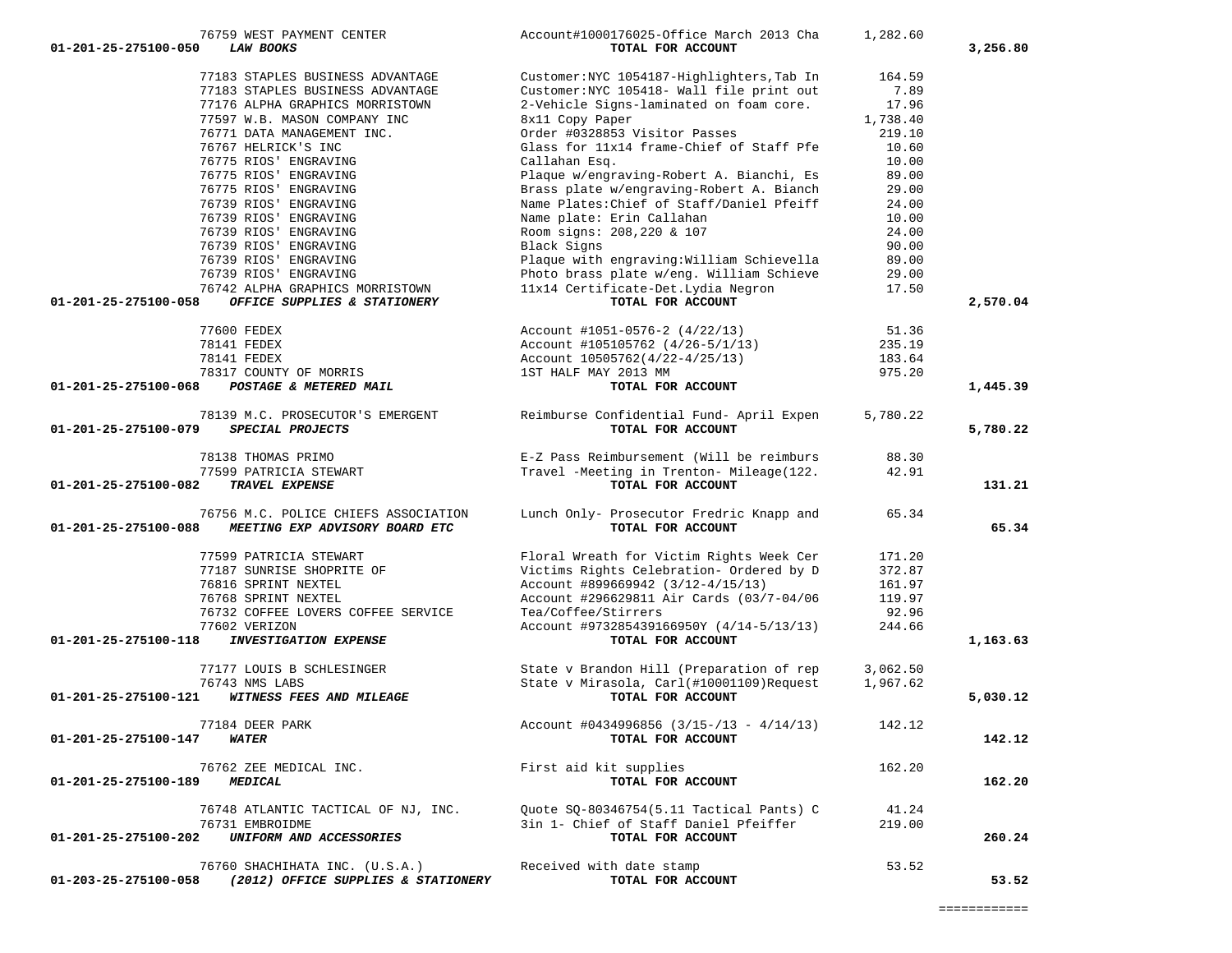| <b>County Jail</b>                                                                                                                                                                                                                                                                                                                                                                                                                  |                                                                                                                                                                                                                                                                                                                                                                                                                                                              |           |           |
|-------------------------------------------------------------------------------------------------------------------------------------------------------------------------------------------------------------------------------------------------------------------------------------------------------------------------------------------------------------------------------------------------------------------------------------|--------------------------------------------------------------------------------------------------------------------------------------------------------------------------------------------------------------------------------------------------------------------------------------------------------------------------------------------------------------------------------------------------------------------------------------------------------------|-----------|-----------|
|                                                                                                                                                                                                                                                                                                                                                                                                                                     |                                                                                                                                                                                                                                                                                                                                                                                                                                                              |           |           |
|                                                                                                                                                                                                                                                                                                                                                                                                                                     |                                                                                                                                                                                                                                                                                                                                                                                                                                                              |           |           |
|                                                                                                                                                                                                                                                                                                                                                                                                                                     |                                                                                                                                                                                                                                                                                                                                                                                                                                                              |           |           |
|                                                                                                                                                                                                                                                                                                                                                                                                                                     |                                                                                                                                                                                                                                                                                                                                                                                                                                                              |           |           |
|                                                                                                                                                                                                                                                                                                                                                                                                                                     |                                                                                                                                                                                                                                                                                                                                                                                                                                                              |           |           |
|                                                                                                                                                                                                                                                                                                                                                                                                                                     |                                                                                                                                                                                                                                                                                                                                                                                                                                                              |           |           |
|                                                                                                                                                                                                                                                                                                                                                                                                                                     |                                                                                                                                                                                                                                                                                                                                                                                                                                                              |           |           |
|                                                                                                                                                                                                                                                                                                                                                                                                                                     |                                                                                                                                                                                                                                                                                                                                                                                                                                                              |           |           |
|                                                                                                                                                                                                                                                                                                                                                                                                                                     |                                                                                                                                                                                                                                                                                                                                                                                                                                                              |           |           |
|                                                                                                                                                                                                                                                                                                                                                                                                                                     |                                                                                                                                                                                                                                                                                                                                                                                                                                                              |           |           |
|                                                                                                                                                                                                                                                                                                                                                                                                                                     |                                                                                                                                                                                                                                                                                                                                                                                                                                                              |           |           |
| 01-201-25-280100-039 EDUCATION SCHOOLS & TRAINING                                                                                                                                                                                                                                                                                                                                                                                   | TOTAL FOR ACCOUNT                                                                                                                                                                                                                                                                                                                                                                                                                                            |           | 1,391.29  |
|                                                                                                                                                                                                                                                                                                                                                                                                                                     |                                                                                                                                                                                                                                                                                                                                                                                                                                                              |           |           |
|                                                                                                                                                                                                                                                                                                                                                                                                                                     |                                                                                                                                                                                                                                                                                                                                                                                                                                                              |           | 2,180.00  |
|                                                                                                                                                                                                                                                                                                                                                                                                                                     |                                                                                                                                                                                                                                                                                                                                                                                                                                                              |           |           |
|                                                                                                                                                                                                                                                                                                                                                                                                                                     |                                                                                                                                                                                                                                                                                                                                                                                                                                                              |           | 1,645.00  |
|                                                                                                                                                                                                                                                                                                                                                                                                                                     |                                                                                                                                                                                                                                                                                                                                                                                                                                                              |           |           |
| $\begin{array}{cccc} \text{76842 STAPLES BUSINES ADVANTAGE} \\\text{76895 ATLANTIC TOMORRONS OFFICE} \\\text{76926 TRTTEC OFFICE EQUIPMENT INC} \\\text{76926 TRTTEC OFFICE EQUIPMENT INC} \\\text{76927 W.B. MASON COMPANY INC} \\\text{01-201-25-280100-058} \end{array} \begin{array}{cccc} \text{707.41} \\\text{707.42} \\\text{70895 ATLANTIC TOMORRONS OFFICE} \\\text{70926 TRTTEC OFFICE EQUIPMENT INC} \\\text{76927 W.B$ |                                                                                                                                                                                                                                                                                                                                                                                                                                                              |           |           |
|                                                                                                                                                                                                                                                                                                                                                                                                                                     |                                                                                                                                                                                                                                                                                                                                                                                                                                                              |           |           |
|                                                                                                                                                                                                                                                                                                                                                                                                                                     |                                                                                                                                                                                                                                                                                                                                                                                                                                                              |           |           |
|                                                                                                                                                                                                                                                                                                                                                                                                                                     |                                                                                                                                                                                                                                                                                                                                                                                                                                                              |           |           |
|                                                                                                                                                                                                                                                                                                                                                                                                                                     |                                                                                                                                                                                                                                                                                                                                                                                                                                                              |           |           |
|                                                                                                                                                                                                                                                                                                                                                                                                                                     |                                                                                                                                                                                                                                                                                                                                                                                                                                                              |           | 2,847.60  |
|                                                                                                                                                                                                                                                                                                                                                                                                                                     |                                                                                                                                                                                                                                                                                                                                                                                                                                                              |           |           |
| 75891 ASSOCIATED SALES AND BAG CO. BAG HEAT SEALER DATED 3.26.13 76834 ODYSSEY AUTOMOTIVE VAN REPAIR DATED 4.2.13 275.00<br>01-201-25-280100-059 OTHER GENERAL EXPENSES TOTAL FOR ACCOUNT                                                                                                                                                                                                                                           |                                                                                                                                                                                                                                                                                                                                                                                                                                                              |           |           |
|                                                                                                                                                                                                                                                                                                                                                                                                                                     |                                                                                                                                                                                                                                                                                                                                                                                                                                                              |           |           |
|                                                                                                                                                                                                                                                                                                                                                                                                                                     |                                                                                                                                                                                                                                                                                                                                                                                                                                                              |           | 438.91    |
|                                                                                                                                                                                                                                                                                                                                                                                                                                     |                                                                                                                                                                                                                                                                                                                                                                                                                                                              |           |           |
|                                                                                                                                                                                                                                                                                                                                                                                                                                     |                                                                                                                                                                                                                                                                                                                                                                                                                                                              |           |           |
| $78317 \text{ COUNTY OF MORRIS}$ $1ST HALE MAY 2013 MM$ $1ST HALE MAY 2013 MM$ $1ST HALE MAY 2013 MM$ $1ST HALE MAY 2013 MM$ $1ST HALE MAY 2013 MM$                                                                                                                                                                                                                                                                                 | $Y$ 2013 MM $40.85$<br><b>TOTAL FOR ACCOUNT</b>                                                                                                                                                                                                                                                                                                                                                                                                              |           | 40.85     |
|                                                                                                                                                                                                                                                                                                                                                                                                                                     | 76894 ROYAL COMMUNICATIONS INC.<br>REPLACE CORRODED WIRE ON RADIO IN VAN#65 90.00                                                                                                                                                                                                                                                                                                                                                                            |           |           |
|                                                                                                                                                                                                                                                                                                                                                                                                                                     |                                                                                                                                                                                                                                                                                                                                                                                                                                                              |           |           |
| $CL11000 + 1000$<br>01-201-25-280100-072 RADIO REPAIRS                                                                                                                                                                                                                                                                                                                                                                              | TOTAL FOR ACCOUNT                                                                                                                                                                                                                                                                                                                                                                                                                                            |           | 90.00     |
|                                                                                                                                                                                                                                                                                                                                                                                                                                     |                                                                                                                                                                                                                                                                                                                                                                                                                                                              |           |           |
|                                                                                                                                                                                                                                                                                                                                                                                                                                     |                                                                                                                                                                                                                                                                                                                                                                                                                                                              |           |           |
|                                                                                                                                                                                                                                                                                                                                                                                                                                     | 76858 ACME AMERICAN REPAIRS INC. CONTRACT PAYMENT FOR KITCHEN EQUIPMENT F 2,750.00                                                                                                                                                                                                                                                                                                                                                                           |           |           |
|                                                                                                                                                                                                                                                                                                                                                                                                                                     |                                                                                                                                                                                                                                                                                                                                                                                                                                                              |           |           |
|                                                                                                                                                                                                                                                                                                                                                                                                                                     |                                                                                                                                                                                                                                                                                                                                                                                                                                                              |           |           |
|                                                                                                                                                                                                                                                                                                                                                                                                                                     |                                                                                                                                                                                                                                                                                                                                                                                                                                                              |           |           |
|                                                                                                                                                                                                                                                                                                                                                                                                                                     |                                                                                                                                                                                                                                                                                                                                                                                                                                                              |           |           |
|                                                                                                                                                                                                                                                                                                                                                                                                                                     |                                                                                                                                                                                                                                                                                                                                                                                                                                                              |           |           |
|                                                                                                                                                                                                                                                                                                                                                                                                                                     |                                                                                                                                                                                                                                                                                                                                                                                                                                                              |           |           |
|                                                                                                                                                                                                                                                                                                                                                                                                                                     |                                                                                                                                                                                                                                                                                                                                                                                                                                                              |           |           |
|                                                                                                                                                                                                                                                                                                                                                                                                                                     |                                                                                                                                                                                                                                                                                                                                                                                                                                                              |           |           |
|                                                                                                                                                                                                                                                                                                                                                                                                                                     |                                                                                                                                                                                                                                                                                                                                                                                                                                                              |           |           |
| 01-201-25-280100-084 OTHER OUTSIDE SERVICES                                                                                                                                                                                                                                                                                                                                                                                         | $16858 \, \, \mathrm{ACME \, \, AMERICAN \, \, REPARIS \, \, INC.} \nonumber \\ 76902 \, \, \mathrm{ACME \, \, AMERICAN \, \, REPARIS \, \, INC.} \nonumber \\ 76902 \, \, \mathrm{ACME \, \, AMERICAN \, \, REPARIS \, \, INC.} \nonumber \\ 76902 \, \, \mathrm{ACME \, \, AMERICAN \, \, REPARIS \, \, INC.} \nonumber \\ 76902 \, \, \mathrm{ACME \, \, AMERICAN \, \, REPARIS \, \, INC.} \nonumber \\ 76902 \, \, \mathrm{ACME \$<br>TOTAL FOR ACCOUNT |           | 17,682.99 |
|                                                                                                                                                                                                                                                                                                                                                                                                                                     |                                                                                                                                                                                                                                                                                                                                                                                                                                                              |           |           |
| 76820 CY DRAKE LOCKSMITHS, INC. KEYS DATED 4.8.13                                                                                                                                                                                                                                                                                                                                                                                   | 507.20                                                                                                                                                                                                                                                                                                                                                                                                                                                       |           |           |
| 77416 CY DRAKE LOCKSMITHS, INC.                                                                                                                                                                                                                                                                                                                                                                                                     | KEYS DATED 4.26.13                                                                                                                                                                                                                                                                                                                                                                                                                                           | 16.00     |           |
| SECURITY EQUIPMENT<br>01-201-25-280100-128                                                                                                                                                                                                                                                                                                                                                                                          | TOTAL FOR ACCOUNT                                                                                                                                                                                                                                                                                                                                                                                                                                            |           | 523.20    |
| 77428 ARAMARK CORRECTIONAL SERVICES                                                                                                                                                                                                                                                                                                                                                                                                 | STAFF AND INMATE MEALS DATED 4.20.13                                                                                                                                                                                                                                                                                                                                                                                                                         | 17,951.12 |           |
| 76925 ARAMARK CORRECTIONAL SERVICES                                                                                                                                                                                                                                                                                                                                                                                                 | STAFF AND INMATE MEALS DATED 4.19.13                                                                                                                                                                                                                                                                                                                                                                                                                         | 18,293.02 |           |
| 76823 ARAMARK CORRECTIONAL SERVICES                                                                                                                                                                                                                                                                                                                                                                                                 | STAFF AND INMATE MEALS DATED 4.13.13                                                                                                                                                                                                                                                                                                                                                                                                                         | 17,824.88 |           |
| 75885 ARAMARK CORRECTIONAL SERVICES                                                                                                                                                                                                                                                                                                                                                                                                 | STAFF AND INMATE MEALS DATED 3.28.13                                                                                                                                                                                                                                                                                                                                                                                                                         | 17,244.54 |           |
| 76012 ARAMARK CORRECTIONAL SERVICES                                                                                                                                                                                                                                                                                                                                                                                                 | STAFF AND INMATE MEALS DATED 4.4.13                                                                                                                                                                                                                                                                                                                                                                                                                          | 17,556.63 |           |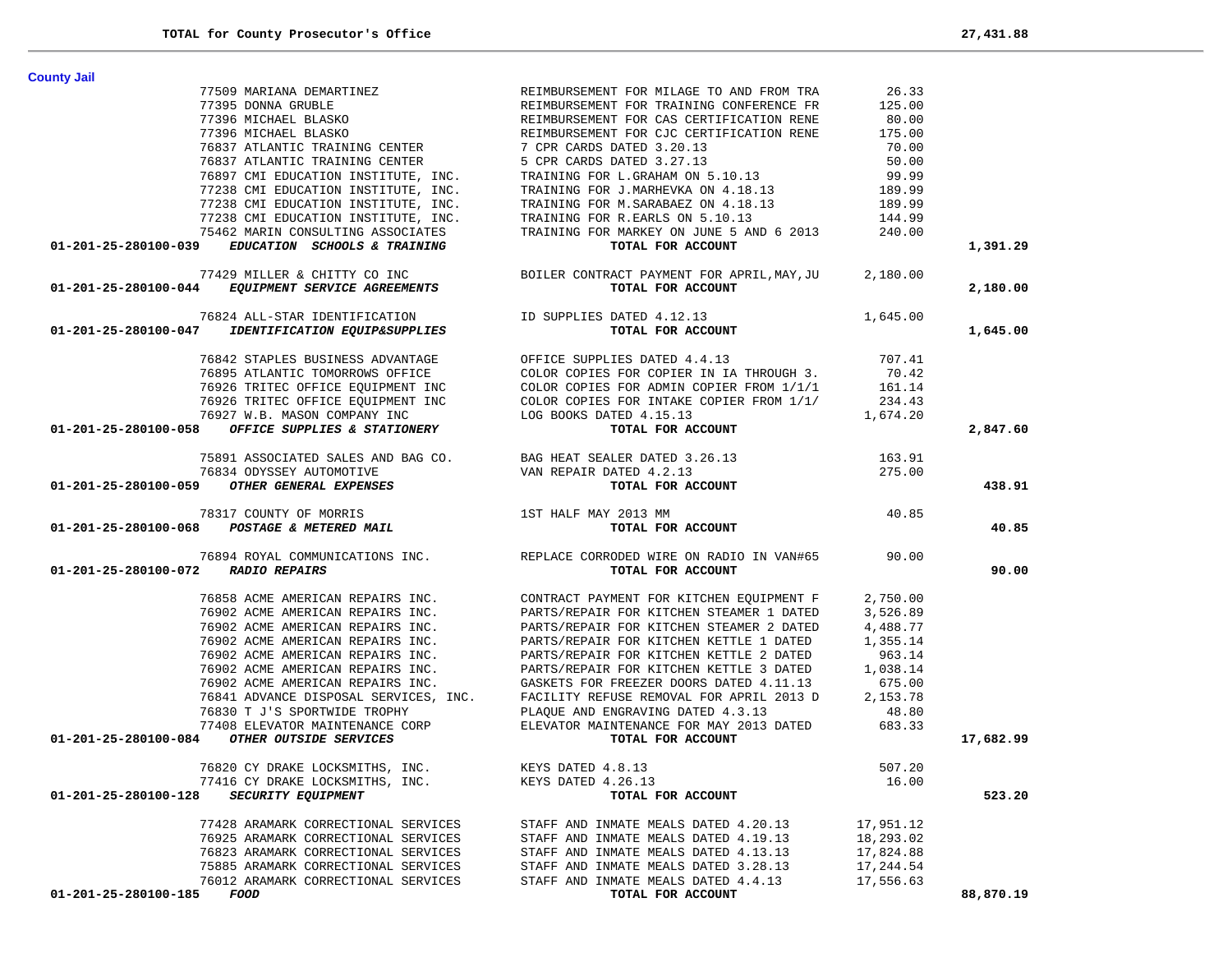| TOTAL for County Jail                                      |                                             |          | 148,221.67 |
|------------------------------------------------------------|---------------------------------------------|----------|------------|
| <b>County Youth Detention Facilit</b>                      |                                             |          |            |
| 77734 STAPLES BUSINESS ADVANTAGE                           | portfolios, copy paper, writing pads, pe    | 298.22   |            |
| 77507 CABLEVISION                                          | $07876 - 529177 - 01 - 5$ 6/22/13 - 7/21/13 | 40.57    |            |
| 01-201-25-281100-039<br>EDUCATION SCHOOLS & TRAINING       | TOTAL FOR ACCOUNT                           |          | 338.79     |
| 74157 STAPLES BUSINESS ADVANTAGE                           | Ink Jet combo pack                          | 53.81    |            |
| 01-201-25-281100-058<br>OFFICE SUPPLIES & STATIONERY       | TOTAL FOR ACCOUNT                           |          | 53.81      |
| 76285 BOB BARKER COMPANY, INC.                             | deodorant                                   | 143.80   |            |
| 76285 BOB BARKER COMPANY, INC.                             | toothpaste                                  | 99.95    |            |
| 76285 BOB BARKER COMPANY, INC.                             | toothbrush                                  | 8.35     |            |
| 76285 BOB BARKER COMPANY, INC.                             | soap                                        | 89.90    |            |
| 76285 BOB BARKER COMPANY, INC.                             | shampoo                                     | 100.50   |            |
| 76285 BOB BARKER COMPANY, INC.                             | freight                                     | 71.02    |            |
| 01-201-25-281100-059<br>OTHER GENERAL EXPENSES             | TOTAL FOR ACCOUNT                           |          | 513.52     |
| 78317 COUNTY OF MORRIS                                     | 1ST HALF MAY 2013 MM                        | 72.90    |            |
| 01-201-25-281100-068<br>POSTAGE & METERED MAIL             | TOTAL FOR ACCOUNT                           |          | 72.90      |
| 76358 KYOCERA MITA AMERICA, INC.                           | 2 Copier/Fax Machine quarterly Rental       | 1,439.19 |            |
| $01 - 201 - 25 - 281100 - 164$<br>OFFICE MACHINES - RENTAL | TOTAL FOR ACCOUNT                           |          | 1,439.19   |
| 76285 BOB BARKER COMPANY, INC.                             | Jumpsuit                                    | 65.72    |            |
| 76285 BOB BARKER COMPANY, INC.                             | Boxers, MD                                  | 38.30    |            |

| 76845 PAUL CERAN OD                                        | 76825 CONTRACT PHARMACY SERVICES INC INMATE MEDICATION FOR MARCH 2013 DATED 3 16,696.87                                                                                                                                                                                                                                                                                                                                      |                   |              |
|------------------------------------------------------------|------------------------------------------------------------------------------------------------------------------------------------------------------------------------------------------------------------------------------------------------------------------------------------------------------------------------------------------------------------------------------------------------------------------------------|-------------------|--------------|
| 01-201-25-280100-189 MEDICAL                               | TOTAL FOR ACCOUNT                                                                                                                                                                                                                                                                                                                                                                                                            |                   | 16,791.87    |
|                                                            | 76901 TURTLE & HUGHES, INC<br>$176.40$<br>$76901$ TURTLE & HUGHES, INC<br>$76901$ TURTLE & HUGHES, INC<br>$176.40$<br>$176.40$<br>$176.40$<br>$176.40$<br>$176.40$<br>$176.40$<br>$176.40$                                                                                                                                                                                                                                   |                   |              |
|                                                            |                                                                                                                                                                                                                                                                                                                                                                                                                              |                   |              |
|                                                            | 19903 GRAINGER<br>TORAGE CONTAINERS DATED 4.15.13<br>76840 MORRISTOWN LUMBER & MAINTENANCE SUPPLIES DATED 3.13.13                                                                                                                                                                                                                                                                                                            | 5.46              |              |
|                                                            |                                                                                                                                                                                                                                                                                                                                                                                                                              | 5.39              |              |
|                                                            | 76840 MORRISTOWN LUMBER &<br>76840 MORRISTOWN LUMBER & MAINTENANCE SUPPLIES DATED 3.21.13<br>76840 MORRISTOWN LUMBER & MAINTENANCE SUPPLIES DATED 3.21.13<br>76840 MORRISTOWN LUMBER & MAINTENANCE SUPPLIES DATED 3.25.13<br>2.25.13<br>                                                                                                                                                                                     | 23.99             |              |
|                                                            |                                                                                                                                                                                                                                                                                                                                                                                                                              | 16.99             |              |
|                                                            |                                                                                                                                                                                                                                                                                                                                                                                                                              | 50.96             |              |
| 01-201-25-280100-249 BLDG MAINTENANCE SUPPLIES             | TOTAL FOR ACCOUNT                                                                                                                                                                                                                                                                                                                                                                                                            |                   | 768.79       |
|                                                            |                                                                                                                                                                                                                                                                                                                                                                                                                              |                   |              |
|                                                            |                                                                                                                                                                                                                                                                                                                                                                                                                              |                   |              |
|                                                            |                                                                                                                                                                                                                                                                                                                                                                                                                              |                   |              |
|                                                            |                                                                                                                                                                                                                                                                                                                                                                                                                              | 1,305.00<br>65.81 |              |
|                                                            |                                                                                                                                                                                                                                                                                                                                                                                                                              |                   |              |
|                                                            |                                                                                                                                                                                                                                                                                                                                                                                                                              |                   |              |
|                                                            |                                                                                                                                                                                                                                                                                                                                                                                                                              |                   |              |
|                                                            | $\begin{array}{ccccccccc} \text{76828} & \text{CENTRAL} & \text{POLY} & \text{CORP} & & & & & & & & & 1,305.00 \\ \text{76896} & \text{E.A.} & \text{MORSE} & \text{C.} & \text{C.} & \text{JANTORIAL} & \text{SUPPLIES} & \text{DATED} & 4.3.13 & & & & & & 65.81 \\ \text{76896} & \text{E.A.} & \text{MORSE} & \text{C.} & \text{JANTORIAL} & \text{SUPPLIES} & \text{DATED} & 4.3.13 & & & & & 65.$<br>TOTAL FOR ACCOUNT |                   | 7,673.24     |
|                                                            |                                                                                                                                                                                                                                                                                                                                                                                                                              |                   |              |
|                                                            | $R$ DAImposed $\frac{1}{2}$                                                                                                                                                                                                                                                                                                                                                                                                  |                   |              |
| 01-201-25-280100-262 MACHINERY REPAIRS & PARTS             | TOTAL FOR ACCOUNT                                                                                                                                                                                                                                                                                                                                                                                                            |                   | 4,569.54     |
|                                                            | 76836 ATLANTIC TRAINING CENTER<br>5 CPR CARDS DATED 12.18.12                                                                                                                                                                                                                                                                                                                                                                 | 50.00             |              |
| $01-203-25-280100-039$ (2012) EDUCATION SCHOOLS & TRAINING | TOTAL FOR ACCOUNT                                                                                                                                                                                                                                                                                                                                                                                                            |                   | 50.00        |
|                                                            | 74257 ATLANTIC AMBULANCE CORP. MEDICAL CARE FOR S.STANEART DATED 10.25. 1,188.20                                                                                                                                                                                                                                                                                                                                             |                   |              |
| 01-203-25-280100-189 (2012) MEDICAL                        | TOTAL FOR ACCOUNT                                                                                                                                                                                                                                                                                                                                                                                                            |                   | 1,188.20     |
| 76675 SAFE- T                                              | FIRE SAFETY BOOTS DATED 12.12.12. STATE 1,470.00<br><b>TOTAL FOR ACCOUNT</b>                                                                                                                                                                                                                                                                                                                                                 |                   |              |
| 01-203-25-280100-266 (2012) SAFETY ITEMS                   |                                                                                                                                                                                                                                                                                                                                                                                                                              |                   | 1,470.00     |
|                                                            |                                                                                                                                                                                                                                                                                                                                                                                                                              |                   | ============ |
| $\blacksquare$                                             |                                                                                                                                                                                                                                                                                                                                                                                                                              |                   | 110.0227     |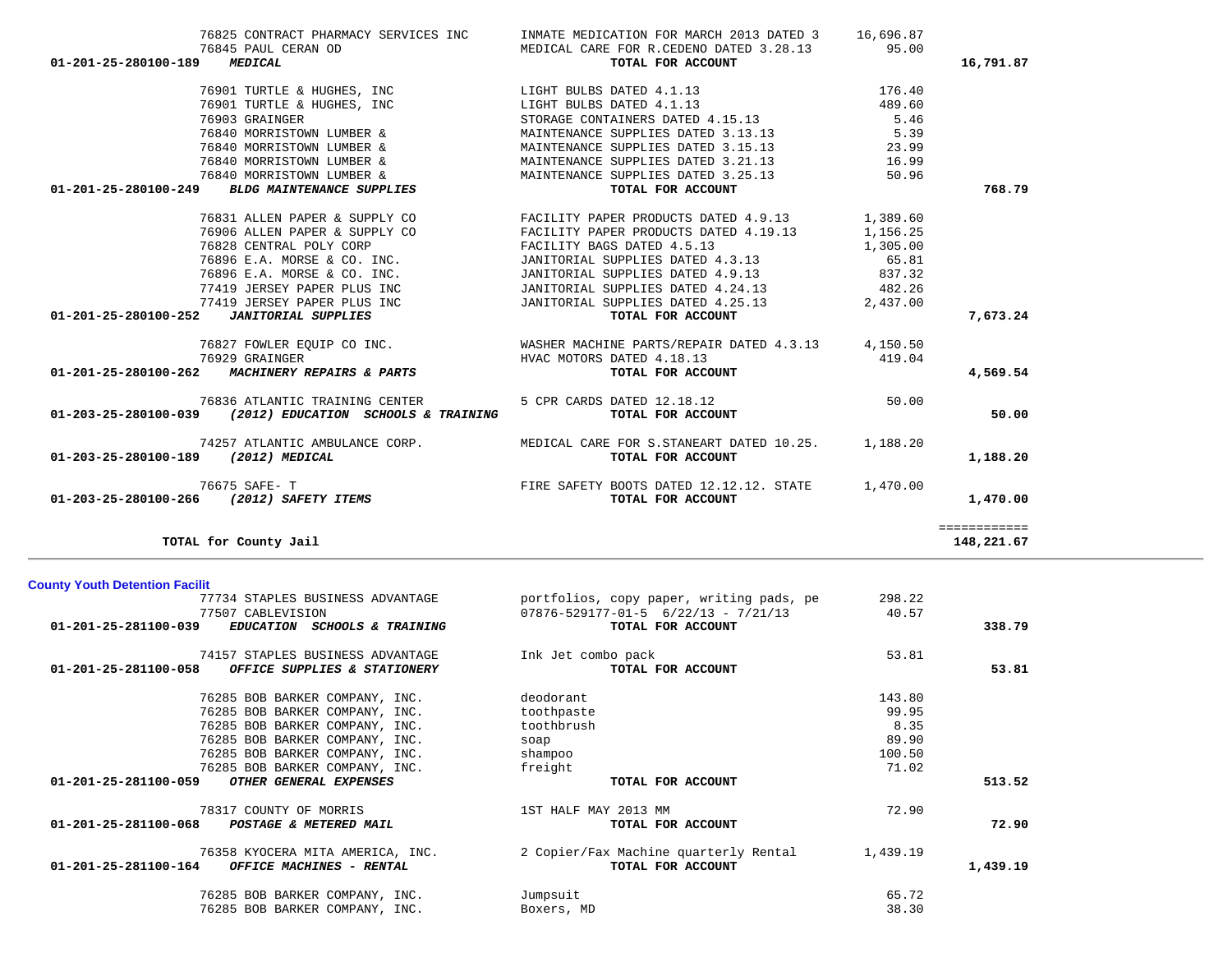| 76285 BOB BARKER COMPANY, INC.                                                            | Boxers, LG                                              | 38.30    |                           |
|-------------------------------------------------------------------------------------------|---------------------------------------------------------|----------|---------------------------|
| 76285 BOB BARKER COMPANY, INC.                                                            | Boxers, XL                                              | 38.30    |                           |
| 76285 BOB BARKER COMPANY, INC.                                                            | Boxers, 2XL                                             | 43.90    |                           |
| 01-201-25-281100-202<br>UNIFORM AND ACCESSORIES                                           | TOTAL FOR ACCOUNT                                       |          | 224.52                    |
| 77423 ALLEN PAPER & SUPPLY CO                                                             | napkins, Alumn. foil                                    | 197.25   |                           |
| 01-201-25-281100-252<br><b>JANITORIAL SUPPLIES</b>                                        | TOTAL FOR ACCOUNT                                       |          | 197.25                    |
|                                                                                           |                                                         |          | ============              |
| TOTAL for County Youth Detention Facilit                                                  |                                                         |          | 2,839.98                  |
| <b>Road Repairs</b>                                                                       |                                                         |          |                           |
| 76591 SPACE FARMS INC<br>CONTRACTED SERVICES<br>01-201-26-290100-036                      | Deer Carcass Removal 3/1-3/31/2013<br>TOTAL FOR ACCOUNT | 3,360.00 | 3,360.00                  |
| 77059 TRITEC OFFICE EQUIPMENT INC<br>OFFICE SUPPLIES & STATIONERY<br>01-201-26-290100-058 | Ricoh Copier ID:5919 1/1-3/31/2013<br>TOTAL FOR ACCOUNT | 126.91   | 126.91                    |
| 78317 COUNTY OF MORRIS<br>01-201-26-290100-068<br>POSTAGE & METERED MAIL                  | 1ST HALF MAY 2013 MM<br>TOTAL FOR ACCOUNT               | 6.64     | 6.64                      |
| 78208 NATIONAL FUEL OIL INC.<br><b>GAS PURCHASES</b><br>01-201-26-290100-140              | FUEL CHARGES 4/13<br>TOTAL FOR ACCOUNT                  | 4,834.48 | 4,834.48                  |
| 78097 AT&T                                                                                | ROAD REPAIRS                                            | 10.55    |                           |
| 78099 VERIZON                                                                             | ROAD REPAIRS                                            | 735.58   |                           |
| 01-201-26-290100-146<br><b>TELEPHONE</b>                                                  | TOTAL FOR ACCOUNT                                       |          | 746.13                    |
| 75592 LONG VALLEY PIZZA                                                                   | meals $2/1 - 2/25/2013$                                 | 260.00   |                           |
| 75592 LONG VALLEY PIZZA                                                                   | 15% gratuity                                            | 39.00    |                           |
| 01-201-26-290100-188<br><b>MEALS</b>                                                      | TOTAL FOR ACCOUNT                                       |          | 299.00                    |
| 76703 TILCON NEW YORK INC.                                                                | $I - 5$                                                 | 601.15   |                           |
| 76703 TILCON NEW YORK INC.                                                                | $I - 5$                                                 | 2,396.18 |                           |
| 77061 TILCON NEW YORK INC.                                                                | $I - 5$                                                 | 1,048.68 |                           |
| 77061 TILCON NEW YORK INC.                                                                | $I - 5$                                                 | 1,532.12 |                           |
| 76589 WELDON ASPHALT                                                                      | H.P.M. Green                                            | 4,637.25 |                           |
| 01-201-26-290100-222<br><b>BITUMINOUS CONCRETE</b>                                        | TOTAL FOR ACCOUNT                                       |          | 10,215.38                 |
| 76702 TILCON NEW YORK INC.                                                                | quarry process, rip-rap                                 | 759.67   |                           |
| 01-201-26-290100-244<br><b>STONE</b>                                                      | TOTAL FOR ACCOUNT                                       |          | 759.67                    |
| 75753 CABLEVISION                                                                         | $07876 - 512349 - 01 - 9$ $4/1 - 4/30/2013$             | 93.59    |                           |
| 73872 DEER PARK                                                                           | 0434540159 3/15/13-04/14/13 BOTTLE WAT                  | 20.31    |                           |
| 01-201-26-290100-266 SAFETY ITEMS                                                         | TOTAL FOR ACCOUNT                                       |          | 113.90                    |
| TOTAL for Road Repairs                                                                    |                                                         |          | ============<br>20,462.11 |
|                                                                                           |                                                         |          |                           |
| <b>Bridges and Culverts</b>                                                               |                                                         |          |                           |
| 76658 BAYWAY LUMBER                                                                       | $Fix/$ Hem $2x4-16$ $2xBTR$                             | 156.14   |                           |

| 2,105.20 |
|----------|
|          |
|          |
|          |
|          |
|          |
|          |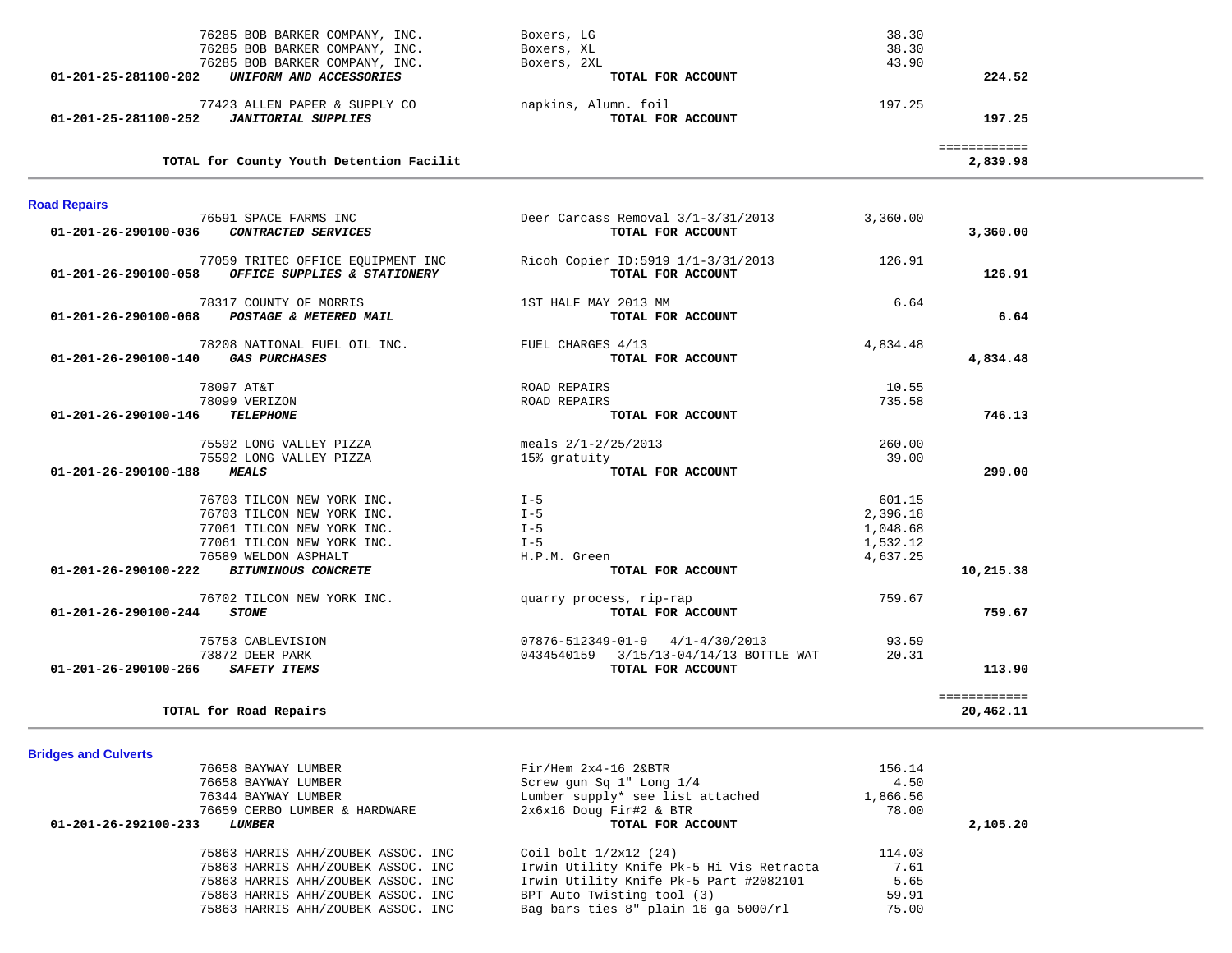| 76879 KORNER STORE INC<br>76628 LOVEYS PIZZA & GRILL<br>78029 EMPLOYMENT HORIZONS, INC.                                                                                                                                                                                                                                                                                                                  | MEAL RECEIPTS/ 02-09-13 THRU 04-04-13<br>RE: MEAL RECEIPTS/ DATED 02-03-13 THRU 0<br>CLEANING SERVICES - APRIL 2013/ DATED 04                                                                                                                                                         | 30.00<br>1,650.00<br>31,010.00                                                             |                          |  |
|----------------------------------------------------------------------------------------------------------------------------------------------------------------------------------------------------------------------------------------------------------------------------------------------------------------------------------------------------------------------------------------------------------|---------------------------------------------------------------------------------------------------------------------------------------------------------------------------------------------------------------------------------------------------------------------------------------|--------------------------------------------------------------------------------------------|--------------------------|--|
| 77940 LAZ PARKING<br>01-201-26-310100-062 PARKING LOT RENTAL<br>76881 ALL COUNTY RENTAL CENTER                                                                                                                                                                                                                                                                                                           | 590803109/ JUROR PARKING - APRIL 2013<br>TOTAL FOR ACCOUNT<br>WO68807/ RE: A & R BLDG/ 04-08-13                                                                                                                                                                                       | 7,512.75<br>74.98                                                                          | 7,512.75                 |  |
| 77696 STAPLES BUSINESS ADVANTAGE<br>77696 STAPLES BUSINESS ADVANTAGE<br>OFFICE SUPPLIES & STATIONERY<br>01-201-26-310100-058                                                                                                                                                                                                                                                                             | RE: B & G/ 04-25-13<br>RE: B & G/ $04-25-13$<br>TOTAL FOR ACCOUNT                                                                                                                                                                                                                     | 157.99<br>7.35                                                                             | 165.34                   |  |
| <b>Buildings &amp; Grounds</b><br>77928 WILLIAM F. BARNISH<br><b>BUILDING RENTAL</b><br>01-201-26-310100-029                                                                                                                                                                                                                                                                                             | RENT FOR DOVER PROBATION/ JUNE 2013<br>TOTAL FOR ACCOUNT                                                                                                                                                                                                                              | 7,087.72                                                                                   | 7,087.72                 |  |
| TOTAL for Shade Tree Commission                                                                                                                                                                                                                                                                                                                                                                          |                                                                                                                                                                                                                                                                                       |                                                                                            | 360.00                   |  |
| <b>Shade Tree Commission</b><br>76439 NATURE'S CHOICE CORPORATION<br>76439 NATURE'S CHOICE CORPORATION<br>77062 NATURE'S CHOICE CORPORATION<br>OTHER OPERATING&REPAIR SUPPLY<br>01-201-26-300100-098                                                                                                                                                                                                     | stumps<br>stumps<br>stumps<br>TOTAL FOR ACCOUNT                                                                                                                                                                                                                                       | 90.00<br>210.00<br>60.00                                                                   | 360.00<br>============   |  |
| TOTAL for Bridges and Culverts                                                                                                                                                                                                                                                                                                                                                                           |                                                                                                                                                                                                                                                                                       |                                                                                            | ============<br>9,227.83 |  |
| 76348 COUNTY WELDING SUPPLY CO<br>76348 COUNTY WELDING SUPPLY CO<br>76348 COUNTY WELDING SUPPLY CO<br>76348 COUNTY WELDING SUPPLY CO<br>76348 COUNTY WELDING SUPPLY CO<br>76345 COUNTY WELDING SUPPLY CO<br>01-201-26-292100-248<br>WELDING-OXYGEN-ACETYLENE ETC                                                                                                                                         | CWS 125 CF Argon<br>CWS 125 AR/CO2 75/25<br>CWS Medium Acetylene<br>CWS 125 CF Oxygen<br>CWS 251 CF Oxygen<br>UN1072 Oxygen Compressed 2.2, CWS 251cf<br>TOTAL FOR ACCOUNT                                                                                                            | 2.95<br>2.95<br>11.80<br>2.95<br>14.75<br>115.47                                           | 150.87                   |  |
| 76657 SHEAFFER SUPPLY INC.<br>76657 SHEAFFER SUPPLY INC.<br>76657 SHEAFFER SUPPLY INC.<br>76657 SHEAFFER SUPPLY INC.<br>76657 SHEAFFER SUPPLY INC.<br>75862 KENVIL POWER EQUIPMENT, INC.<br>75862 KENVIL POWER EQUIPMENT, INC.<br>75862 KENVIL POWER EQUIPMENT, INC.<br>75862 KENVIL POWER EQUIPMENT, INC.<br>76835 GRAY SUPPLY CORP<br>76835 GRAY SUPPLY CORP<br>01-201-26-292100-246<br>TOOLS - OTHERS | 3/8X3 Carriage Bolt Z<br>3/8 med split lockwasher<br>3/8 USS Flatwasher<br>3/8 USS G5 Hex Nut<br>Utility Knife<br>14" Cut off Saw<br>Shear Pin 5/16<br>Rolpin 1/4x 1 1/2<br>PROCESSING SURCHARGE<br>18 X .125" x 1" Premium Dry Asphalt Blad<br>BLADES, HARDWARE<br>TOTAL FOR ACCOUNT | 9.51<br>3.12<br>3.90<br>7.50<br>9.34<br>903.46<br>20.94<br>3.26<br>0.25<br>499.00<br>51.45 | 1,815.12                 |  |
| 77017 METALS USA PLATES &<br>01-201-26-292100-243<br><b>STEEL</b><br>76657 SHEAFFER SUPPLY INC.<br>76657 SHEAFFER SUPPLY INC.<br>76657 SHEAFFER SUPPLY INC.                                                                                                                                                                                                                                              | Carbon Steel Channel A 36, 8x11.5x40<br>TOTAL FOR ACCOUNT<br>12" Supreme Paver Blade<br>$1/2x7$ rawl stud<br>$1/4X23$ $3/4$ Phil Tapcon                                                                                                                                               | 690.00<br>199.00<br>75.41<br>28.98                                                         | 4,805.00                 |  |
| 77017 METALS USA PLATES &<br>77017 METALS USA PLATES &<br>77017 METALS USA PLATES &<br>77017 METALS USA PLATES &                                                                                                                                                                                                                                                                                         | Carbon Rebar A 615 GR 60,5/8x20 Epoxy co<br>Carbon Rebar A 615 GR 60, $1/2x20$ Epoxy c<br>Carbon Flat A $36$ , $1/2x8x20$<br>Carbon Wide Flange Beam A 992, 18x35x40                                                                                                                  | 1,800.00<br>1,225.00<br>320.00<br>770.00                                                   |                          |  |

75863 HARRIS AHH/ZOUBEK ASSOC. INC Coil Tie 1/2 x 32 cone tight 50/box 89.44  **01-201-26-292100-239** *SMALL TOOLS* **TOTAL FOR ACCOUNT 351.64**

351.64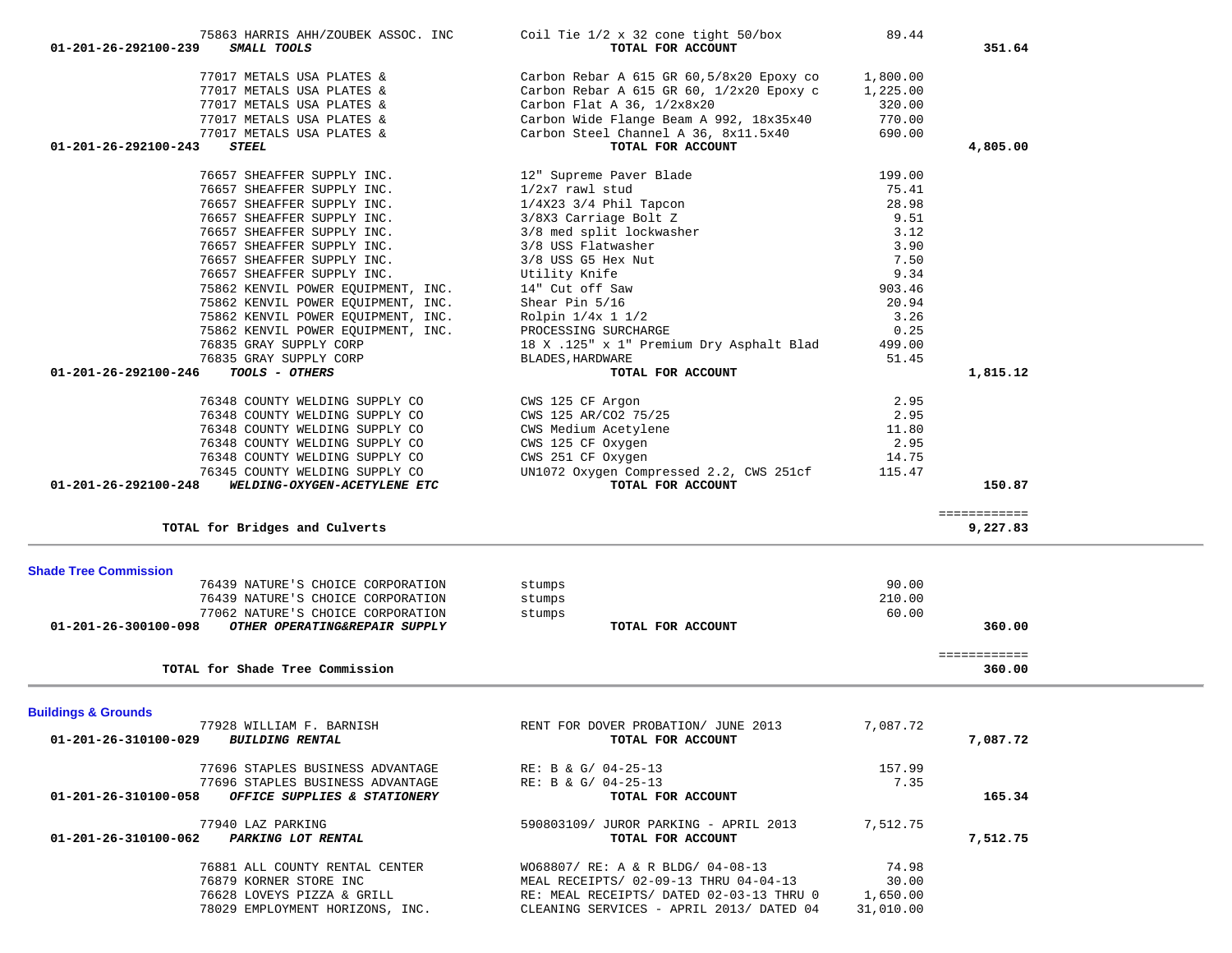77684 ALLEN PAPER & SUPPLY CO WO68927/ RE: JANITORIAL SUPPLIES/ 04-25- 4,380.00

|                                     |                                         | $77319 \text{ HERTZ EQUIPMENT RENTAL CORP} \begin{array}{l} \text{R1-201-26-310100-084} \\ \text{C1-201-26-310100-084} \\ \text{C1-201-26-310100-084} \\ \text{C2} \\ \text{R3} \\ \text{R4} \\ \text{R5} \\ \text{R6} \\ \text{R7} \\ \text{R8} \\ \text{R9} \\ \text{R1} \\ \text{R1} \\ \text{R2} \\ \text{R3} \\ \text{R4} \\ \text{R5} \\ \text{R5} \\ \text{R6} \\ \text{R7$                                                                                                                              | 2,421.98        |           |
|-------------------------------------|-----------------------------------------|-----------------------------------------------------------------------------------------------------------------------------------------------------------------------------------------------------------------------------------------------------------------------------------------------------------------------------------------------------------------------------------------------------------------------------------------------------------------------------------------------------------------|-----------------|-----------|
|                                     |                                         |                                                                                                                                                                                                                                                                                                                                                                                                                                                                                                                 |                 | 35,186.96 |
|                                     |                                         |                                                                                                                                                                                                                                                                                                                                                                                                                                                                                                                 |                 |           |
|                                     |                                         | 77678 FASTENAL COMPANY WO68902/ RE: B & G/ 04-18-13<br><b>01-201-26-310100-095</b> OTHER ADMINISTRATIVE SUPPLIES TOTAL FOR ACCOUNT                                                                                                                                                                                                                                                                                                                                                                              |                 | 59.99     |
|                                     |                                         |                                                                                                                                                                                                                                                                                                                                                                                                                                                                                                                 | 450.14          |           |
|                                     |                                         |                                                                                                                                                                                                                                                                                                                                                                                                                                                                                                                 |                 |           |
|                                     |                                         |                                                                                                                                                                                                                                                                                                                                                                                                                                                                                                                 |                 |           |
|                                     |                                         |                                                                                                                                                                                                                                                                                                                                                                                                                                                                                                                 |                 | 758.68    |
|                                     |                                         | 76812 COMPLETE SECURITY SYSTEMS, INC. RE: HEALTH MNGMNT/ 03-28-13 (455.00)<br>76882 POP-A-LOCK OF NORTHERN NJ RE: CAC BLDG/ 03-25-13 (65.00)<br>28 SECURITY EQUIPMENT                                                                                                                                                                                                                                                                                                                                           |                 |           |
|                                     |                                         |                                                                                                                                                                                                                                                                                                                                                                                                                                                                                                                 |                 |           |
|                                     | 01-201-26-310100-128 SECURITY EQUIPMENT |                                                                                                                                                                                                                                                                                                                                                                                                                                                                                                                 |                 | 520.00    |
|                                     |                                         | $\begin{array}{cccc} \text{77010 MC MUA TRANSFER STATION} \end{array} & \begin{array}{cccc} \text{77010 MC MUA TRANSFER STATION} \end{array} & \begin{array}{cccc} \text{77007 M.C. MUNICIPAL UTILITIES} \end{array} & \begin{array}{cccc} \text{77007 M.C. MUNICIPAL UTILITIES} \end{array} & \begin{array}{cccc} \text{77007 M.C. MUNICIPAL UTILITIES} \end{array} & \begin{array}{cccc} \text{77007 M.C. MUNICIPAL UTILITIES} \end{array} & \begin{array}{cccc} \text{77007 M.C. MUNICIPAL UTILITIES} \end{$ |                 |           |
|                                     |                                         |                                                                                                                                                                                                                                                                                                                                                                                                                                                                                                                 |                 |           |
|                                     |                                         |                                                                                                                                                                                                                                                                                                                                                                                                                                                                                                                 |                 |           |
|                                     |                                         |                                                                                                                                                                                                                                                                                                                                                                                                                                                                                                                 |                 | 7,574.70  |
|                                     |                                         | 76884 KYOCERA MITA AMERICA, INC. 7629689-031 COPIER LEASE 03-22-13 THRU 0 634.42<br>01-201-26-310100-164 OFFICE MACHINES - RENTAL 10 7629689-031 COPIER LEASE 03-22-13 THRU 0 634.42                                                                                                                                                                                                                                                                                                                            |                 |           |
|                                     |                                         |                                                                                                                                                                                                                                                                                                                                                                                                                                                                                                                 |                 | 634.42    |
|                                     |                                         | 77687 EVERT PADILLA 2013 WORK BOOTS 39.97<br>76887 NORTHERN SAFETY CO. INC. WO68862/ RE: SAFETY EQUIP/ 04-12-13 7688-11<br><b>701-201-26-310100-207</b> UNIFORM & CLOTHING ALLOWANCE TOTAL FOR ACCOUNT                                                                                                                                                                                                                                                                                                          |                 |           |
|                                     |                                         |                                                                                                                                                                                                                                                                                                                                                                                                                                                                                                                 |                 |           |
|                                     |                                         |                                                                                                                                                                                                                                                                                                                                                                                                                                                                                                                 |                 | 928.08    |
|                                     |                                         |                                                                                                                                                                                                                                                                                                                                                                                                                                                                                                                 |                 |           |
|                                     |                                         |                                                                                                                                                                                                                                                                                                                                                                                                                                                                                                                 |                 |           |
|                                     |                                         |                                                                                                                                                                                                                                                                                                                                                                                                                                                                                                                 |                 |           |
|                                     |                                         |                                                                                                                                                                                                                                                                                                                                                                                                                                                                                                                 |                 |           |
|                                     |                                         |                                                                                                                                                                                                                                                                                                                                                                                                                                                                                                                 |                 |           |
|                                     |                                         |                                                                                                                                                                                                                                                                                                                                                                                                                                                                                                                 |                 |           |
| 01-201-26-310100-234 PAINT          |                                         |                                                                                                                                                                                                                                                                                                                                                                                                                                                                                                                 |                 | 907.69    |
|                                     |                                         |                                                                                                                                                                                                                                                                                                                                                                                                                                                                                                                 |                 |           |
|                                     |                                         |                                                                                                                                                                                                                                                                                                                                                                                                                                                                                                                 |                 |           |
|                                     |                                         |                                                                                                                                                                                                                                                                                                                                                                                                                                                                                                                 |                 |           |
| 01-201-26-310100-235 PIPES - OTHERS |                                         | 77323 GRAINGER (1999)<br>1980 T.A. SEXAUER (1999) 276829/RE: STOCK/04-17-13 (1999)<br>276829/RE: STOCK/04-17-13 (1999) 545.37<br>276829/M068926/RE: OTA/04-24-13 (1,769.58<br><b>1,769.58</b><br><b>1,769.58</b>                                                                                                                                                                                                                                                                                                |                 | 2,748.05  |
|                                     |                                         |                                                                                                                                                                                                                                                                                                                                                                                                                                                                                                                 |                 |           |
| 01-201-26-310100-239 SMALL TOOLS    |                                         | 76806 SHEAFFER SUPPLY, INC. $\footnotesize\begin{array}{ccc} & & \text{W068218/ RE: SM TOOLS/ 04-09-13} \\ \text{239} & \text{SMALL TOOLS} \end{array}$ 276.35                                                                                                                                                                                                                                                                                                                                                  |                 | 276.35    |
|                                     |                                         |                                                                                                                                                                                                                                                                                                                                                                                                                                                                                                                 |                 |           |
|                                     |                                         | 76806 SHEAFFER SUPPLY, INC.<br>77322 SHEAFFER SUPPLY INC.<br>76864 ABLE SECURITY LOCKSMITHS<br>76809 BAYWAY LUMBER<br>76809 BAYWAY LUMBER<br>76809 BAYWAY LUMBER<br>76809 BAYWAY LUMBER<br>76809 BAYWAY LUMBER<br>76809 BAYWAY LUMBER<br>76809 B                                                                                                                                                                                                                                                                |                 |           |
|                                     |                                         |                                                                                                                                                                                                                                                                                                                                                                                                                                                                                                                 |                 |           |
|                                     |                                         |                                                                                                                                                                                                                                                                                                                                                                                                                                                                                                                 |                 |           |
|                                     |                                         |                                                                                                                                                                                                                                                                                                                                                                                                                                                                                                                 |                 |           |
|                                     |                                         |                                                                                                                                                                                                                                                                                                                                                                                                                                                                                                                 |                 |           |
|                                     | 76880 U-LINE SHIPPING SUPPLY            | WO68804/ RE: CH/ 04-05-13                                                                                                                                                                                                                                                                                                                                                                                                                                                                                       | 380.13          |           |
|                                     | 77323 GRAINGER<br>76810 GRAINGER        | $W068643/RE: B & G/04-22-13$<br>WO68669 RE: STOCK/ 03-26-13                                                                                                                                                                                                                                                                                                                                                                                                                                                     | 719.10<br>49.70 |           |
|                                     | 76810 GRAINGER                          | W068669 RE: STOCK/ 03-26-13                                                                                                                                                                                                                                                                                                                                                                                                                                                                                     | 250.43          |           |
| 01-201-26-310100-249                | <b>BLDG MAINTENANCE SUPPLIES</b>        | TOTAL FOR ACCOUNT                                                                                                                                                                                                                                                                                                                                                                                                                                                                                               |                 | 3,664.17  |
|                                     | 76885 EASTBOUND GARDEN CENTER           | WO68821/ RE: PROSECUTOR/ 04-10-13                                                                                                                                                                                                                                                                                                                                                                                                                                                                               | 124.99          |           |
|                                     | 77320 IRRIGATION & LANDSCAPE            | RE: SCHUYLER PARK - ACTIVATION OF IRRIGA                                                                                                                                                                                                                                                                                                                                                                                                                                                                        | 196.80          |           |
|                                     | 77320 IRRIGATION & LANDSCAPE            | RE: 9-11 - ACTIVATION OF IRRIGATION SYST                                                                                                                                                                                                                                                                                                                                                                                                                                                                        | 140.00          |           |
|                                     | 76888 MORRIS COUNTY FARMS INC           | WO68821/ RE: PROSECUTOR/ 04-16-13                                                                                                                                                                                                                                                                                                                                                                                                                                                                               | 82.00           |           |
|                                     | 76888 MORRIS COUNTY FARMS INC           | WO68821/ RE: PROSECUTOR/ 04-16-13                                                                                                                                                                                                                                                                                                                                                                                                                                                                               | 117.25          |           |
| 01-201-26-310100-251                | GROUND MAINTENANCE SUPPLIES             | TOTAL FOR ACCOUNT                                                                                                                                                                                                                                                                                                                                                                                                                                                                                               |                 | 661.04    |
|                                     |                                         |                                                                                                                                                                                                                                                                                                                                                                                                                                                                                                                 |                 |           |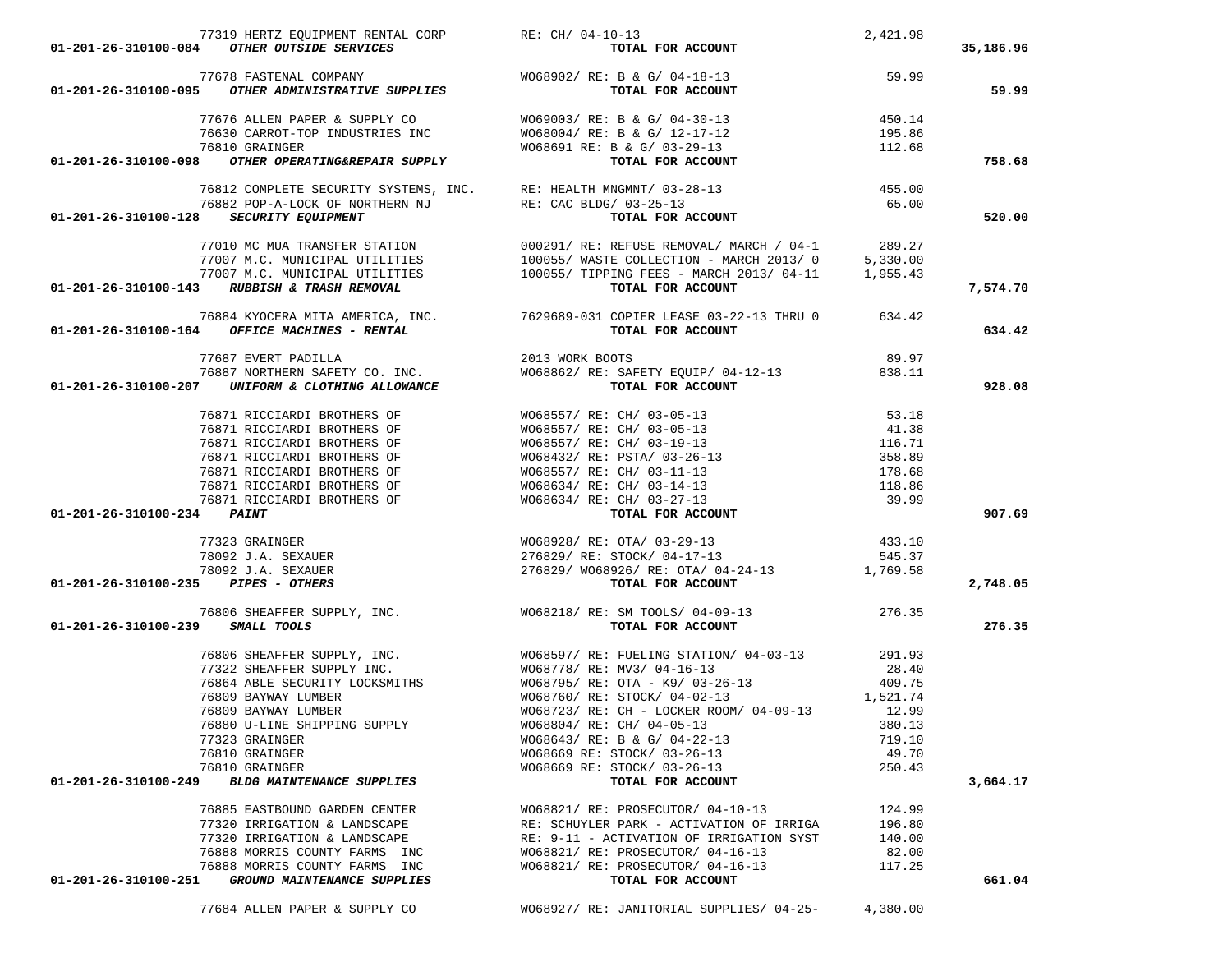| 01-201-26-315100-039 | <i>EDUCATION</i>                 | <i>SCHOOLS &amp; TRAINING</i> | TOTAL FOR ACCOUNT                  |            | 258.00 |
|----------------------|----------------------------------|-------------------------------|------------------------------------|------------|--------|
|                      | 77291 STAPLES BUSINESS ADVANTAGE |                               | PAPER, INK CART, TONER             | 297.64     |        |
|                      | 77715 STAPLES BUSINESS ADVANTAGE |                               | NOTEBOOK, PLANNER, DIVIDERS, TONER | 63.33      |        |
|                      | 77715 STAPLES BUSINESS ADVANTAGE |                               | PLANNER                            | $\pm 0.80$ |        |
| 01-201-26-315100-058 | OFFICE SUPPLIES & STATIONERY     |                               | TOTAL FOR ACCOUNT                  |            | 362.77 |
|                      |                                  |                               |                                    |            |        |

76713 JASPER ENGINE & TRANSMISSION ADVANCED DIAGNOSTICS INTRO TO LABSCOPE S 258.00

============

|                                                                            | WO68630 RE: STOCK/ 03-19-13                                                         | 1,287.86 |          |
|----------------------------------------------------------------------------|-------------------------------------------------------------------------------------|----------|----------|
| 76811 TBS CONTROLS LLC<br>77690 JOHNSTONE SUPPLY<br>77690 JOHNSTONE SUPPLY | WO68836/ RE: LIBRARY/ 04-11-13 136.85                                               |          |          |
|                                                                            | WO68980/ RE: JDC/ 04-25-13 66.70                                                    |          |          |
|                                                                            | WO68982/RE: PSTA/ 04-25-13 57.99                                                    |          |          |
| 77690 JOHNSTONE SUPPLY<br>4 HEAT & A/C<br>01-201-26-310100-264 HEAT & A/C  | TOTAL FOR ACCOUNT                                                                   |          | 1,549.40 |
|                                                                            | 77014 TURTLE & HUGHES, INC. WO68868/ RE: STOCK - BULBS/ 04-15-13 1,162.46           |          |          |
| 77315 TURTLE & HUGHES, INC.                                                | WO68839/ RE: W & M/ 04-11-13 326.40                                                 |          |          |
| 77315 TURTLE & HUGHES, INC.                                                |                                                                                     |          |          |
| 77315 TURTLE & HUGHES, INC.                                                | WO68839/RE: W & M/04-18-13<br>WO68839/RE: W & M/04-18-13 66.35                      |          |          |
| 77314 TURTLE & HUGHES, INC.                                                | WO68719/RE: WHARTON GRG/04-02-13 433.87                                             |          |          |
| 77314 TURTLE & HUGHES, INC.                                                | WO68840/ RE: A & R BLDG/ 04-11-13 80.64                                             |          |          |
| 77314 TURTLE & HUGHES, INC.                                                | WO68577/RE: YOUTH SHELTER/04-18-13                                                  | 177.09   |          |
| 77314 TURTLE & HUGHES, INC.                                                | WO68436/ RE: PSTA/ 04-16-13                                                         | 142.36   |          |
| 77314 TURTLE & HUGHES, INC.                                                | WO68436/RE: PSTA/04-18-13 23.83<br>RE: YOUTH SHELTER - BULBS/02-15-13 136.88        |          |          |
| 76808 TURTLE & HUGHES, INC.                                                |                                                                                     |          |          |
| 77015 TURTLE & HUGHES, INC.                                                | WO68666/RE: CH/ 03-22-13 66.90                                                      |          |          |
| 77015 TURTLE & HUGHES, INC.                                                | WO68290/ RE: SEU/ 04-01-13                                                          | 358.58   |          |
| 77015 TURTLE & HUGHES, INC.                                                | WO68779/ RE: CH/ 04-04-13                                                           | 366.60   |          |
| 77015 TURTLE & HUGHES, INC.                                                | WO68820/ RE: OTA/ 04-09-13                                                          | 367.20   |          |
| 77015 TURTLE & HUGHES, INC.                                                | WO68839/ RE: W & M/ 04-10-13                                                        | 171.01   |          |
|                                                                            | 77015 TURTLE & HUGHES, INC. $W068839/RE: W & M/04-10-13$<br><b>ELECTRICAL</b> 33.18 |          |          |
| 01-201-26-310100-265                                                       |                                                                                     |          | 4,012.88 |
|                                                                            | 68540 R & J CONTROL, INC. 003105/RE: RANDOLPH/ 11-07-12                             | 337.50   |          |
| 01-203-26-310100-262<br>(2012) MACHINERY REPAIRS & PARTS                   | TOTAL FOR ACCOUNT                                                                   |          | 337.50   |

| 77318 JERSEY PAPER PLUS INC<br>01-201-26-310100-252<br><b>JANITORIAL SUPPLIES</b> | 287342/ WO68605/ RE: JANITORIAL SUPPLIES<br>TOTAL FOR ACCOUNT | 128.00   | 5,941.25 |
|-----------------------------------------------------------------------------------|---------------------------------------------------------------|----------|----------|
| 76885 EASTBOUND GARDEN CENTER RE: B & G/ 04-18-13                                 |                                                               | 1,467.00 |          |
| 01-201-26-310100-258<br><i>EQUIPMENT</i>                                          | TOTAL FOR ACCOUNT                                             |          | 1,467.00 |
| 77683 ELEVATOR MAINTENANCE CORP                                                   | 749 / RE: A & R BLDG                                          | 711.12   |          |
| 77683 ELEVATOR MAINTENANCE CORP                                                   | 757 / RE: CH                                                  | 533.30   |          |
| 77683 ELEVATOR MAINTENANCE CORP                                                   | 758 / RE: SCHUYLER                                            | 355.56   |          |
| 77683 ELEVATOR MAINTENANCE CORP                                                   | 759 / RE: CH                                                  | 355.56   |          |
| 77683 ELEVATOR MAINTENANCE CORP                                                   | 760 / RE: LIBRARY                                             | 177.78   |          |
| 77683 ELEVATOR MAINTENANCE CORP                                                   | 761 / RE: SEU                                                 | 177.78   |          |
| 77683 ELEVATOR MAINTENANCE CORP                                                   | 762 / RE: PSTA                                                | 177.78   |          |
| 77683 ELEVATOR MAINTENANCE CORP                                                   | 763 / RE: H/S                                                 | 177.78   |          |
| 77683 ELEVATOR MAINTENANCE CORP                                                   | 764 / RE: H/S                                                 | 177.78   |          |
| 77683 ELEVATOR MAINTENANCE CORP                                                   | 869 / RE: MV-2                                                | 177.78   |          |
| 77683 ELEVATOR MAINTENANCE CORP                                                   | 895/RE: CAC                                                   | 177.78   |          |
|                                                                                   | 76807 R & J CONTROL, INC. THE RE: HEALTH MNGMNT/ 02-08-13     | 368.07   |          |
| 76886 POWER PLACE INC                                                             | WO68899/ RE: B & G/ 04-18-13                                  | 130.09   |          |
| 01-201-26-310100-262<br><b>MACHINERY REPAIRS &amp; PARTS</b>                      | TOTAL FOR ACCOUNT                                             |          | 3,698.16 |
| 76811 TBS CONTROLS LLC                                                            | WO68630 RE: STOCK/ 03-19-13                                   | 1,287.86 |          |
| 77690 JOHNSTONE SUPPLY                                                            | WO68836/ RE: LIBRARY/ 04-11-13                                | 136.85   |          |
|                                                                                   |                                                               |          |          |

TOTAL for Buildings & Grounds

**Motor Services Center** 

 77684 ALLEN PAPER & SUPPLY CO WO68927/ RE: JANITORIAL SUPPLIES/ 04-30- 38.79 77318 JERSEY PAPER PLUS INC 287342/ WO68605/ RE: JANITORIAL SUPPLIES 590.00

AL SUPPLIES 128.00

287342/ WO68605/ RE: JANITORIAL SUPPLIES 804.46

85,692.13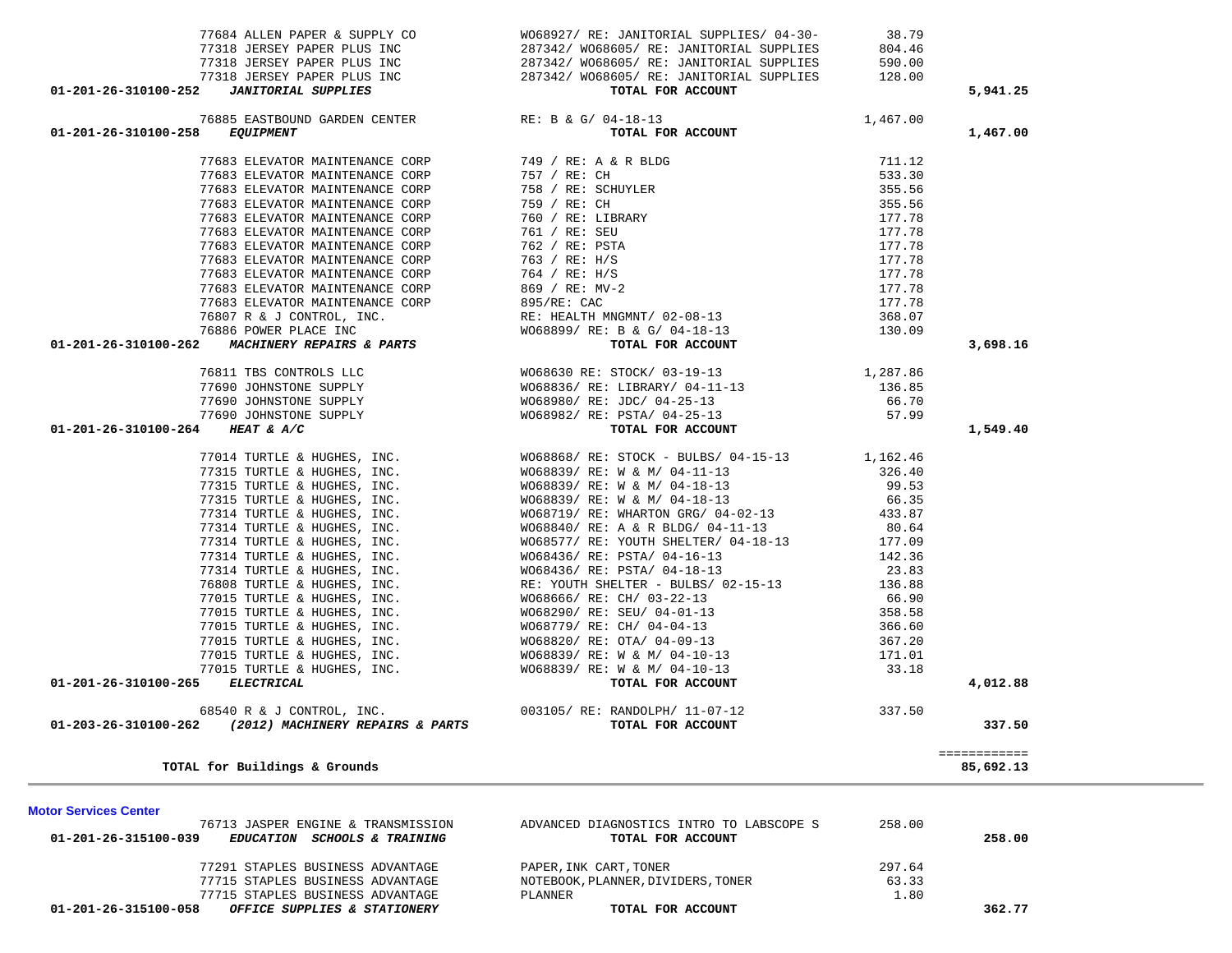|                                  | 77290 SHEAFFER SUPPLY, INC.                                                                                                               | SHACKLE                                         | 35.70     |          |
|----------------------------------|-------------------------------------------------------------------------------------------------------------------------------------------|-------------------------------------------------|-----------|----------|
|                                  | 71785 AW DIRECT                                                                                                                           | RAINSUIT                                        | 57.80     |          |
|                                  | 71785 AW DIRECT                                                                                                                           | CONES                                           | 166.67    |          |
|                                  |                                                                                                                                           |                                                 | 13.60     |          |
|                                  |                                                                                                                                           |                                                 | 124.75    |          |
|                                  | T2273 BOONTON AUTO PARTS ODOR ELIMINATOR<br>T7273 BOONTON AUTO PARTS ADHESIVE REMOVER<br>T6379 KYOCERA MITA AMERICA, INC. LEASE ON COPIER |                                                 | 764.25    |          |
|                                  | 76706 CABLEVISION                                                                                                                         | $4/8/13 - 5-7-13$                               | 59.99     |          |
|                                  | 77275 DEER PARK                                                                                                                           | $3/15/13 - 4/14/13$                             | 229.92    |          |
|                                  | 77297 Y-PERS INC                                                                                                                          | RAGS                                            | 203.28    |          |
|                                  | 76375 GRIFFIN AUTOMOTIVE INFOR. SRVC                                                                                                      | WIRING MANUAL                                   | 595.00    |          |
|                                  | 77283 MSC INDUSTRIAL SUPPLY CO.                                                                                                           | FAN                                             | 308.64    |          |
|                                  | 77283 MSC INDUSTRIAL SUPPLY CO.                                                                                                           | NUT, CLAMP, FUSE                                | 100.47    |          |
|                                  | 77283 MSC INDUSTRIAL SUPPLY CO.                                                                                                           | CONNECTOR                                       | 60.51     |          |
|                                  | 77283 MSC INDUSTRIAL SUPPLY CO.                                                                                                           | FITTINGS                                        | 27.50     |          |
|                                  | 77283 MSC INDUSTRIAL SUPPLY CO.                                                                                                           | SHIM                                            | 73.08     |          |
|                                  | 77283 MSC INDUSTRIAL SUPPLY CO.                                                                                                           | CAP                                             | 14.88     |          |
|                                  | 77283 MSC INDUSTRIAL SUPPLY CO.                                                                                                           | BAKING SODA                                     | 14.04     |          |
|                                  | 01-201-26-315100-098 OTHER OPERATING&REPAIR SUPPLY                                                                                        | TOTAL FOR ACCOUNT                               |           | 2,850.08 |
|                                  |                                                                                                                                           |                                                 |           |          |
|                                  | 77271 AMERICAN WEAR INC.                                                                                                                  | UNIFORMS                                        | 202.75    |          |
|                                  | 77271 AMERICAN WEAR INC.                                                                                                                  | UNIFORMS & MATS                                 | 255.74    |          |
|                                  | 01-201-26-315100-207 UNIFORM & CLOTHING ALLOWANCE                                                                                         | TOTAL FOR ACCOUNT                               |           | 458.49   |
|                                  |                                                                                                                                           |                                                 |           |          |
|                                  | 76714 J & D SALES & SERVICE LLC CHLORINE                                                                                                  |                                                 | 245.00    |          |
|                                  | 01-201-26-315100-225 CHEMICALS & SPRAYS                                                                                                   | TOTAL FOR ACCOUNT                               |           | 245.00   |
|                                  |                                                                                                                                           |                                                 |           |          |
|                                  | 77294 DAVID WEBER OIL COMPANY                                                                                                             | WINDSHIELD WASHER FLUID                         | 497.45    |          |
|                                  | 01-201-26-315100-232 LUBRICANTS & ANTI FREEZE                                                                                             | TOTAL FOR ACCOUNT                               |           | 497.45   |
|                                  |                                                                                                                                           |                                                 |           |          |
|                                  | 77279 GRAINGER                                                                                                                            | SOCKET ADAPTER                                  | 4.21      |          |
|                                  | 76396 GTS WELCO                                                                                                                           | TRIGGER SWITCH                                  | 35.24     |          |
| 01-201-26-315100-239 SMALL TOOLS |                                                                                                                                           | TOTAL FOR ACCOUNT                               |           | 39.45    |
|                                  |                                                                                                                                           |                                                 |           |          |
|                                  | 77295 GTS WELCO                                                                                                                           | CYLINDER RENTAL                                 | 105.85    |          |
|                                  | 01-201-26-315100-241 SNOW PLOWING PARTS                                                                                                   | TOTAL FOR ACCOUNT                               |           | 105.85   |
|                                  |                                                                                                                                           |                                                 |           |          |
|                                  | 77292 STS TIRE & AUTO CENTERS                                                                                                             | TIRES                                           | 320.31    |          |
|                                  | 77292 STS TIRE & AUTO CENTERS                                                                                                             | TIRES                                           | 606.20    |          |
|                                  | 77281 INTER CITY TIRE                                                                                                                     | TIRES                                           | 268.02    |          |
|                                  | 77281 INTER CITY TIRE                                                                                                                     | TIRES                                           | 1,475.87  |          |
| 01-201-26-315100-245             | TIRES                                                                                                                                     | TOTAL FOR ACCOUNT                               |           | 2,670.40 |
|                                  |                                                                                                                                           |                                                 |           |          |
|                                  | 77270 AIR BRAKE & EQUIPMENT                                                                                                               | WIPER BLADE, FILTER                             | 567.35    |          |
|                                  | 77270 AIR BRAKE & EQUIPMENT                                                                                                               | WIPER BLADE                                     | 45.00     |          |
|                                  | 77270 AIR BRAKE & EQUIPMENT                                                                                                               | LATCH                                           | 29.68     |          |
|                                  | 77270 AIR BRAKE & EQUIPMENT                                                                                                               | GRP 31 STUD 925C, HEADLIGHT                     | 379.14    |          |
|                                  | 77270 AIR BRAKE & EQUIPMENT                                                                                                               | GRP 31 STUD 925C, WIPER BLADE                   | 275.92    |          |
|                                  | 77270 AIR BRAKE & EQUIPMENT                                                                                                               | CREDIT                                          | $-35.82$  |          |
|                                  | 77270 AIR BRAKE & EQUIPMENT                                                                                                               | CREDIT                                          | $-165.10$ |          |
|                                  | 77270 AIR BRAKE & EQUIPMENT                                                                                                               | CREDIT                                          | $-239.24$ |          |
|                                  |                                                                                                                                           |                                                 |           |          |
|                                  | 77270 AIR BRAKE & EQUIPMENT                                                                                                               | CREDIT                                          | $-40.00$  |          |
|                                  | 77270 AIR BRAKE & EQUIPMENT                                                                                                               | CREDIT                                          | $-60.00$  |          |
|                                  | 77270 AIR BRAKE & EOUIPMENT                                                                                                               | CREDIT                                          | $-20.00$  |          |
|                                  | 77293 TRICO EQUIPMENT SERVICES LLC                                                                                                        | BOTTLE KIT, DOOR HANDLE                         | 293.45    |          |
|                                  | 77293 TRICO EQUIPMENT SERVICES LLC                                                                                                        | CREDIT                                          | $-218.48$ |          |
|                                  | 76724 TRICO EQUIPMENT SERVICES LLC                                                                                                        | SOLENOID                                        | 603.74    |          |
|                                  | 76724 TRICO EQUIPMENT SERVICES LLC                                                                                                        | CLAMP, TUBE, RELAY, PIN, BUSHING, NUT, BOLT, WA | 796.01    |          |
|                                  | 76724 TRICO EQUIPMENT SERVICES LLC                                                                                                        | FILTER ASY                                      | 77.24     |          |
|                                  | 76724 TRICO EQUIPMENT SERVICES LLC                                                                                                        | O-RING                                          | 218.48    |          |
|                                  |                                                                                                                                           |                                                 |           |          |
|                                  | 76724 TRICO EQUIPMENT SERVICES LLC                                                                                                        | FILTER                                          | 32.50     |          |
|                                  | 76724 TRICO EQUIPMENT SERVICES LLC                                                                                                        | LITE ASY                                        | 34.78     |          |
|                                  | 77296 WINFIELD UPHOLSTERING CO                                                                                                            | SEAT CUSHION                                    | 179.00    |          |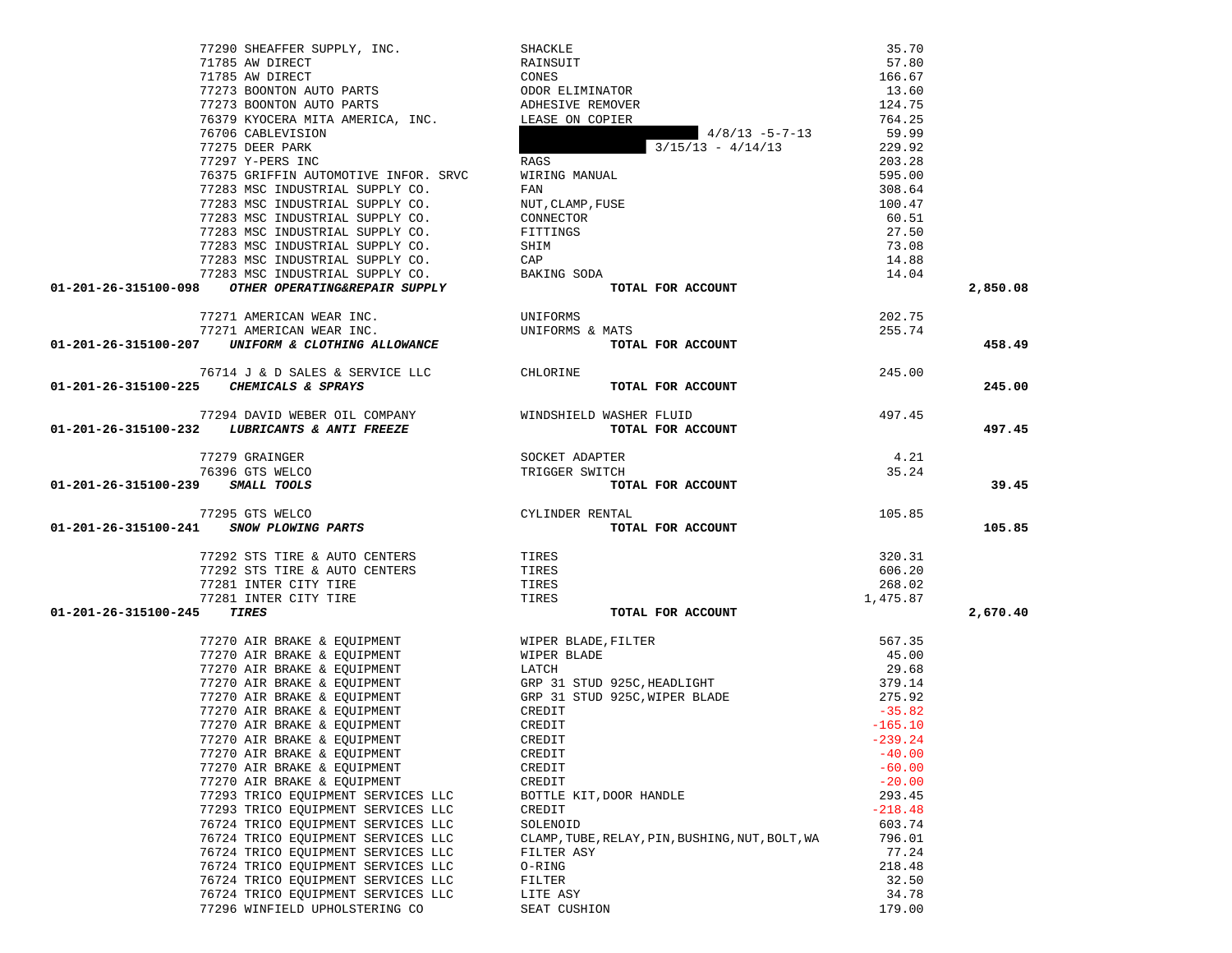| 77282 MCMASTER-CARR SUPPLY CO                        | BACK UP ALARM, BULB                          | 154.82    |              |  |
|------------------------------------------------------|----------------------------------------------|-----------|--------------|--|
| 76718 PERFORMANCE TRAILERS INC.                      | RIMS                                         | 165.00    |              |  |
| 76722 ROYAL COMMUNICATIONS INC.                      | ANTENNA, MOUNT                               | 45.00     |              |  |
| 01-201-26-315100-261<br>SPARE PARTS FOR EQUIPMENT    | TOTAL FOR ACCOUNT                            |           | 3,326.25     |  |
| 76369 AYERS CHEVROLET OLDS                           |                                              | 597.00    |              |  |
|                                                      | VEHICLE REPAIR (5-77)                        |           |              |  |
| 77272 BEYER FORD                                     | LINK                                         | 52.98     |              |  |
| 77272 BEYER FORD                                     | SENSOR                                       | 61.99     |              |  |
| 77272 BEYER FORD                                     | THERMOSTAT, SEAL                             | 13.21     |              |  |
| 77274 D&B AUTO SUPPLY                                | MASTER CYLINDER, FILTER, HDP SB              | 294.48    |              |  |
| 77274 D&B AUTO SUPPLY                                | FILTER, ALARM, PADS, B/FLUID                 | 183.69    |              |  |
| 77274 D&B AUTO SUPPLY                                | FILTER, ROTOR, HOSE                          | 239.48    |              |  |
| 77274 D&B AUTO SUPPLY                                | LINK, HOSE, SENSOR                           | 293.95    |              |  |
| 77278 FLEMINGTON BUICK CHEVROLET                     | BATTERY                                      | 151.43    |              |  |
| 77285 NIELSEN DODGE - C-J-R                          | REGULATOR                                    | 156.00    |              |  |
| 77285 NIELSEN DODGE - C-J-R                          | SHAKL PKG                                    | 41.16     |              |  |
| 77710 PLAINSMAN AUTO SUPPLY                          | MUFFLER, U-BOLT, ROTOR, FILTER               | 353.67    |              |  |
| 77710 PLAINSMAN AUTO SUPPLY                          | FILTER, FITTING, MUFFLER                     | 247.40    |              |  |
| 77710 PLAINSMAN AUTO SUPPLY                          | LEADS, LENS, BATTERY                         | 129.54    |              |  |
| 77710 PLAINSMAN AUTO SUPPLY                          | DRAIN PLUG, MUFFLER, CLAP, O-RING, BUSHING,  | 538.65    |              |  |
| 77710 PLAINSMAN AUTO SUPPLY                          | FILTER, PLUG, STARTER, FILTER, HOSE, GASKET, | 528.08    |              |  |
| 76721 ROUTE 23 AUTO MALL LLC                         | PIPE                                         | 103.19    |              |  |
| 76721 ROUTE 23 AUTO MALL LLC                         | ROTOR, KIT                                   | 220.58    |              |  |
| 76721 ROUTE 23 AUTO MALL LLC                         | OIL                                          | 56.40     |              |  |
| 76388 ROUTE 23 AUTO MALL LLC                         | ANTIFREEZE                                   | 62.64     |              |  |
| 76388 ROUTE 23 AUTO MALL LLC                         | JOINT ASY,NUT,SEAL                           | 267.52    |              |  |
| 76388 ROUTE 23 AUTO MALL LLC                         | PLUG, FILTER                                 | 15.62     |              |  |
| 76388 ROUTE 23 AUTO MALL LLC                         | RING,NUT                                     | 17.28     |              |  |
| 76388 ROUTE 23 AUTO MALL LLC                         | KIT-BRAKE                                    | 49.98     |              |  |
| 77288 ROUTE 23 AUTO MALL LLC                         | ROLLER                                       | 14.22     |              |  |
| 77288 ROUTE 23 AUTO MALL LLC                         | SWITCH                                       | 21.00     |              |  |
| 77287 PLAINSMAN AUTO SUPPLY                          | LIGHT, FILTER, HYD OIL, PADS, SHOES          | 277.68    |              |  |
| 77287 PLAINSMAN AUTO SUPPLY                          | COMBO LIGHT, FILER, PAD, BOLT, BULB, STARTER | 376.57    |              |  |
| 77287 PLAINSMAN AUTO SUPPLY                          | HYDRAULIC FILTER                             | 62.27     |              |  |
| 77287 PLAINSMAN AUTO SUPPLY                          | HYDRAULIC FILTER                             | 12.77     |              |  |
| 77287 PLAINSMAN AUTO SUPPLY                          | PADS, ROTOR, SENSA-TRAC, BREATHER FILTER     | 286.30    |              |  |
| 77287 PLAINSMAN AUTO SUPPLY                          | PUMP, THERMOSTAT, SEAL                       | 45.99     |              |  |
| 77287 PLAINSMAN AUTO SUPPLY                          | ANTIFREEZE                                   | 32.40     |              |  |
| 01-201-26-315100-291<br><b>VEHICLE REPAIRS</b>       | TOTAL FOR ACCOUNT                            |           | 5,805.12     |  |
|                                                      |                                              |           |              |  |
|                                                      |                                              |           | ============ |  |
| TOTAL for Motor Services Center                      |                                              |           | 16,618.86    |  |
|                                                      |                                              |           |              |  |
| <b>Health Management</b>                             |                                              |           |              |  |
| 78095 VERIZON WIRELESS                               | L&PS/HEALTH MANAGEMENT-O&E                   | 114.03    |              |  |
| 01-201-27-330100-031<br><b>CELLULAR PHONE/PAGERS</b> | TOTAL FOR ACCOUNT                            |           | 114.03       |  |
| 74797 RUTGERS-THE STATE UNIVERSITY                   | Carlos Perez Septic Inspections in NJ co     | 325.00    |              |  |
| 01-201-27-330100-039<br>EDUCATION SCHOOLS & TRAINING | TOTAL FOR ACCOUNT                            |           | 325.00       |  |
| 77948 ATLANTIC HEALTH SERVICES                       | TB Clinic Services - April 2013              | 10,000.00 |              |  |
| 01-201-27-330100-079<br>SPECIAL PROJECTS             | TOTAL FOR ACCOUNT                            |           | 10,000.00    |  |
|                                                      |                                              |           |              |  |
| 77070 KYOCERA MITA AMERICA, INC.                     | Acct# 7629689-048 lease for copier invoi     | 655.77    |              |  |
| 01-201-27-330100-164<br>OFFICE MACHINES - RENTAL     | TOTAL FOR ACCOUNT                            |           | 655.77       |  |
| 77269 UNITED PARCEL SERVICE                          | Shipper # 5YE75 invoice dated $4/20/13$      | 27.87     |              |  |
| ENVIRONMENTAL COMPLIANCE<br>01-201-27-330100-210     | TOTAL FOR ACCOUNT                            |           | 27.87        |  |
|                                                      |                                              |           |              |  |

 77276 DOVER BRAKE & CLUTCH CO INC AUT SLK WLD CLV,CLEVIS 204.14 77276 DOVER BRAKE & CLUTCH CO INC CREDIT CONSERVATION CREDIT CONSERVATION OF  $-83.01$ 

76681 HOOVER TRUCK CENTERS INC PANEL

86.65

154.82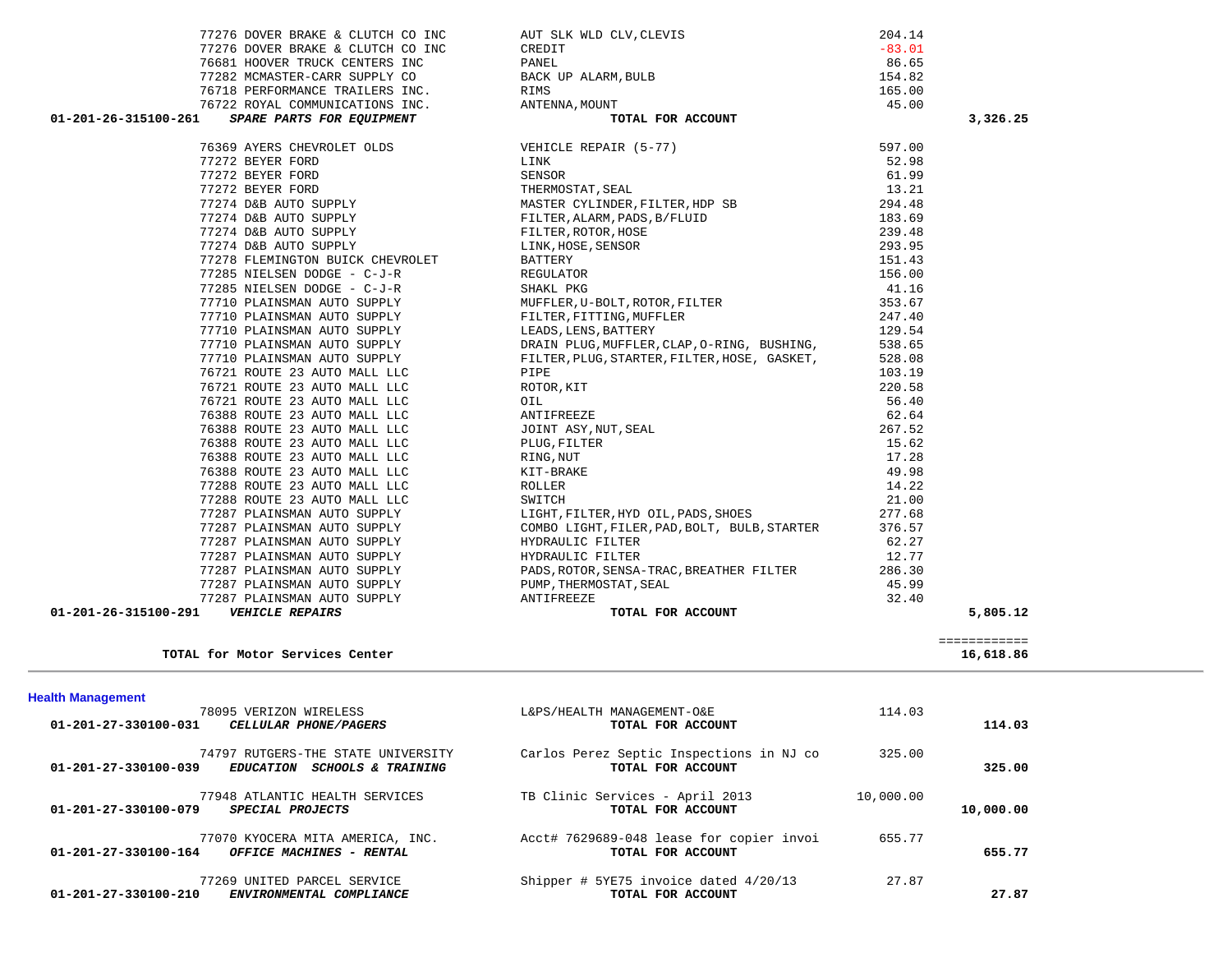|                        | 76525 STAPLES BUSINESS ADVANTAGE    | ITEM 486838 MEMORY FOAM SEAT REST          | 37.61    |              |  |
|------------------------|-------------------------------------|--------------------------------------------|----------|--------------|--|
|                        | 76525 STAPLES BUSINESS ADVANTAGE    | ITEM 712994 HP LASER JET CARTRIDGE         | 62.02    |              |  |
|                        | 76525 STAPLES BUSINESS ADVANTAGE    | ITEM 538512 BADGE LABEL BORDER             | 44.25    |              |  |
| 01-201-27-331100-058   | OFFICE SUPPLIES & STATIONERY        | TOTAL FOR ACCOUNT                          |          | 143.88       |  |
|                        |                                     | 1ST HALF MAY 2013 MM                       |          |              |  |
|                        | 78317 COUNTY OF MORRIS              |                                            | 149.06   |              |  |
| 01-201-27-331100-068   | POSTAGE & METERED MAIL              | TOTAL FOR ACCOUNT                          |          | 149.06       |  |
|                        |                                     |                                            |          | ============ |  |
|                        | TOTAL for Human Services            |                                            |          | 292.94       |  |
| <b>Youth Shelter</b>   |                                     |                                            |          |              |  |
|                        | 77736 THOMAS POLLIO                 | Resident Supplies & Activities             | 114.70   |              |  |
|                        | 76915 MORRIS COUNTY PARK COMMISSION | skating admission 4-5-13                   | 21.00    |              |  |
|                        | 76915 MORRIS COUNTY PARK COMMISSION | skate rental                               | 10.50    |              |  |
|                        |                                     |                                            |          |              |  |
|                        | 76915 MORRIS COUNTY PARK COMMISSION | skate ADMISSIONS 4-25-13                   | 6.00     |              |  |
|                        | 76915 MORRIS COUNTY PARK COMMISSION | skate RENTAL                               | 3.50     |              |  |
| 01-201-27-331110-059   | OTHER GENERAL EXPENSES              | TOTAL FOR ACCOUNT                          |          | 155.70       |  |
|                        | 78317 COUNTY OF MORRIS              | 1ST HALF MAY 2013 MM                       | 5.52     |              |  |
| 01-201-27-331110-068   | POSTAGE AND METERED MAIL            | TOTAL FOR ACCOUNT                          |          | 5.52         |  |
|                        | 78083 ALBERTSON INC                 | 6030375100026118 Acme Purchases            | 43.32    |              |  |
|                        |                                     |                                            |          |              |  |
|                        | 78084 LOVEYS PIZZA & GRILL          | Pizza Rewards                              | 89.76    |              |  |
|                        | 77082 DEER PARK                     | 0434508388 3-15-13-4-14-13                 | 22.99    |              |  |
| 01-201-27-331110-185   | FOOD                                | TOTAL FOR ACCOUNT                          |          | 156.07       |  |
|                        | 78085 ATLANTIC HEALTH/              | April 2013                                 | 6,766.66 |              |  |
|                        | 75814 WHITES HEALTHCARE             | January 2013                               | 67.53    |              |  |
|                        | 75814 WHITES HEALTHCARE             | January 3013 C/M                           | $-37.90$ |              |  |
|                        | 75814 WHITES HEALTHCARE             | February 2013                              | 1,055.52 |              |  |
|                        |                                     |                                            |          |              |  |
|                        | 76912 WHITES HEALTHCARE             | Resident Medical Supplies                  | 509.24   |              |  |
|                        | 76912 WHITES HEALTHCARE             | Return RX February 2013                    | $-25.99$ |              |  |
| 01-201-27-331110-189   | MEDICAL                             | TOTAL FOR ACCOUNT                          |          | 8,335.06     |  |
|                        |                                     |                                            |          | ============ |  |
|                        | TOTAL for Youth Shelter             |                                            |          | 8,652.35     |  |
| <b>Office on Aging</b> |                                     |                                            |          |              |  |
|                        | 77342 LEADERSHIP SEMINARS           | Continuing Education. Date: June 6,2013 T  | 98.00    |              |  |
| 01-201-27-333100-039   | EDUCATION SCHOOLS & TRAINING        | TOTAL FOR ACCOUNT                          |          | 98.00        |  |
|                        | 77849 RENATA STOKES                 | Car Insurance Reimbursement for April, 20  | 12.00    |              |  |
| 01-201-27-333100-048   | <b>INSURANCE</b>                    | TOTAL FOR ACCOUNT                          |          | 12.00        |  |
|                        |                                     |                                            |          |              |  |
|                        | 77116 STAPLES BUSINESS ADVANTAGE    | Dispenser, gojo, foam soap refill, clipd b | 202.56   |              |  |
|                        | 77116 STAPLES BUSINESS ADVANTAGE    | Punch 2 hole black 79925                   | 5.14     |              |  |
| 01-201-27-333100-058   | OFFICE SUPPLIES & STATIONERY        | TOTAL FOR ACCOUNT                          |          | 207.70       |  |
|                        | 77345 SODEXO INC & AFFILIATES       | Meals for Advisory Council Meeting 4/11/   | 157.20   |              |  |
|                        | OTHER GENERAL EXPENSES              | TOTAL FOR ACCOUNT                          |          | 157.20       |  |
| 01-201-27-333100-059   |                                     |                                            |          |              |  |
|                        |                                     |                                            |          |              |  |
|                        | 78317 COUNTY OF MORRIS              | 1ST HALF MAY 2013 MM                       | 209.84   |              |  |
|                        |                                     |                                            |          |              |  |

77878 TREASURER-STATE OF NJ NJEMS Bill ID 111150900invoice dated 4-4 30.00

============

30.00

11,152.67

01-201-27-330100-231 *HAZARDOUS MATERIAL DISPOSAL TOTAL FOR ACCOUNT* 

**TOTAL for Health Management 11,152.67**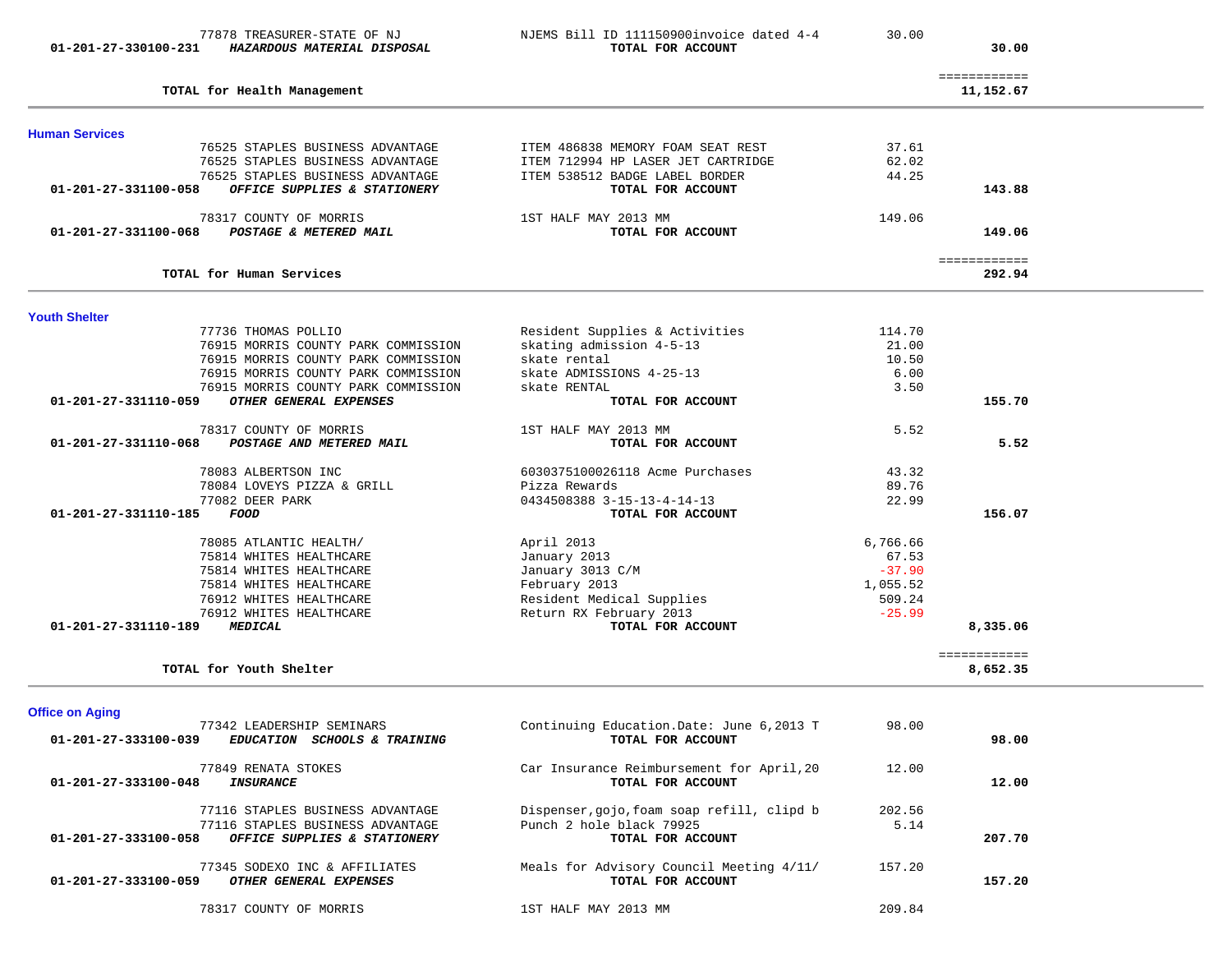| 01-201-27-333100-068 | POSTAGE & METERED MAIL                                                                                                                    | TOTAL FOR ACCOUNT                                                                                                                                                                                                                                                                                                                                                     |           | 209.84                   |  |
|----------------------|-------------------------------------------------------------------------------------------------------------------------------------------|-----------------------------------------------------------------------------------------------------------------------------------------------------------------------------------------------------------------------------------------------------------------------------------------------------------------------------------------------------------------------|-----------|--------------------------|--|
|                      | 77849 RENATA STOKES                                                                                                                       | Miles Reimbursement for April, 2013 47.25                                                                                                                                                                                                                                                                                                                             |           |                          |  |
| 01-201-27-333100-082 | TRAVEL EXPENSE                                                                                                                            | TOTAL FOR ACCOUNT                                                                                                                                                                                                                                                                                                                                                     |           | 47.25                    |  |
|                      | 01-201-27-333100-084 OTHER OUTSIDE SERVICES                                                                                               | 77873 GET WELL HOUSE CALLS P.C. Competency Evaluation of APS client (U.K 400.00<br>77850 HUBER & ASSOCIATES Competency evaluation of APS client (U.K and the metal of APS client (U.K and the metal of $\overline{C}$ and $\overline{C}$ or $\overline{C}$ and $\overline{C}$ and $\overline{C}$ are $\overline{C}$ and $\overline{C}$ and $\overline{C}$ are $\over$ |           | 800.00                   |  |
|                      | TOTAL for Office on Aging                                                                                                                 |                                                                                                                                                                                                                                                                                                                                                                       |           | ============<br>1,531.99 |  |
|                      |                                                                                                                                           |                                                                                                                                                                                                                                                                                                                                                                       |           |                          |  |
| <b>Grant in Aid</b>  |                                                                                                                                           |                                                                                                                                                                                                                                                                                                                                                                       |           |                          |  |
| 01-201-27-342000-454 |                                                                                                                                           | 77074 NEW JERSEY AIDS SERVICES 662 SESSIONS @ \$20.00 JAN 2013<br>4 GRANT IN AID GIA: ERIC JOHNSON TOTAL FOR ACCOUNT                                                                                                                                                                                                                                                  | 13,240.00 | 13,240.00                |  |
|                      | 77095 MORRISTOWN NEIGHBORHOOD HOUSE                                                                                                       | 1ST QUARTER GIA SCHOLARSHIPS 3,458.00                                                                                                                                                                                                                                                                                                                                 |           |                          |  |
|                      | 77093 MORRISTOWN NEIGHBORHOOD HOUSE                                                                                                       | 1ST QUARTER JAN. THRU MARCH 2013 RECREAT 6,400.00                                                                                                                                                                                                                                                                                                                     |           |                          |  |
|                      | 77402 MORRISTOWN NEIGHBORHOOD HOUSE                                                                                                       | 1ST QUARTER 2013 PEER PLACE CHILD CARE C 12,025.00                                                                                                                                                                                                                                                                                                                    |           |                          |  |
|                      | 77402 MORRISTOWN NEIGHBORHOOD HOUSE                                                                                                       | SCHOOL AGE CHILD CARE                                                                                                                                                                                                                                                                                                                                                 | 5,460.00  |                          |  |
|                      | 01-201-27-342000-457 GRANT IN AID GIA:MORRISTOWN NGBHD HOUSE                                                                              | TOTAL FOR ACCOUNT                                                                                                                                                                                                                                                                                                                                                     |           | 27,343.00                |  |
|                      | 77073 FAMILY SERVICE OF MORRIS COUNTY                                                                                                     | 247 TOTAL HOURS OF SOCIAL WORK HOURS @ \$                                                                                                                                                                                                                                                                                                                             | 9,065.00  |                          |  |
|                      | 01-201-27-342000-462 GRANT IN AID GIA: FAMILY SERVICES                                                                                    | TOTAL FOR ACCOUNT                                                                                                                                                                                                                                                                                                                                                     |           | 9,065.00                 |  |
|                      | 77341 EMPLOYMENT HORIZONS, INC.                                                                                                           | E&T GIA 1324 Period 1/1/1                                                                                                                                                                                                                                                                                                                                             | 18,920.00 |                          |  |
|                      | 01-201-27-342000-463 GRANT IN AID GIA: EMPLOYMENT HORIZONS TOTAL FOR ACCOUNT                                                              |                                                                                                                                                                                                                                                                                                                                                                       |           | 18,920.00                |  |
|                      |                                                                                                                                           |                                                                                                                                                                                                                                                                                                                                                                       |           |                          |  |
|                      | 77075 ATLANTIC HEALTH SERVICES/MMH REIMBURSMENT FOR JAN. 2013 SERVICES                                                                    |                                                                                                                                                                                                                                                                                                                                                                       | 16,907.00 |                          |  |
|                      | 77075 ATLANTIC HEALTH SERVICES/MMH REIMBURSEMENT FOR FEB. SERVICES<br>77075 ATLANTIC HEALTH SERVICES/MMH REIMBURSEMENT FOR MARCH SERVICES |                                                                                                                                                                                                                                                                                                                                                                       | 18,043.00 |                          |  |
|                      | 01-201-27-342000-464 GRANT IN AID GIA: MORR MEMOR. HOSPITAL                                                                               | TOTAL FOR ACCOUNT                                                                                                                                                                                                                                                                                                                                                     | 17,460.00 | 52,410.00                |  |
|                      |                                                                                                                                           |                                                                                                                                                                                                                                                                                                                                                                       |           |                          |  |
|                      | 77057 CREATIVE HEARTWORK INC                                                                                                              | Six Participants in "Unmasked" Series 3,300.00                                                                                                                                                                                                                                                                                                                        |           |                          |  |
|                      | 01-201-27-342000-471 GRANT IN AID GIA: CREATIVE HEARTWORK TOTAL FOR ACCOUNT                                                               |                                                                                                                                                                                                                                                                                                                                                                       |           | 3,300.00                 |  |
|                      | 76751 NORWESCAP INC                                                                                                                       | FAMILY SELF SUFFICIENCY PRG. 126.28 BILL 3,218.00                                                                                                                                                                                                                                                                                                                     |           |                          |  |
|                      | 76751 NORWESCAP INC                                                                                                                       | 48.27 BILLABLE HOURS @ \$25.48                                                                                                                                                                                                                                                                                                                                        | 1,230.00  |                          |  |
|                      | $01-201-27-342000-477$ GRANT IN AID GIA:NORWESCAP                                                                                         | TOTAL FOR ACCOUNT                                                                                                                                                                                                                                                                                                                                                     |           | 4,448.00                 |  |
|                      | 77096 PARSIPPANY CHILD DAY CARE CTR.                                                                                                      | 2 INFANT SCHOLARSHIPS JAN 2013                                                                                                                                                                                                                                                                                                                                        | 2,748.00  |                          |  |
| 01-201-27-342000-478 | GRANT IN AID GIA:PARSIPPANY CHILD DC                                                                                                      | TOTAL FOR ACCOUNT                                                                                                                                                                                                                                                                                                                                                     |           | 2,748.00                 |  |
|                      | 77856 CFCS - HOPE HOUSE                                                                                                                   | GIA 1339 FEb 201332 units @ \$34.07(total 1,090.00                                                                                                                                                                                                                                                                                                                    |           |                          |  |
|                      | 77857 CFCS - HOPE HOUSE                                                                                                                   | Period 1/1/<br>Fix-It                                                                                                                                                                                                                                                                                                                                                 | 1,671.00  |                          |  |
|                      | 77858 CFCS - HOPE HOUSE                                                                                                                   | Period 1/1/ 1,090.00<br>Chore                                                                                                                                                                                                                                                                                                                                         |           |                          |  |
|                      | 77859 CFCS - HOPE HOUSE                                                                                                                   | Fix-It<br>Period $2/1/1$                                                                                                                                                                                                                                                                                                                                              | 1,813.00  |                          |  |
|                      | 77861 CFCS - HOPE HOUSE                                                                                                                   | Fix-It<br>Period $3/1/1$                                                                                                                                                                                                                                                                                                                                              | 1,031.00  |                          |  |
|                      | 77860 CFCS - HOPE HOUSE                                                                                                                   | Period $3/1/1$<br><b>Chore</b> the choice of the choice of the choice of the choice of the choice of the choice of the choice of the choice of the choice of the choice of the choice of the choice of the choice of the choice of the choice of the                                                                                                                  | 886.00    |                          |  |
|                      | 77617 CFCS - HOPE HOUSE                                                                                                                   | 2 SUPPORT GROUPS IN Feb at \$235.50                                                                                                                                                                                                                                                                                                                                   | 471.00    |                          |  |
|                      | 77617 CFCS - HOPE HOUSE                                                                                                                   | 21 INDIVIDUAL COUNSELING SESSIONS @ \$58.                                                                                                                                                                                                                                                                                                                             | 1,236.00  |                          |  |
|                      | 77617 CFCS - HOPE HOUSE                                                                                                                   | 4 LIVING WITH AIDS @ \$294.40                                                                                                                                                                                                                                                                                                                                         | 1,178.00  |                          |  |
|                      | 77617 CFCS - HOPE HOUSE                                                                                                                   | 3 AIDS ED. SESSIONS FEB @ \$117.76                                                                                                                                                                                                                                                                                                                                    | 353.00    |                          |  |
|                      | 77615 CFCS - HOPE HOUSE                                                                                                                   | 2 SUPPORT GROUPS @ \$235.50                                                                                                                                                                                                                                                                                                                                           | 471.00    |                          |  |
|                      | 77615 CFCS - HOPE HOUSE                                                                                                                   | 22 INDIVIDUAL COUNSELING SESSIONS @ \$58.                                                                                                                                                                                                                                                                                                                             | 1,296.00  |                          |  |
|                      | 77615 CFCS - HOPE HOUSE                                                                                                                   | 3 LIVING WITH AIDS @ \$284.40                                                                                                                                                                                                                                                                                                                                         | 883.00    |                          |  |
|                      | 77615 CFCS - HOPE HOUSE                                                                                                                   | 3 AIDS ED. SESSIONS @ \$436.44                                                                                                                                                                                                                                                                                                                                        | 353.00    |                          |  |
|                      | 77397 CFCS - HOPE HOUSE                                                                                                                   | 2 SUPPORT GROUPS @ \$235.50                                                                                                                                                                                                                                                                                                                                           | 471.00    |                          |  |
|                      | 77397 CFCS - HOPE HOUSE                                                                                                                   | 18 INDIVIDUAL COUNSELING SESSIONS @ \$58.                                                                                                                                                                                                                                                                                                                             | 1,060.00  |                          |  |
|                      | 77397 CFCS - HOPE HOUSE                                                                                                                   | 3 LIVING WITH AIDS @ \$294.40                                                                                                                                                                                                                                                                                                                                         | 883.00    |                          |  |
|                      | 77397 CFCS - HOPE HOUSE                                                                                                                   | 7 AIDS EDUCATION SESSIONS @ \$117.76                                                                                                                                                                                                                                                                                                                                  | 824.00    |                          |  |
|                      | 77405 CFCS - HOPE HOUSE                                                                                                                   | 1 OF 3 VOUCHERS JAN SERVICES                                                                                                                                                                                                                                                                                                                                          | 1,030.00  |                          |  |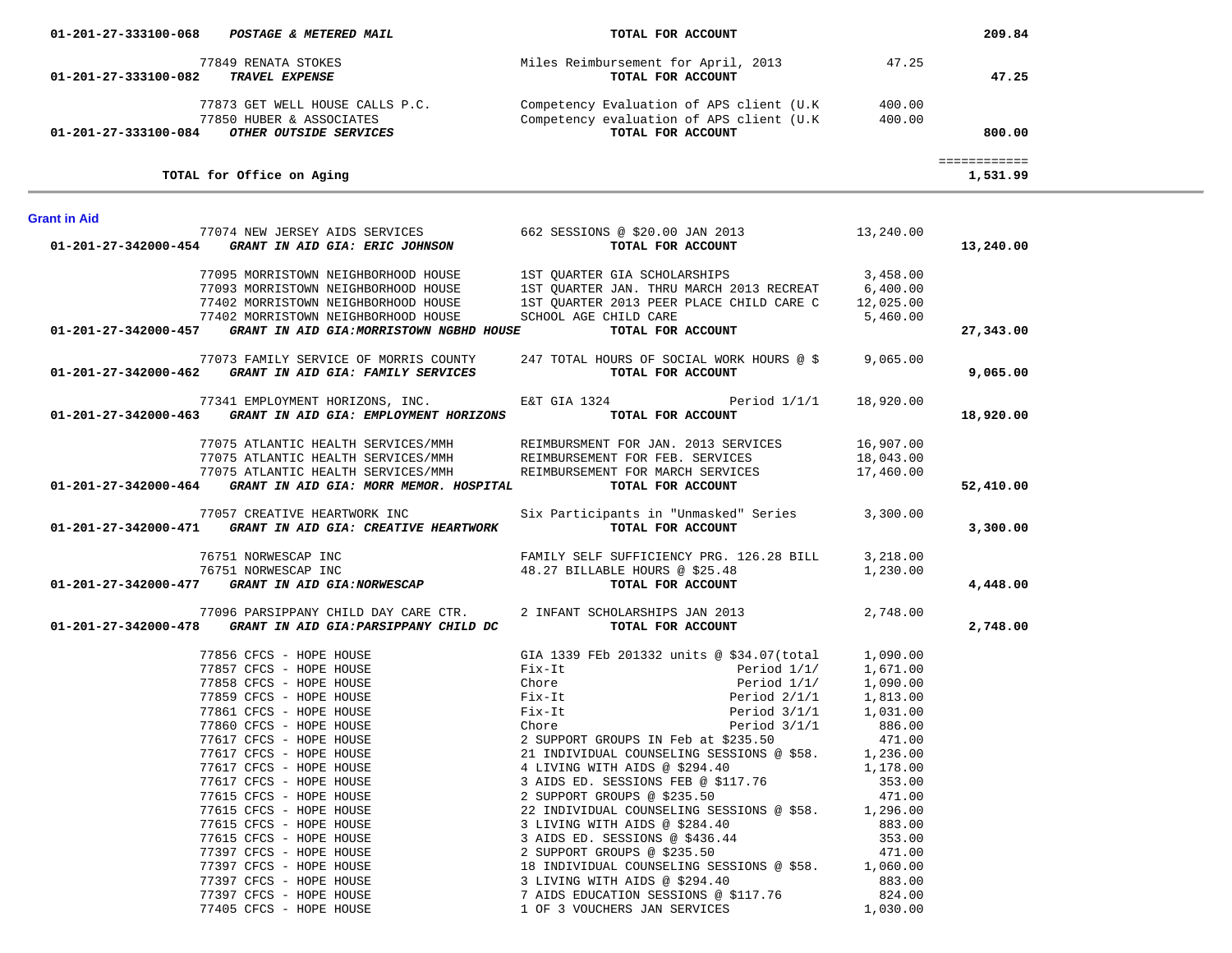|  | 77333 TRITEC OFFICE FOUIDMENT INC |  |
|--|-----------------------------------|--|

**County Board of Social Service**

77333 TRITEC OFFICE EQUIPMENT INC Copier maintenance billing from January 427.49

| 77331 MAIRA ROGERS                                           | Application & Registration fees          | 100.00   |          |
|--------------------------------------------------------------|------------------------------------------|----------|----------|
| $01 - 201 - 27 - 345100 - 034$<br><b>CONFERENCE EXPENSES</b> | TOTAL FOR ACCOUNT                        |          | 100.00   |
| 77334 STAPLES BUSINESS ADVANTAGE                             | Order #7098375590-000-001/04-03-13       | 1,864.34 |          |
| 77334 STAPLES BUSINESS ADVANTAGE                             | Order #7098375590-000-002/04-03-13       | 94.42    |          |
| 77334 STAPLES BUSINESS ADVANTAGE                             | Order #7098375590-000-005/04-03-13       | 144.28   |          |
| 77334 STAPLES BUSINESS ADVANTAGE                             | Order #7098375590-000-007/04-03-13       | 17.70    |          |
| 77353 STAPLES BUSINESS ADVANTAGE                             | X-Stamper 9/16" X 1-1/16"                | 142.50   |          |
| 01-201-27-345100-058<br>OFFICE SUPPLIES & STATIONERY         | TOTAL FOR ACCOUNT                        |          | 2,263.24 |
| 77334 STAPLES BUSINESS ADVANTAGE                             | Order #7097478448-000-003/03-13-13       | 121.59   |          |
| 77349 DEER PARK                                              | Acct. no. 0434488383/03-15-13 to 04-14-1 | 222.61   |          |
| 76620 J. O'BRIEN CO INC                                      | Flap Closure Vertical Government Size -  | 152.00   |          |
| 76620 J. O'BRIEN CO INC                                      | 3/8 in Flat Breakway Lanyard with Wide P | 140.00   |          |
| 76620 J. O'BRIEN CO INC                                      | Shipping Charges                         | 22.10    |          |
| 01-201-27-345100-059<br>OTHER GENERAL EXPENSES               | TOTAL FOR ACCOUNT                        |          | 658.30   |
| 78097 AT&T                                                   | OFFICE OF TEMPORARY ASSISTANCE           | 157.51   |          |
| 78099 VERIZON                                                | OFFICE OF TEMPORARY ASSISTANCE           | 1,009.28 |          |
| 77351 VERIZON                                                | 973 889-3370 640 33Y 04-14-13 to 05-13-1 | 1,814.53 |          |
| 77350 VERIZON                                                | 973 889-2917 642 14Y 04-14-13 to 05-13-1 | 1,674.69 |          |
| 01-201-27-345100-146<br><b>TELEPHONE</b>                     | TOTAL FOR ACCOUNT                        |          | 4,656.01 |
| 75432 KYOCERA MITA AMERICA, INC.                             | 7629689-025 Kyocera 420i 36M FMV Lease @ | 1,410.60 |          |
| 01-201-27-345100-164<br>OFFICE MACHINES - RENTAL             | TOTAL FOR ACCOUNT                        |          | 1,410.60 |
|                                                              |                                          |          |          |

| 01-201-27-342000-482<br>GRANT IN AID: FREEDOM HOUSE              | TOTAL FOR ACCOUNT                                                           |           | 20,843.00    |
|------------------------------------------------------------------|-----------------------------------------------------------------------------|-----------|--------------|
| 77056 NEWBRIDGE SERVICES INC                                     | Clinical Case Managemnet Services 12,879.00                                 |           |              |
| 77056 NEWBRIDGE SERVICES INC                                     | Job Development Counselor Services                                          | 3,812.00  |              |
| 01-201-27-342000-483<br>GRANT IN AID AID MENT HLTH CNT-NEW BRIDG | TOTAL FOR ACCOUNT                                                           |           | 16,691.00    |
|                                                                  | 77076 LEGAL SERVICES OF NORTHWEST 205 UNITS FOR THE MONTH OF JAN 2013 @ \$1 | 22,550.00 |              |
| GRANT IN AID NJ BUREAU OF CHLDRN SRVCS<br>01-201-27-342000-486   | TOTAL FOR ACCOUNT                                                           |           | 22,550.00    |
| 77058 FAMILY INTERVENTION                                        | Contract Expenses for 1 Quarter 2013                                        | 12,152.00 |              |
| 01-201-27-342000-489 GRANT IN AID: FAMILY INTERVENTION           | TOTAL FOR ACCOUNT                                                           |           | 12,152.00    |
| 77603 DAYTOP VILLAGE OF NJ, INC.                                 | For March 2013 services for 2 clients fo                                    | 8,060.00  |              |
| 77403 DAYTOP VILLAGE OF NJ, INC.                                 | 31 DAYS OF RESIDENTIAL SERVICES FOR JAN.                                    | 4,030.00  |              |
| 77403 DAYTOP VILLAGE OF NJ, INC.                                 | 31 DAYS OF RESIDENTIAL SERVICES @ \$130                                     | 4,030.00  |              |
| 77404 DAYTOP VILLAGE OF NJ, INC.                                 | SERVICES RENDORED FOR FEBRUARY 2013                                         | 7,280.00  |              |
| 01-201-27-342000-490<br>GRANT IN AID: DAYTOP                     | TOTAL FOR ACCOUNT                                                           |           | 23,400.00    |
| 77072 NEW HOPE FOUNDATION INC.                                   | 75 Bed days in January 2013 for 4 client                                    | 10,000.00 |              |
| 77400 NEW HOPE FOUNDATION INC.                                   | VOUCHER 1 OF 3 7 CLIENT BED DAYS FOR 1 C                                    | 945.00    |              |
| 77400 NEW HOPE FOUNDATION INC.                                   | VOUCHER 2 OF 3 28 CLIENT BED DAYS FOR 1                                     | 3,780.00  |              |
| 77400 NEW HOPE FOUNDATION INC.                                   | VOUCHER 3 OF 3 9 CLIENT BED DAYS FOR 2 C                                    | 1,215.00  |              |
| 01-201-27-342000-491<br>GRANT IN AID: NEW HOPE                   | TOTAL FOR ACCOUNT                                                           |           | 15,940.00    |
|                                                                  |                                                                             |           | ============ |
| TOTAL for Grant in Aid                                           |                                                                             |           | 264,220.00   |

| 77405 CFCS - HOPE HOUSE                                                                            | 2 OF 3 VOUCHERS FEB                                 | 1,505.00  |           |
|----------------------------------------------------------------------------------------------------|-----------------------------------------------------|-----------|-----------|
| 77405 CFCS - HOPE HOUSE<br>$01 - 201 - 27 - 342000 - 480$<br>GRANT IN AID GIA:HOPEHOUSEOPERTNFIXIT | 3 OF 3 VOUCHERS MARCH SERVICES<br>TOTAL FOR ACCOUNT | 1,575.00  | 21,170.00 |
| 77401 FREEDOM HOUSE INC.                                                                           | 1 OF 3 VOUCHERS FOR CLIENT SERVICES FOR             | 9,593.80  |           |
| 77401 FREEDOM HOUSE INC.                                                                           | 2 OF 3 VOUCHERS FOR THE SERVICES PROVIDE            | 8,359.34  |           |
| 77401 FREEDOM HOUSE INC.                                                                           | 3 OF 3 VOUCHERS FOR SERVICES PROVIDED FO            | 2,889.86  |           |
| $01 - 201 - 27 - 342000 - 482$<br>GRANT IN AID: FREEDOM HOUSE                                      | TOTAL FOR ACCOUNT                                   |           | 20,843.00 |
| 77056 NEWBRIDGE SERVICES INC                                                                       | Clinical Case Managemnet Services                   | 12,879.00 |           |
| 77056 NEWBRIDGE SERVICES INC                                                                       | Job Development Counselor Services                  | 3,812.00  |           |
| 01-201-27-342000-483<br>GRANT IN AID AID MENT HLTH CNT-NEW BRIDG                                   | TOTAL FOR ACCOUNT                                   |           | 16,691.00 |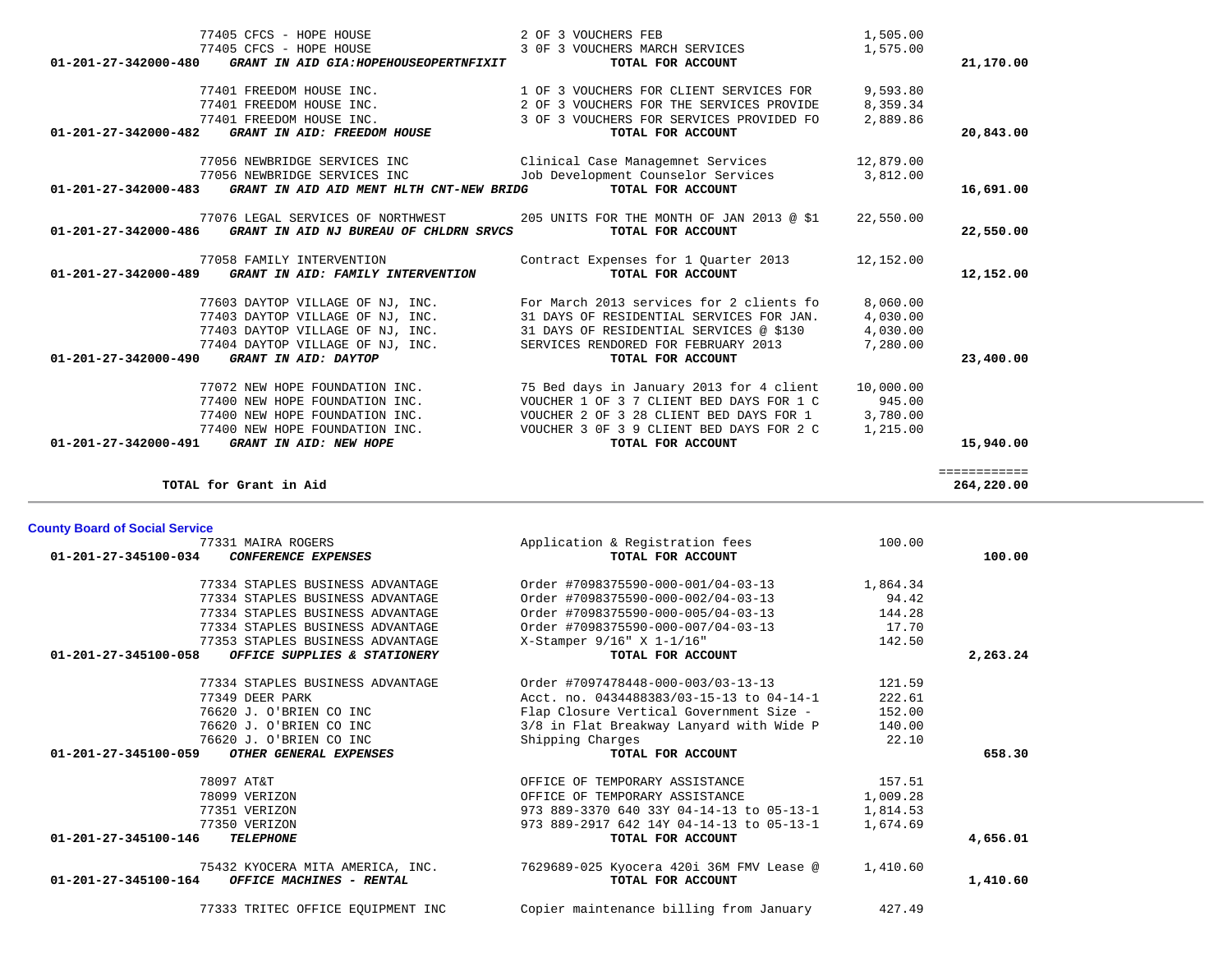| 75502 JOHNSTON COMMUNICATIONS                       | Labor charges on $2/21/13$ & $03/08/13/Tick$ | 1,225.00        |            |
|-----------------------------------------------------|----------------------------------------------|-----------------|------------|
| 01-201-27-345100-166<br>OFFICE MACHINE- REPAIR      | TOTAL FOR ACCOUNT                            |                 | 3,844.38   |
| 76450 U.S. SECURITY ASSOCIATES, INC.                | Payment for Security Officer - Client #5     | 262.80          |            |
| 77347 U.S. SECURITY ASSOCIATES, INC.                | Payment for Security Officer - Client #5     | 554.80          |            |
| 75922 UNITRONIX DATA SYSTEMS INC                    | Software maintenance for the month of Ap     | 5, 154. 31      |            |
| 77952 U.S. SECURITY ASSOCIATES, INC.                | Payment for Security Officer/ Client #57     | 686.20          |            |
| 77952 U.S. SECURITY ASSOCIATES, INC.                | $03/22/13 - 03/28/13$                        | 657.00          |            |
| 77952 U.S. SECURITY ASSOCIATES, INC.                | 04/05/13-04/11/13                            | 657.00          |            |
| 77952 U.S. SECURITY ASSOCIATES, INC.                | $04/12/13 - 04/18/13$                        | 686.20          |            |
| 77332 JOHNSON & JOHNSON, ESQS                       | Legal services rendered for the month of     | 156.00          |            |
| 77335 JOHNSON & JOHNSON, ESQS                       | Legal services rendered for the month of     | 4,056.00        |            |
| 01-201-27-345100-325<br>SPECIAL SERVICES            | TOTAL FOR ACCOUNT                            |                 | 12,870.31  |
| 77510 HORIZON BLUE CROSS BLUE SHIELD                | HMO invoice for the month of May 2013        | 147,248.77      |            |
| 77512 HORIZON BLUE CROSS BLUE SHIELD                | Dental coverage for the month of May 201     | 4,409.36        |            |
| HOSPITAL INSURANCE PREMIUMS<br>01-201-27-345100-329 | TOTAL FOR ACCOUNT                            |                 | 151,658.13 |
|                                                     |                                              |                 |            |
| 77953 CHRISTINE HELLYER                             | MAP - Mileage reimb. for February & Apri     | 56.70           |            |
| 77955 LASZLO CSENGETO                               | ADM - Mileage reimb. for April 2013          | 27.65           |            |
| 77330 BARBARA KENNEDY                               | MAP - Mileage reimb. for January through     | 52.85           |            |
| 77331 MAIRA ROGERS                                  | MAP - Mileage reimb. for February & Marc     | 100.10          |            |
| 77517 JOAN BRUSEO                                   | ADM - Mileage reimb. for January through     | 103.60          |            |
| 01-201-27-345100-332<br><i><b>MILEAGE</b></i>       | TOTAL FOR ACCOUNT                            |                 | 340.90     |
| 77953 CHRISTINE HELLYER                             | Insurance reimb. for January through Jun     | 90.00           |            |
| 77514 CARLOTA MANJARRES                             | FSS - Insurance reimb. from January thro     | 72.00           |            |
| 77517 JOAN BRUSEO                                   | Insurance reimb. for January through Jun     | 72.00           |            |
| $01 - 201 - 27 - 345100 - 333$<br>OTHER ALLOWANCES  | TOTAL FOR ACCOUNT                            |                 | 234.00     |
| 77337 GOODALE PHARMACY & SURGICAL SUPPLY            |                                              | 40.98           |            |
| 77337 GOODALE PHARMACY & SURGICAL SUPPLY            |                                              | 199.99          |            |
| 77337 GOODALE PHARMACY & SURGICAL SUPPLY            |                                              | 199.99          |            |
| 77337 GOODALE PHARMACY & SURGICAL SUPPLY            |                                              | 12.99           |            |
| 77515 MOLNAR PHARMACY                               |                                              | 36.09           |            |
| 77515 MOLNAR PHARMACY                               |                                              | 903.41          |            |
| 77515 MOLNAR PHARMACY                               | 04/08/13                                     | 1,285.87        |            |
| 77338 MOLNAR PHARMACY                               |                                              | 38.99           |            |
| 77338 MOLNAR PHARMACY                               |                                              | 17.16           |            |
| 77338 MOLNAR PHARMACY                               |                                              | 56.34           |            |
| 77338 MOLNAR PHARMACY                               |                                              | 41.17           |            |
| 77338 MOLNAR PHARMACY                               |                                              | 39.53           |            |
| 77338 MOLNAR PHARMACY                               |                                              | 311.26          |            |
| 77338 MOLNAR PHARMACY                               |                                              | 45.09           |            |
| 77338 MOLNAR PHARMACY                               |                                              | 98.85           |            |
| 77338 MOLNAR PHARMACY                               |                                              | 11.25           |            |
| 77338 MOLNAR PHARMACY                               |                                              | 21.15           |            |
| 77338 MOLNAR PHARMACY                               |                                              | 96.85           |            |
| 77338 MOLNAR PHARMACY                               |                                              | 28.35           |            |
| 77338 MOLNAR PHARMACY                               |                                              | 12.09           |            |
| 77338 MOLNAR PHARMACY                               |                                              | 33.33           |            |
| 77338 MOLNAR PHARMACY<br>77352 MOLNAR PHARMACY      |                                              | 66.88<br>759.60 |            |
| HEALTH RELATED SERVICES<br>01-201-27-345100-338     | TOTAL FOR ACCOUNT                            |                 | 4,357.21   |
|                                                     |                                              |                 |            |
| 77511 NJ TAXI & BLACK CAR SERVICES LLC              |                                              | 174.45          |            |
| 77516 NJ TAXI & BLACK CAR SERVICES LLC              |                                              | 112.57          |            |
| 77329 NJ TAXI & BLACK CAR SERVICES LLC              |                                              | 98.06           |            |
| 77329 NJ TAXI & BLACK CAR SERVICES LLC              |                                              | 92.34           |            |
| 77339 NJ TAXI & BLACK CAR SERVICES LLC              |                                              | 50.22           |            |
| 77339 NJ TAXI & BLACK CAR SERVICES LLC              | 03/13/13                                     | 90.44           |            |

90.44 77339 NJ TAXI & BLACK CAR SERVICES LLC 68.54

77333 TRITEC OFFICE EQUIPMENT INC Model SRV Billing 2,191.89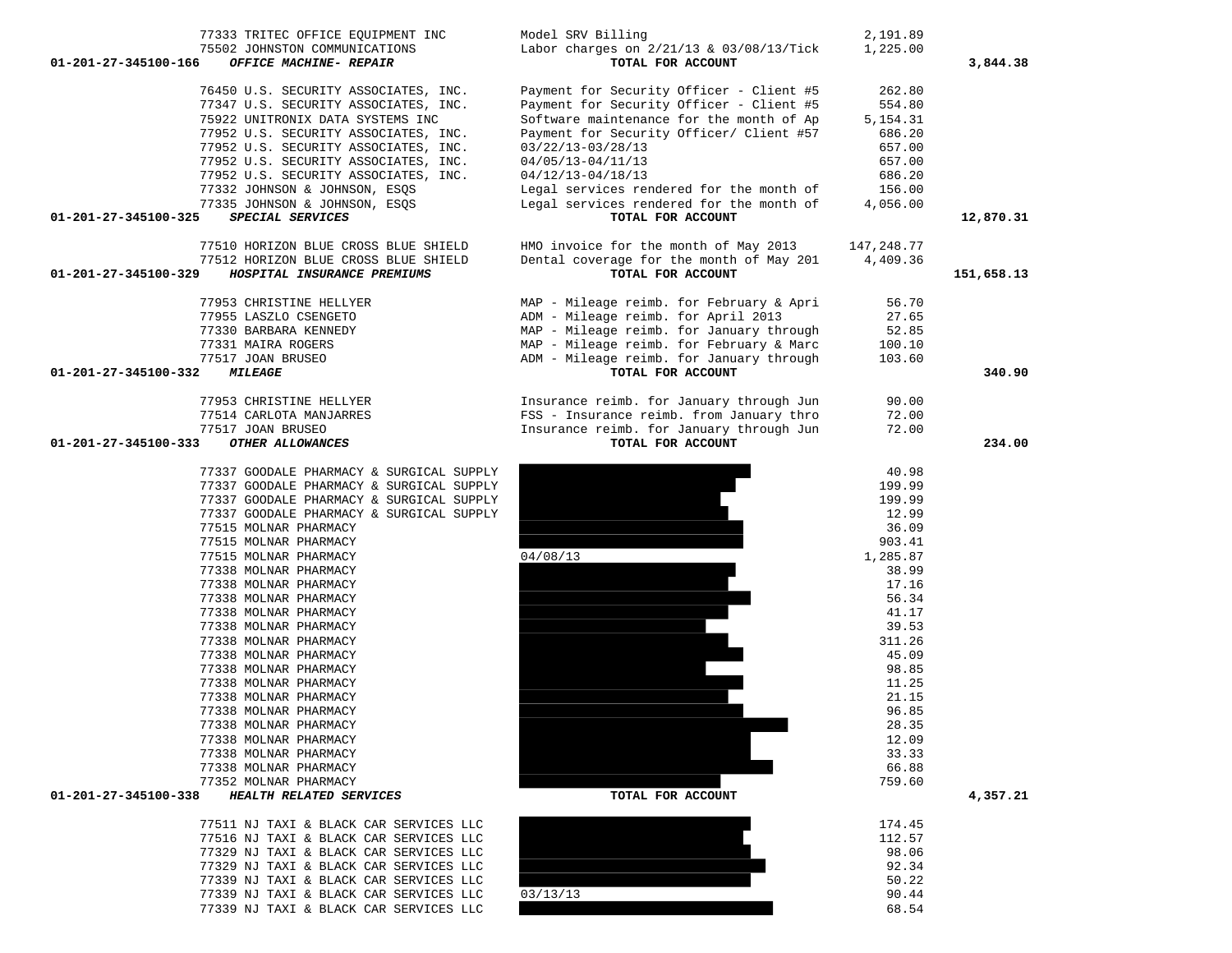| 77339 NJ TAXI & BLACK CAR SERVICES LLC<br>77339 NJ TAXI & BLACK CAR SERVICES LLC<br>77357 NJ TAXI & BLACK CAR SERVICES LLC<br>01-201-27-345100-340<br><b>TRANSPORTATION SERVICES</b> | TOTAL FOR ACCOUNT                                             | 107.10<br>87.35<br>198.73<br>1,079.80 |  |
|--------------------------------------------------------------------------------------------------------------------------------------------------------------------------------------|---------------------------------------------------------------|---------------------------------------|--|
| 75433 LABCORP OF AMERICA HOLDINGS<br>01-201-27-345100-351<br><b>PATERNITY EXPENSES</b>                                                                                               | DNA Testing from 02/03/13 through 03/03/<br>TOTAL FOR ACCOUNT | 156.25<br>156.25                      |  |
| 77513 CHRISTINE HENTISZ<br>01-201-27-345100-362<br>AWARDS & ADMIN ALLOWANCE                                                                                                          | Reimb. for luncheon food & Supplies<br>TOTAL FOR ACCOUNT      | 184.96<br>184.96                      |  |
| 77956 PARSIPPANY INN<br>01-201-27-345100-365<br><i>EMERGENCY ASSISTANCE</i>                                                                                                          | TOTAL FOR ACCOUNT                                             | 50.00<br>50.00                        |  |
| TOTAL for County Board of Social Service                                                                                                                                             |                                                               | ============<br>183,864.09            |  |

#### **MV:Administration**

| 78170 AKUA OPOMEA ABEBRESE | LPN, 4/29/2013 | 224.00 |
|----------------------------|----------------|--------|
| 78170 AKUA OPOMEA ABEBRESE | LPN, 4/30/2013 | 448.00 |
| 78170 AKUA OPOMEA ABEBRESE | LPN, 5/2/2013  | 448.00 |
| 78170 AKUA OPOMEA ABEBRESE | LPN, 5/3/2013  | 224.00 |
| 78170 AKUA OPOMEA ABEBRESE | LPN, 5/4/2013  | 448.00 |
| 78170 AKUA OPOMEA ABEBRESE | LPN, 5/5/2013  | 224.00 |
| 78170 AKUA OPOMEA ABEBRESE | LPN, 5/6/2013  | 224.00 |
| 78170 AKUA OPOMEA ABEBRESE | LPN, 5/7/2013  | 224.00 |
| 78170 AKUA OPOMEA ABEBRESE | LPN,5/8/2013   | 224.00 |
| 78170 AKUA OPOMEA ABEBRESE | LPN, 5/9/2013  | 224.00 |
| 78170 AKUA OPOMEA ABEBRESE | LPN,5/10/2013  | 448.00 |
| 78171 ARNEL P GARCIA       | LPN, 5/1/2013  | 221.76 |
| 78171 ARNEL P GARCIA       | LPN, 5/2/2013  | 224.00 |
| 78171 ARNEL P GARCIA       | LPN, 5/7/2013  | 224.00 |
| 78171 ARNEL P GARCIA       | LPN,5/8/2013   | 224.00 |
| 78171 ARNEL P GARCIA       | LPN, 5/10/2013 | 224.00 |
| 78172 BARKEL FLEMMING      | LPN, 4/28/2013 | 224.00 |
| 78172 BARKEL FLEMMING      | LPN, 4/29/2013 | 224.00 |
| 78172 BARKEL FLEMMING      | LPN, 4/30/2013 | 224.00 |
| 78172 BARKEL FLEMMING      | LPN, 5/1/2013  | 224.00 |
| 78172 BARKEL FLEMMING      | LPN, 5/5/2013  | 224.00 |
| 78172 BARKEL FLEMMING      | LPN, 5/6/2013  | 224.00 |
| 78172 BARKEL FLEMMING      | LPN, 5/7/2013  | 224.00 |
| 78172 BARKEL FLEMMING      | LPN, 5/9/2013  | 224.00 |
| 78172 BARKEL FLEMMING      | LPN, 5/10/2013 | 224.00 |
| 78173 CARRELLE L CALIXTE   | LPN, 5/1/2013  | 224.00 |
| 78173 CARRELLE L CALIXTE   | LPN, 5/2/2013  | 224.00 |
| 78173 CARRELLE L CALIXTE   | LPN, 5/3/2013  | 448.00 |
| 78174 CHARLES NADARAJAH    | RN, 4/28/2013  | 280.00 |
| 78174 CHARLES NADARAJAH    | RN, 5/4/2013   | 560.00 |
| 78174 CHARLES NADARAJAH    | RN, 5/5/2013   | 280.00 |
| 78174 CHARLES NADARAJAH    | RN, 5/11/2013  | 280.00 |
| 78175 DANILO LAPID         | RN, 5/1/2013   | 278.95 |
| 78175 DANILO LAPID         | RN, 5/2/2013   | 280.00 |
| 78175 DANILO LAPID         | RN, 5/4/2013   | 280.00 |
| 78175 DANILO LAPID         | RN, 5/5/2013   | 280.00 |
| 78175 DANILO LAPID         | RN, 5/8/2013   | 280.00 |
| 78175 DANILO LAPID         | RN, 5/9/2013   | 280.00 |
| 78176 DAVID JEAN-LOUIS     | LPN, 5/5/2013  | 224.00 |
| 78176 DAVID JEAN-LOUIS     | LPN, 5/7/2013  | 224.00 |
| 78176 DAVID JEAN-LOUIS     | LPN, 5/9/2013  | 224.00 |
| 78176 DAVID JEAN-LOUIS     | LPN, 5/10/2013 | 224.00 |
| 78197 EDITHA MARQUEZ       | RN, 5/5/2013   | 350.00 |
| 78197 EDITHA MARQUEZ       | RN, 5/8/2013   | 306.25 |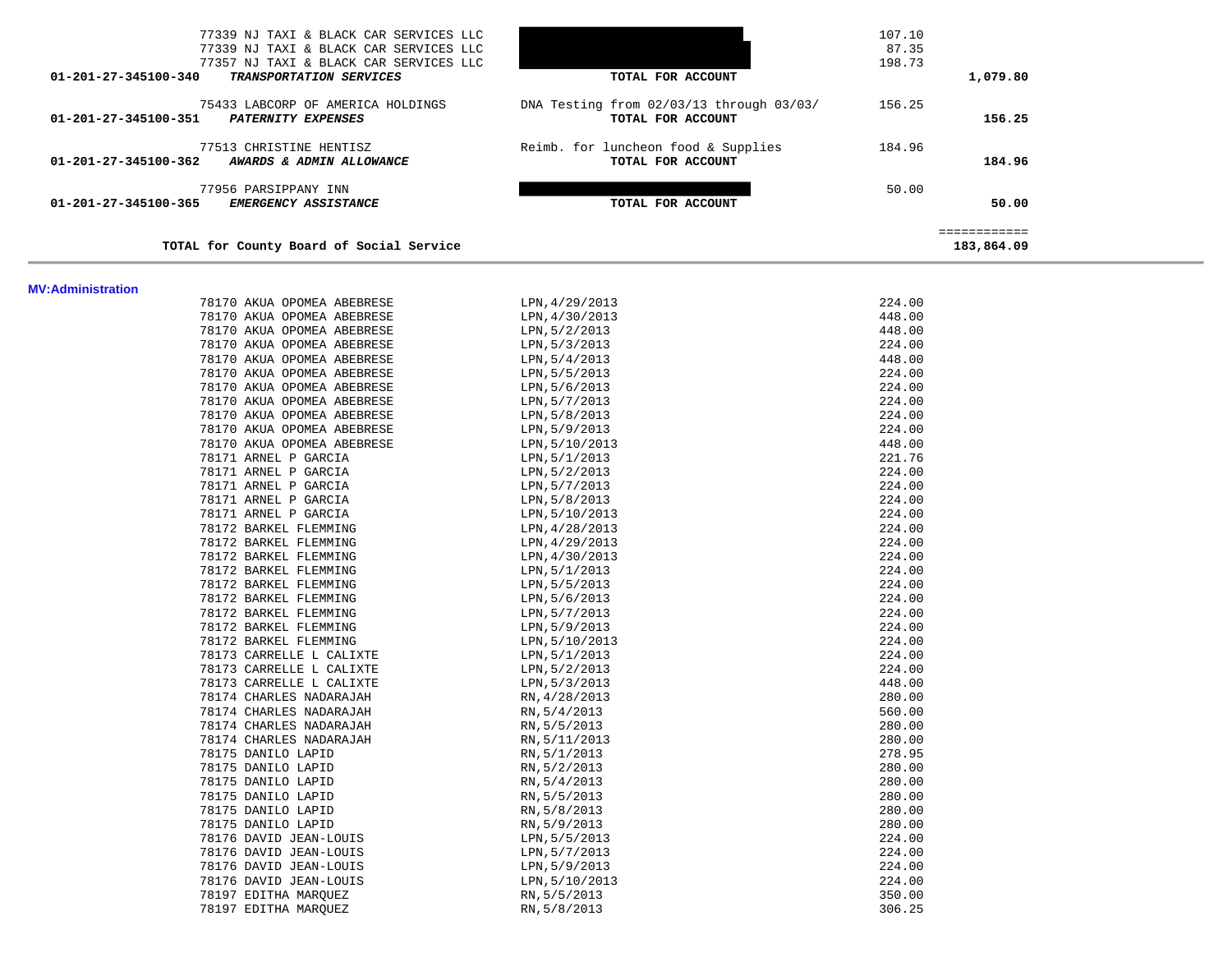| 78177 EVELYN TOLENTINO                                                  | RN, 4/28/2013                                                                                                                                                                                                                                                | 280.00 |
|-------------------------------------------------------------------------|--------------------------------------------------------------------------------------------------------------------------------------------------------------------------------------------------------------------------------------------------------------|--------|
|                                                                         |                                                                                                                                                                                                                                                              |        |
| 78177 EVELYN TOLENTINO                                                  |                                                                                                                                                                                                                                                              | 280.00 |
| 78177 EVELYN TOLENTINO<br>78177 EVELYN TOLENTINO                        |                                                                                                                                                                                                                                                              | 280.00 |
|                                                                         |                                                                                                                                                                                                                                                              | 280.00 |
| 78178 GEORGINA GRAY-HORSLEY                                             |                                                                                                                                                                                                                                                              | 448.00 |
| 78178 GEORGINA GRAY-HORSLEY                                             |                                                                                                                                                                                                                                                              | 224.00 |
| 78178 GEORGINA GRAY-HORSLEY                                             |                                                                                                                                                                                                                                                              | 462.00 |
| 78179 HARRIET VALLECER RN                                               |                                                                                                                                                                                                                                                              | 280.00 |
| 78179 HARRIET VALLECER RN                                               |                                                                                                                                                                                                                                                              | 280.00 |
|                                                                         |                                                                                                                                                                                                                                                              |        |
| 78179 HARRIET VALLECER RN                                               |                                                                                                                                                                                                                                                              | 280.00 |
| 78179 HARRIET VALLECER RN                                               |                                                                                                                                                                                                                                                              | 280.00 |
| 78180 ILLIENE CHARLES, RN                                               |                                                                                                                                                                                                                                                              | 280.00 |
| 78180 ILLIENE CHARLES, RN                                               |                                                                                                                                                                                                                                                              | 280.00 |
| 78180 ILLIENE CHARLES, RN                                               |                                                                                                                                                                                                                                                              | 280.00 |
| 78180 ILLIENE CHARLES, RN                                               |                                                                                                                                                                                                                                                              | 280.00 |
| 78180 ILLIENE CHARLES, RN                                               |                                                                                                                                                                                                                                                              | 280.00 |
| 78181 JESSY JACOB                                                       |                                                                                                                                                                                                                                                              | 210.00 |
| 78181 JESSY JACOB<br>78182 LOUISE R. MACCHIA<br>78182 LOUISE R. MACCHIA | RN, 5/4/2013<br>RN, 5/5/2013<br>RN, 5/5/2013<br>RN, 5/5/2013<br>LPN, 4/28/2013<br>LPN, 5/1/2013<br>LPN, 5/1/2013<br>LPN, 5/1/2013<br>RN, 5/2/2013<br>RN, 5/9/2013<br>RN, 5/10/2013<br>RN, 5/10/2013<br>RN, 5/4/2013<br>RN, 5/4/2013<br>RN, 5/4/2013<br>RN, 5 | 210.00 |
|                                                                         |                                                                                                                                                                                                                                                              |        |
|                                                                         |                                                                                                                                                                                                                                                              | 280.00 |
|                                                                         |                                                                                                                                                                                                                                                              | 280.00 |
| 78182 LOUISE R. MACCHIA                                                 | RN,5/1/2013<br>RN,5/2/2013                                                                                                                                                                                                                                   | 280.00 |
| 78182 LOUISE R. MACCHIA                                                 |                                                                                                                                                                                                                                                              | 280.00 |
| 78182 LOUISE R. MACCHIA                                                 | RN,5/3/2013<br>RN,5/6/2013                                                                                                                                                                                                                                   | 280.00 |
| 78182 LOUISE R. MACCHIA                                                 |                                                                                                                                                                                                                                                              | 280.00 |
| 78182 LOUISE R. MACCHIA                                                 |                                                                                                                                                                                                                                                              | 280.00 |
| 78182 LOUISE R. MACCHIA                                                 | RN,5/7/2013<br>RN,5/8/2013                                                                                                                                                                                                                                   | 280.00 |
|                                                                         |                                                                                                                                                                                                                                                              | 280.00 |
|                                                                         |                                                                                                                                                                                                                                                              | 280.00 |
|                                                                         |                                                                                                                                                                                                                                                              |        |
|                                                                         |                                                                                                                                                                                                                                                              | 560.00 |
|                                                                         |                                                                                                                                                                                                                                                              | 560.00 |
|                                                                         |                                                                                                                                                                                                                                                              | 560.00 |
|                                                                         |                                                                                                                                                                                                                                                              | 560.00 |
|                                                                         |                                                                                                                                                                                                                                                              | 559.65 |
|                                                                         |                                                                                                                                                                                                                                                              | 560.00 |
|                                                                         |                                                                                                                                                                                                                                                              | 280.00 |
|                                                                         |                                                                                                                                                                                                                                                              | 550.20 |
|                                                                         |                                                                                                                                                                                                                                                              |        |
|                                                                         |                                                                                                                                                                                                                                                              | 277.90 |
|                                                                         |                                                                                                                                                                                                                                                              | 280.00 |
|                                                                         |                                                                                                                                                                                                                                                              | 560.00 |
|                                                                         |                                                                                                                                                                                                                                                              | 280.00 |
|                                                                         |                                                                                                                                                                                                                                                              | 224.00 |
|                                                                         |                                                                                                                                                                                                                                                              | 238.00 |
|                                                                         |                                                                                                                                                                                                                                                              | 448.00 |
|                                                                         |                                                                                                                                                                                                                                                              | 280.00 |
|                                                                         |                                                                                                                                                                                                                                                              | 280.00 |
|                                                                         |                                                                                                                                                                                                                                                              | 280.00 |
| 78188 MELOJANE CELESTINO                                                | RN, 5/1/2013                                                                                                                                                                                                                                                 | 280.00 |
|                                                                         |                                                                                                                                                                                                                                                              |        |
| 78188 MELOJANE CELESTINO                                                | RN, 5/6/2013                                                                                                                                                                                                                                                 | 280.00 |
| 78188 MELOJANE CELESTINO                                                | RN, 5/7/2013                                                                                                                                                                                                                                                 | 280.00 |
| 78189 MICHELLE CAPILI                                                   | RN, 4/28/2013                                                                                                                                                                                                                                                | 280.00 |
| 78189 MICHELLE CAPILI                                                   | RN, 4/30/2013                                                                                                                                                                                                                                                | 280.00 |
| 78189 MICHELLE CAPILI                                                   | RN, 5/2/2013                                                                                                                                                                                                                                                 | 280.00 |
| 78189 MICHELLE CAPILI                                                   | RN, 5/3/2013                                                                                                                                                                                                                                                 | 280.00 |
| 78189 MICHELLE CAPILI                                                   | RN, 5/8/2013                                                                                                                                                                                                                                                 | 280.00 |
| 78189 MICHELLE CAPILI                                                   | RN, 5/11/2013                                                                                                                                                                                                                                                | 280.00 |
| 78190 MIRLENE ESTRIPLET                                                 | RN, 4/28/2013                                                                                                                                                                                                                                                | 280.00 |
| 78190 MIRLENE ESTRIPLET                                                 | RN, 4/29/2013                                                                                                                                                                                                                                                | 280.00 |
|                                                                         |                                                                                                                                                                                                                                                              |        |
| 78190 MIRLENE ESTRIPLET                                                 | RN, 4/30/2013                                                                                                                                                                                                                                                | 280.00 |
| 78190 MIRLENE ESTRIPLET                                                 | RN, 5/1/2013                                                                                                                                                                                                                                                 | 560.00 |
| 78190 MIRLENE ESTRIPLET                                                 | RN, 5/3/2013                                                                                                                                                                                                                                                 | 280.00 |
| 78190 MIRLENE ESTRIPLET                                                 | RN, 5/7/2013                                                                                                                                                                                                                                                 | 560.00 |
| 78190 MIRLENE ESTRIPLET                                                 | RN, 5/8/2013                                                                                                                                                                                                                                                 | 280.00 |
| 78190 MIRLENE ESTRIPLET                                                 | RN, 5/9/2013                                                                                                                                                                                                                                                 | 280.00 |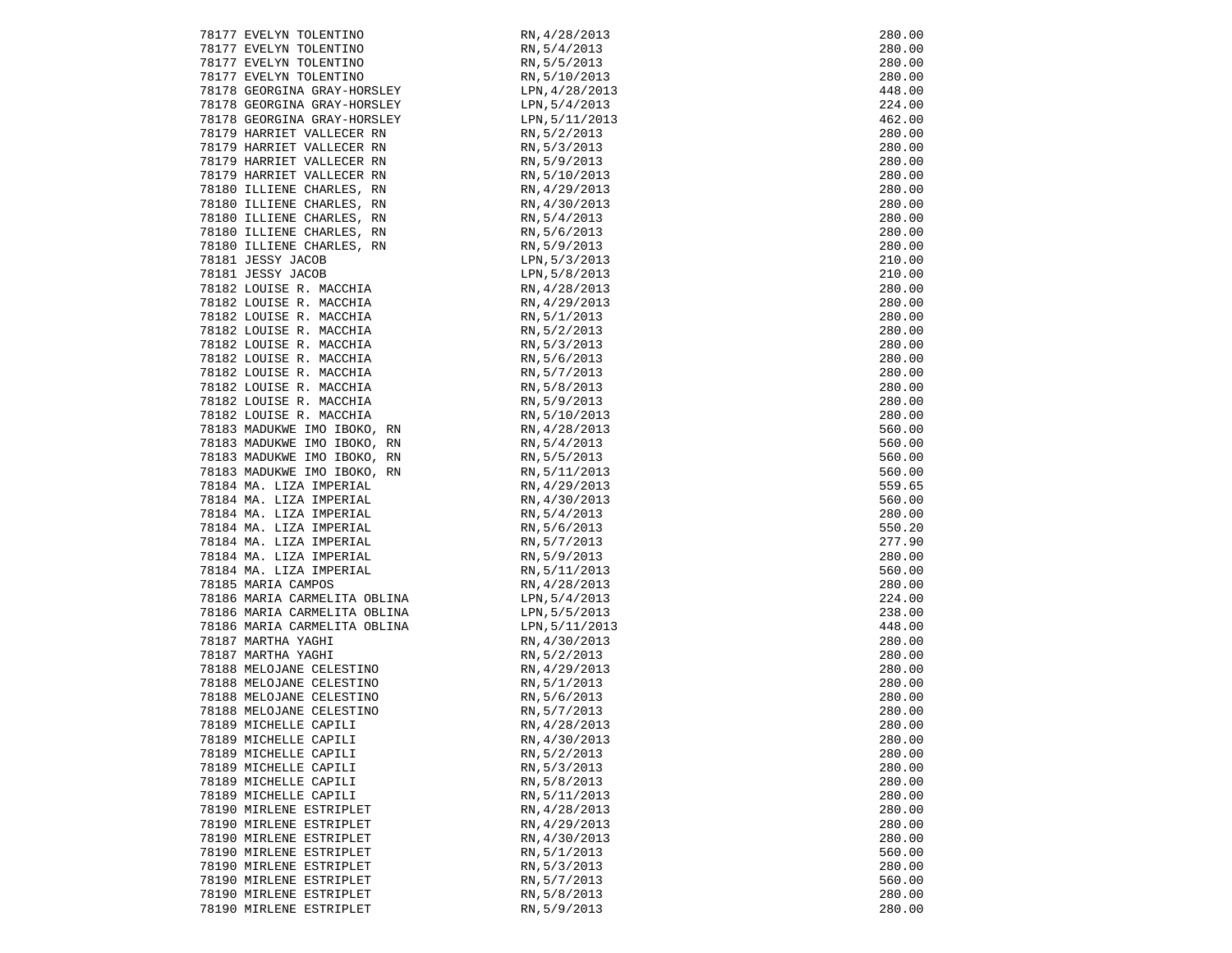|                                       | 78190 MIRLENE ESTRIPLET                                                                           | RN, 5/10/2013                                                                                                                                                               | 280.00            |           |
|---------------------------------------|---------------------------------------------------------------------------------------------------|-----------------------------------------------------------------------------------------------------------------------------------------------------------------------------|-------------------|-----------|
|                                       | 78190 MIRLENE ESTRIPLET                                                                           | RN, 5/11/2013<br>RN, 4/28/2013<br>RN, 5/4/2013<br>RN, 5/11/2013                                                                                                             | 280.00            |           |
|                                       | 78191 ROSE DUMAPIT                                                                                |                                                                                                                                                                             | 560.00            |           |
|                                       | 78191 ROSE DUMAPIT                                                                                |                                                                                                                                                                             | 280.00            |           |
|                                       | 78191 ROSE DUMAPIT                                                                                |                                                                                                                                                                             | 268.45            |           |
|                                       | 78192 ROSEMARY BATANE COBCOBO                                                                     | RN, 5/2/2013                                                                                                                                                                | 280.00            |           |
|                                       | 78192 ROSEMARY BATANE COBCOBO                                                                     | RN, 5/10/2013                                                                                                                                                               | 280.00            |           |
|                                       | 78192 ROSEMARY BATANE COBCOBO                                                                     | RN, 5/11/2013                                                                                                                                                               | 280.00            |           |
|                                       | 78193 SUZIE COLLIN                                                                                | RN, 4/29/2013                                                                                                                                                               | 280.00            |           |
|                                       | 78193 SUZIE COLLIN                                                                                | RN, 4/30/2013                                                                                                                                                               | 280.00            |           |
|                                       | 78193 SUZIE COLLIN                                                                                | RN, 5/1/2013                                                                                                                                                                | 280.00            |           |
|                                       | 78193 SUZIE COLLIN                                                                                | RN, 5/2/2013                                                                                                                                                                | 280.00            |           |
|                                       | 78193 SUZIE COLLIN                                                                                | RN, 5/3/2013                                                                                                                                                                | 280.00            |           |
|                                       | 78193 SUZIE COLLIN                                                                                | RN, 5/6/2013                                                                                                                                                                | 280.00            |           |
|                                       | 78193 SUZIE COLLIN                                                                                | RN, 5/7/2013                                                                                                                                                                | 280.00            |           |
|                                       | 78193 SUZIE COLLIN                                                                                | RN, 5/8/2013                                                                                                                                                                | 280.00            |           |
|                                       | 78193 SUZIE COLLIN                                                                                | RN, 5/9/2013                                                                                                                                                                | 280.00            |           |
|                                       | 78193 SUZIE COLLIN                                                                                | RN, 5/10/2013                                                                                                                                                               | 280.00            |           |
|                                       | 78194 TOYELLA E GIBSON                                                                            | RN, 5/4/2013                                                                                                                                                                | 280.00            |           |
|                                       | 78195 VIVIAN BLANDURA                                                                             | RN, 4/28/2013                                                                                                                                                               | 280.00            |           |
|                                       | 78195 VIVIAN BLANDURA                                                                             | RN, 5/5/2013                                                                                                                                                                | 280.00            |           |
| 01-201-27-350100-013                  | TEMPORARY HELP - PER DIEM NURSES                                                                  | TOTAL FOR ACCOUNT                                                                                                                                                           |                   | 38,821.16 |
|                                       |                                                                                                   |                                                                                                                                                                             |                   |           |
|                                       | 77997 AEQUOR HEALTHCARE                                                                           |                                                                                                                                                                             |                   |           |
|                                       | 77998 AEQUOR HEALTHCARE                                                                           | Agency Nursing on 4/14/2013<br>Agency Nursing on 4/27/2013                                                                                                                  | 316.00<br>316.00  |           |
|                                       | 78000 BARON HR HEALTHCARE LLC                                                                     |                                                                                                                                                                             |                   |           |
|                                       |                                                                                                   |                                                                                                                                                                             |                   |           |
| 01-201-27-350100-016                  | 78001 BARON HR HEALTHCARE LLC<br><b>OUTSIDE SALARIES &amp; WAGES</b>                              | Agency Nursing, 4/9 thru 4/13/2013 1,212.10<br>Agency Nursing, 4/14 thru 4/17/2013 920.67<br><b>TOTAL FOR ACCOUNT</b><br>TOTAL FOR ACCOUNT                                  |                   | 2,764.77  |
|                                       |                                                                                                   |                                                                                                                                                                             |                   |           |
|                                       | 78026 PREMIER HEALTHCARE                                                                          | Facility Administration, May~2013 66, 998.85                                                                                                                                |                   |           |
| 01-201-27-350100-035 CONSULTATION FEE |                                                                                                   | TOTAL FOR ACCOUNT                                                                                                                                                           |                   | 66,998.85 |
|                                       |                                                                                                   |                                                                                                                                                                             |                   |           |
|                                       | 78022 OPTIMUS EMR, INC.<br>01-201-27-350100-040 ELECTRONIC DATA PROCESSING                        | 1020, May~2013                                                                                                                                                              | 1,336.32          |           |
|                                       |                                                                                                   | .3<br>TOTAL FOR ACCOUNT                                                                                                                                                     |                   | 1,336.32  |
|                                       |                                                                                                   |                                                                                                                                                                             |                   |           |
|                                       |                                                                                                   |                                                                                                                                                                             |                   |           |
|                                       |                                                                                                   |                                                                                                                                                                             |                   |           |
| 01-201-27-350100-046                  |                                                                                                   | 77994 MARY RAYMOND<br>78025 POSITIVE PROMOTIONS, INC.<br>78025 POSITIVE PROMOTIONS, INC.<br>78025 POSITIVE PROMOTIONS, INC.<br>700371625-03,4/16/2013<br>7007AL FOR ACCOUNT |                   | 2,465.45  |
|                                       |                                                                                                   |                                                                                                                                                                             |                   |           |
|                                       |                                                                                                   |                                                                                                                                                                             | 112.12            |           |
|                                       | $78317 \text{ COUNTY OF MORRIS}$ $01-201-27-350100-068 \text{ POSTAGE & METERED MALL}$ TOTAL FORE | TOTAL FOR ACCOUNT                                                                                                                                                           |                   | 112.12    |
|                                       |                                                                                                   |                                                                                                                                                                             |                   |           |
|                                       | 78097 AT&T                                                                                        | MV/ADMINISTRATION                                                                                                                                                           | 175.48            |           |
|                                       | 78099 VERIZON                                                                                     | MV/ADMINISTRATION                                                                                                                                                           | 4,327.92<br>27.23 |           |
| 01-201-27-350100-146                  | 78054 VERIZON<br><b>TELEPHONE</b>                                                                 | 973 984-0357 078 33Y, 4/22 thru 5/21/2013<br>TOTAL FOR ACCOUNT                                                                                                              |                   | 4,530.63  |
|                                       |                                                                                                   |                                                                                                                                                                             |                   |           |
|                                       | 78052 TRITEC OFFICE EOUIPMENT INC                                                                 | CTMORR, 4/10/2013                                                                                                                                                           | 553.84            |           |
|                                       | 78052 TRITEC OFFICE EQUIPMENT INC                                                                 | CTMORR, 4/10/2013                                                                                                                                                           | 108.43            |           |
|                                       | 78021 KYOCERA MITA AMERICA, INC.                                                                  | 90136075916,4/14/2013                                                                                                                                                       | 2,690.94          |           |
| 01-201-27-350100-164                  | <b>OFFICE MACHINES - RENTAL</b>                                                                   | TOTAL FOR ACCOUNT                                                                                                                                                           |                   | 3,353.21  |
|                                       |                                                                                                   |                                                                                                                                                                             |                   |           |
|                                       | 78019 KURT'S LOCKSMITH SERVICE, LLC                                                               | Duplicate Keys, 4/2/2013                                                                                                                                                    | 71.00             |           |
|                                       | 78053 U.S. SECURITY ASSOCIATES, INC.                                                              | 573-1134-00, 3/7/2013                                                                                                                                                       | 4,510.40          |           |
|                                       | 78053 U.S. SECURITY ASSOCIATES, INC.                                                              | 573-1134-00, 3/14/2013                                                                                                                                                      | 4,887.44          |           |
|                                       | 78053 U.S. SECURITY ASSOCIATES, INC.                                                              | 573-1134-00, 3/21/2013                                                                                                                                                      | 4,452.32          |           |
|                                       | 78053 U.S. SECURITY ASSOCIATES, INC.                                                              | 573-1134-00, 3/28/2013                                                                                                                                                      | 4,356.87          |           |
|                                       | 78053 U.S. SECURITY ASSOCIATES, INC.                                                              | $573 - 1134 - 00, 4/4/2013$                                                                                                                                                 | 4,814.80          |           |
|                                       | 78053 U.S. SECURITY ASSOCIATES, INC.                                                              | 573-1134-00, 4/11/2013                                                                                                                                                      | 4,880.50          |           |
| 01-201-27-350100-266                  | SAFETY ITEMS                                                                                      | TOTAL FOR ACCOUNT                                                                                                                                                           |                   | 27,973.33 |
|                                       |                                                                                                   |                                                                                                                                                                             |                   |           |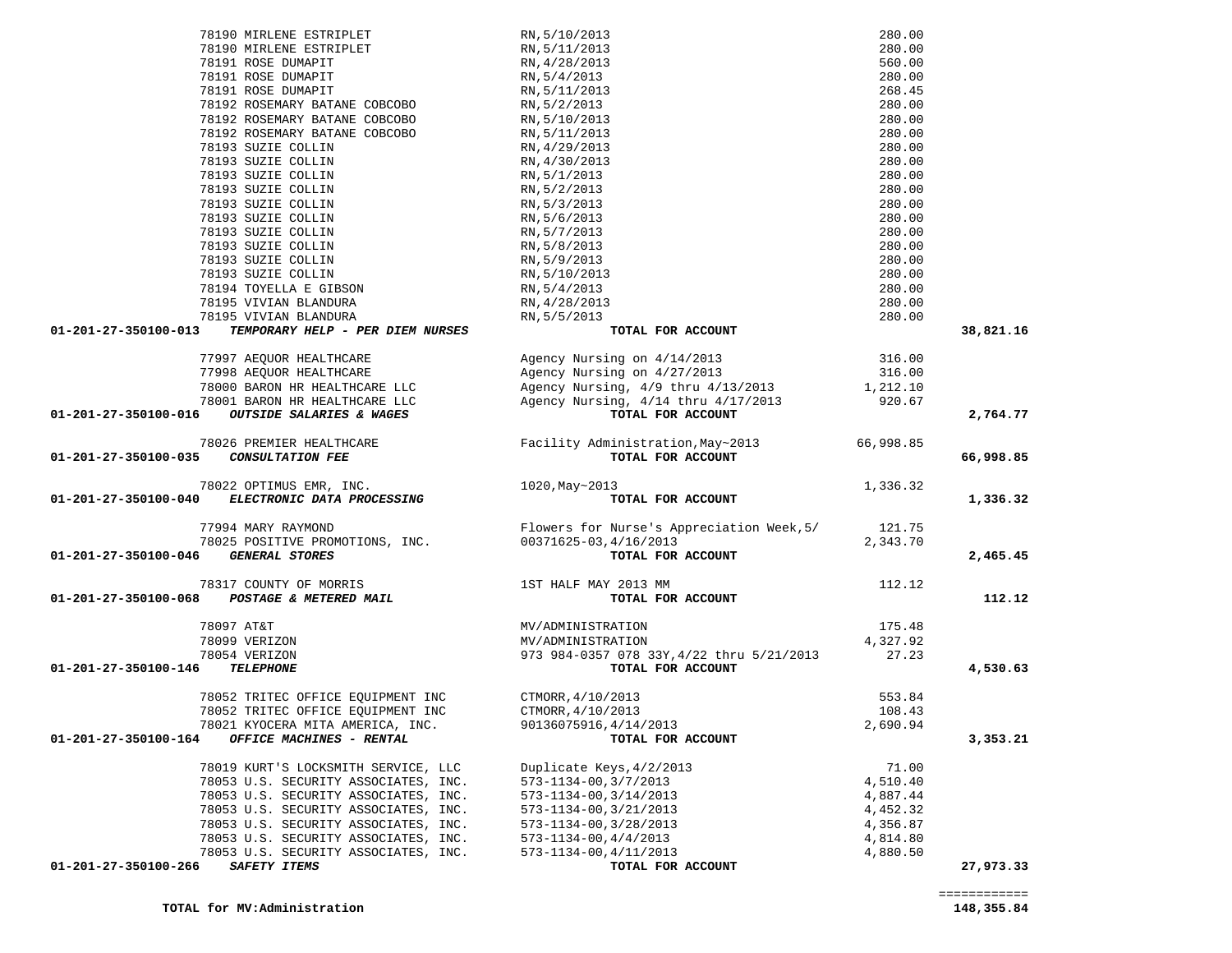| <b>MV:Building Services</b> |                                      |                                           |           |              |  |
|-----------------------------|--------------------------------------|-------------------------------------------|-----------|--------------|--|
|                             | 78036 SCHINDLER ELEVATOR CORPORATION | 5000013604, May~2013                      | 2,334.14  |              |  |
| 01-201-27-350110-044        | EQUIPMENT SERVICE AGREEMENTS         | TOTAL FOR ACCOUNT                         |           | 2,334.14     |  |
|                             |                                      |                                           |           |              |  |
|                             | 76597 TREASURER-STATE OF NEW JERSEY  | Reg.#1422-00116-004,2013~2014, Elevator#  | 1,472.00  |              |  |
|                             | 76597 TREASURER-STATE OF NEW JERSEY  | Reg.#1422-00116-003,2013~2014,Elevator#3  | 1,512.00  |              |  |
| 01-201-27-350110-102        | STATE MANDATED COSTS                 | TOTAL FOR ACCOUNT                         |           | 2,984.00     |  |
|                             | 78196 WOODRUFF ENERGY                | 508-579, April~2013                       | 19,730.01 |              |  |
|                             | 78196 WOODRUFF ENERGY                | 508-584, April~2013                       | 2,652.19  |              |  |
|                             | 78030 PSE&G CO                       | 66 472 055 00, April~2013                 | 689.32    |              |  |
|                             | 78031 PSE&G CO                       | 65 858 068 08, April~2013                 | 4,239.18  |              |  |
| 01-201-27-350110-141        | <b>NATURAL GAS</b>                   | TOTAL FOR ACCOUNT                         |           | 27,310.70    |  |
|                             |                                      |                                           |           |              |  |
|                             | 78041 SOUTHEAST MORRIS COUNTY        | 20-999918709,3/13 thru 4/10/2013          | 5,001.85  |              |  |
| 01-201-27-350110-147        | <i><b>WATER</b></i>                  | TOTAL FOR ACCOUNT                         |           | 5,001.85     |  |
|                             |                                      |                                           |           |              |  |
|                             | 76599 UNIVERSAL SUPPLY GROUP, INC.   | 3066, 2/21/2013                           | 33.00     |              |  |
|                             | 76604 GRAINGER                       | 806843231, 3/12/2013                      | 179.28    |              |  |
| 01-201-27-350110-204        | PLANT OPERATION                      | TOTAL FOR ACCOUNT                         |           | 212.28       |  |
|                             | 78045 SPEEDWELL ELECTRIC MOTORS      | Repair Dishwasher Motor in Dietary, 3/28/ | 781.00    |              |  |
|                             | 76606 UNITED REFRIGERATION INC       | 1029723, 3/18/2013                        | 508.27    |              |  |
|                             | 76604 GRAINGER                       | 806843231, 3/19/2013                      | 51.00     |              |  |
|                             | 76604 GRAINGER                       | 806843231, 2/21/2013                      | 67.54     |              |  |
|                             | 76604 GRAINGER                       | 806843231, 2/21/2013                      | 90.64     |              |  |
|                             | 76604 GRAINGER                       | 806843231,3/06/2013                       | 273.70    |              |  |
|                             | 78017 J.A. SEXAUER                   | 276829, 4/18/2013                         | 1,306.80  |              |  |
|                             | 78017 J.A. SEXAUER                   | 276829, 4/22/2013                         | 214.69    |              |  |
|                             | 78017 J.A. SEXAUER                   | 276829, 4/15/2013                         | 285.44    |              |  |
|                             | 76587 JOHNSTONE SUPPLY               | 11177, 3/19/2013                          | 258.72    |              |  |
|                             | 76587 JOHNSTONE SUPPLY               | 11177, 3/19/2013                          | 265.99    |              |  |
|                             | 78020 MARIDO SERVICES INC.           | 13518, 4/3/2013                           | 852.26    |              |  |
|                             | 76602 R.D. SALES DOOR & HARDWARE LLC | Repair to 2-D Entrance Door, 3/12/2013    | 270.00    |              |  |
| 01-201-27-350110-262        | MACHINERY REPAIRS & PARTS            | TOTAL FOR ACCOUNT                         |           | 5,226.05     |  |
|                             |                                      |                                           |           |              |  |
|                             |                                      |                                           |           | ============ |  |
|                             | TOTAL for MV: Building Services      |                                           |           | 43,069.02    |  |
|                             |                                      |                                           |           |              |  |
| <b>MV:Dietary</b>           |                                      |                                           |           |              |  |
|                             | 78048 STAR LEDGER                    | Paper Delivery for w/e 4/27/2013          | 50.96     |              |  |
|                             | 78048 STAR LEDGER                    | Paper Delivery for w/e 5/4/2013           | 52.33     |              |  |
| 01-201-27-350115-186        | COFFEE / GIFT SHOP                   | TOTAL FOR ACCOUNT                         |           | 103.29       |  |
|                             | 77996 ACME AMERICAN REPAIRS INC.     |                                           | 611.87    |              |  |
| 01-201-27-350115-262        | MACHINERY REPAIRS & PARTS            | 0118615, 4/17/2013<br>TOTAL FOR ACCOUNT   |           | 611.87       |  |
|                             |                                      |                                           |           |              |  |
|                             | 76598 STATE OF NJ                    | 24-007-900, December~2012                 | 3,514.05  |              |  |
|                             | 76598 STATE OF NJ                    | 24-007-900, December~2012                 | 783.23    |              |  |
| 01-203-27-350115-185        | (2012) FOOD                          | TOTAL FOR ACCOUNT                         |           | 4,297.28     |  |
|                             |                                      |                                           |           |              |  |
|                             |                                      |                                           |           | ============ |  |
|                             | TOTAL for MV: Dietary                |                                           |           | 5,012.44     |  |
|                             |                                      |                                           |           |              |  |
| <b>MV:Laundry</b>           |                                      |                                           |           |              |  |
|                             | 78034 READY SUPPLY                   | B060, 4/25/2013                           | 2,960.00  |              |  |

 **01-201-27-350125-182** *DIAPERS* **TOTAL FOR ACCOUNT 3,354.40**

 $78034$  READY SUPPLY<br>  $78034$  READY SUPPLY  $78034$  READY SUPPLY  $394.40$ <br>  $2.990.00$ <br>  $78034$  READY SUPPLY  $394.40$ <br>  $T$ OTAL FOR ACCOUNT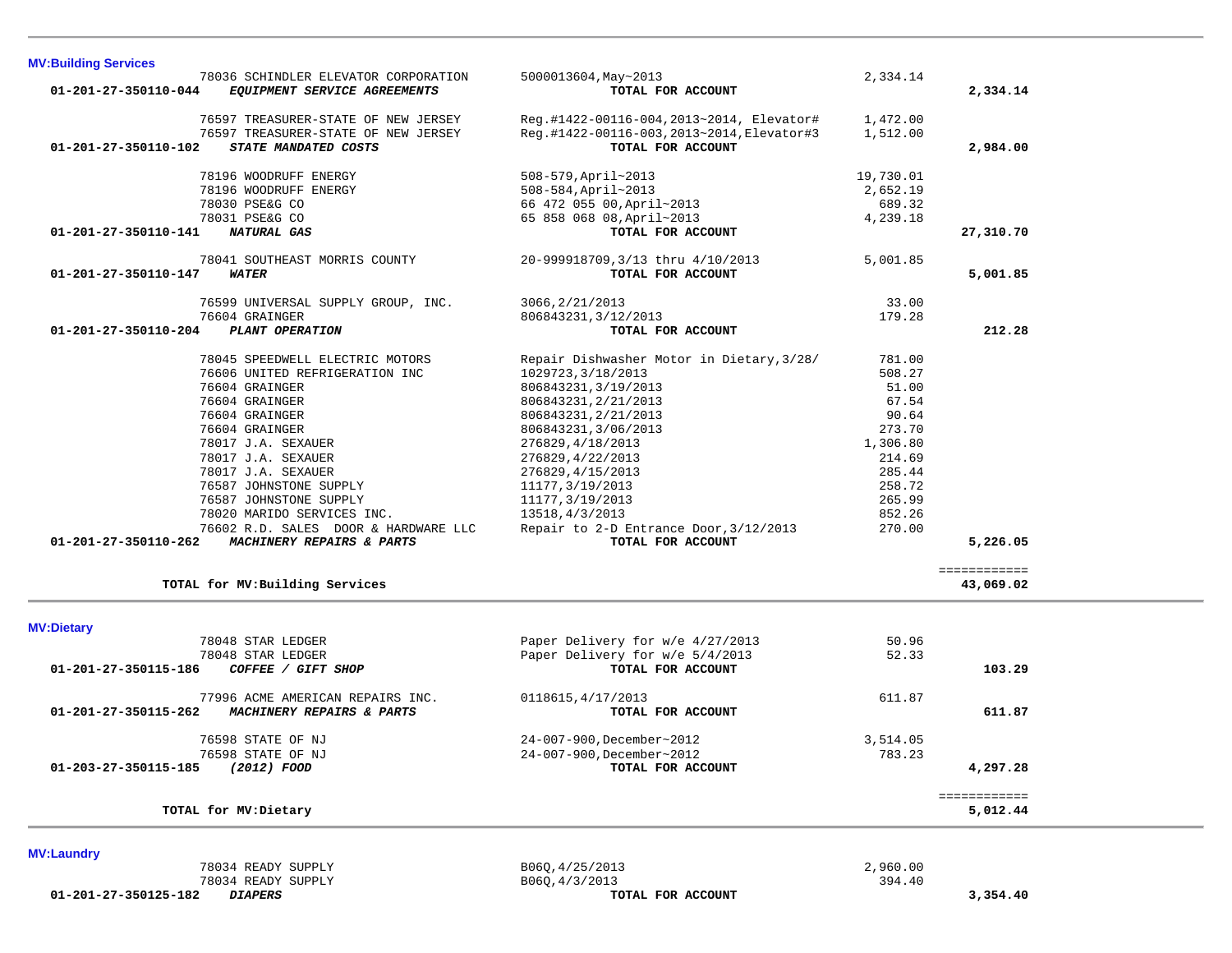| <b>MV:Nursing</b>                                   |                                        |           |              |
|-----------------------------------------------------|----------------------------------------|-----------|--------------|
| 78055 VISITING DENTAL ASSOCIATES PC                 | SWEETSER, 4/19/2013                    | 997.50    |              |
| 78016 JAMES H WOLF                                  | Medical Director, $4/25 \sim 5/6/2013$ | 1,480.00  |              |
| 78026 PREMIER HEALTHCARE                            | Nursing for Admissions, May~2013       | 9,916.66  |              |
| 01-201-27-350130-036<br>CONTRACTED SERVICES         | TOTAL FOR ACCOUNT                      |           | 12,394.16    |
| 78010 DERMA RITE INDUSTRIES LLC                     | MORRIV, 4/8/2013                       | 51.00     |              |
| 78010 DERMA RITE INDUSTRIES LLC                     | MORRIV, 4/4/2013                       | 1,860.00  |              |
| 78014 GULF SOUTH MEDICAL SUPPLY INC                 | 1225058, 4/18/2013                     | 200.18    |              |
| 78018 JML MEDICAL INC.                              | 5MOC02, 4/20/2013                      | 2,195.90  |              |
| <b>GENERAL STORES</b><br>01-201-27-350130-046       | TOTAL FOR ACCOUNT                      |           | 4,307.08     |
| 78012 DISCOVER RX                                   | 5438, Medicare for March~2013          | 36,479.70 |              |
| 78013 DISCOVER RX                                   | 5438, Medicare for April, 2013         | 58,364.96 |              |
| 01-201-27-350130-171<br>LEGEND DRUGS (PRESCRIPTION) | TOTAL FOR ACCOUNT                      |           | 94,844.66    |
| 78012 DISCOVER RX                                   | 5438, IV Stock Supply for March, 2013  | 3,517.08  |              |
| 78013 DISCOVER RX                                   | 5438, IV Stock Supply for April, 2013  | 3,998.97  |              |
| 01-201-27-350130-172<br>NON-LEGEND DRUGS (OTC)      | TOTAL FOR ACCOUNT                      |           | 7,516.05     |
| 77991 BARBARA A GIBSON                              | CNA Re-Certification, 4/25/2013        | 30.00     |              |
| 77992 CAROL P MOORE CARVAN                          | CNA Re-Certification, 4/23/2013        | 30.00     |              |
| 77995 PAMELA SPENCER                                | CNA Re-Certification, 4/24/0213        | 30.00     |              |
| <b>NURSING</b><br>01-201-27-350130-191              | TOTAL FOR ACCOUNT                      |           | 90.00        |
| 78011 DIRECT SUPPLY INC                             | 29406, PVC Emergency Cart              | 371.03    |              |
| 01-201-27-350130-258<br><b>EQUIPMENT</b>            | TOTAL FOR ACCOUNT                      |           | 371.03       |
| 76607 ON TIME TRANSPORT INC.                        | Transport, 3/8/2013                    | 106.00    |              |
| 76607 ON TIME TRANSPORT INC.                        | Transport, 3/8/2013                    | 106.00    |              |
| 76607 ON TIME TRANSPORT INC.                        | Transport, 3/11/2013                   | 154.00    |              |
| 76607 ON TIME TRANSPORT INC.                        | Transport, 3/12/2013                   | 106.00    |              |
| 76607 ON TIME TRANSPORT INC.                        | Transport, 3/13/2013                   | 100.00    |              |
| 76607 ON TIME TRANSPORT INC.                        | Transport, 3/13/2013                   | 118.00    |              |
| 76607 ON TIME TRANSPORT INC.                        | Transport, 3/13/2013                   | 434.00    |              |
| 76607 ON TIME TRANSPORT INC.                        | Transport, 3/18/2013                   | 154.00    |              |
| 76607 ON TIME TRANSPORT INC.                        | Transport, 3/18/2013                   | 118.00    |              |
| 76607 ON TIME TRANSPORT INC.                        | Transport, 2/26/2013                   | 422.00    |              |
| 76607 ON TIME TRANSPORT INC.                        | Transport, 2/28/2013                   | 130.00    |              |
| 76607 ON TIME TRANSPORT INC.                        | Transport, 2/27/2013                   | 410.00    |              |
| 76607 ON TIME TRANSPORT INC.                        | Transport, 3/1/2013                    | 106.00    |              |
| 01-201-27-350130-340<br>TRANSPORTATION SERVICES     | TOTAL FOR ACCOUNT                      |           | 2,464.00     |
| 76595 BIO- REFERENCE LABORATORIES                   | M8049, December~2012                   | 1,849.27  |              |
| 01-203-27-350130-049<br>(2012) LABORATORY SERVICES  | TOTAL FOR ACCOUNT                      |           | 1,849.27     |
|                                                     |                                        |           | ============ |
| TOTAL for MV: Nursing                               |                                        |           | 123,836.25   |

#### **MV:Recreation/Volunteer Svc**

| 77993 KAREN HOGAN                  | Volunteer Uniforms/Aprons               | 50.22  |
|------------------------------------|-----------------------------------------|--------|
| 77993 KAREN HOGAN                  | Resident Activity Calendar Enlargements | 36.24  |
| 75357 S & S WORLDWIDE INC.         | 10100263, 2/26/2013                     | 103.49 |
| 78038 SONGS FOR YOU                | Cinco D'Mayo Party, 5/6/2013            | 150.00 |
| 78042 SPECIAL K HEALTH & FITNESS   | Stretching w/Kerry on Atrium, 4/10/2013 | 100.00 |
| 78042 SPECIAL K HEALTH & FITNESS   | Stretching w/Kerry on 1D, 4/17/2013     | 100.00 |
| 78042 SPECIAL K HEALTH & FITNESS   | Stretching w/Kerry on Atrium, 4/30/2013 | 100.00 |
| 78023 AFI FOODSERVICE DISTRIBUTORS | 185674,5/6/2013                         | 166.59 |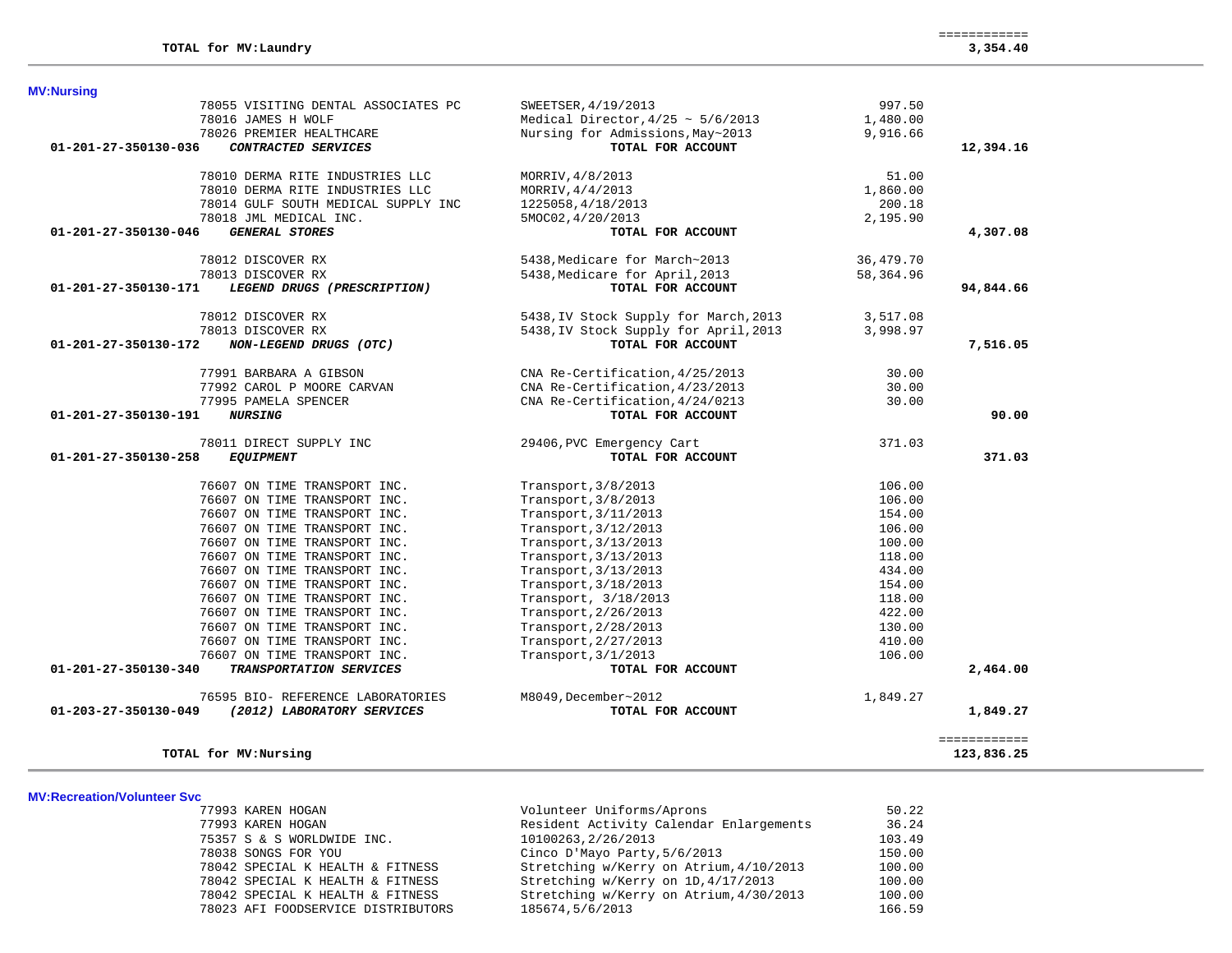|                        | 77999 ARTISTIC AQUARIA INC<br>78002 BRUSHSTROKES<br>78009 DENNIS GRAU<br>78009 DENNIS GRAU | Maintenance for Fish Tanks, April~2013<br>Art Appreciation on 4/24/2013<br>Music Therapy-2D, 4/25/2013<br>Music Therapy-2D, 5/1/2013 | 566.99<br>135.00<br>150.00<br>150.00 |                        |  |
|------------------------|--------------------------------------------------------------------------------------------|--------------------------------------------------------------------------------------------------------------------------------------|--------------------------------------|------------------------|--|
| 01-201-27-350135-194   | 76603 ORIENTAL TRADING COMPANY INC.<br>PATIENT ACTIVITIES                                  | 19407861, 3/14/2013<br>TOTAL FOR ACCOUNT                                                                                             | 84.00                                | 1,892.53               |  |
|                        |                                                                                            |                                                                                                                                      |                                      | ============           |  |
|                        | TOTAL for MV: Recreation/Volunteer Svc                                                     |                                                                                                                                      |                                      | 1,892.53               |  |
| <b>County Adjuster</b> |                                                                                            |                                                                                                                                      |                                      |                        |  |
| 01-201-27-357100-068   | 78317 COUNTY OF MORRIS<br>POSTAGE & METERED MAIL                                           | 1ST HALF MAY 2013 MM<br>TOTAL FOR ACCOUNT                                                                                            | 158.34                               | 158.34                 |  |
|                        | TOTAL for County Adjuster                                                                  |                                                                                                                                      |                                      | ============<br>158.34 |  |
| <b>Dental Clinic</b>   |                                                                                            |                                                                                                                                      |                                      |                        |  |
|                        | 77649 ROBERT A. CHARMOY, DMD PA                                                            |                                                                                                                                      | 60.00                                |                        |  |
|                        | 77795 WILLIAM J. BARON, DMD.                                                               | MORRIS COUNTY DENTAL PROGRAM - APRIL 201                                                                                             | 90.00                                |                        |  |
| 01-201-27-365100-095   | DENTAL CLINIC OTHER ADMINISTRATIVE SUPPL                                                   | TOTAL FOR ACCOUNT                                                                                                                    |                                      | 150.00                 |  |
|                        |                                                                                            |                                                                                                                                      |                                      | ============           |  |
|                        | TOTAL for Dental Clinic                                                                    |                                                                                                                                      |                                      | 150.00                 |  |
| <b>County Library</b>  |                                                                                            |                                                                                                                                      |                                      |                        |  |
|                        | 76504 THE GARDEN CONSERVANCY                                                               | 2013 Open Days Directory                                                                                                             | 16.95                                |                        |  |
|                        | 76507 LEXIS NEXIS                                                                          | 150KMG dated 03/31/13                                                                                                                | 174.00                               |                        |  |
|                        | 77089 CENTER POINT PUBLISHING                                                              | XCP13-4 dated 04/020/13                                                                                                              | 95.76                                |                        |  |
|                        | 77092 CPC INC                                                                              | M020670001 dated 04/01/13                                                                                                            | 950.00                               |                        |  |
|                        | 76533 WEST PAYMENT CENTER<br>76533 WEST PAYMENT CENTER                                     | 1000689797 dated 02/04/13                                                                                                            | 1,585.80                             |                        |  |
|                        | 76516 WEST PAYMENT CENTER                                                                  | 1000689797 USCA T42 Delivery#0406828061<br>1003308031 dated 04/01/13                                                                 | $-750.00$<br>682.35                  |                        |  |
|                        | 76534 WEST PAYMENT CENTER                                                                  | 1000689797 dated 03/04/13                                                                                                            | 1,121.70                             |                        |  |
|                        | 76534 WEST PAYMENT CENTER                                                                  | 1000689797 NJ Practice V1-2A                                                                                                         | $-97.50$                             |                        |  |
|                        | 76534 WEST PAYMENT CENTER                                                                  | 1000689797 NJ Practice V38, V39 & V39A                                                                                               | $-189.00$                            |                        |  |
|                        | 77752 INGRAM LIBRARY SERVICES                                                              | 20C0083 dated 04/03/13                                                                                                               | 23.36                                |                        |  |
|                        | 77752 INGRAM LIBRARY SERVICES                                                              | 20C0083 dated 04/04/13                                                                                                               | 25.78                                |                        |  |
|                        | 77752 INGRAM LIBRARY SERVICES                                                              | 20C0083 dated 04/18/13; Split Object Cod                                                                                             | 122.82                               |                        |  |
|                        | 77752 INGRAM LIBRARY SERVICES                                                              | 20C0083 dated 04/18/13                                                                                                               | 723.69                               |                        |  |
|                        | 77752 INGRAM LIBRARY SERVICES                                                              | 20C0083 dated 04/18/13                                                                                                               | 82.02                                |                        |  |
|                        | 77752 INGRAM LIBRARY SERVICES                                                              | 20C0083 dated 04/19/13                                                                                                               | 144.64                               |                        |  |
|                        | 77752 INGRAM LIBRARY SERVICES<br>77752 INGRAM LIBRARY SERVICES                             | 20C0083 dated 04/22/13<br>20C0083 dated 04/25/13                                                                                     | 250.99<br>11.99                      |                        |  |
|                        | 77745 INGRAM LIBRARY SERVICES                                                              | 20C0083 dated 04/10/13                                                                                                               | 801.55                               |                        |  |
|                        | 77745 INGRAM LIBRARY SERVICES                                                              | 20C0083 dated 04/11/13                                                                                                               | 81.86                                |                        |  |
|                        | 77745 INGRAM LIBRARY SERVICES                                                              | 20C0083 dated 04/11/13                                                                                                               | 115.05                               |                        |  |
|                        | 77745 INGRAM LIBRARY SERVICES                                                              | 20C0083 dated 04/11/13                                                                                                               | 11.90                                |                        |  |
|                        | 77745 INGRAM LIBRARY SERVICES                                                              | 20C0083 dated 04/12/13                                                                                                               | 16.86                                |                        |  |
|                        | 77745 INGRAM LIBRARY SERVICES                                                              | 20C0083 dated 04/12/13                                                                                                               | 25.94                                |                        |  |
|                        | 77745 INGRAM LIBRARY SERVICES                                                              | 20C0083 dated 04/15/13                                                                                                               | 1,235.72                             |                        |  |
|                        | 77745 INGRAM LIBRARY SERVICES                                                              | 20C0083 dated 04/16/13                                                                                                               | 89.32                                |                        |  |
|                        | 77127 NJICLE                                                                               | 100353 dated 03/22/13                                                                                                                | 336.00                               |                        |  |
|                        | 76508 NEWSBANK INC<br>75944 R.R. BOWKER LLC                                                | 24737 dated 04/04/13<br>157768 dated 03/20/13                                                                                        | 5,550.00<br>2,895.00                 |                        |  |
| 01-201-29-390100-028   | <b>BOOKS &amp; PERIODICALS</b>                                                             | TOTAL FOR ACCOUNT                                                                                                                    |                                      | 16,134.55              |  |
|                        | 76513 W.B. MASON COMPANY INC                                                               | C1033751 dated 04/03/13; Order#S01082482                                                                                             | 697.21                               |                        |  |
|                        | 01-201-29-390100-058 OFFICE SUPPLIES & STATIONERY                                          | TOTAL FOR ACCOUNT                                                                                                                    |                                      | 697.21                 |  |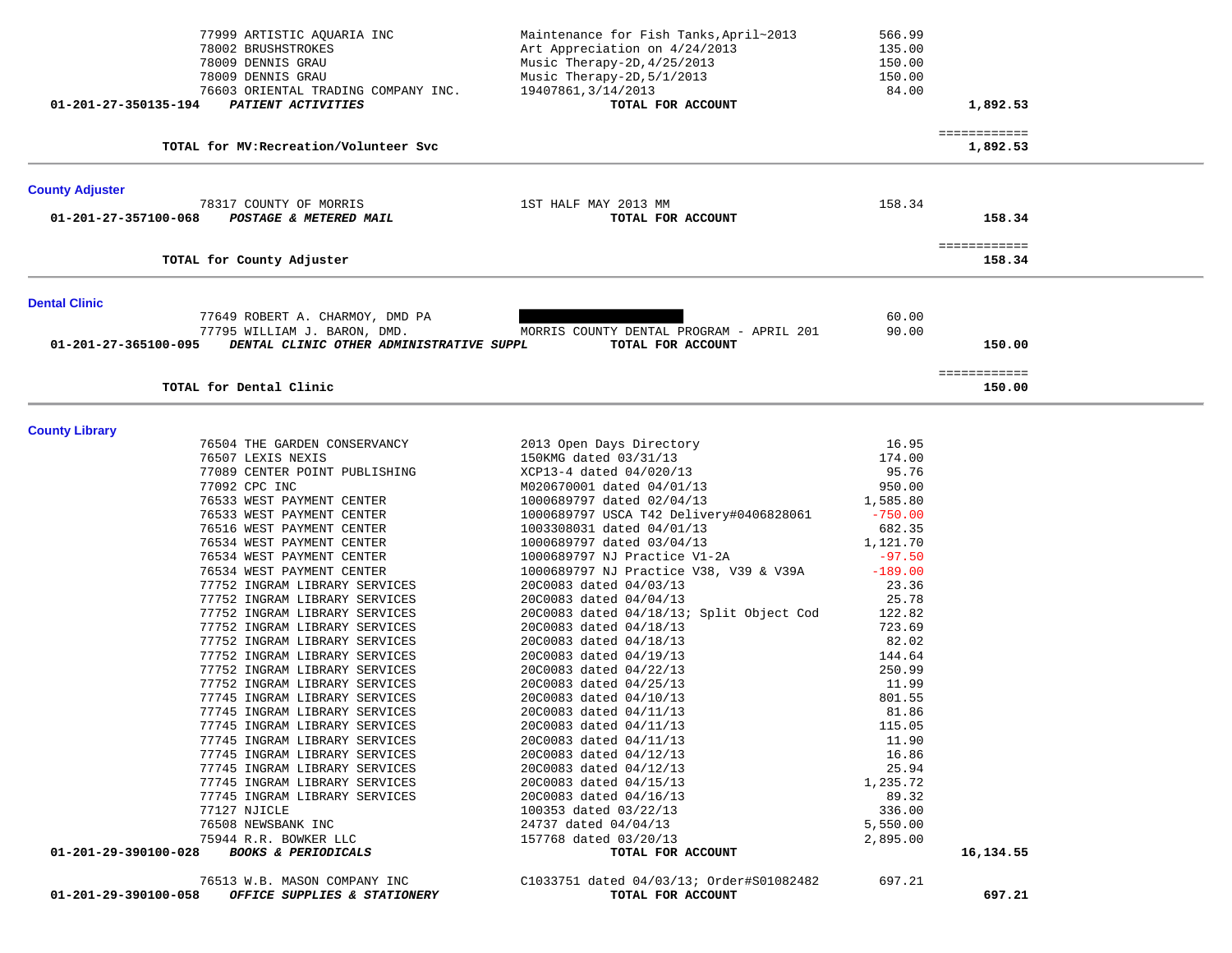| 76511 UNITED PARCEL SERVICE 708309 dated 04/06/13<br>76511 UNITED PARCEL SERVICE 708309 dated 04/13/13<br>77132 UNITED PARCEL SERVICE 708309 dated 04/13/13<br>77132 UNITED PARCEL SERVICE 708309 dated 04/20/13<br>78317 COUNTY OF MO |                                                                                                                                              |                        | 849.98   |
|----------------------------------------------------------------------------------------------------------------------------------------------------------------------------------------------------------------------------------------|----------------------------------------------------------------------------------------------------------------------------------------------|------------------------|----------|
|                                                                                                                                                                                                                                        | 77131 TRITEC OFFICE EQUIPMENT INC<br>77131 TRITEC OFFICE EQUIPMENT INC CTMORR W502LA00014 ID#5987 (Ref)dated 03 8.54<br>2. PRINTING PRINTING |                        |          |
|                                                                                                                                                                                                                                        |                                                                                                                                              |                        |          |
| 01-201-29-390100-069 PRINTING                                                                                                                                                                                                          | TOTAL FOR ACCOUNT                                                                                                                            |                        | 116.20   |
|                                                                                                                                                                                                                                        |                                                                                                                                              |                        |          |
|                                                                                                                                                                                                                                        |                                                                                                                                              |                        |          |
|                                                                                                                                                                                                                                        |                                                                                                                                              |                        |          |
|                                                                                                                                                                                                                                        |                                                                                                                                              |                        |          |
|                                                                                                                                                                                                                                        |                                                                                                                                              |                        |          |
|                                                                                                                                                                                                                                        |                                                                                                                                              |                        |          |
|                                                                                                                                                                                                                                        |                                                                                                                                              |                        | 2,055.99 |
|                                                                                                                                                                                                                                        |                                                                                                                                              |                        |          |
|                                                                                                                                                                                                                                        |                                                                                                                                              |                        |          |
|                                                                                                                                                                                                                                        |                                                                                                                                              |                        | 3,516.90 |
|                                                                                                                                                                                                                                        |                                                                                                                                              |                        |          |
|                                                                                                                                                                                                                                        |                                                                                                                                              |                        |          |
|                                                                                                                                                                                                                                        |                                                                                                                                              |                        | 897.08   |
|                                                                                                                                                                                                                                        |                                                                                                                                              |                        |          |
|                                                                                                                                                                                                                                        |                                                                                                                                              |                        |          |
|                                                                                                                                                                                                                                        |                                                                                                                                              |                        |          |
|                                                                                                                                                                                                                                        |                                                                                                                                              |                        |          |
|                                                                                                                                                                                                                                        |                                                                                                                                              |                        |          |
|                                                                                                                                                                                                                                        |                                                                                                                                              |                        |          |
|                                                                                                                                                                                                                                        |                                                                                                                                              |                        |          |
|                                                                                                                                                                                                                                        |                                                                                                                                              |                        |          |
|                                                                                                                                                                                                                                        |                                                                                                                                              |                        |          |
|                                                                                                                                                                                                                                        |                                                                                                                                              |                        |          |
|                                                                                                                                                                                                                                        |                                                                                                                                              |                        |          |
|                                                                                                                                                                                                                                        |                                                                                                                                              |                        |          |
|                                                                                                                                                                                                                                        |                                                                                                                                              |                        |          |
|                                                                                                                                                                                                                                        |                                                                                                                                              |                        |          |
|                                                                                                                                                                                                                                        |                                                                                                                                              |                        |          |
|                                                                                                                                                                                                                                        |                                                                                                                                              |                        |          |
|                                                                                                                                                                                                                                        |                                                                                                                                              |                        |          |
|                                                                                                                                                                                                                                        |                                                                                                                                              |                        |          |
|                                                                                                                                                                                                                                        |                                                                                                                                              |                        |          |
|                                                                                                                                                                                                                                        |                                                                                                                                              |                        |          |
|                                                                                                                                                                                                                                        |                                                                                                                                              |                        |          |
|                                                                                                                                                                                                                                        |                                                                                                                                              |                        |          |
|                                                                                                                                                                                                                                        |                                                                                                                                              |                        |          |
|                                                                                                                                                                                                                                        |                                                                                                                                              |                        |          |
|                                                                                                                                                                                                                                        |                                                                                                                                              |                        |          |
| 76530 WEST PAYMENT CENTER                                                                                                                                                                                                              | 1000689797 dated 11/04/12<br>1000689797 NJ Practice V36<br>1000689797 NJ Practice V18                                                        | 2,741.70               |          |
| 76530 WEST PAYMENT CENTER                                                                                                                                                                                                              |                                                                                                                                              | $-32.00$               |          |
| 76530 WEST PAYMENT CENTER                                                                                                                                                                                                              |                                                                                                                                              | $-32.00$               |          |
| 76530 WEST PAYMENT CENTER                                                                                                                                                                                                              | 1000689797 Durable Powers of Attornty                                                                                                        | $-132.00$              |          |
| 76530 WEST PAYMENT CENTER                                                                                                                                                                                                              | 1000689797 NJ Practice V26                                                                                                                   | $-199.00$              |          |
| 76530 WEST PAYMENT CENTER                                                                                                                                                                                                              | 1000689797 NJ Practice V52                                                                                                                   | $-147.50$              |          |
| 76530 WEST PAYMENT CENTER                                                                                                                                                                                                              | 1000689797 NJ Practice V29-30B<br>1000689797 NJ Practice V13-31C                                                                             | $-391.00$<br>$-237.00$ |          |
| 76530 WEST PAYMENT CENTER<br>76530 WEST PAYMENT CENTER                                                                                                                                                                                 | 1000689797 Family Estate Planning                                                                                                            |                        |          |
| 76530 WEST PAYMENT CENTER                                                                                                                                                                                                              | 1000689797 NJ Practice V31 & V32                                                                                                             | $-657.50$<br>$-355.00$ |          |
| 76530 WEST PAYMENT CENTER                                                                                                                                                                                                              | 1000689797 Foreign Investment                                                                                                                | $-121.00$              |          |
| 76530 WEST PAYMENT CENTER                                                                                                                                                                                                              | 1000689797 NJ Practice V51                                                                                                                   | $-162.50$              |          |
|                                                                                                                                                                                                                                        |                                                                                                                                              |                        |          |

76527 WEST PAYMENT CENTER 1000689797 dated 09/04/12 829.00

829.00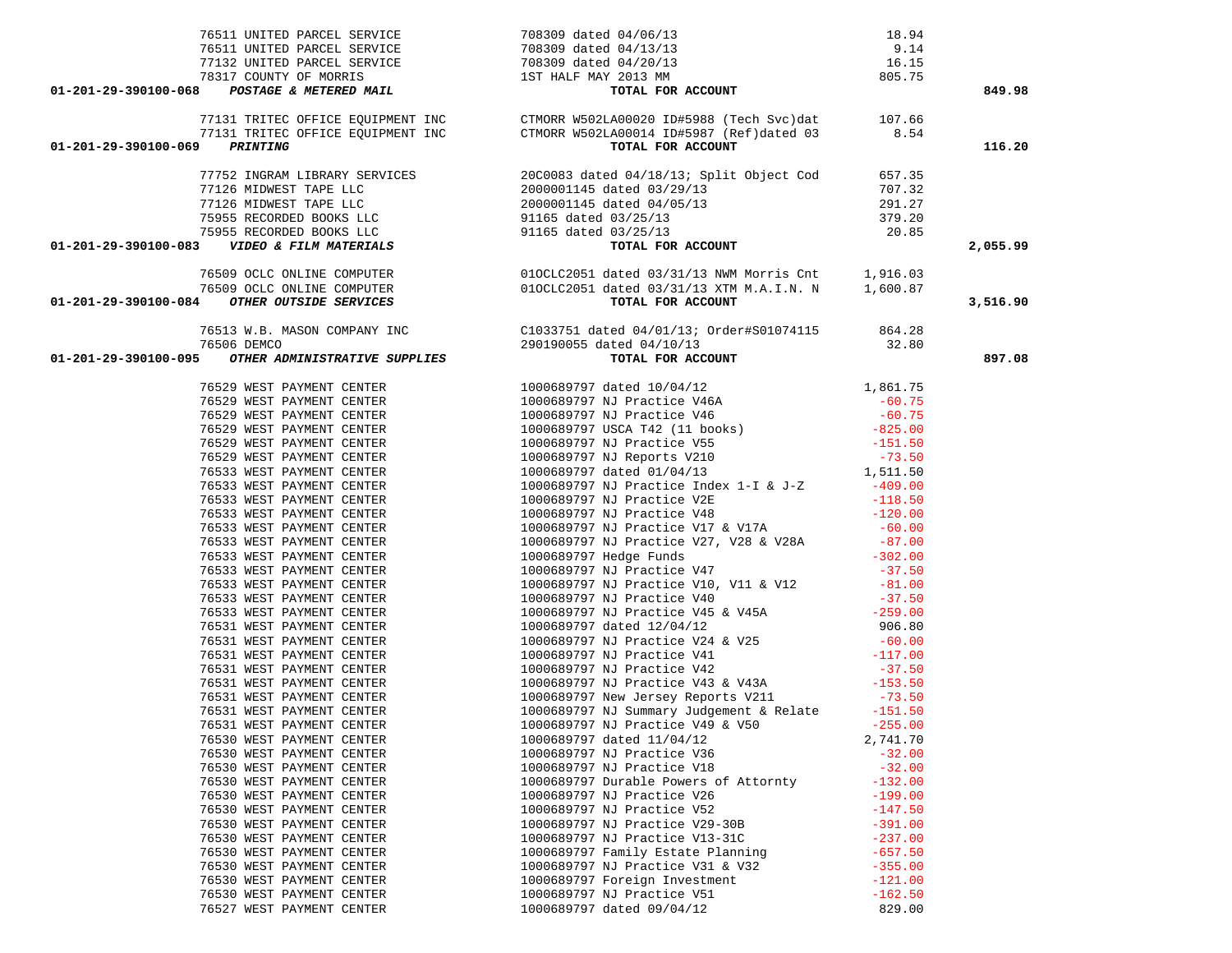| 76517 WEST PAYMENT CENTER<br>76517 WEST PAYMENT CENTER<br>76517 WEST PAYMENT CENTER<br>76517 WEST PAYMENT CENTER<br>76517 WEST PAYMENT CENTER<br>$01 - 203 - 29 - 390100 - 028$ | (2012) BOOKS & PERIODICALS                                            | 1003308031 Credit Memo for July 1 - July<br>1003308031 Credit Memo for Aug 1 - Aug 3<br>1003308031 Credit Memo for Sept 1 - Sept<br>1003308031 Credit Memo for Oct 1 - Oct 3<br>1003308031 Dec 1 - Dec 31,2012<br>TOTAL FOR ACCOUNT | $-156.56$<br>$-156.56$<br>$-257.01$<br>$-16.58$<br>682.35 | 1,948.89                   |  |
|---------------------------------------------------------------------------------------------------------------------------------------------------------------------------------|-----------------------------------------------------------------------|-------------------------------------------------------------------------------------------------------------------------------------------------------------------------------------------------------------------------------------|-----------------------------------------------------------|----------------------------|--|
| TOTAL for County Library                                                                                                                                                        |                                                                       |                                                                                                                                                                                                                                     |                                                           | ============<br>26,216.80  |  |
| <b>County Superintendent of Schoo</b>                                                                                                                                           |                                                                       |                                                                                                                                                                                                                                     |                                                           |                            |  |
| 78100 ELEANOR JAICK<br>01-201-29-392100-039                                                                                                                                     | EDUCATION SCHOOLS & TRAINING                                          | REIMBURSEMENT FOR REFRESHMENTS FOR MEETI<br>TOTAL FOR ACCOUNT                                                                                                                                                                       | 35.78                                                     | 35.78                      |  |
|                                                                                                                                                                                 | 76152 STAPLES BUSINESS ADVANTAGE<br>76152 STAPLES BUSINESS ADVANTAGE  | ACCT#1032173 SUPPLIES                                                                                                                                                                                                               | 180.82<br>13.13                                           |                            |  |
| 01-201-29-392100-058                                                                                                                                                            | OFFICE SUPPLIES & STATIONERY                                          | TOTAL FOR ACCOUNT                                                                                                                                                                                                                   |                                                           | 193.95                     |  |
| 78317 COUNTY OF MORRIS<br>01-201-29-392100-068                                                                                                                                  | POSTAGE & METERED MAIL                                                | 1ST HALF MAY 2013 MM<br>TOTAL FOR ACCOUNT                                                                                                                                                                                           | 77.62                                                     | 77.62                      |  |
| 01-201-29-392100-164                                                                                                                                                            | 76431 KYOCERA MITA AMERICA, INC.<br>OFFICE MACHINES - RENTAL          | 7629689-036 PAYMENT/INSTALLMENT DUES<br>TOTAL FOR ACCOUNT                                                                                                                                                                           | 942.18                                                    | 942.18                     |  |
|                                                                                                                                                                                 | TOTAL for County Superintendent of Schoo                              |                                                                                                                                                                                                                                     |                                                           | ============<br>1,249.53   |  |
| <b>Contribution to County College</b><br>01-201-29-395100-090<br><b>EXPENDITURES</b>                                                                                            | 78247 COUNTY COLLEGE OF MORRIS                                        | 2ND HALF 5/13 OPERATING BUDGET<br>TOTAL FOR ACCOUNT                                                                                                                                                                                 | 568,256.75                                                | 568,256.75                 |  |
|                                                                                                                                                                                 | TOTAL for Contribution to County College                              |                                                                                                                                                                                                                                     |                                                           | ============<br>568,256.75 |  |
| <b>Rutgers Extension Service</b>                                                                                                                                                |                                                                       |                                                                                                                                                                                                                                     |                                                           |                            |  |
| 78317 COUNTY OF MORRIS<br>01-201-29-396100-068                                                                                                                                  | POSTAGE & METERED MAIL                                                | 1ST HALF MAY 2013 MM<br>TOTAL FOR ACCOUNT                                                                                                                                                                                           | 34.36                                                     | 34.36                      |  |
| 77437 DEER PARK<br>01-201-29-396100-095                                                                                                                                         | OTHER ADMINISTRATIVE SUPPLIES                                         | 0434680872 3-23-13-4-22-13<br>TOTAL FOR ACCOUNT                                                                                                                                                                                     | 25.24                                                     | 25.24                      |  |
| TOTAL for Rutgers Extension Service                                                                                                                                             |                                                                       |                                                                                                                                                                                                                                     |                                                           | ============<br>59.60      |  |
| <b>Fire and Police Academy</b>                                                                                                                                                  |                                                                       |                                                                                                                                                                                                                                     |                                                           |                            |  |
| 01-201-29-407100-039                                                                                                                                                            | 77751 NJ STATE ASSO. OF CHIEFS POLICE<br>EDUCATION SCHOOLS & TRAINING | Conference Registration<br>TOTAL FOR ACCOUNT                                                                                                                                                                                        | 150.00                                                    | 150.00                     |  |
|                                                                                                                                                                                 | 76619 KIDDE FIRE TRAINERS, INC.<br>76588 MEGGIT TRAINING SYSTEMS INC. | Maintenance Agreement<br>Range Service Contract<br>INV DATED 2/25/                                                                                                                                                                  | 33,246.00<br>7,980.00                                     |                            |  |
| 01-201-29-407100-044                                                                                                                                                            | 76446 MEGGIT TRAINING SYSTEMS INC.<br>EQUIPMENT SERVICE AGREEMENTS    | Yearly Warranty<br>TOTAL FOR ACCOUNT                                                                                                                                                                                                | 3,800.00                                                  | 45,026.00                  |  |
| 78317 COUNTY OF MORRIS<br>$01.201.20.407100.000$ $0.00$ $0.000300$ $0.000000$ $0.000000$                                                                                        |                                                                       | 1ST HALF MAY 2013 MM<br><b>MORAT ROD ACCOUNT</b>                                                                                                                                                                                    | 117.00                                                    | 117700                     |  |

01-201-29-407100-068 *POSTAGE & METERED MAIL TOTAL FOR ACCOUNT* 117.00 76911 M.C. MUA Tipping Fees 392.59  **01-201-29-407100-143** *RUBBISH & TRASH REMOVAL* **TOTAL FOR ACCOUNT 392.59**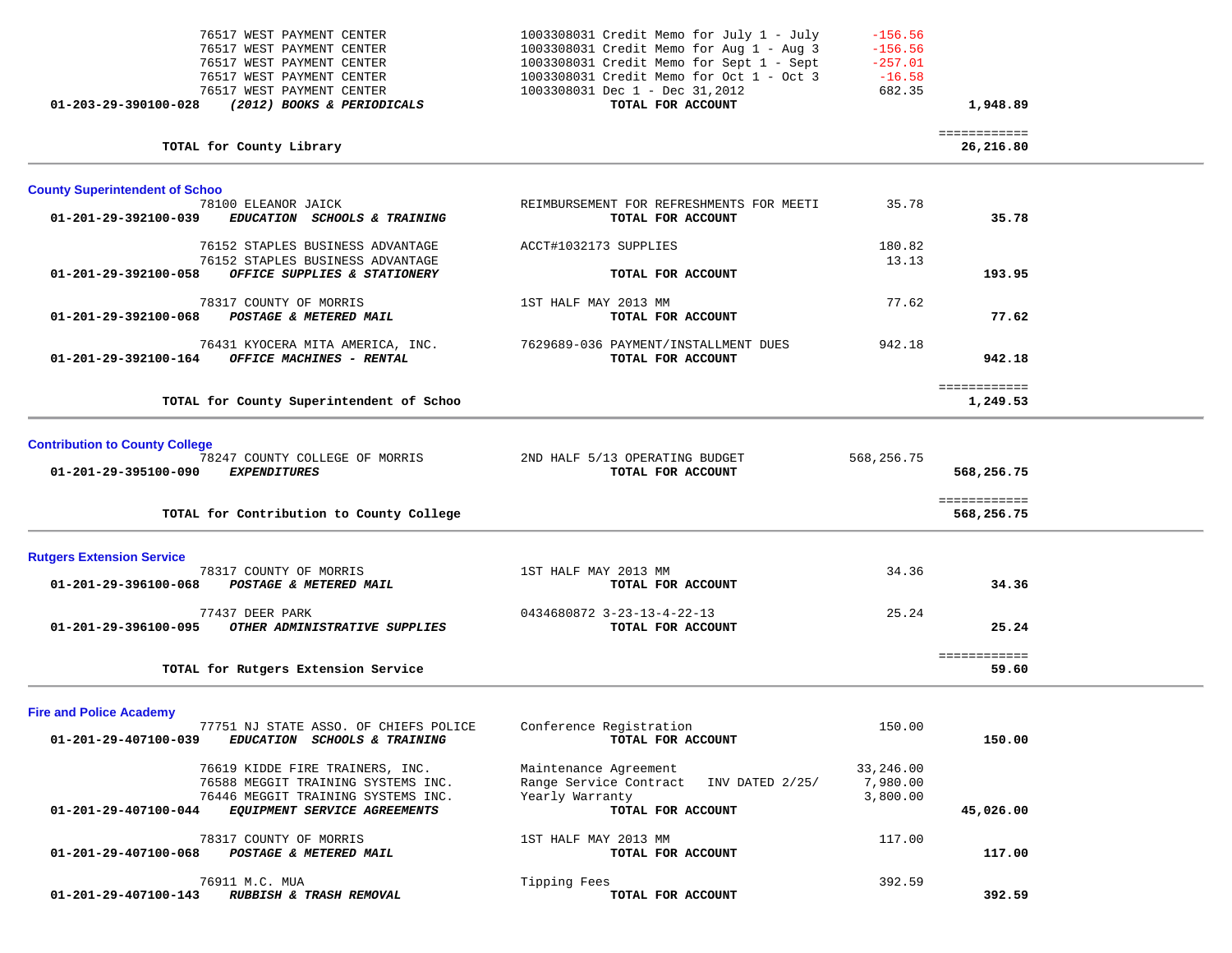| 01-201-31-430100-136 DIESEL FUEL   | 77284 NATIONAL FUEL OIL INC. 5072.0 GAL. DIESEL FUEL FOR THE HILL 5,508.65<br>TOTAL FOR ACCOUNT                                                                                                                                                      |           | 15,508.65 |
|------------------------------------|------------------------------------------------------------------------------------------------------------------------------------------------------------------------------------------------------------------------------------------------------|-----------|-----------|
|                                    | 78067 BOROUGH OF BUTLER 66.70 8496-0 Rt 23 & Decker Ave 66.70                                                                                                                                                                                        |           |           |
|                                    | 1999 BOROUGH OF BUTLER<br>1996 TRESPORT SON STATE STATE STATE STATE STATE STATE STATE STATE STATE STATE STATE STATE STATE STATE STATE S<br>1998 TRESPORT SON STATE STATE STATE STATE STATE STATE STATE STATE STATE STATE STATE STA                   |           |           |
|                                    |                                                                                                                                                                                                                                                      |           |           |
|                                    | 604.18<br>78075 JERSEY CENTRAL POWER & LIGHT 20-00-00-0539-3-0 4/30/2013                                                                                                                                                                             |           |           |
|                                    | 78078 JERSEY CENTRAL POWER & LIGHT 10-00-89-1397-3-5 4/30/2013                                                                                                                                                                                       | 50.17     |           |
|                                    | 78078 JERSEY CENTRAL POWER & LIGHT 10-00-89-1397-3-5 4/30/2013 Credit Balan -37.21                                                                                                                                                                   |           |           |
| 77934 JERSEY CENTRAL POWER & LIGHT | 20-00-00-0528-1-7 MASTER ACCOUNT / MORRI                                                                                                                                                                                                             | 517.27    |           |
| 77935 JERSEY CENTRAL POWER & LIGHT | 20 00 00 0538 4 9 - MASTER ACCOUNT# / REMO 3,378.10                                                                                                                                                                                                  |           |           |
| 77936 JERSEY CENTRAL POWER & LIGHT | 20 00 00 0537 8 1 - MASTER ACCT - HILL/ 63,162.64                                                                                                                                                                                                    |           |           |
|                                    | 77936 JERSEY CENTRAL POWER & LIGHT REVERSED INVOICE CREDIT(S)<br>$-29,697.95$                                                                                                                                                                        |           |           |
|                                    |                                                                                                                                                                                                                                                      |           |           |
| 01-201-31-430100-137               | 77809 JERSEY CENTRAL POWER & LIGHT<br>77809 JERSEY CENTRAL POWER & LIGHT<br><b>TOTAL FOR ACCOUNT</b>                                                                                                                                                 |           | 38,307.63 |
|                                    |                                                                                                                                                                                                                                                      | 51,527.59 |           |
|                                    |                                                                                                                                                                                                                                                      | 115.62    |           |
| 01-201-31-430100-140               | TOTAL FOR ACCOUNT<br>Propane<br>Transportation<br>The Section<br>Transportation<br>The Contraction<br>The Section<br>The Section<br>The Section<br>The Section<br>The Section<br>The Section<br>The Section<br>The Section<br>The Section<br>The Sec |           | 51,643.21 |
| 76274 SUBURBAN PROPANE -2347       |                                                                                                                                                                                                                                                      | 2,434.13  |           |
| 76274 SUBURBAN PROPANE -2347       |                                                                                                                                                                                                                                                      | 1.35      |           |
| 76274 SUBURBAN PROPANE -2347       |                                                                                                                                                                                                                                                      | 9.62      |           |
| 76274 SUBURBAN PROPANE -2347       |                                                                                                                                                                                                                                                      | 1,172.81  |           |
| 76274 SUBURBAN PROPANE -2347       |                                                                                                                                                                                                                                                      | 1.35      |           |
| 76274 SUBURBAN PROPANE -2347       |                                                                                                                                                                                                                                                      | 9.62      |           |
| 76910 SUBURBAN PROPANE -2347       |                                                                                                                                                                                                                                                      | 2,877.13  |           |
| 76910 SUBURBAN PROPANE -2347       |                                                                                                                                                                                                                                                      | 1.35      |           |
| 76910 SUBURBAN PROPANE -2347       |                                                                                                                                                                                                                                                      | 9.62      |           |
| 78024 HESS CORPORATION             | 1317 - SUMMARY GROUP #/ MORRIS COUNTY (6 1,198.78                                                                                                                                                                                                    |           |           |
|                                    | 78004 N.J. NATURAL GAS COMPANY 06-1126-4174-12 RE: WHARTON OFF/04-04-1                                                                                                                                                                               | 78.25     |           |
| 78007 N.J. NATURAL GAS COMPANY     | 22-0009-8231-77 RE: WHARTON BRIDGE GEN/                                                                                                                                                                                                              | 13.03     |           |
| 78006 N.J. NATURAL GAS COMPANY     | 06-1126-4370-18 RE: WHARTON ROADS/ 04-04                                                                                                                                                                                                             | 260.93    |           |

### **Utilities**

| 76277 KYOCERA MITA AMERICA, INC.                           | Ouarterly Payment   | 851.97   |              |
|------------------------------------------------------------|---------------------|----------|--------------|
| $01 - 201 - 29 - 407100 - 164$<br>OFFICE MACHINES - RENTAL | TOTAL FOR ACCOUNT   |          | 851.97       |
| 77498 SUBURBAN PROPANE -2347                               | Service Call        | 99.95    |              |
| 77497 MEGGIT TRAINING SYSTEMS INC.                         | Flexible Coupling   | 85.38    |              |
| 77497 MEGGIT TRAINING SYSTEMS INC.                         | Shipping            | 10.00    |              |
| 76278 MEGGIT TRAINING SYSTEMS INC.                         | Gear Motor Assembly | 1,377.48 |              |
| 76278 MEGGIT TRAINING SYSTEMS INC.                         | Shipping/Handling   | 9.55     |              |
| $01 - 201 - 29 - 407100 - 223$<br><b>BUILDING REPAIRS</b>  | TOTAL FOR ACCOUNT   |          | 1,582.36     |
| 76350 MORRISTOWN LUMBER &                                  | Wood Dowel          | 4.74     |              |
| 76350 MORRISTOWN LUMBER &                                  | Wood Dowel          | 5.94     |              |
| 76350 MORRISTOWN LUMBER &                                  | Lights              | 10.77    |              |
| 76350 MORRISTOWN LUMBER &                                  | Screws              | 38.98    |              |
| 76350 MORRISTOWN LUMBER &                                  | Zinc Nuts           | 3.79     |              |
| 76350 MORRISTOWN LUMBER &                                  | Machine Screws      | 10.49    |              |
| 76350 MORRISTOWN LUMBER &                                  | Machine Screws      | 10.49    |              |
| 01-201-29-407100-239<br>SMALL TOOLS                        | TOTAL FOR ACCOUNT   |          | 85.20        |
| 76350 MORRISTOWN LUMBER &                                  | Sheetrock           | 243.75   |              |
| 76350 MORRISTOWN LUMBER &                                  | $3/4"$ OSB          | 395.88   |              |
| 76350 MORRISTOWN LUMBER &                                  | Treated Plywood     | 59.88    |              |
| 76350 MORRISTOWN LUMBER &                                  | Tripod Lamps        | 159.98   |              |
| $01 - 201 - 29 - 407100 - 258$<br><i>EQUIPMENT</i>         | TOTAL FOR ACCOUNT   |          | 859.49       |
|                                                            |                     |          | ============ |
| TOTAL for Fire and Police Academy                          |                     |          | 49,064.61    |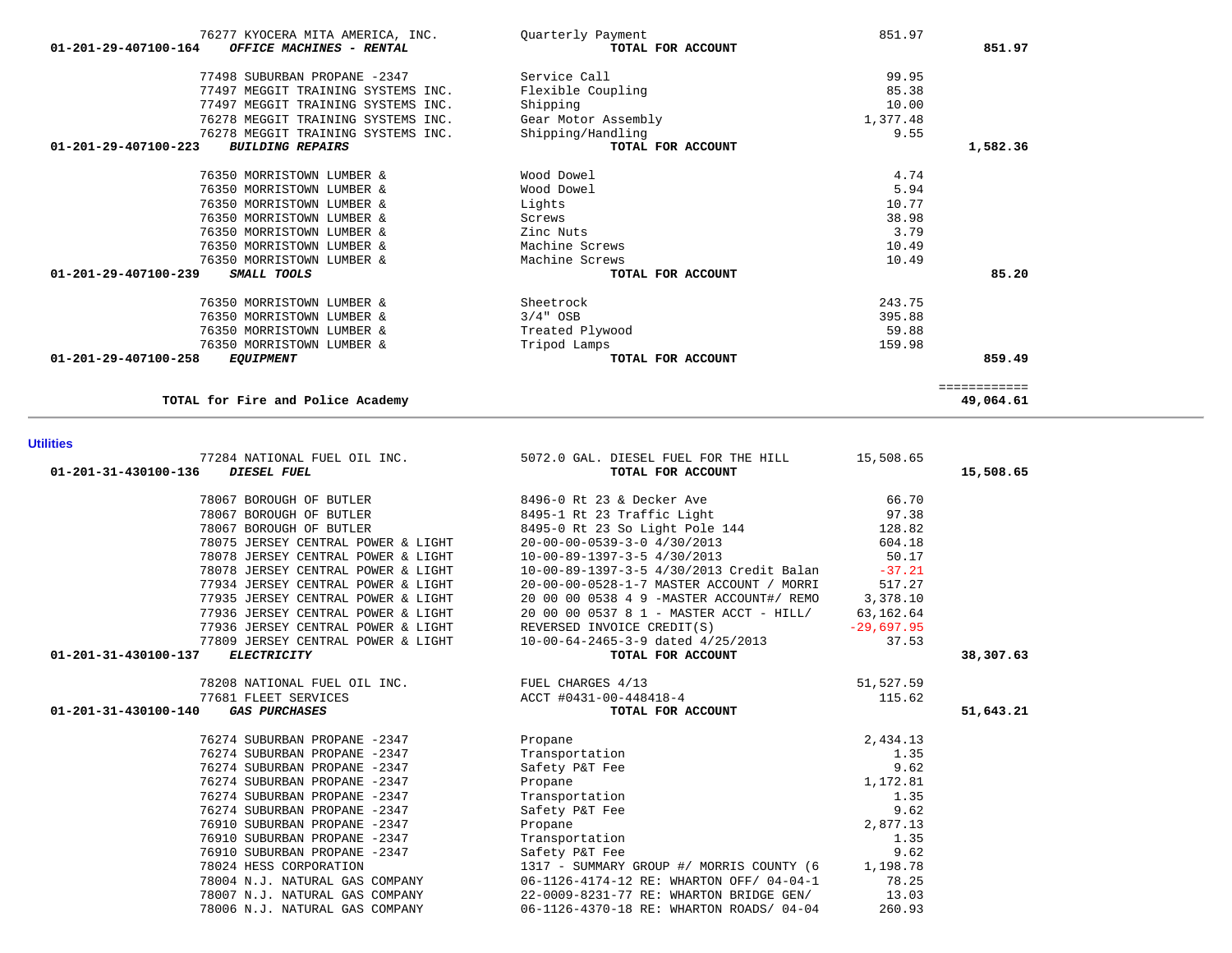| <b>Nutrition</b>                                              |                                          |            |          |
|---------------------------------------------------------------|------------------------------------------|------------|----------|
| 77874 ALLEN PAPER & SUPPLY CO                                 | Brillo Hotel Size                        | 38.12      |          |
| 77874 ALLEN PAPER & SUPPLY CO                                 | Mop Super Loop Med Blue                  | 25.62      |          |
| 77344 TOWN OF DOVER                                           | Food and License for Dover Nutrition Sit | 50.00      |          |
| 01-201-41-716100-059<br>OTHER GENERAL EXPENSES                | TOTAL FOR ACCOUNT                        |            | 113.74   |
| 77852 SPRUCE INDUSTRIES, INC.                                 | Cases of Paper Towels                    | 840.00     |          |
| 77852 SPRUCE INDUSTRIES, INC.                                 | Case toilet tissue.                      | 120.20     |          |
| 77852 SPRUCE INDUSTRIES, INC.                                 | Fuel Surcharge                           | 5.75       |          |
| 77853 PABCO INDUSTRIES, LLC                                   | Cases Virgin Material/Trash can liners.  | 1,277.50   |          |
| 01-201-41-716100-098<br>OTHER OPERATING&REPAIR SUPPLY         | TOTAL FOR ACCOUNT                        |            | 2,243.45 |
| 78208 NATIONAL FUEL OIL INC.                                  | FUEL CHARGES 4/13                        | 3,395.91   |          |
| $01 - 201 - 41 - 716100 - 140$<br><i><b>GAS PURCHASES</b></i> | TOTAL FOR ACCOUNT                        |            | 3,395.91 |
| 77343 SODEXO INC & AFFILIATES                                 | Daily Meals: for $3/02/12-4/5/13$        | 205,395.20 |          |
| 77343 SODEXO INC & AFFILIATES                                 | Weekend Meals                            | 10,180.00  |          |
| 77343 SODEXO INC & AFFILIATES                                 | Frozen Meals                             | 7,372.00   |          |
|                                                               |                                          |            |          |

| 78027 HESS CORPORATION                     | 1316 - SUMMARY GROUP #/ MORRIS COUNTY (6                                                                                                                                                                                                                                                                                                                                                                      | 29,525.06 |                            |
|--------------------------------------------|---------------------------------------------------------------------------------------------------------------------------------------------------------------------------------------------------------------------------------------------------------------------------------------------------------------------------------------------------------------------------------------------------------------|-----------|----------------------------|
| 01-201-31-430100-141<br><b>NATURAL GAS</b> | TOTAL FOR ACCOUNT                                                                                                                                                                                                                                                                                                                                                                                             |           | 38,185.50                  |
|                                            | $\begin{array}{lllllllllllllllllllllll} \text{77911 TAX COLLECTOR} & & & & & & 502-0 & / \text{ A & \& \text{R} \text{ BLDG} & & & & 4,245.12 \\ \text{77911 TAX COLLECTOR} & & & & & & 2083-0 & / \text{ COURTHOUSE} & & & & 5,903.04 \\ \text{77911 TAX COLLECTOR} & & & & & & 513-0 & / \text{ 8} \text{ COURT ST} & & & 126.75 \\ \text{77911 TAX COLLECTOR} & & & & & & 2593-0 & / \text{ SCHUVLER} & &$ |           |                            |
|                                            |                                                                                                                                                                                                                                                                                                                                                                                                               |           |                            |
|                                            |                                                                                                                                                                                                                                                                                                                                                                                                               |           |                            |
|                                            |                                                                                                                                                                                                                                                                                                                                                                                                               |           |                            |
|                                            |                                                                                                                                                                                                                                                                                                                                                                                                               |           |                            |
|                                            |                                                                                                                                                                                                                                                                                                                                                                                                               |           |                            |
| 77911 TAX COLLECTOR                        |                                                                                                                                                                                                                                                                                                                                                                                                               | 45,006.72 |                            |
| 01-201-31-430100-144<br><b>SEWER</b>       | 2593-0 / SCHUYLER<br>512-0 / 6 COURT ST<br>3688-0 / W & M<br>5537-0 / CORRECTION FACILITY<br>TOTAL FOR ACCOUNT<br>TOTAL FOR ACCOUNT                                                                                                                                                                                                                                                                           |           | 57,278.26                  |
|                                            |                                                                                                                                                                                                                                                                                                                                                                                                               | 369.51    |                            |
|                                            |                                                                                                                                                                                                                                                                                                                                                                                                               | 1,297.66  |                            |
|                                            | COUNTY WIDE 486023883-00001 3-22-13-4-21 5,191.81                                                                                                                                                                                                                                                                                                                                                             |           |                            |
|                                            |                                                                                                                                                                                                                                                                                                                                                                                                               |           |                            |
|                                            | 973 292-0327 155 30Y 4/07/13 30.01<br>Istallation of Telephone lines 6,850.00                                                                                                                                                                                                                                                                                                                                 |           |                            |
|                                            | $28,550.56$<br>55.24                                                                                                                                                                                                                                                                                                                                                                                          |           |                            |
|                                            |                                                                                                                                                                                                                                                                                                                                                                                                               | 55.24     |                            |
|                                            | $\text{acct}$ # 309973303 5/19 908-138-1000-027 T 1,785.33                                                                                                                                                                                                                                                                                                                                                    |           |                            |
|                                            | 201 V63-2073 999 44Y 04/01/13 4,517.95                                                                                                                                                                                                                                                                                                                                                                        |           |                            |
|                                            |                                                                                                                                                                                                                                                                                                                                                                                                               | 10,493.26 |                            |
|                                            |                                                                                                                                                                                                                                                                                                                                                                                                               |           |                            |
|                                            |                                                                                                                                                                                                                                                                                                                                                                                                               |           |                            |
|                                            | 973 267-2255 164 81Y 4/19/13<br>973 267-4026 874 69Y 4/19/13<br>Bill Payer ID Y2206770<br>973 328-3165 445 58Y, 4/4/13, 4/4-5/3/13<br>30.95                                                                                                                                                                                                                                                                   |           |                            |
|                                            |                                                                                                                                                                                                                                                                                                                                                                                                               |           |                            |
|                                            | 973 829-0312 882 15Y, $4/4/13$ , $4/4-5/3/13$ 64.83                                                                                                                                                                                                                                                                                                                                                           |           |                            |
|                                            |                                                                                                                                                                                                                                                                                                                                                                                                               |           |                            |
|                                            |                                                                                                                                                                                                                                                                                                                                                                                                               |           |                            |
|                                            | 973 299-6835 828 04Y, 4/10/13, 4/10-5/9/ 30.94<br>973 584-2050 195 53Y, 4/11/13, 4/11-5/10 27.08<br>973 644-3258 153 04y, 4/13/13, (4/13-5/1 144.77                                                                                                                                                                                                                                                           |           |                            |
|                                            | 973-539-7933 842 07Y, $4/16/13$ , $(4/16-5/1$ 27.23                                                                                                                                                                                                                                                                                                                                                           |           |                            |
|                                            | 201 V03-1289 703 57Y, 4/16/13, (4/16-5/1                                                                                                                                                                                                                                                                                                                                                                      | 210.14    |                            |
|                                            |                                                                                                                                                                                                                                                                                                                                                                                                               |           |                            |
|                                            | $\begin{array}{cccc} 201 & \texttt{V03--1541} & 818 & 53\texttt{Y}, & 4/16/13\,, & (4/16-5/1 & 200.95 \\ 201 & \texttt{V03--7261} & 127 & 66\texttt{Y} & 4/16/13 & 10\,, 305\,.75 \end{array}$                                                                                                                                                                                                                |           |                            |
| 01-201-31-430100-146<br><b>TELEPHONE</b>   | 201 V03-7261 127 66Y 4/16/13<br><b>TOTAL FOR ACCOUNT</b>                                                                                                                                                                                                                                                                                                                                                      |           | 76,160.54                  |
|                                            | 75851 JOHNSTON COMMUNICATIONS Administrator's Office Telephone System 2,880.00                                                                                                                                                                                                                                                                                                                                |           |                            |
| 01-203-31-430100-146 (2012) TELEPHONE      | TOTAL FOR ACCOUNT                                                                                                                                                                                                                                                                                                                                                                                             |           | 2,880.00                   |
| TOTAL for Utilities                        |                                                                                                                                                                                                                                                                                                                                                                                                               |           | ============<br>279,963.79 |

78005 N.J. NATURAL GAS COMPANY 06-1126-4355-14 RE: WHARTON BRIDGES / 04 458.62

78008 N.J. NATURAL GAS COMPANY 12-1157-4515-09 RE: DOVER PROBATION/ 04-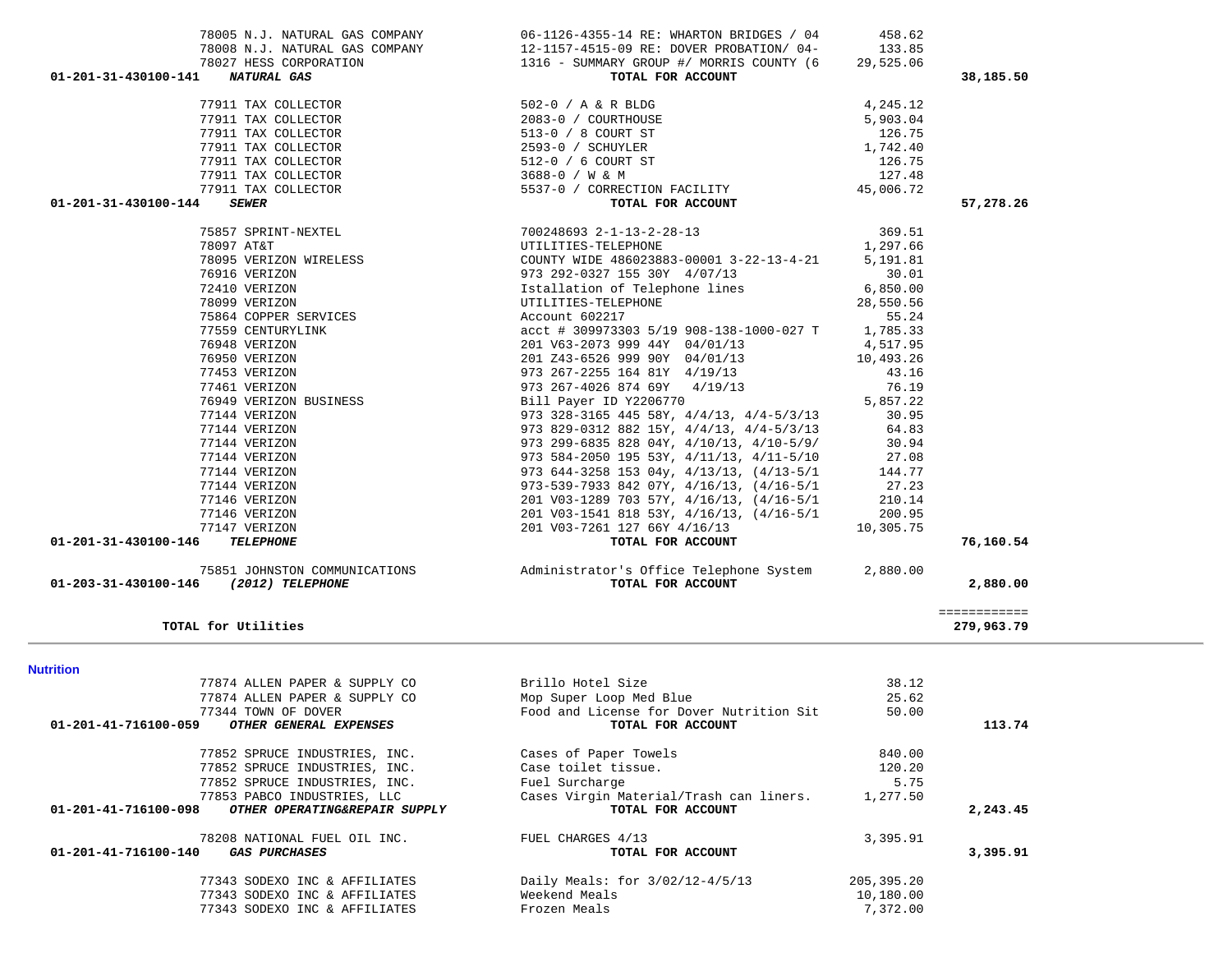| 01-201-41-716100-185       | 77343 SODEXO INC & AFFILIATES<br>77343 SODEXO INC & AFFILIATES<br>77343 SODEXO INC & AFFILIATES<br>77343 SODEXO INC & AFFILIATES<br>FOOD | Boxed Meals<br>Kosher Meals<br>Coffee<br>Other<br>TOTAL FOR ACCOUNT |                | 24, 158.50<br>176.04<br>1,026.09<br>13,978.39 | 262,286.22             |  |
|----------------------------|------------------------------------------------------------------------------------------------------------------------------------------|---------------------------------------------------------------------|----------------|-----------------------------------------------|------------------------|--|
|                            |                                                                                                                                          |                                                                     |                |                                               | ============           |  |
|                            | TOTAL for Nutrition                                                                                                                      |                                                                     |                |                                               | 268,039.32             |  |
| <b>Area Plan Grant</b>     |                                                                                                                                          |                                                                     |                |                                               |                        |  |
|                            | 77865 CFCS - HOPE HOUSE                                                                                                                  | Fix-It 13-14-051                                                    | Period $2/1/1$ | 992.00                                        |                        |  |
|                            | 77864 CFCS - HOPE HOUSE                                                                                                                  | Fix-It 13-14-051                                                    | Period $1/1/1$ | 1,344.00                                      |                        |  |
|                            | 77863 CFCS - HOPE HOUSE                                                                                                                  | OAA Chore 13-14-051                                                 | Period 2/1/    | 1,060.00                                      |                        |  |
|                            | 77862 CFCS - HOPE HOUSE                                                                                                                  | OAA Chore 13-14-051                                                 | Period $1/1/$  | 1,175.00                                      |                        |  |
| 01-201-41-716110-090       | <b>EXPENDITURES</b>                                                                                                                      | TOTAL FOR ACCOUNT                                                   |                |                                               | 4,571.00               |  |
|                            |                                                                                                                                          |                                                                     |                |                                               | ============           |  |
|                            | TOTAL for Area Plan Grant                                                                                                                |                                                                     |                |                                               | 4,571.00               |  |
| <b>ALPN</b>                |                                                                                                                                          |                                                                     |                |                                               |                        |  |
|                            | 77340 EMPLOYMENT HORIZONS, INC.                                                                                                          | SE PG1304                                                           | PERIOD $1/1/1$ | 19,252.00                                     |                        |  |
| 01-201-41-759000-063       | ALPN PEER GROUPING                                                                                                                       | TOTAL FOR ACCOUNT                                                   |                |                                               | 19,252.00              |  |
|                            |                                                                                                                                          |                                                                     |                |                                               | ============           |  |
|                            | TOTAL for ALPN                                                                                                                           |                                                                     |                |                                               | 19,252.00              |  |
|                            |                                                                                                                                          | <b>Grant Fund</b>                                                   |                |                                               |                        |  |
| <b>Bio-Terrorism Grant</b> |                                                                                                                                          |                                                                     |                |                                               |                        |  |
|                            | 77892 STAPLES BUSINESS ADVANTAGE                                                                                                         | Invoice date 4/26/13 Customer NYC 105418                            |                | 26.56                                         |                        |  |
|                            | 77886 CABLEVISION                                                                                                                        | 07876 616465 01 8 Billing period 5/1/201                            |                | 166.27                                        |                        |  |
|                            | 78095 VERIZON WIRELESS                                                                                                                   | L&PS/HEALTH MANAGEMENT-GRANT                                        |                | 340.61                                        |                        |  |
|                            | 78303 COUNTY OF MORRIS                                                                                                                   | 1ST HALF MAY 2013 MM                                                |                | 72.30                                         |                        |  |
| 02-213-41-718305-391       | PUBLIC HEALTH EMER GRANT (8/10/12-6/30/13                                                                                                | TOTAL FOR ACCOUNT                                                   |                |                                               | 605.74                 |  |
|                            | TOTAL for Bio-Terrorism Grant                                                                                                            |                                                                     |                |                                               | ============<br>605.74 |  |
|                            |                                                                                                                                          |                                                                     |                |                                               |                        |  |
| <b>TANF</b>                |                                                                                                                                          |                                                                     |                |                                               |                        |  |
|                            | 77879 SOPHIE WESTFIELD                                                                                                                   | Meeting in Sussex One-Stop & return trip                            |                | 25.06                                         |                        |  |
|                            | 78132 STATE SHUTTLE INC                                                                                                                  | $4/1/2013 - 4/05/2013$                                              |                | 2,263.96                                      |                        |  |
|                            | 76785 STAPLES BUSINESS ADVANTAGE<br>76770 TELECEADOU INC                                                                                 |                                                                     |                | 51.07<br>4268                                 |                        |  |
|                            |                                                                                                                                          |                                                                     |                |                                               |                        |  |

| 76770 TELESEARCH INC           |                                  | 43.68    |
|--------------------------------|----------------------------------|----------|
| 76978 TELESEARCH INC           |                                  | 42.74    |
| 76970 TELESEARCH INC           |                                  | 43.37    |
| 76972 TELESEARCH INC           |                                  | 40.32    |
| 76971 TELESEARCH INC           |                                  | 42.74    |
| 77473 VERIZON                  | 908859322014327Y 4-4-13-5-3-13   | 16.87    |
| 77474 VERIZON                  | 973644953617055Y 4-13-13-5-12-13 | 2.36     |
| 77487 VERIZON                  | 973328193582697Y 4-4-13-5-3-13   | 6.95     |
| 76763 MANPOWER                 | Bobbi White; W/E 3/31/2013       | 330.93   |
| 76786 MANPOWER                 | Bobbi White; $W/E = 4/14/13$ .   | 464.01   |
| 77620 MANPOWER                 | February 2013 Class              | 3,582.42 |
| 76637 MANPOWER                 | Bobbi White; W/E 3/10/13         | 449.15   |
| 76764 MANPOWER                 | Bobbi White; W/E 4/7/13          | 443.60   |
| 77478 PROJECT SELF SUFFICIENCY |                                  | 435.00   |
| 77478 PROJECT SELF SUFFICIENCY |                                  | 435.00   |
|                                |                                  |          |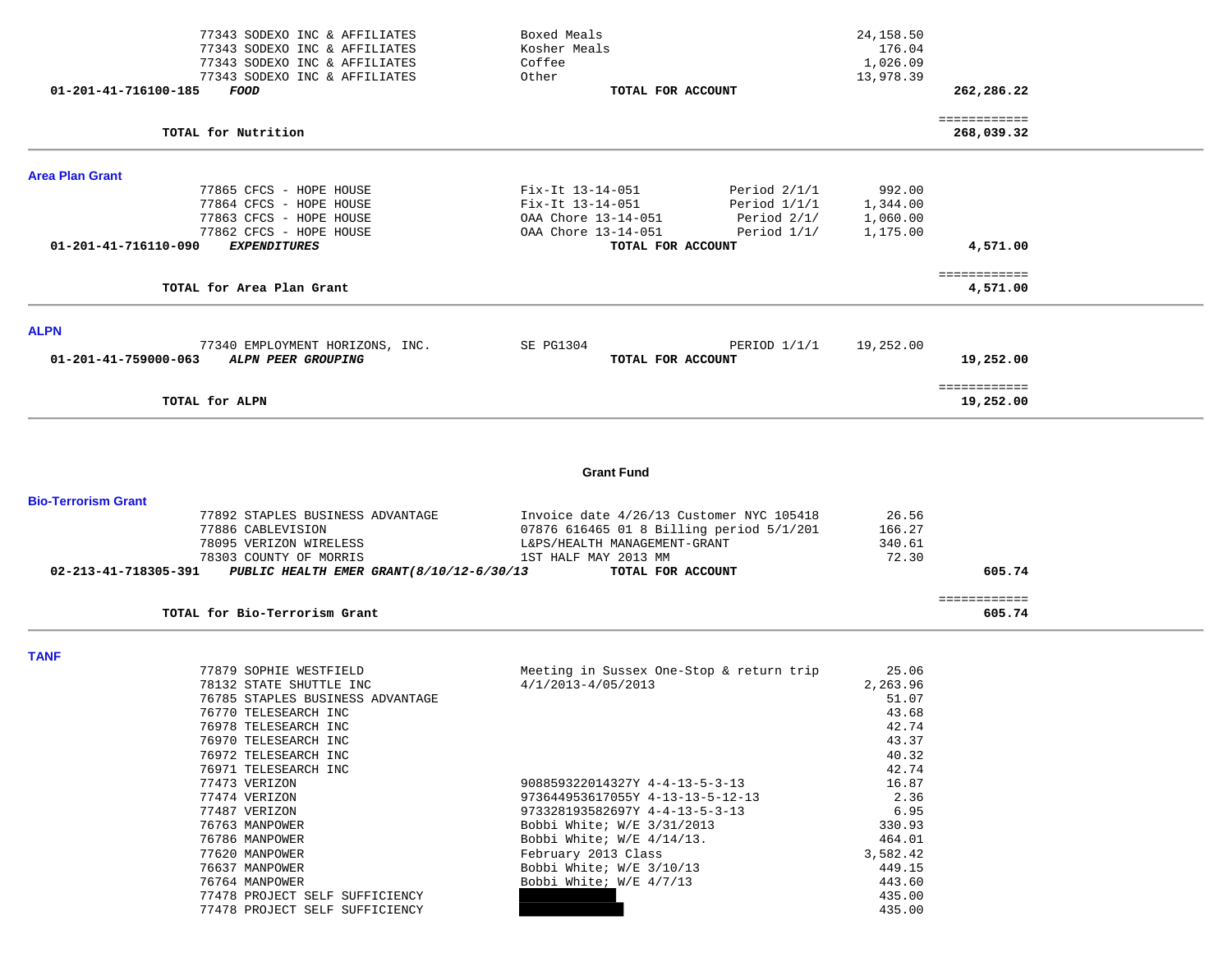| 77478 PROJECT SELF SUFFICIENCY                  |                                          | 435.00    |  |
|-------------------------------------------------|------------------------------------------|-----------|--|
| 77479 PROJECT SELF SUFFICIENCY                  |                                          | 200.00    |  |
| 77479 PROJECT SELF SUFFICIENCY                  |                                          | 200.00    |  |
| 77486 PROJECT SELF SUFFICIENCY                  | First Quarter Reimbursable expenses - Ja | 8,083.74  |  |
| 76818 PRIME TIME PERSONNEL INC                  |                                          | 50.90     |  |
| 76952 PRIME TIME PERSONNEL INC                  |                                          | 47.47     |  |
| 76974 PRIME TIME PERSONNEL INC                  | Erin Darvalics; W/E 3/10/2013            | 730.80    |  |
| 76974 PRIME TIME PERSONNEL INC                  | W/E 3/17/2013                            | 913.50    |  |
| 76974 PRIME TIME PERSONNEL INC                  | W/E 3/24/2013                            | 913.50    |  |
| 76974 PRIME TIME PERSONNEL INC                  | W/E 3/31/2013                            | 730.80    |  |
| 76974 PRIME TIME PERSONNEL INC                  | W/E 4/7/2013                             | 182.70    |  |
| 76779 PRIME TIME PERSONNEL INC                  |                                          | 52.03     |  |
| 76780 PRIME TIME PERSONNEL INC                  |                                          | 50.90     |  |
| 76781 PRIME TIME PERSONNEL INC                  |                                          | 51.65     |  |
| 02-213-41-741015-392<br><b>TANF STATE SHARE</b> | TOTAL FOR ACCOUNT                        | 21,362.22 |  |
|                                                 |                                          |           |  |

============

TOTAL for TANF

21,362.22

| <b>General Assistance</b>                           |                                  |          |              |
|-----------------------------------------------------|----------------------------------|----------|--------------|
| 78132 STATE SHUTTLE INC                             |                                  | 566.01   |              |
| 76785 STAPLES BUSINESS ADVANTAGE                    |                                  | 38.30    |              |
| 76770 TELESEARCH INC                                |                                  | 32.76    |              |
| 76978 TELESEARCH INC                                |                                  | 32.06    |              |
| 76970 TELESEARCH INC                                |                                  | 32.53    |              |
| 76972 TELESEARCH INC                                |                                  | 30.24    |              |
| 76971 TELESEARCH INC                                |                                  | 32.06    |              |
| 77473 VERIZON                                       | 908859322014327Y 4-4-13-5-3-13   | 12.65    |              |
| 77474 VERIZON                                       | 973644953617055Y 4-13-13-5-12-13 | 1.77     |              |
| 77487 VERIZON                                       | 973328193582697Y 4-4-13-5-3-13   | 5.21     |              |
| 76763 MANPOWER                                      | Barry Laird; W/E 3/31/2013       | 819.42   |              |
| 76786 MANPOWER                                      | Barry Laird; W/E 4/14/13.        | 781.38   |              |
| 76786 MANPOWER                                      | Max Portero; $W/E$ 4/14/13.      | 452.88   |              |
| 77620 MANPOWER                                      |                                  | 1,194.14 |              |
| 76637 MANPOWER                                      | Barry Laird; W/E 3/10/13         | 1,012.90 |              |
| 76764 MANPOWER                                      | Barry Laird; W/E 4/7/13          | 1,012.90 |              |
| 77486 PROJECT SELF SUFFICIENCY                      |                                  | 6,098.26 |              |
| 76818 PRIME TIME PERSONNEL INC                      |                                  | 38.17    |              |
| 76952 PRIME TIME PERSONNEL INC                      |                                  | 35.60    |              |
| 76779 PRIME TIME PERSONNEL INC                      |                                  | 39.02    |              |
| 76780 PRIME TIME PERSONNEL INC                      |                                  | 38.17    |              |
| 76781 PRIME TIME PERSONNEL INC                      |                                  | 38.74    |              |
| 02-213-41-741020-392 GENERAL ASSISTANCE STATE SHARE | TOTAL FOR ACCOUNT                |          | 12,345.17    |
|                                                     |                                  |          | ============ |
| TOTAL for General Assistance                        |                                  |          | 12,345.17    |

#### **WIA: Adult**

| 77877 LORI L. KINTNER            |
|----------------------------------|
| 77560 VIRGINIA DAVIS             |
| 77466 AVTECH INSTITUTE           |
| 77481 AVTECH INSTITUTE           |
| 76785 STAPLES BUSINESS ADVANTAGE |
| 77563 ACADEMY OR ALLIED HEALTH   |
| 77949 ASSOCIATED EYE PHYSICIANS  |
| 77906 AVTECH INSTITUTE           |
| 76770 TELESEARCH INC             |
| 76978 TELESEARCH INC             |
| 76970 TELESEARCH INC             |
| 76972 TELESEARCH INC             |
| 76971 TELESEARCH INC             |

| 77877 LORI L. KINTNER            | Lori Kintner; April 18, 19 & 25th, 2013. | 25.83    |
|----------------------------------|------------------------------------------|----------|
| 77560 VIRGINIA DAVIS             |                                          | 5.82     |
| 77466 AVTECH INSTITUTE           |                                          | 1,008.00 |
| 77481 AVTECH INSTITUTE           |                                          | 1,120.00 |
| 76785 STAPLES BUSINESS ADVANTAGE |                                          | 114.90   |
| 77563 ACADEMY OR ALLIED HEALTH   |                                          | 1,344.00 |
| 77949 ASSOCIATED EYE PHYSICIANS  |                                          | 3,999.99 |
| 77906 AVTECH INSTITUTE           |                                          | 533.34   |
| 76770 TELESEARCH INC             |                                          | 98.28    |
| 76978 TELESEARCH INC             |                                          | 96.17    |
| 76970 TELESEARCH INC             |                                          | 97.58    |
| 76972 TELESEARCH INC             |                                          | 90.72    |
| 76971 TELESEARCH INC             |                                          | 96.17    |
|                                  |                                          |          |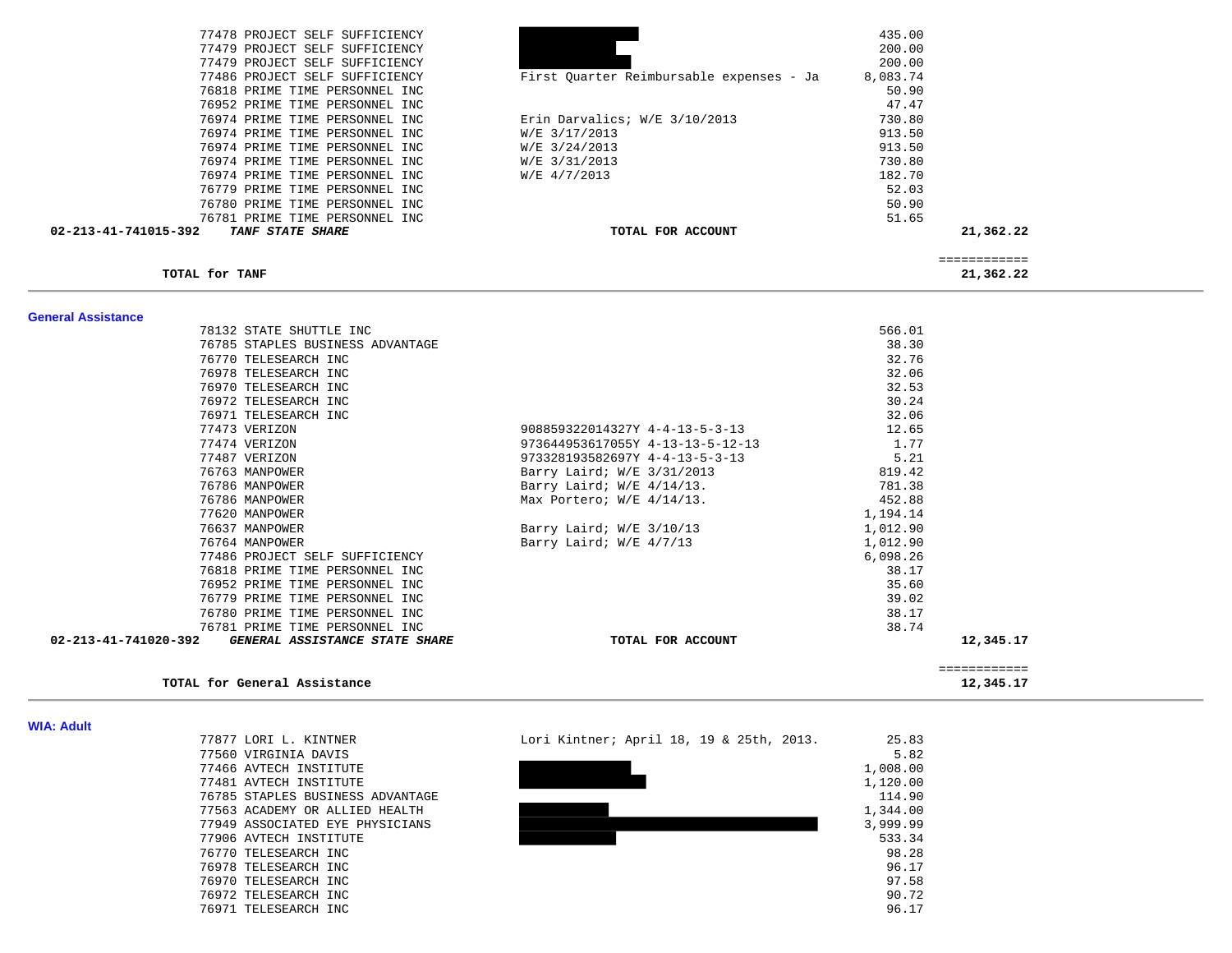| 77473 VERIZON                                    | 908859322014327Y 4-4-13-5-3-13   | 37.95        |  |
|--------------------------------------------------|----------------------------------|--------------|--|
| 77474 VERIZON                                    | 973644953617055Y 4-13-13-5-12-13 | 5.31         |  |
| 77487 VERIZON                                    | 973328193582697Y 4-4-13-5-3-13   | 15.63        |  |
| 77566 WARREN COUNTY COMMUNITY COLL.              |                                  | 3,200.00     |  |
| 77663 WILLIAM PATERSON UNIVERSITY                |                                  | 1,900.00     |  |
| 77442 JERSEY TRACTOR-TRAILER                     |                                  | 3,200.00     |  |
| 77488 JERSEY TRACTOR-TRAILER                     |                                  | 800.00       |  |
| 77464 JERSEY TRACTOR-TRAILER                     |                                  | 3,200.00     |  |
| 78303 COUNTY OF MORRIS                           | 1ST HALF MAY 2013 MM             | 185.56       |  |
| 76818 PRIME TIME PERSONNEL INC                   |                                  | 114.51       |  |
| 76952 PRIME TIME PERSONNEL INC                   |                                  | 106.81       |  |
| 76779 PRIME TIME PERSONNEL INC                   |                                  | 117.06       |  |
| 76780 PRIME TIME PERSONNEL INC                   |                                  | 114.51       |  |
| 76781 PRIME TIME PERSONNEL INC                   |                                  | 116.21       |  |
| 77458 RAMAPO COLLEGE OF NJ                       |                                  | 1,874.81     |  |
| 02-213-41-742005-391<br>WIA: ADULT FEDERAL SHARE | TOTAL FOR ACCOUNT                | 23,619.16    |  |
|                                                  |                                  | ============ |  |
| TOTAL for WIA: Adult                             |                                  | 23,619.16    |  |

#### **WIA: Disclocated Worker**

| 77880 PATRICIA MAGEE                 | Morristown to Westhampton & return.  | 46.76    |
|--------------------------------------|--------------------------------------|----------|
| 77548 JOAN STREHL                    | March 6th - April 17th.              | 80.85    |
| 77560 VIRGINIA DAVIS                 | Morristown to Middlesex and back.    | 16.58    |
| 77451 AMERICAN SCHOOL OF BUSINESS    |                                      | 426.60   |
| 77446 SMITH & SOLOMON                |                                      | 1,824.00 |
| 76785 STAPLES BUSINESS ADVANTAGE     | Office supplies.                     | 338.31   |
| 76784 STAPLES BUSINESS ADVANTAGE     | Att Corded Spkr Phone w/tad for ETS. | 39.95    |
| 77482 AVTECH INSTITUTE               |                                      | 1,120.00 |
| 77483 AVTECH INSTITUTE               |                                      | 1,344.00 |
| 77485 AVTECH INSTITUTE               |                                      | 984.00   |
| 77456 AVTECH INSTITUTE               |                                      | 791.12   |
| 77882 SMITH & SOLOMON                |                                      | 3,200.00 |
| 77890 AVTECH INSTITUTE               |                                      | 960.00   |
| 76770 TELESEARCH INC                 | Jason Duccini; W/E 4/7/2013          | 289.38   |
| 76978 TELESEARCH INC                 | Jason Duccini; W/E 4/14/2013.        | 283.18   |
| 76970 TELESEARCH INC                 | Jason Duccini; W/E 3/17/2013.        | 287.30   |
| 76972 TELESEARCH INC                 | Jason Duccini; W/E 3/31/2013         | 267.12   |
| 76971 TELESEARCH INC                 | Jason Duccini; W/E 3/24/13           | 283.18   |
| 77475 LINCOLN TECHNICAL INSTITUTE    |                                      | 3,194.40 |
| 77607 CUTTING EDGE ACADEMY           |                                      | 332.42   |
| 77883 CUTTING EDGE ACADEMY           |                                      | 400.50   |
| 77473 VERIZON                        | 908859322014327Y 4-4-13-5-3-13       | 111.75   |
| 77474 VERIZON                        | 973644953617055Y 4-13-13-5-12-13     | 15.63    |
| 77487 VERIZON                        | 973328193582697Y 4-4-13-5-3-13       | 46.04    |
| 77565 WARREN COUNTY COMMUNITY COLL.  |                                      | 3,200.00 |
| 77608 WILLIAM PATERSON UNIVERSITY    |                                      | 959.40   |
| 77610 WILLIAM PATERSON UNIVERSITY    |                                      | 1,653.85 |
| 77616 WILLIAM PATERSON UNIVERSITY    |                                      | 959.40   |
| 77463 DOVER BUSINESS COLLEGE         |                                      | 318.00   |
| 77477 DOVER BUSINESS COLLEGE         |                                      | 862.00   |
| 77885 FAIRLEIGH DICKINSON UNIVERSITY |                                      | 581.52   |
| 77884 FAIRLEIGH DICKINSON UNIVERSITY |                                      | 581.52   |
| 77441 FAIRLEIGH DICKINSON UNIVERSITY |                                      | 597.52   |
| 77568 FAIRLEIGH DICKINSON UNIVERSITY |                                      | 488.73   |
| 77569 FAIRLEIGH DICKINSON UNIVERSITY |                                      | 511.16   |
| 77440 FAIRLEIGH DICKINSON UNIVERSITY |                                      | 682.88   |
| 77469 GLOBAL KNOWLEDGE TRANING LLC   |                                      | 3,200.00 |
| 77470 GLOBAL KNOWLEDGE TRANING LLC   |                                      | 2,396.00 |
| 77443 INFORMATION & TECHNOLOGY       |                                      | 1,014.00 |
| 77444 INFORMATION & TECHNOLOGY       |                                      | 450.00   |

| <b>THA: DISCIDEDICA TTOIRE!</b> |                                      |                                           |          |
|---------------------------------|--------------------------------------|-------------------------------------------|----------|
|                                 | 77880 PATRICIA MAGEE                 | Legal Notice                              | 89.08    |
|                                 | 77880 PATRICIA MAGEE                 | Morristown to Westhampton & return. 46.76 |          |
|                                 | 77548 JOAN STREHL                    | March 6th - April 17th.                   | 80.85    |
|                                 | 77560 VIRGINIA DAVIS                 | Morristown to Middlesex and back.         | 16.58    |
|                                 | 77451 AMERICAN SCHOOL OF BUSINESS    |                                           | 426.60   |
|                                 | 77446 SMITH & SOLOMON                |                                           | 1,824.00 |
|                                 | 76785 STAPLES BUSINESS ADVANTAGE     | Office supplies.                          | 338.31   |
|                                 | 76784 STAPLES BUSINESS ADVANTAGE     | Att Corded Spkr Phone w/tad for ETS.      | 39.95    |
|                                 | 77482 AVTECH INSTITUTE               |                                           | 1,120.00 |
|                                 | 77483 AVTECH INSTITUTE               |                                           | 1,344.00 |
|                                 | 77485 AVTECH INSTITUTE               |                                           | 984.00   |
|                                 | 77456 AVTECH INSTITUTE               |                                           | 791.12   |
|                                 | 77882 SMITH & SOLOMON                |                                           | 3,200.00 |
|                                 | 77890 AVTECH INSTITUTE               |                                           | 960.00   |
|                                 | 76770 TELESEARCH INC                 | Jason Duccini; W/E 4/7/2013               | 289.38   |
|                                 | 76978 TELESEARCH INC                 | Jason Duccini; W/E 4/14/2013.             | 283.18   |
|                                 | 76970 TELESEARCH INC                 | Jason Duccini; W/E 3/17/2013.             | 287.30   |
|                                 | 76972 TELESEARCH INC                 | Jason Duccini; W/E 3/31/2013              | 267.12   |
|                                 | 76971 TELESEARCH INC                 | Jason Duccini; W/E 3/24/13                | 283.18   |
|                                 | 77475 LINCOLN TECHNICAL INSTITUTE    |                                           | 3,194.40 |
|                                 | 77607 CUTTING EDGE ACADEMY           |                                           | 332.42   |
|                                 | 77883 CUTTING EDGE ACADEMY           |                                           | 400.50   |
|                                 | 77473 VERIZON                        | 908859322014327Y 4-4-13-5-3-13            | 111.75   |
|                                 | 77474 VERIZON                        | 973644953617055Y 4-13-13-5-12-13          | 15.63    |
|                                 | 77487 VERIZON                        | 973328193582697Y 4-4-13-5-3-13            | 46.04    |
|                                 | 77565 WARREN COUNTY COMMUNITY COLL.  |                                           | 3,200.00 |
|                                 | 77608 WILLIAM PATERSON UNIVERSITY    |                                           | 959.40   |
|                                 | 77610 WILLIAM PATERSON UNIVERSITY    |                                           | 1,653.85 |
|                                 | 77616 WILLIAM PATERSON UNIVERSITY    |                                           | 959.40   |
|                                 | 77463 DOVER BUSINESS COLLEGE         |                                           | 318.00   |
|                                 | 77477 DOVER BUSINESS COLLEGE         |                                           | 862.00   |
|                                 | 77885 FAIRLEIGH DICKINSON UNIVERSITY |                                           | 581.52   |
|                                 | 77884 FAIRLEIGH DICKINSON UNIVERSITY |                                           | 581.52   |
|                                 | 77441 FAIRLEIGH DICKINSON UNIVERSITY |                                           | 597.52   |
|                                 | 77568 FAIRLEIGH DICKINSON UNIVERSITY |                                           | 488.73   |
|                                 | 77569 FAIRLEIGH DICKINSON UNIVERSITY |                                           | 511.16   |
|                                 | 77440 FAIRLEIGH DICKINSON UNIVERSITY |                                           | 682.88   |
|                                 | 77469 GLOBAL KNOWLEDGE TRANING LLC   |                                           | 3,200.00 |
|                                 | 77470 GLOBAL KNOWLEDGE TRANING LLC   |                                           | 2,396.00 |
|                                 | 77443 INFORMATION & TECHNOLOGY       |                                           | 1,014.00 |
|                                 |                                      |                                           |          |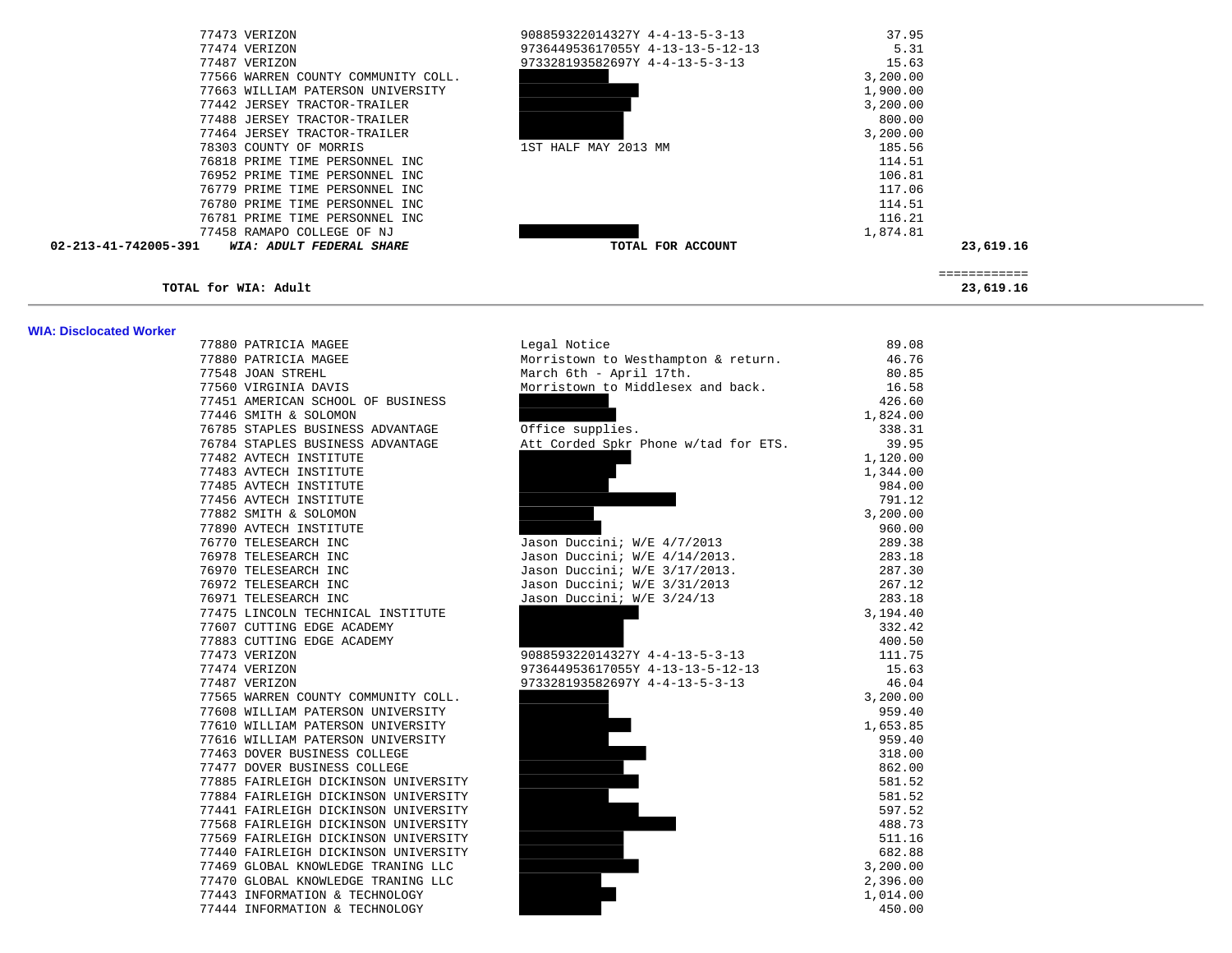| 02-213-41-742010-391<br>WIA: DISCLOCATED WORKER FEDERAL SHARE |                               | TOTAL FOR ACCOUNT                      | 66,217.82 |
|---------------------------------------------------------------|-------------------------------|----------------------------------------|-----------|
| 77567 RUTGERS OCPE                                            |                               | 3,160.00                               |           |
| 77476 RUTGERS, THE STATE UNIVERSITY                           |                               | 3,200.00                               |           |
| 77460 RUTGERS, THE STATE UNIVERSITY                           |                               | 699.00                                 |           |
| 77564 RUTGERS, THE STATE UNIVERSITY                           |                               | 2,636.00                               |           |
| 77455 RAMAPO COLLEGE OF NJ                                    |                               | 876.60                                 |           |
| 76781 PRIME TIME PERSONNEL INC                                | Linda Bogner; $W/E$ 4/7/2013  | 342.17                                 |           |
| 76780 PRIME TIME PERSONNEL INC                                | Linda Bogner; $W/E$ 3/24/2013 | 337.18                                 |           |
| 76779 PRIME TIME PERSONNEL INC                                | Linda Bogner; $W/E$ 3/10/2013 | 344.67                                 |           |
| 76952 PRIME TIME PERSONNEL INC                                |                               | 314.49<br>Linda Bogner; W/E 3/31/2013. |           |
| 76818 PRIME TIME PERSONNEL INC                                | Linda Bogner; $W/E$ 3/17/2013 | 337.18                                 |           |
| 77887 PACE UNIVERSITY                                         |                               | 560.00                                 |           |
| 77547 NEW HORIZONS COMPUTER LEARNING                          |                               | 2,502.40                               |           |
| 77622 JERSEY TRACTOR-TRAILER                                  |                               | 3,200.00                               |           |
| 78129 JUMBOOL DRIVING SCHOOL                                  |                               | 2,340.00                               |           |
| 77465 JERSEY TRACTOR-TRAILER                                  |                               | 3,200.00                               |           |
| 77621 JERSEY TRACTOR-TRAILER                                  |                               | 3,200.00                               |           |
| 77468 INFORMATION & TECHNOLOGY                                |                               | 480.00                                 |           |
| 77467 INFORMATION & TECHNOLOGY                                |                               | 450.00                                 |           |
| 77450 INFORMATION & TECHNOLOGY                                |                               | 570.00                                 |           |
| 77449 INFORMATION & TECHNOLOGY                                |                               | 480.00                                 |           |
| 77448 INFORMATION & TECHNOLOGY                                |                               | 510.00                                 |           |
| 77447 INFORMATION & TECHNOLOGY                                |                               | 450.00                                 |           |
| 77445 INFORMATION & TECHNOLOGY                                |                               | 800.00                                 |           |

============

**TOTAL for WIA: Disclocated Worker 66,217.82**

**WIA: Youth** 

| 77570 | PHILLIPSBURG      | SCHOOL                    | <b>BASED</b> |
|-------|-------------------|---------------------------|--------------|
| 77571 | PHILLIPSBURG      | SCHOOL                    | <b>BASED</b> |
| 77573 | PHILLIPSBURG      | SCHOOL                    | <b>BASED</b> |
| 77574 | PHILLIPSBURG      | SCHOOL                    | <b>BASED</b> |
| 77587 | PHILLIPSBURG      | SCHOOL                    | <b>BASED</b> |
| 77588 | PHILLIPSBURG      | SCHOOL                    | <b>BASED</b> |
| 77589 | PHILLIPSBURG      | SCHOOL                    | <b>BASED</b> |
| 77590 | PHILLIPSBURG      | SCHOOL                    | <b>BASED</b> |
| 77591 | PHILLIPSBURG      | SCHOOL                    | <b>BASED</b> |
| 77623 | PHILLIPSBURG      | SCHOOL                    | <b>BASED</b> |
| 77625 | PHILLIPSBURG      | SCHOOL                    | <b>BASED</b> |
| 77626 | PHILLIPSBURG      | SCHOOL                    | <b>BASED</b> |
| 77627 | PHILLIPSBURG      | SCHOOL                    | <b>BASED</b> |
| 77652 | PHILLIPSBURG      | SCHOOL                    | <b>BASED</b> |
| 77576 | PHILLIPSBURG      | SCHOOL                    | <b>BASED</b> |
| 77577 | PHILLIPSBURG      | SCHOOL                    | <b>BASED</b> |
| 77578 | PHILLIPSBURG      | SCHOOL                    | <b>BASED</b> |
| 77579 | PHILLIPSBURG      | SCHOOL                    | <b>BASED</b> |
| 77580 | PHILLIPSBURG      | SCHOOL                    | <b>BASED</b> |
| 77581 | PHILLIPSBURG      | SCHOOL                    | <b>BASED</b> |
| 77582 | PHILLIPSBURG      | SCHOOL                    | <b>BASED</b> |
| 77583 | PHILLIPSBURG      | SCHOOL                    | <b>BASED</b> |
| 77584 | PHILLIPSBURG      | SCHOOL                    | <b>BASED</b> |
| 77585 | PHILLIPSBURG      | SCHOOL                    | <b>BASED</b> |
| 77586 | PHILLIPSBURG      | SCHOOL                    | <b>BASED</b> |
| 76785 | STAPLES           | <b>BUSINESS ADVANTAGE</b> |              |
| 76770 | TELESEARCH        | INC                       |              |
| 76978 | TELESEARCH        | <b>INC</b>                |              |
| 76970 | TELESEARCH        | <b>INC</b>                |              |
| 76972 | TELESEARCH<br>INC |                           |              |
| 76971 | TELESEARCH        | <b>INC</b>                |              |
| 77473 | VERIZON           |                           |              |
| 77474 | VERIZON           |                           |              |

| WIA: Youth |                                  |                                  |          |
|------------|----------------------------------|----------------------------------|----------|
|            | 77570 PHILLIPSBURG SCHOOL BASED  |                                  | 1,901.00 |
|            | 77571 PHILLIPSBURG SCHOOL BASED  |                                  | 581.00   |
|            | 77573 PHILLIPSBURG SCHOOL BASED  |                                  | 211.00   |
|            | 77574 PHILLIPSBURG SCHOOL BASED  |                                  | 581.00   |
|            | 77587 PHILLIPSBURG SCHOOL BASED  |                                  | 211.00   |
|            | 77588 PHILLIPSBURG SCHOOL BASED  |                                  | 564.00   |
|            | 77589 PHILLIPSBURG SCHOOL BASED  |                                  | 44.75    |
|            | 77590 PHILLIPSBURG SCHOOL BASED  |                                  | 359.00   |
|            | 77591 PHILLIPSBURG SCHOOL BASED  |                                  | 89.50    |
|            | 77623 PHILLIPSBURG SCHOOL BASED  |                                  | 205.00   |
|            | 77625 PHILLIPSBURG SCHOOL BASED  |                                  | 257.00   |
|            | 77626 PHILLIPSBURG SCHOOL BASED  |                                  | 1,901.00 |
|            | 77627 PHILLIPSBURG SCHOOL BASED  |                                  | 3,116.00 |
|            | 77652 PHILLIPSBURG SCHOOL BASED  |                                  | 205.00   |
|            | 77576 PHILLIPSBURG SCHOOL BASED  |                                  | 1,215.00 |
|            | 77577 PHILLIPSBURG SCHOOL BASED  |                                  | 2,535.00 |
|            | 77578 PHILLIPSBURG SCHOOL BASED  |                                  | 2,535.00 |
|            | 77579 PHILLIPSBURG SCHOOL BASED  |                                  | 2,535.00 |
|            | 77580 PHILLIPSBURG SCHOOL BASED  |                                  | 2,535.00 |
|            | 77581 PHILLIPSBURG SCHOOL BASED  |                                  | 205.00   |
|            | 77582 PHILLIPSBURG SCHOOL BASED  |                                  | 44.75    |
|            | 77583 PHILLIPSBURG SCHOOL BASED  |                                  | 89.50    |
|            | 77584 PHILLIPSBURG SCHOOL BASED  |                                  | 359.00   |
|            | 77585 PHILLIPSBURG SCHOOL BASED  |                                  | 359.00   |
|            | 77586 PHILLIPSBURG SCHOOL BASED  |                                  | 89.50    |
|            | 76785 STAPLES BUSINESS ADVANTAGE |                                  | 95.75    |
|            | 76770 TELESEARCH INC             |                                  | 81.90    |
|            | 76978 TELESEARCH INC             |                                  | 80.15    |
|            | 76970 TELESEARCH INC             |                                  | 81.32    |
|            | 76972 TELESEARCH INC             |                                  | 75.60    |
|            | 76971 TELESEARCH INC             |                                  | 80.15    |
|            | 77473 VERIZON                    | 908859322014327Y 4-4-13-5-3-13   | 31.63    |
|            | 77474 VERIZON                    | 973644953617055Y 4-13-13-5-12-13 | 4.43     |

66,217.82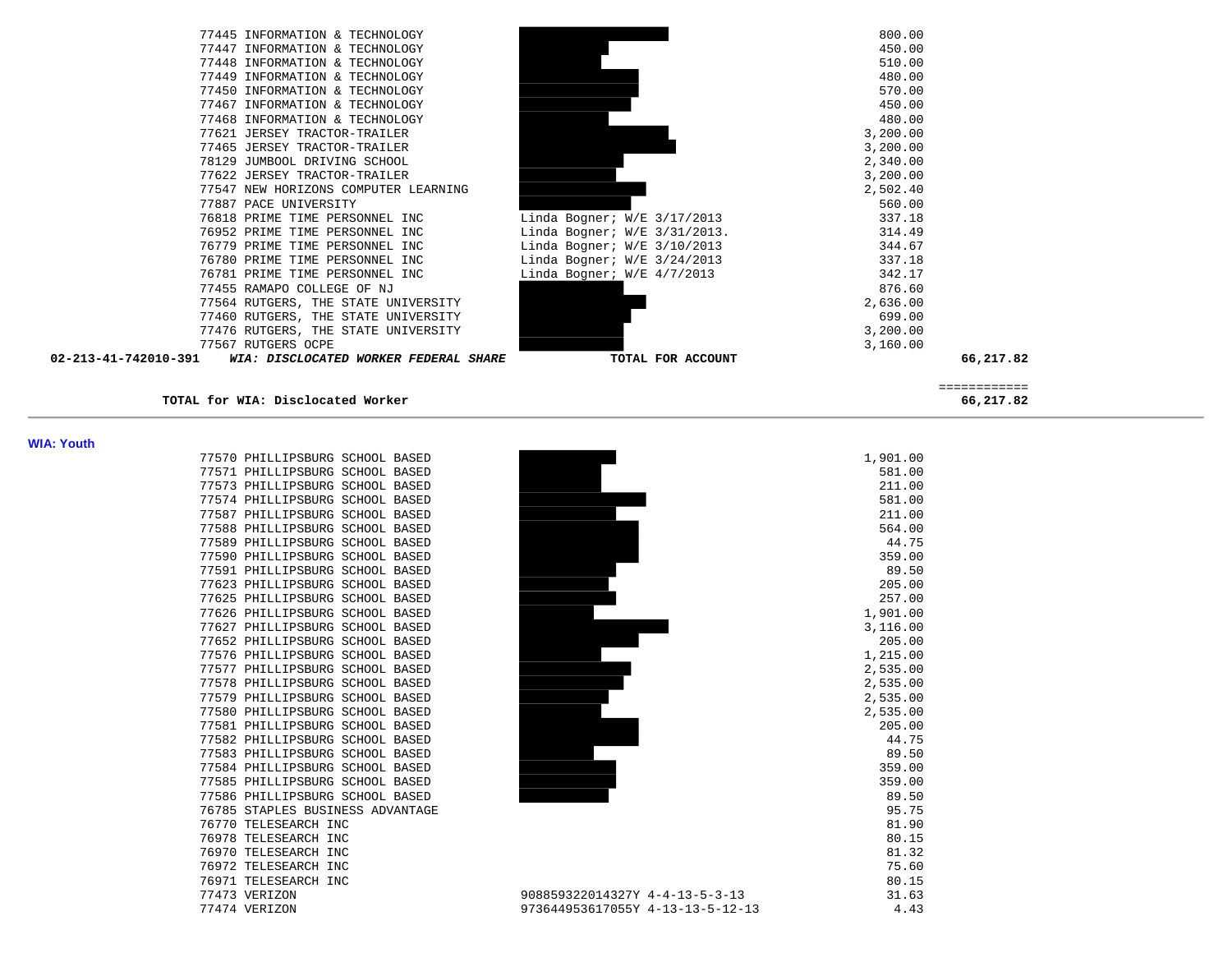| 77487 VERIZON                                                      | 973328193582697Y 4-4-13-5-3-13       | 13.03     |                          |  |
|--------------------------------------------------------------------|--------------------------------------|-----------|--------------------------|--|
| 77438 PROJECT SELF SUFFICIENCY                                     |                                      | 702.00    |                          |  |
| 77438 PROJECT SELF SUFFICIENCY                                     |                                      | 561.00    |                          |  |
| 77438 PROJECT SELF SUFFICIENCY                                     |                                      | 702.00    |                          |  |
| 77438 PROJECT SELF SUFFICIENCY                                     |                                      | 650.00    |                          |  |
| 77438 PROJECT SELF SUFFICIENCY                                     |                                      | 525.00    |                          |  |
| 77897 PHILLIPSBURG SCHOOL BASED                                    |                                      | 294.50    |                          |  |
| 77898 PHILLIPSBURG SCHOOL BASED                                    |                                      | 384.00    |                          |  |
| 77891 PHILLIPSBURG SCHOOL BASED                                    |                                      | 294.50    |                          |  |
| 76818 PRIME TIME PERSONNEL INC                                     |                                      | 95.43     |                          |  |
| 76952 PRIME TIME PERSONNEL INC                                     |                                      | 89.01     |                          |  |
| 76779 PRIME TIME PERSONNEL INC                                     |                                      | 97.55     |                          |  |
| 76780 PRIME TIME PERSONNEL INC                                     |                                      | 95.43     |                          |  |
| 76781 PRIME TIME PERSONNEL INC                                     |                                      | 96.84     |                          |  |
| 02-213-41-742020-391<br>WIA: YOUTH FEDERAL SHARE                   | TOTAL FOR ACCOUNT                    |           | 27,859.22                |  |
|                                                                    |                                      |           | ============             |  |
| TOTAL for WIA: Youth                                               |                                      |           | 27,859.22                |  |
|                                                                    |                                      |           |                          |  |
| <b>DEPARTMENT 742135</b><br>77484 AVTECH INSTITUTE                 |                                      | 1,760.00  |                          |  |
| 77454 AVTECH INSTITUTE                                             |                                      | 644.45    |                          |  |
| 77457 AVTECH INSTITUTE                                             |                                      | 1,470.00  |                          |  |
| 77459 AVTECH INSTITUTE                                             |                                      | 714.68    |                          |  |
| 77439 AVTECH INSTITUTE                                             |                                      | 1,444.45  |                          |  |
| 77462 AMERICAN INSTITUTE OF                                        |                                      | 550.00    |                          |  |
| 76778 TELESEARCH INC                                               | Lauren Lukacs; W/E 4/7/2013          | 589.75    |                          |  |
| 76973 TELESEARCH INC                                               | Lauren Lukacs; W/E 3/31/2013         | 471.80    |                          |  |
| 77452 RUTGERS, THE STATE UNIVERSITY                                |                                      | 4,995.00  |                          |  |
| 02-213-41-742135-391<br>WIA/NTNL EMRGNCY GRANT $(10/1/10-9/30/13)$ | TOTAL FOR ACCOUNT                    |           | 12,640.13                |  |
| TOTAL for DEPARTMENT 742135                                        |                                      |           | ============             |  |
|                                                                    |                                      |           | 12,640.13                |  |
| <b>Reach Program</b>                                               |                                      |           |                          |  |
| 78132 STATE SHUTTLE INC                                            |                                      | 211.87    |                          |  |
| 02-213-41-751305-392<br>REACH PROGRAM (7/1/12-6/30/13)             | TOTAL FOR ACCOUNT                    |           | 211.87                   |  |
|                                                                    |                                      |           |                          |  |
| TOTAL for Reach Program                                            |                                      |           | ============<br>211.87   |  |
|                                                                    |                                      |           |                          |  |
| DEPARTMENT 754310                                                  |                                      |           |                          |  |
| 77398 FAMILY PROMISE OF                                            | 1042 NIGHTS OF SHELTER @ \$22.00     | 22,924.00 |                          |  |
| 77399 HOMELESS SOLUTIONS, INC.                                     | BED NIGHTS FOR FAMILY PROGRAM -STATE | 25,000.00 |                          |  |
| 77399 HOMELESS SOLUTIONS, INC.                                     | SINGLE INDIVIDUAL -STATE             | 12,008.00 |                          |  |
| 77399 HOMELESS SOLUTIONS, INC.                                     | 535 BED NIGHTS FOR FAMILY PRG --TANF | 13,125.00 |                          |  |
| 02-213-41-754310-392<br>SOCIAL SRVCS FOR HMLSS(1/1/13-12/31/13)    | TOTAL FOR ACCOUNT                    |           | 73,057.00                |  |
|                                                                    |                                      |           |                          |  |
|                                                                    |                                      |           | ============             |  |
| TOTAL for DEPARTMENT 754310                                        |                                      |           | 73,057.00                |  |
|                                                                    |                                      |           |                          |  |
| <b>Juvenile Accountability</b>                                     |                                      | 4,241.75  |                          |  |
| 77053 M.C. JUVENILE DETENTION CENTER                               | JDC 2012 4th Q                       |           | 4,241.75                 |  |
| 02-213-41-756205-391<br>JUVENILE ACCOUNTABILITY (1/1/12-12/31/12)  | TOTAL FOR ACCOUNT                    |           |                          |  |
| TOTAL for Juvenile Accountability                                  |                                      |           | ============<br>4,241.75 |  |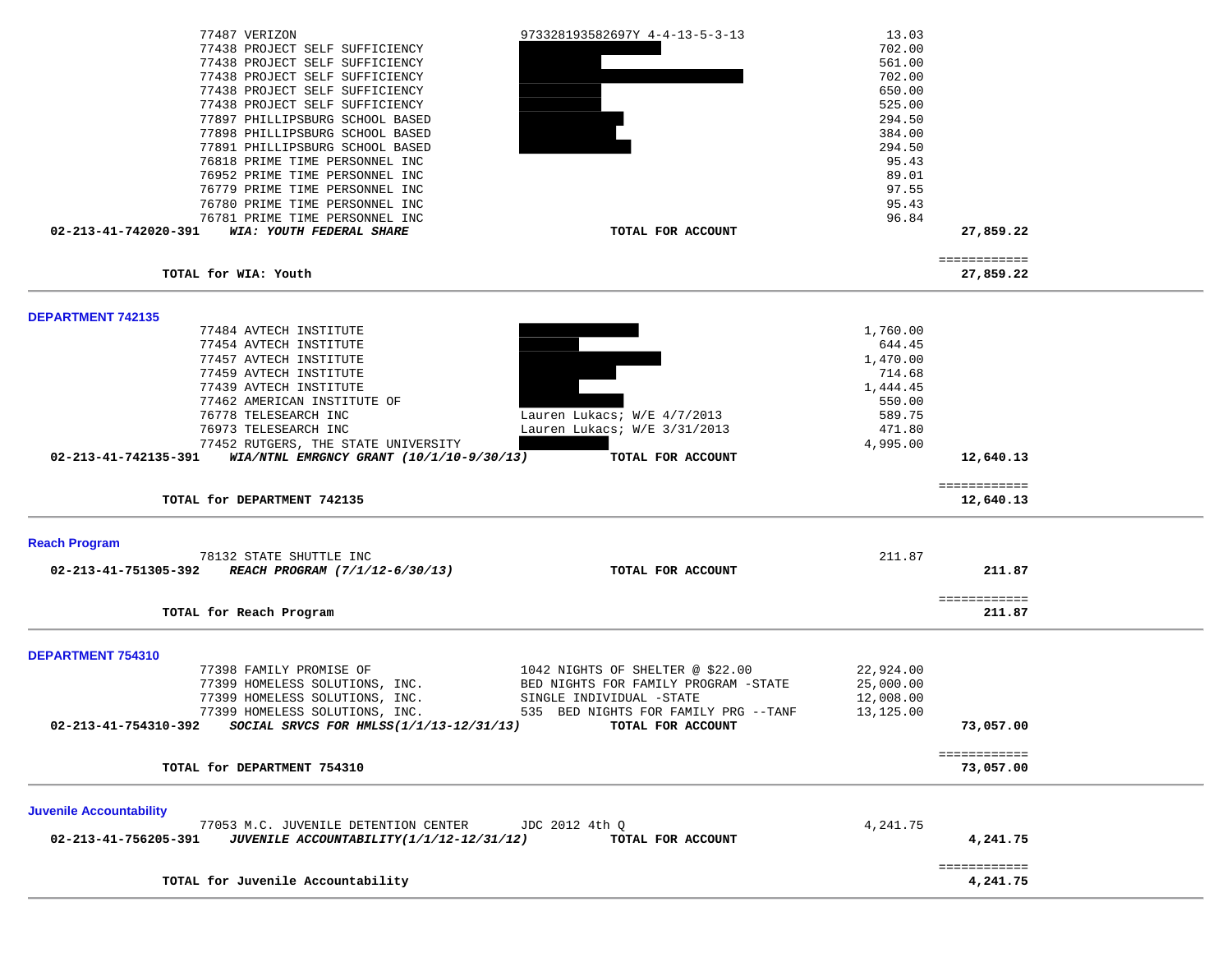| TOTAL for ALPN - PASP                                                                                                                                                   |                                                                                                                                                      |                              | 35,508.20                  |  |
|-------------------------------------------------------------------------------------------------------------------------------------------------------------------------|------------------------------------------------------------------------------------------------------------------------------------------------------|------------------------------|----------------------------|--|
| <b>ALPN - PASP</b><br>77851 TREASURER STATE OF NEW JERSEY<br>02-118-03-759210-392<br>ALPN-PASP(1/1/12-12/31/12)                                                         | 2012 PASP Funds<br>TOTAL FOR ACCOUNT                                                                                                                 | 35,508.20                    | 35,508.20<br>============  |  |
| TOTAL for DEPARTMENT 758310                                                                                                                                             |                                                                                                                                                      |                              | ============<br>3,038.89   |  |
| 77735 HANOVER TWP MUNICIPAL ALLIANCE<br>77045 MORRIS PLAINS MUNICIPAL ALL.<br>77047 PEQUANNOCK TOWNSHIP<br>02-213-41-758310-392<br>MUNICIPAL ALLIANCE (1/1/13-12/31/13) | 2013 Hanover Municipal Alliance Q1 Expen<br>2013 Morris Plains Municipal Alliance Q1<br>2013 Pequannock Twp. Municipal Alliance<br>TOTAL FOR ACCOUNT | 799.99<br>1,016.00<br>564.16 | 3,038.89                   |  |
| DEPARTMENT 758310<br>77746 TOWNSHIP OF RANDOLPH<br>77046 WHARTON BORO MUNICIPAL                                                                                         | 2013 Randolph Municipal Alliance Q1 Expe<br>2013 Wharton Municipal Alliance Q1 Expen                                                                 | 396.24<br>262.50             |                            |  |
| TOTAL for Chapter 51                                                                                                                                                    |                                                                                                                                                      |                              | ============<br>133,536.75 |  |
| 77552 NEW HOPE FOUNDATION INC.<br>02-213-41-757305-392<br>CHAPTER 51 (1/1/13-12/31/13)                                                                                  | 2 client bed days for 1 client @ \$135.00<br>TOTAL FOR ACCOUNT                                                                                       | 270.00                       | 133,536.75                 |  |
| 77619 NEW HOPE FOUNDATION INC.                                                                                                                                          | 15 client bed days for 4 clients in Marc                                                                                                             | 3,060.00                     |                            |  |
| 77619 NEW HOPE FOUNDATION INC.<br>77619 NEW HOPE FOUNDATION INC.                                                                                                        | 7 client bed days for 2 clients in Jan d<br>10 client bed days for 2 clients in Feb                                                                  | 1,428.00<br>2,040.00         |                            |  |
| 77624 NEW HOPE FOUNDATION INC.                                                                                                                                          | 17 BED DAYS FOR 2 CLIENTS IN MARCH                                                                                                                   | 935.00                       |                            |  |
| 77624 NEW HOPE FOUNDATION INC.                                                                                                                                          | 21 BED DAYS FOR 1 CLIENT IN FEB 2013                                                                                                                 | 1,155.00                     |                            |  |
| 77624 NEW HOPE FOUNDATION INC.                                                                                                                                          | 31 BED DAYS FOR 1 CLIENT IN JAN 2013                                                                                                                 | 1,705.00                     |                            |  |
| 77643 NEW HOPE FOUNDATION INC.                                                                                                                                          | 100 client bed days for 10 clients in Ma                                                                                                             | 13,500.00                    |                            |  |
| 77643 NEW HOPE FOUNDATION INC.                                                                                                                                          | 52 Client bed days for 6 clients in Feb                                                                                                              | 7,020.00                     |                            |  |
| 77645 NEWBRIDGE SERVICES INC<br>77643 NEW HOPE FOUNDATION INC.                                                                                                          | REIMBURSMENT TO NEWBRIDGE FOR SERVICES P<br>101 Client bed days for 8 clients in Jan                                                                 | 3,096.00<br>13,635.00        |                            |  |
| 77645 NEWBRIDGE SERVICES INC                                                                                                                                            | REIMBURSEMENT TO NEWBRIDGE FOR SERVICES                                                                                                              | 3,296.00                     |                            |  |
| 77645 NEWBRIDGE SERVICES INC                                                                                                                                            | REIMBURSEMENT TO NEWBRIDGE FOR SERVICES                                                                                                              | 4,344.00                     |                            |  |
| 77551 NEWBRIDGE SERVICES INC                                                                                                                                            | Reimbursement to NewBridge for services                                                                                                              | 5,891.00                     |                            |  |
| 77551 NEWBRIDGE SERVICES INC                                                                                                                                            | Reimbursement to NewBridge Services for                                                                                                              | 4,808.75                     |                            |  |
| 77551 NEWBRIDGE SERVICES INC                                                                                                                                            | Reimbursement to NewBridge Services for                                                                                                              | 4,686.00                     |                            |  |
| 77556 MORRISTOWN MEMORIAL HOSPITAL                                                                                                                                      | Reimbursement for Morristown Mem. March                                                                                                              | 528.00                       |                            |  |
| 77618 FREEDOM HOUSE INC.                                                                                                                                                | SERVICES FOR 2 MEN IN MARCH 2013                                                                                                                     | 3,956.00                     |                            |  |
| 77572 FAMILY SERVICE OF MORRIS COUNTY                                                                                                                                   | Client Transportation costs                                                                                                                          | 3,890.00<br>420.00           |                            |  |
| 77554 FAMILY SERVICE OF MORRIS COUNTY<br>77572 FAMILY SERVICE OF MORRIS COUNTY                                                                                          | 16 Total of 16 unduplicated clients \$275<br>Cost reimbursement 106 1st quarter Jan.                                                                 | 4,400.00                     |                            |  |
| 77612 DAYTOP VILLAGE OF NJ, INC.                                                                                                                                        | Services rendered for 8 clients in March                                                                                                             | 3,648.00                     |                            |  |
| 77612 DAYTOP VILLAGE OF NJ, INC.                                                                                                                                        | Services rendered for 8 clients in Feb.                                                                                                              | 2,016.00                     |                            |  |
| 77612 DAYTOP VILLAGE OF NJ, INC.                                                                                                                                        | Services rendered for 9 Clients in Jan 2                                                                                                             | 2,496.00                     |                            |  |
| 77604 TURNING POINT, INC                                                                                                                                                | Detox Services for Client JP4425 in Febr                                                                                                             | 408.00                       |                            |  |
| 77604 TURNING POINT, INC                                                                                                                                                | Detox Services for Client KC1450 for 2 d                                                                                                             | 408.00                       |                            |  |
| 77604 TURNING POINT, INC                                                                                                                                                | Detox Services for Client JP44251 for 3                                                                                                              | 612.00                       |                            |  |
| 77604 TURNING POINT, INC<br>77604 TURNING POINT, INC                                                                                                                    | Detox Services for Client WB6289 for 5 d<br>Detox Services for Client pt5000 for 5 d                                                                 | 1,020.00<br>1,020.00         |                            |  |
| 77604 TURNING POINT, INC                                                                                                                                                | Detox Services for client JF0852 for 5 d                                                                                                             | 1,020.00                     |                            |  |
| 77614 TURNING POINT, INC                                                                                                                                                | SERVICES FOR 1 CLIENT IN THE MONTH OF FE                                                                                                             | 294.00                       |                            |  |
| 77613 TURNING POINT, INC                                                                                                                                                | Services for 2 clients in Jan 2013                                                                                                                   | 4,557.00                     |                            |  |

77555 ST. CLARE'S HOSPITAL 76 Treatment days in Jan. 2013 at \$204.0 15,504.00<br>77611 ALFRE INC. The Treatment days House Services for 5 Morris Coun 8,550.00

77611 ALFRE INC. The Services for 5 Morris Coun

77609 ALFRE INC. Halfway House Services for the month of 7,920.00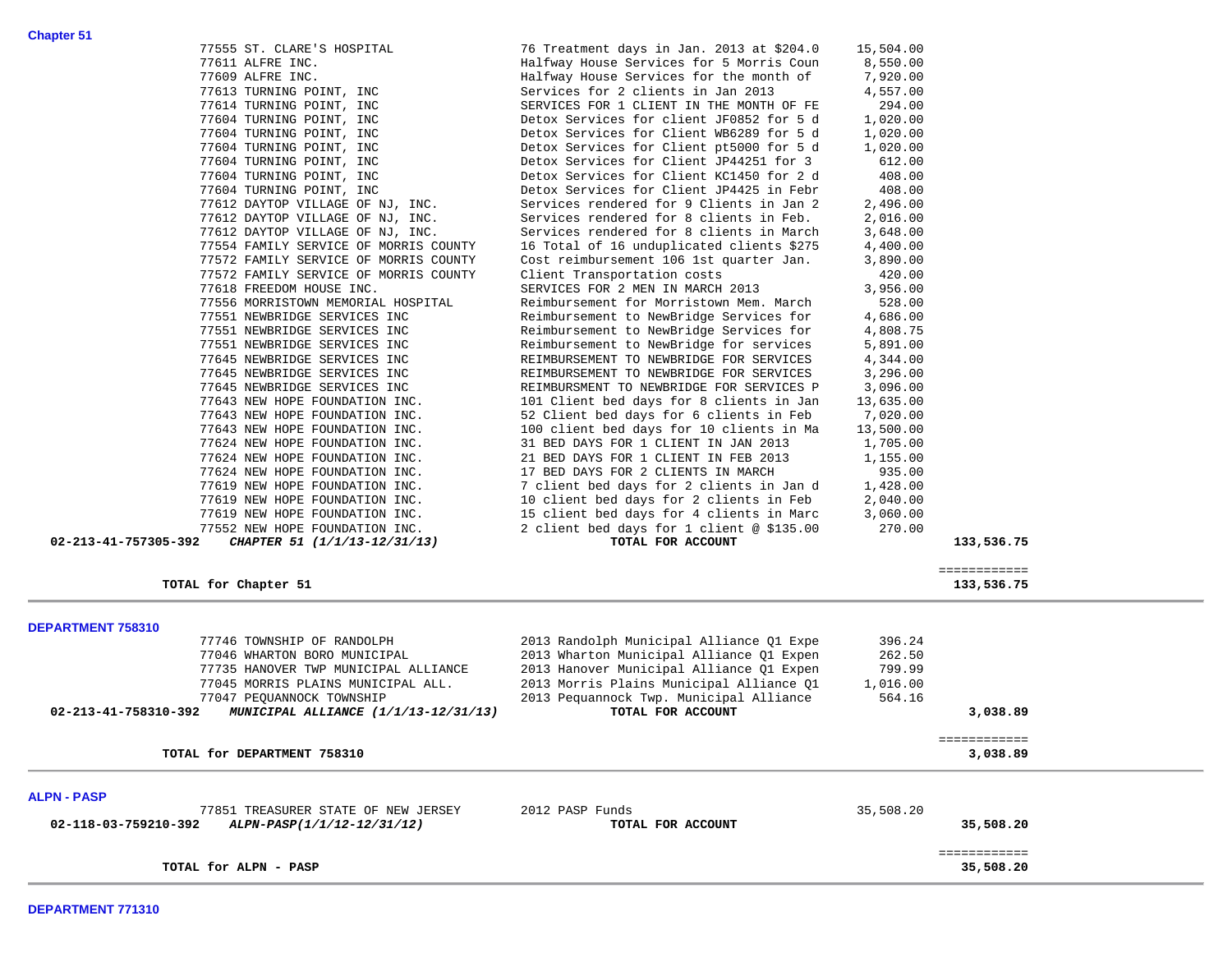|                                      | 73366 CRIME POINT<br>73366 CRIME POINT                                   | Item: COSS Complete Utility box style Co<br>Shipping          | 8,925.00<br>50.00 |                           |  |
|--------------------------------------|--------------------------------------------------------------------------|---------------------------------------------------------------|-------------------|---------------------------|--|
| 02-213-41-771310-391                 | MULTI-JURISDC TASK FORCE(7/1/12-6/30/13)                                 | TOTAL FOR ACCOUNT                                             |                   | 8,975.00                  |  |
|                                      | TOTAL for DEPARTMENT 771310                                              |                                                               |                   | ============<br>8,975.00  |  |
|                                      |                                                                          |                                                               |                   |                           |  |
| <b>Safe Communities Construction</b> |                                                                          |                                                               |                   |                           |  |
| 02-213-41-773305-391                 | 78342 MORRISTOWN MEMORIAL HOSPITAL<br>SAFE COMMUNITIES (10/1/12-9/30/13) | NORTHERN NJ SAFE COMMUNITIES 2ND QTR 201<br>TOTAL FOR ACCOUNT | 30,388.75         | 30,388.75                 |  |
|                                      | TOTAL for Safe Communities Construction                                  |                                                               |                   | ============<br>30,388.75 |  |
| Vehicular Homicide Unit              |                                                                          |                                                               |                   |                           |  |
|                                      | 77216 ANDOVER TOWNSHIP                                                   | J.Abrusci-3/11/13                                             | 275.00            |                           |  |
|                                      | 77216 ANDOVER TOWNSHIP                                                   | J.Abrusci-3/24/13                                             | 220.00            |                           |  |
|                                      | 77216 ANDOVER TOWNSHIP                                                   | J.Abrusci-3/22/13                                             | 220.00            |                           |  |
| 02-213-41-774305-391                 | DRE CALL OUT (10/1/12-9/30/13)                                           | TOTAL FOR ACCOUNT                                             |                   | 715.00                    |  |
|                                      |                                                                          |                                                               |                   | ============              |  |
|                                      | TOTAL for Vehicular Homicide Unit                                        |                                                               |                   | 715.00                    |  |
| <b>DEPARTMENT 784315</b>             |                                                                          |                                                               |                   |                           |  |
|                                      | 74558 RESCUE VAC INDUSTRIES, ONC.                                        | Shipping                                                      | 400.00            |                           |  |
|                                      | 74558 RESCUE VAC INDUSTRIES, ONC.                                        | 800 Modular Kit                                               | 7,995.00          |                           |  |
|                                      | 74558 RESCUE VAC INDUSTRIES, ONC.                                        | 400 Series Add On Kit                                         | 3,350.00          |                           |  |
|                                      | 74558 RESCUE VAC INDUSTRIES, ONC.                                        | 185 cfm Rescue Vac Air Knife                                  | 2,500.00          |                           |  |
|                                      | 74558 RESCUE VAC INDUSTRIES, ONC.                                        | 1.5" NST to 2-prong 1/4 turn air-set                          | 115.00            |                           |  |
|                                      | 77020 KEYSTONE PUBLIC SAFETY INC.                                        | Fire Mobile License per attached quote d                      | 12,000.00         |                           |  |
| 02-213-41-784315-391                 | FFY10 HOMELND SECURITY(11/26/10-7/31/13)                                 | TOTAL FOR ACCOUNT                                             |                   | 26,360.00                 |  |
|                                      |                                                                          |                                                               |                   | ============              |  |
|                                      | TOTAL for DEPARTMENT 784315                                              |                                                               |                   | 26,360.00                 |  |
| <b>DEPARTMENT 784330</b>             |                                                                          |                                                               |                   |                           |  |
|                                      | 75417 SOLAR TECHNOLOGY                                                   | Equipment order per attached Quote dated                      | 28,936.24         |                           |  |
|                                      | 75418 SOLAR TECHNOLOGY                                                   | Equipment order per attached Quote dated                      | 51,793.64         |                           |  |
|                                      | 76088 SOLAR TECHNOLOGY                                                   | Shipping of 6 Units referenced in PO 754                      | 450.00            |                           |  |
|                                      | 77500 TACTICAL MEDICAL SOLUTIONS INC.                                    | Equipment order per attached Ouote #3560                      | 3,221.00          |                           |  |
|                                      | 76003 ACTIVU CORPORATION                                                 | 2010 UASI                                                     | 250,000.00        |                           |  |
| 02-213-41-784330-391                 | FFY10 UASI (1/5/11-9/15/13)                                              | TOTAL FOR ACCOUNT                                             |                   | 334,400.88                |  |
|                                      |                                                                          |                                                               |                   | ============              |  |
|                                      | TOTAL for DEPARTMENT 784330                                              |                                                               |                   | 334,400.88                |  |
| DEPARTMENT 784430                    |                                                                          |                                                               |                   |                           |  |
|                                      | 76003 ACTIVU CORPORATION                                                 | 2011 UASI                                                     | 40,072.64         |                           |  |
| 02-213-41-784430-391                 | FFY11 UASI(12/27/11-8/31/14)                                             | TOTAL FOR ACCOUNT                                             |                   | 40,072.64                 |  |
|                                      | TOTAL for DEPARTMENT 784430                                              |                                                               |                   | ============<br>40,072.64 |  |
|                                      |                                                                          |                                                               |                   |                           |  |
| <b>MAPS</b>                          |                                                                          |                                                               |                   |                           |  |
|                                      | 78208 NATIONAL FUEL OIL INC.                                             | FUEL CHARGES 4/13                                             | 9,552.78          |                           |  |

 **02-213-41-786305-392** *MAPS (1/1/13-12/31/13)* **TOTAL FOR ACCOUNT 9,552.78**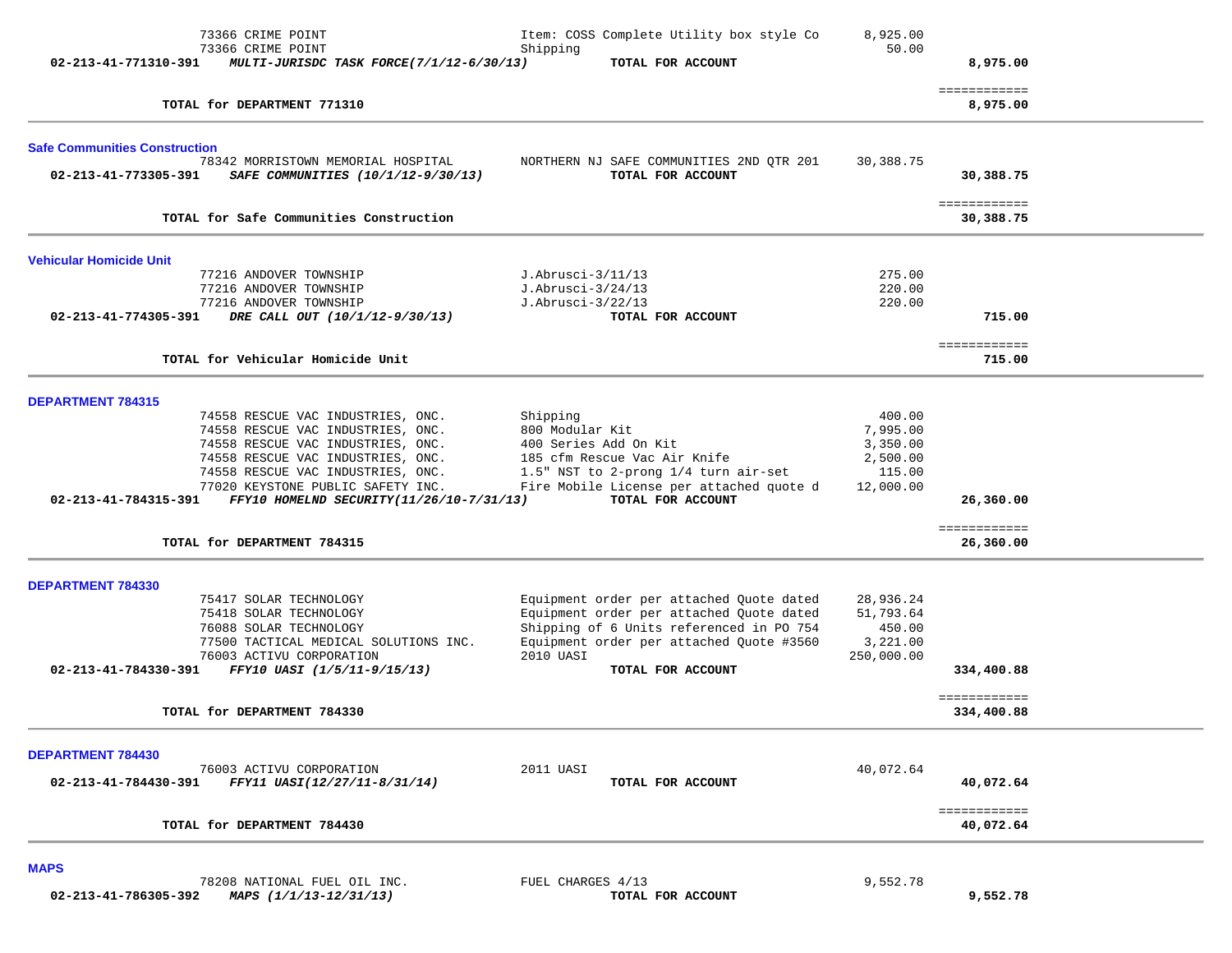| <b>DEPARTMENT 792410</b>                                                                                 |                                                                                                                                  |                                            |                           |  |
|----------------------------------------------------------------------------------------------------------|----------------------------------------------------------------------------------------------------------------------------------|--------------------------------------------|---------------------------|--|
| 78132 STATE SHUTTLE INC<br>78131 STATE SHUTTLE INC<br>77889 STATE SHUTTLE INC<br>77888 STATE SHUTTLE INC | Tranportation from April 22, 2013 to Apr<br>Transportation from April 15, 2013 to Ap<br>Transportation from April 8, 2013 to Apr | 608.34<br>3,650.20<br>3,650.20<br>3,650.20 |                           |  |
| 02-213-41-792410-391<br>JARC GRANT ROUND 12(7/1/12-6/30/14)                                              | TOTAL FOR ACCOUNT                                                                                                                |                                            | 11,558.94                 |  |
| TOTAL for DEPARTMENT 792410                                                                              |                                                                                                                                  |                                            | ============<br>11,558.94 |  |
| <b>Body Armor Replacement-Sheriff</b>                                                                    |                                                                                                                                  |                                            |                           |  |
| 73012 ATLANTIC TACTICAL OF NJ, INC.<br><b>BODY ARMOR - SHERIFF</b><br>02-213-41-801010-391               | Vests for Officers - Item# 90T-APX-BK, S<br>TOTAL FOR ACCOUNT                                                                    | 1,000.28                                   | 1,000.28                  |  |
| TOTAL for Body Armor Replacement-Sheriff                                                                 |                                                                                                                                  |                                            | ============<br>1,000.28  |  |
| <b>Body Armor Replacement-Sheriff</b>                                                                    |                                                                                                                                  |                                            |                           |  |
| 73012 ATLANTIC TACTICAL OF NJ, INC.<br>02-213-41-801110-391 BODY ARMOR-SHERIFF(11/15/11-11/14/16)        | Vests for Officers - Item# 90T-APX-BK, S<br>TOTAL FOR ACCOUNT                                                                    | 21,375.84                                  | 21,375.84                 |  |
| TOTAL for Body Armor Replacement-Sheriff                                                                 |                                                                                                                                  |                                            | ============<br>21,375.84 |  |
| <b>Body Armor Replacement-Sheriff</b>                                                                    |                                                                                                                                  |                                            |                           |  |
| 02-213-41-801210-392 BODY ARMOR-SHERIFF (11/20/12-11/19/17)                                              | 73012 ATLANTIC TACTICAL OF NJ, INC. Vests for Officers - Item# 90T-APX-BK, S<br>TOTAL FOR ACCOUNT                                | 1,678.18                                   | 1,678.18                  |  |
| TOTAL for Body Armor Replacement-Sheriff                                                                 |                                                                                                                                  |                                            | ============<br>1,678.18  |  |
| <b>Police &amp; Fire Training</b>                                                                        |                                                                                                                                  |                                            |                           |  |
| 73358 STATE TOXICOLOGY LABORATORY<br>02-213-41-803805-392<br><b>STATE SHARE</b>                          | Drug Testing $11/30/2012$<br>TOTAL FOR ACCOUNT                                                                                   | 405.00                                     | 405.00                    |  |
| TOTAL for Police & Fire Training                                                                         |                                                                                                                                  |                                            | ============<br>405.00    |  |
| <b>DEPARTMENT 860045</b>                                                                                 |                                                                                                                                  |                                            |                           |  |
| 77976 JILL CERULLO                                                                                       | True Lies DVD                                                                                                                    | 28.00                                      |                           |  |
| 77976 JILL CERULLO<br>02-213-41-860045-395 YOUTH SHELTER GRANTS                                          | MidEval Times<br>TOTAL FOR ACCOUNT                                                                                               | 272.60                                     | 300.60                    |  |
| TOTAL for DEPARTMENT 860045                                                                              |                                                                                                                                  |                                            | ============<br>300.60    |  |
| <b>E-911 Consolidation</b>                                                                               |                                                                                                                                  |                                            |                           |  |
| 77794 USA ARCHITECTS PLANNERS &<br>02-213-41-860935-392<br><b>STATE SHARE</b>                            | Professional Architectural and ENgineeri<br>TOTAL FOR ACCOUNT                                                                    | 10,510.00                                  | 10,510.00                 |  |
| TOTAL for E-911 Consolidation                                                                            |                                                                                                                                  |                                            | ============<br>10,510.00 |  |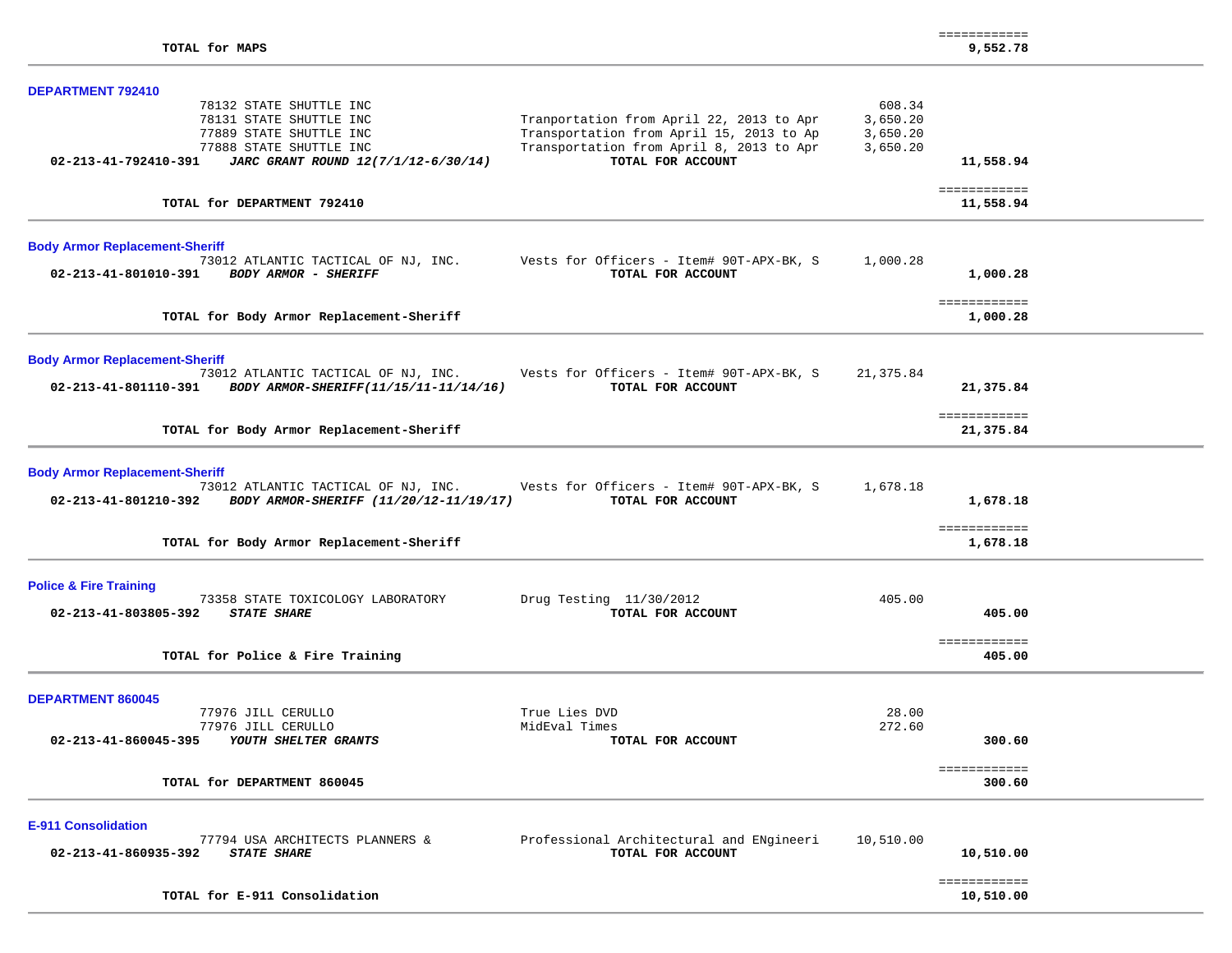| <b>DEPARTMENT 864405</b>                                         |                                    |          |              |
|------------------------------------------------------------------|------------------------------------|----------|--------------|
| 77799 WATERS, MCPHERSON, MCNEILL, P.C.                           | GU Randolph, LLC                   | 504.00   |              |
| 77799 WATERS, MCPHERSON, MCNEILL, P.C.                           | Charles Winter                     | 1,698.00 |              |
| 77799 WATERS, MCPHERSON, MCNEILL, P.C.                           | Brian Voynick                      | 636.00   |              |
| 77799 WATERS, MCPHERSON, MCNEILL, P.C.                           | First Morris Bank                  | 1,392.00 |              |
| 77799 WATERS, MCPHERSON, MCNEILL, P.C.                           | Abraham Zion                       | 942.00   |              |
| 77799 WATERS, MCPHERSON, MCNEILL, P.C.                           | GRMAE, LLC                         | 168.00   |              |
| 77799 WATERS, MCPHERSON, MCNEILL, P.C.                           | Randolph Town Center Assoc.        | 912.00   |              |
| 77799 WATERS, MCPHERSON, MCNEILL, P.C.                           | Naomi Silberberg                   | 384.00   |              |
| 77799 WATERS, MCPHERSON, MCNEILL, P.C.                           | Sussex Randolph Bldg., LP          | 180.00   |              |
| 77799 WATERS, MCPHERSON, MCNEILL, P.C.                           | Hebrew Congregation of Mt. Freedom | 336.00   |              |
| 77798 WATERS, MCPHERSON, MCNEILL, P.C.                           | Millbrook Plaza, LLC               | 312.00   |              |
| 77605 HARRY L. SCHWARZ & CO.                                     | GRMAE, LLC                         | 720.00   |              |
| 77605 HARRY L. SCHWARZ & CO.                                     | Provident Bank                     | 630.00   |              |
| 77605 HARRY L. SCHWARZ & CO.                                     | Milbrook Plaza                     | 630.00   |              |
| 77605 HARRY L. SCHWARZ & CO.                                     | American Animal                    | 810.00   |              |
| 77605 HARRY L. SCHWARZ & CO.                                     | Sussex Randolph                    | 810.00   |              |
| 77605 HARRY L. SCHWARZ & CO.                                     | Hebrew Congreg.                    | 540.00   |              |
| 77598 HARRY L. SCHWARZ & CO.                                     | 1200 Sussex Tpk.                   | 1,260.00 |              |
| 77598 HARRY L. SCHWARZ & CO.                                     | 1196 Sussex Tpk.                   | 922.50   |              |
| 02-213-41-864405-391<br>CR 617/STP-0350(106)ROW(6/27/12-6/27/14) | TOTAL FOR ACCOUNT                  |          | 13,786.50    |
|                                                                  |                                    |          |              |
|                                                                  |                                    |          | ============ |
| TOTAL for DEPARTMENT 864405                                      |                                    |          | 13,786.50    |

# **County Capital**

 $\sim$ 

 $\sim$ 

 $\sim$ 

| 77306 ALLSTATE OFFICE INTERIOR INC                                                           | W068276/ RE: PSTA / 04-09-13                                                                 | 431.40                |                           |  |
|----------------------------------------------------------------------------------------------|----------------------------------------------------------------------------------------------|-----------------------|---------------------------|--|
| 77261 ALLSTATE OFFICE INTERIOR INC<br>77261 ALLSTATE OFFICE INTERIOR INC                     | WO67918/ RE: CH/ 03-18-13<br>WO68215/ RE: CH/ 03-18-13                                       | 10,444.62<br>7,309.02 |                           |  |
| 77261 ALLSTATE OFFICE INTERIOR INC                                                           | WO67919/ RE: CH - MEN'S LOCKER ROOM/ 02-                                                     | 11,949.88             |                           |  |
| 77261 ALLSTATE OFFICE INTERIOR INC                                                           | W067653/ RE: SCHUYLER/ 02-28-13                                                              | 1,895.00              |                           |  |
| <b>DEPARTMENT 953277</b>                                                                     |                                                                                              |                       |                           |  |
| TOTAL for DEPARTMENT 953242                                                                  |                                                                                              |                       | 1,508.05                  |  |
|                                                                                              |                                                                                              |                       | ============              |  |
| <b>DEPARTMENT 953242</b><br>REPLACE PEDESTRIAN/OVERHDDOORS-BLDGGRNDS<br>04-216-55-953242-951 | 76622 ALLMARK DOOR COMPANY, LLC WO68594/ RE: A & R BLDG/ DATED 03-08-13<br>TOTAL FOR ACCOUNT | 1,508.05              | 1,508.05                  |  |
| TOTAL for DEPARTMENT 953193                                                                  |                                                                                              |                       | ============<br>21,037.00 |  |
| 04-216-55-953193-909<br>DESIGN/CONSULT COSTS-PUBLICSAFETYCOMPLEX                             | TOTAL FOR ACCOUNT                                                                            |                       | 21,037.00                 |  |
| <b>DEPARTMENT 953193</b><br>77793 EPIC MANAGEMENT INC.                                       | Construction Management Services for the                                                     | 21,037.00             |                           |  |
| TOTAL for Emerg Training Fac/Fire&Police                                                     |                                                                                              |                       | 33,410.96                 |  |
|                                                                                              |                                                                                              |                       | ============              |  |
| 77306 ALLSTATE OFFICE INTERIOR INC<br>BUILDING & IMPROVEMENTS<br>04-216-55-953069-951        | W068276/ RE: PSTA / 04-09-13<br>TOTAL FOR ACCOUNT                                            | 12,536.40             | 33,410.96                 |  |
| 77306 ALLSTATE OFFICE INTERIOR INC                                                           | W068432/ RE: PSTA / 04-09-13                                                                 | 20,874.56             |                           |  |
| <b>Emerg Training Fac/Fire&amp;Police</b>                                                    |                                                                                              |                       |                           |  |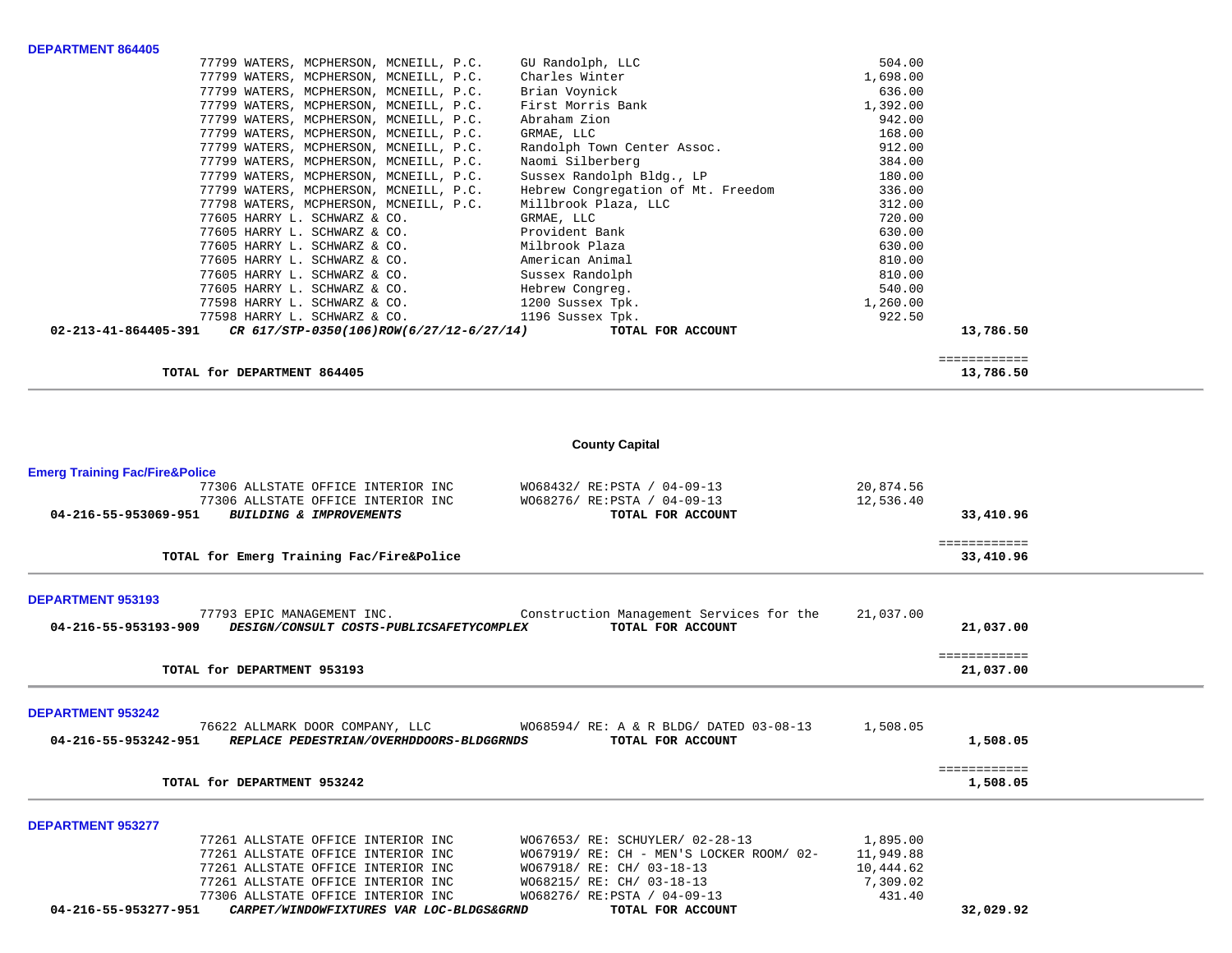| TOTAL for DEPARTMENT 953277                                                                                                                                                                                                                                                     |                         | ============<br>32,029.92            |  |
|---------------------------------------------------------------------------------------------------------------------------------------------------------------------------------------------------------------------------------------------------------------------------------|-------------------------|--------------------------------------|--|
| <b>DEPARTMENT 953291</b><br>77789 D.R. JOHNSON & ASSOCIATES, LLC General Engineering Services for the per<br>TOTAL FOR ACCOUNT<br>04-216-55-953291-909    VAR ROADWAY DRAINAGE PROJ - PUBLIC WORKS                                                                              | 2,511.34                | 2,511.34                             |  |
| TOTAL for DEPARTMENT 953291                                                                                                                                                                                                                                                     |                         | ============<br>2,511.34             |  |
| <b>DEPARTMENT 962267</b><br>77170 NICHOLAS MICCHELLI<br>ZAGGkeys Profolio Black<br>04-216-55-962267-955 COMPUTER EQUIP PURCHASE - IT<br>TOTAL FOR ACCOUNT                                                                                                                       | 399.96                  | 399.96                               |  |
| TOTAL for DEPARTMENT 962267                                                                                                                                                                                                                                                     |                         | ============<br>399.96               |  |
| DEPARTMENT 969261<br>RBA Group Learning Resource Center Renov 673.20<br>77719 COUNTY COLLEGE OF MORRIS<br>RBA Group Learning Resource Center Renov<br>77719 COUNTY COLLEGE OF MORRIS<br>04-216-55-969261-909 RENOV & IMPROVMNT TO ACADEMIC BLGS AT CCM<br>TOTAL FOR ACCOUNT     | 5,105.00                | 5,778.20                             |  |
| TOTAL for DEPARTMENT 969261                                                                                                                                                                                                                                                     |                         | ============<br>5,778.20             |  |
| <b>DEPARTMENT 969283</b><br>77719 COUNTY COLLEGE OF MORRIS EI Associates HVAC Renovation<br>EI Associates HVAC Renovation<br>77719 COUNTY COLLEGE OF MORRIS<br>04-216-55-969283-909 HVAC IMPROVEMENTS VARIOUS SYSTEMS - CCM<br>TOTAL FOR ACCOUNT<br>TOTAL for DEPARTMENT 969283 | 1,544.94<br>3,000.00    | 4,544.94<br>============<br>4,544.94 |  |
| <b>DEPARTMENT 969295</b><br>EI Associates HVAC Renovations<br>77719 COUNTY COLLEGE OF MORRIS<br>04-216-55-969295-909 VARIOUS IMPRVMNTS TO GRNDS & BLDGS-CCM<br>TOTAL FOR ACCOUNT<br>TOTAL for DEPARTMENT 969295                                                                 | 3,300.00                | 3,300.00<br>============<br>3,300.00 |  |
| <b>Dedicated Trust</b>                                                                                                                                                                                                                                                          |                         |                                      |  |
| <b>Weights &amp; Measures</b><br>69709 CARMAN<br>2013 Dodge Durango Special Service Vehic<br>2013 Ford Explorer 4dr 4x4 per Attached<br>69710 ROUTE 23 TRUCK CENTER<br>TOTAL FOR ACCOUNT<br><b>WEIGHTS &amp; MEASURES</b><br>13-290-56-575801-888                               | 54,410.00<br>103,188.00 | 157,598.00<br>============           |  |
| TOTAL for Weights & Measures                                                                                                                                                                                                                                                    |                         | 157,598.00                           |  |

| Tax Board         |                                   |        |
|-------------------|-----------------------------------|--------|
| 76284 OFFICE TEAM | Professional services w/e 3/8/13  | 633.15 |
| 76284 OFFICE TEAM | Professional services w/e 3/15/13 | 705.51 |